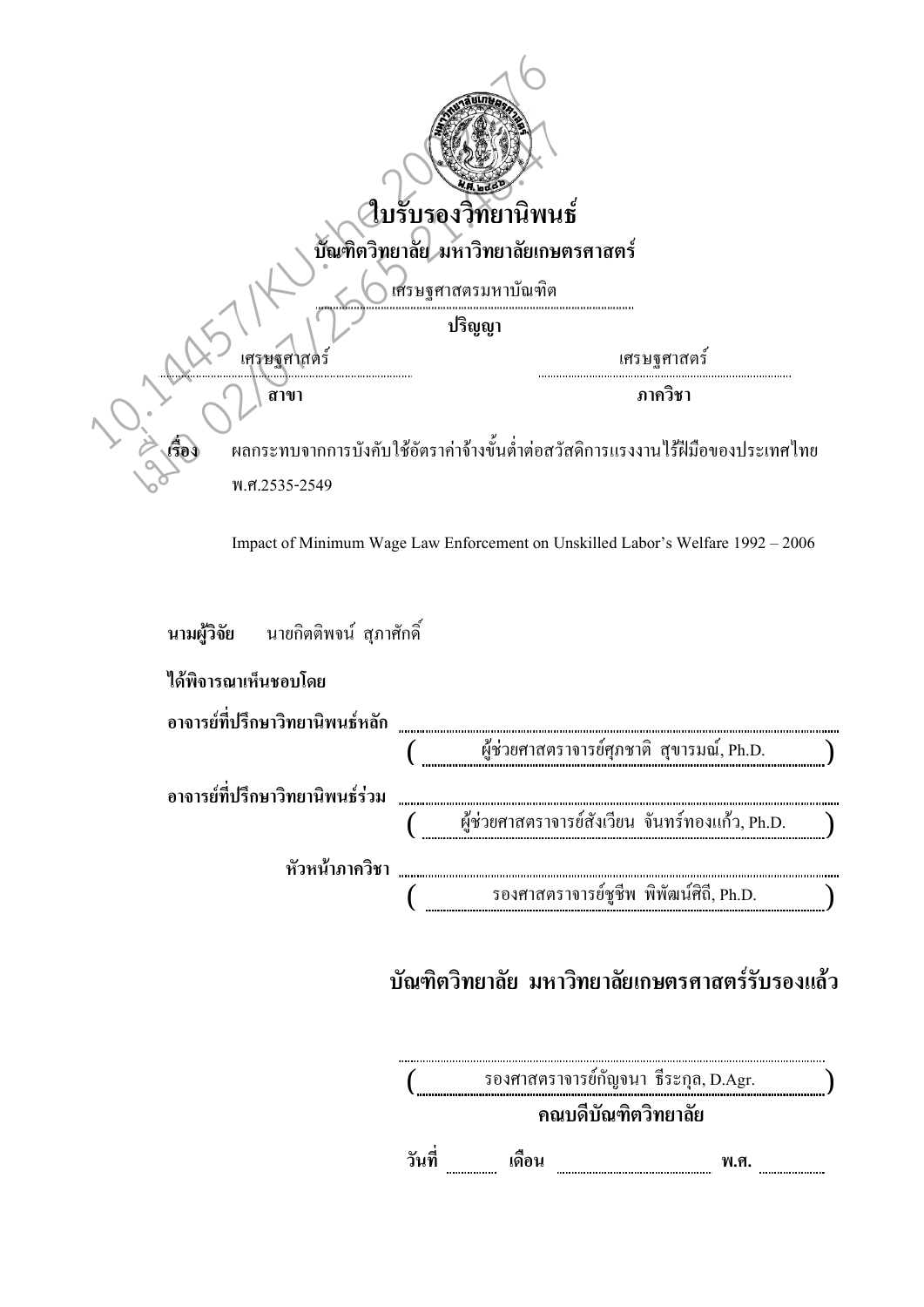ผลกระทบจากการบังคับใช้อัตราค่าจ้างขั้นต่ำต่อสวัสดิการแรงงานไร้ฝีมือของประเทศไทย พ.ศ.

Contras de la Contras de la Contras

2535-2549

Impact of Minimum Wage Law Enforcement on Unskilled Labor's Welfare 1992 - 2006

โดย

นายกิตติพจน์ สุภาศักดิ์

เสนอ

บัณฑิตวิทยาลัย มหาวิทยาลัยเกษตรศาสตร์ เพื่อความสมบูรณ์แห่งปริญญาเศรษฐศาสตรมหาบัณฑิต พ.ศ. 2552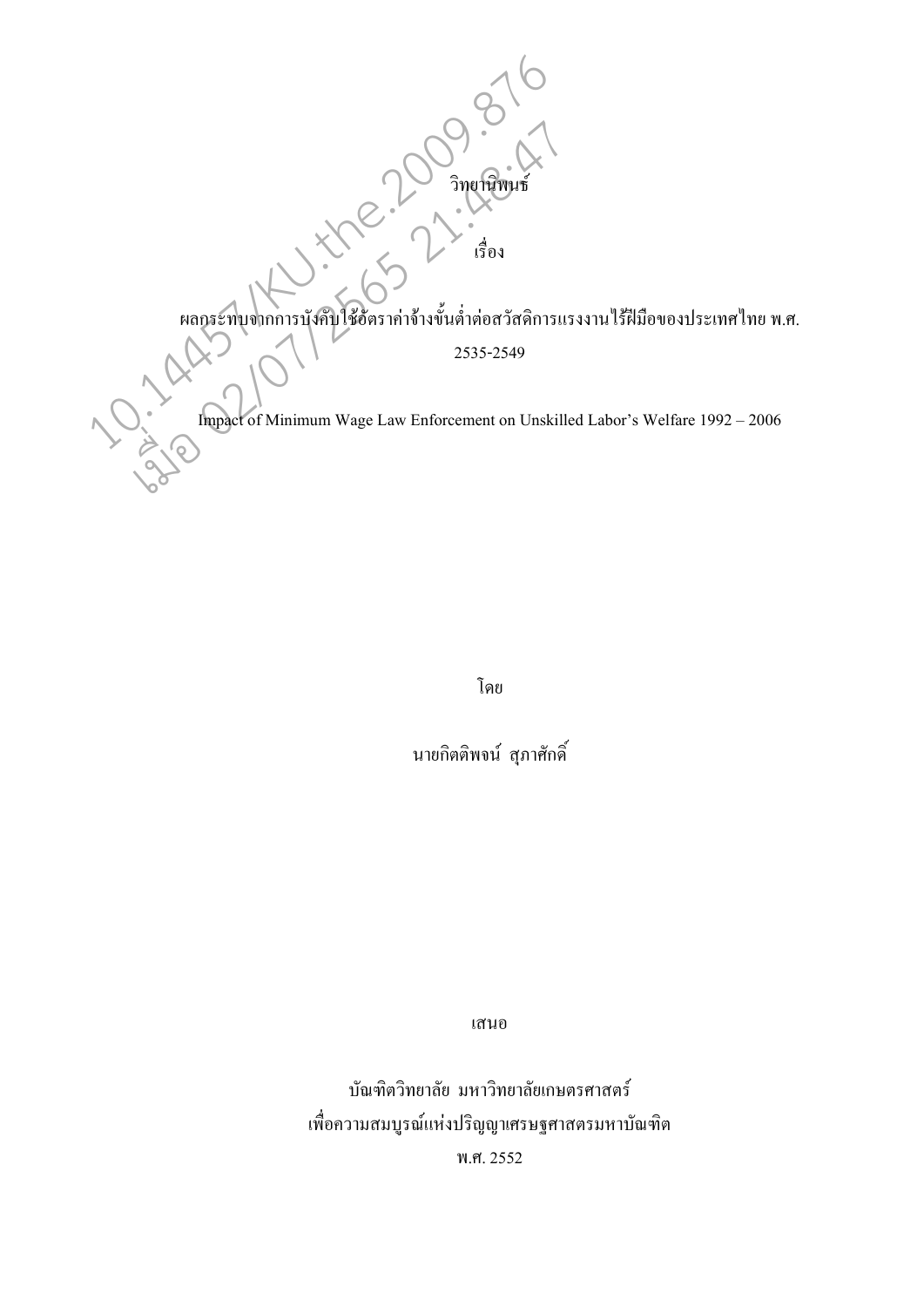้กิตติพจน์ สุภาศักดิ์ 2552: ผลิกระทบจากการบังคับใช้อัตราค่าจ้างขั้นต่ำต่อสวัสดิการแรงงานไร้ฝีมือ ของประเทศไทย พ.ศ.2535-2549 ปริญญาเศรษฐศาสตรมหาบัณฑิต สาขาเศรษฐศาสตร์ ภาควิชา เศรษฐศาสตร์ อาจารย์ที่ปรึกษาวิทยานิพนธ์หลัก: ผู้ช่วยศาสตราจารย์ศุภชาติ สุขารมณ์, Ph.D. ่ 92 หน้า

้การศึกษาในครั้งนี้มีวัตถุประสงค์ เพื่อศึกษาวัตถุประสงค์ของการกำหนดอัตราค่าจ้างขั้นต่ำของ ประเทศไทย จำนวนแรงงานประเภทต่างๆ ตลอดจนถึงผลกระทบของการปรับอัตราค่าจ้างขั้นต่ำ ต่อสวัสดิการ ้ แรงงานใร้ฝีมือของประเทศไทย โดยใช้ข้อมลทติยภมิรายปีตั้งแต่ปีพ.ศ.2535 ถึงพ.ศ.2549 โดยใช้วิธีสร้าง ู้แบบจำลอง และประมาณสมการเส้นอุปสงค์ในแรงงานและสมการเส้นอุปทานของแรงงาน ประเทศไทยได้มี .<br>กฎหมายและมีการบังคับใช้อัตราค่าจ้างขั้นต่ำตั้งแต่ปีพ.ศ.2516 โดยมีการปรับอัตราค่าจ้างขั้นต่ำขึ้นตามสภาวะ ้เศรษฐกิจ และได้มีการเปลี่ยนแปลงการบังคับใช้อัตราค่าจ้างขั้นต่ำในปีพ.ศ.2541จากเดิมที่มีอัตราค่าจ้างขั้นต่ำที่ ี แตกต่างกันเพียง 3 เขต ไปสู่การมีอัตราค่าจ้างขั้นต่ำที่แตกต่างกันเพิ่มขึ้นตามความแตกต่างของสภาพเศรษฐกิจ ี ของภูมิภาคหรือจังหวัดต่างๆ จากการศึกษาพบว่าวัตถุประสงค์ของการกำหนดอัตราค่าจ้างขั้นต่ำคือ เพื่อ ้คุ้มครองแรงงานให้มีรายได้เพียงพอกับการดำรงชีพ ขจัดการแข่งขันที่ไม่เป็นธรรมของนายจ้าง และเพื่อใช้ใน ิการส่งเสริมพัฒนาเศรษฐกิจและการกระจายรายได้ กำลังแรงงานโดยส่วนใหญ่ของประเทศไทยยังมีการศึกษา ้อย่ในระดับประถมศึกษาและต่ำกว่า โดยกำลังแรงงานที่มีการศึกษาระดับประถมศึกษาและต่ำกว่ามีแนวโน้ม ิลคลงในขณะที่กำลังแรงงานที่มีการศึกษาสงกว่าระดับประถมศึกษามีการขยายตัวอย่างต่อเนื่อง

ี ผลการศึกษา พบว่า ค่าจ้างขั้นต่ำที่ถกกำหนดจากรัฐบาล ต่ำกว่ามลค่าผลิตภาพแรงงาน ไร้ฝีมือและต่ำ ึกว่า อัตราค่าจ้างดุลยภาพที่ประมาณ จากการกำหนดให้ปีพ.ศ.2535 เป็นปีฐาน ผู้ประกอบการที่มีอำนาจตลาด ี่ สามารถกดอัตราค่าจ้างให้ต่ำกว่ามูลค่าผลิตภาพแรงงานแต่สูงกว่าหรือเท่ากับอัตราค่าจ้างขั้นต่ำ ผลการศึกษา ้ข้างต้นนี้แสดงให้เห็นว่า การกำหนดกัตราค่าถ้างขั้นต่ำที่ต่ำกว่าค่าถ้างตลาดจะไม่ส่งผลให้เกิดการถ้างงานเพิ่มขึ้น ี การปรับอัตราค่าจ้างขั้นต่ำให้สงขึ้นช่วยลดช่วงความแตกต่างระหว่างมลค่าผลิตภาพแรงงานกับอัตราค่าจ้างขั้น ต่ำอันจะเป็นการลดอำนาจของผู้ประกอบการในการกดค่าจ้างให้ต่ำลงกว่ามูลค่าผลิตภาพแรงงานแต่สูงอัตรา ้ค่าจ้างขั้นต่ำ ในขณะเดียวกันรัฐควรปรับอัตราค่าจ้างขั้นต่ำให้สอดคล้องกับดัชนีราคาเพื่อรักษาอำนาจซื้อของ ้ค่าจ้าง ในส่วนของสวัสดิการของแรงงานไร้ฝีมือจากการคำนวณ พบว่า สวัสดิการโดยรวมของแรงงานไร้ฝีมือมี แนวโน้มสูงขึ้นแต่ไม่สามารถระบุว่าเกิดจากการบังคับใช้กฎหมายอัตราค่าจ้างขั้นต่ำเนื่องจากอัตราค่าจ้างที่ แรงงานได้รับสูงกว่าอัตราค่าจ้างขั้นต่ำ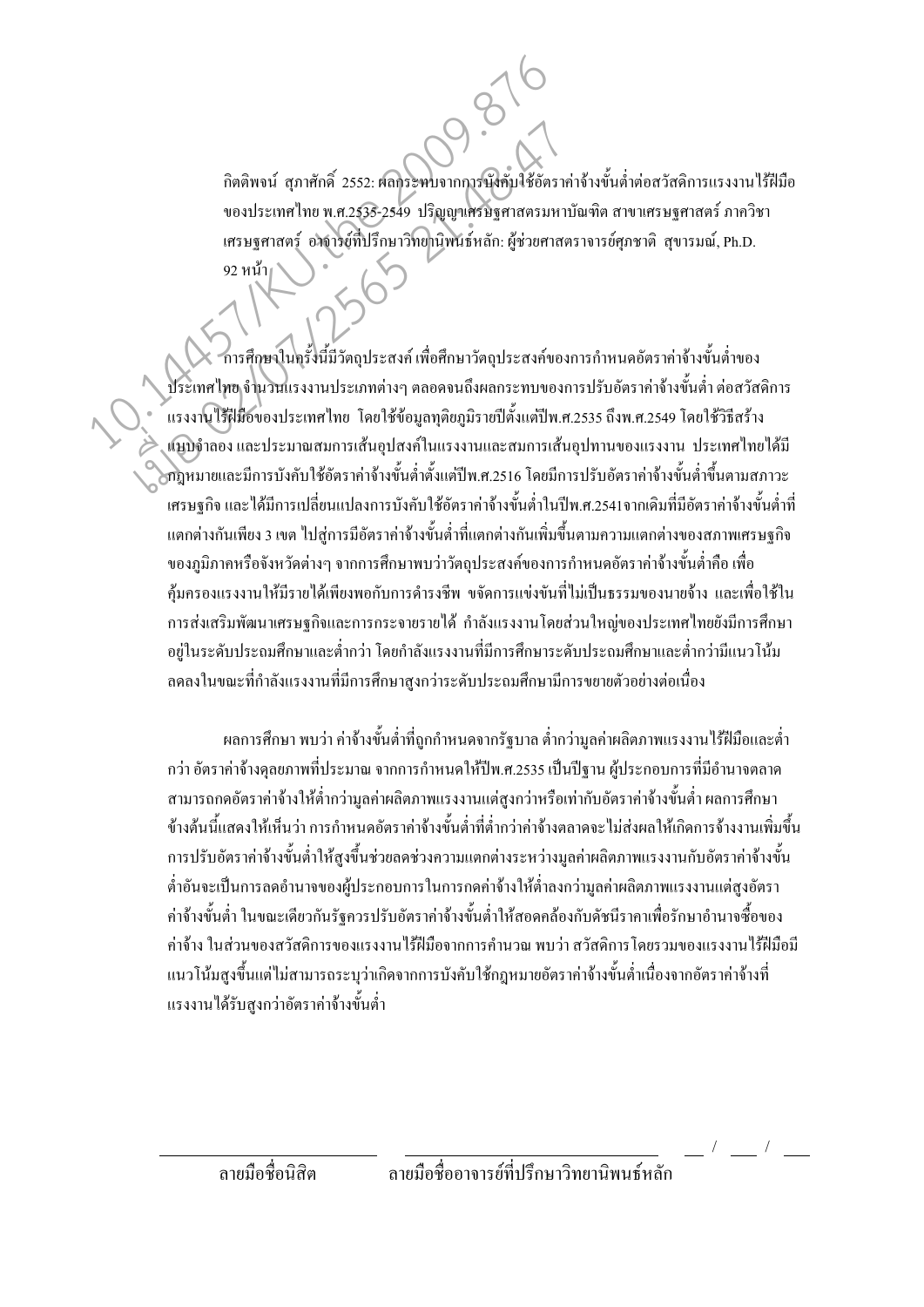Kittipot Supasak 2009: Impact of Minimum Wage Law Enforcement on Unskilled Labor's Welfare 1992 - 2006. Master of Economics, Major Field: Economics, Department of Economics. Thesis Advisor: Assistant Professor Supachat Sukharomana, Ph.D. 92 pages.

 The main objective of this study is to review the minimum wage enforcement and it impact on unskilled labor employment and labor's welfare. Secondary data of unskilled labor employment, labor force and minimum wage statistics over the period of secondary 1992 to 2006 are used for estimating the aggregate production function, demand for labor and the supply of labor. The estimated demand and the supply equations are used for estimating the labor productivity, market equilibrium and the effect of minimum wage on labor welfare. Thailand has enforced the minimum wage law since 1973. By the law, there is a committee having a function to set and change minimum wages. In 1998 the committee introduced differential minimum wage policies. Since then the minimum wage is set at different rates in corresponding to the economic conditions and standard of living of labor in each regions. The main purpose in enforcing minimum wage law is to protect workers to have sufficient income to live, eliminate the unfair competition of employers, and to support the economics and income distribution. In Thailand the unskilled labor are those who finished primary schools or no education. There was28.8 millions in1982 and reduce to 21.8 million in 2006. Kittipot Supasak 2009: Impact of Minimum Wage-Law En<br>
Welfare 1992 – 2006. Master of Economics, Major Field: En<br>
Thesis Advisor: Assistant Professor Supachat Sukharomana<br>
The main objective of this study is to review the m Kittipot Supasak 2009: Impact of Minimum Wage Law En<br>
Welfare 1992 – 2006. Master of Economics, Major Field: E<br>
Thesis Advisor: Assistant Professor Supachat Sukharomana<br>
The main objective of this study is to review the mi

> From the empirical study reveals that at the actual employment of unskilled labor, the value of marginal product of labor is higher than the minimum wage but the supply wage at the actual employment is less than the minimum wage. The calculated equilibrium wage rate is in between the value of labor productivity and the minimum wage. So unskilled labor actually received wage higher than the minimum wage but less than the value of marginal products of labor at the actual employment. The minimum wage therefore did not increase wage of employed labor at the cost of unemployment or to increase excess supply of unskilled workers if it set higher than the equilibrium rate. As the worker receive wage higher than the minimum wage, the minimum wage therefore does not directly effect on the welfare of unskilled labor. The minimum wage may function like a preventive measure. The employer could not fully exercise market power to suppress wage rate to the unskilled labor supply wage rate.

> > / /

Student's signature Thesis Advisor's signature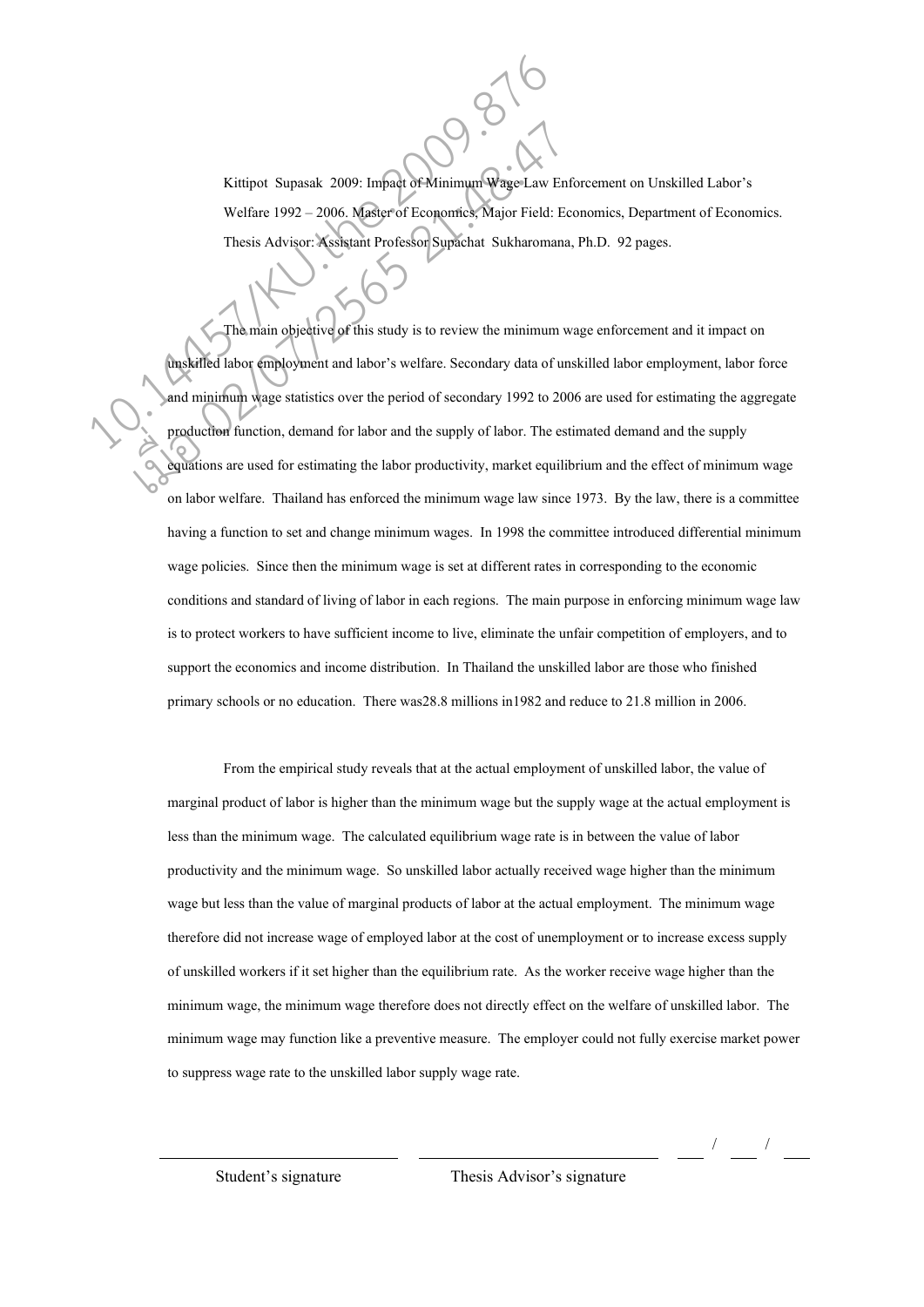ในการคำเนินการศึกษา เรื่อง ผลกระทบผลกระทบจากการบังคับใช้อัตราค่าจ้างขั้นต่ำต่อ ิสวัสดิการแรงงานไร้ฝีมือของประเทศไทย พ.ศ.2535-2549 ข้าพเจ้าได้เรียนรู้ในกระบวนการศึกษา และได้รับคำแนะนำที่เป็นประโยชน์จาก ผศ.ดร.ศุภชาติ สุขารมณ์ อาจารย์ที่ปรึกษาวิทยานิพนธ์ หลักผู้เป็นกำลังสำคัญ ในการผลักดันให้บรรลุวัตถุประสงค์ในการศึกษา นอกจากนี้ข้าพเจ้ายัง ใค้รับความกรุณาจาก ผศ.ดร.สังเวียน จันทร์ทองแก้ว อาจารย์ที่ปรึกษาวิทยานิพนธ์ร่วม ที่ให้ ข้อเสนอแนะอันเป็นประโยชน์ในการศึกษา

กิตติกรรมา

ึ ขอขอบคุณคณาจารย์คณะเศรษฐศาสตร์ มหาวิทยาลัยเกษตรศาสตร์ ที่ร่วมกันประสิทธิ์ ประสาทวิชาแก่ข้าพเจ้า ตลอดจนเจ้าหน้าที่โครงการที่คอยอำนวยความสะดวกและประสานงาน ี่ ต่างๆ และขอขอบคุณบิดา มารดา ที่ให้การสนับสนุนและให้กำลังใจตลอดมาในการศึกษา ร่วมทั้ง เพื่อนผู้ร่วมงาน และเพื่อนเศรษฐศาสตร์ภาคพิเศษ

หากการศึกษานี้จะมีประโยชน์บ้าง ผู้เขียนใคร่มอบความชอบนี้แค่ทุกท่านที่มีส่วนช่วยให้ ้การศึกษาครั้งนี้สำเร็จลงด้วยดี แต่หากมีข้อบกพร่องประการใดผู้เขียนขออภัย และน้อมรับไว้แต่ เพียงผู้เดียว

> กิตติพจน์ สภาศักดิ์ กันยายน 2552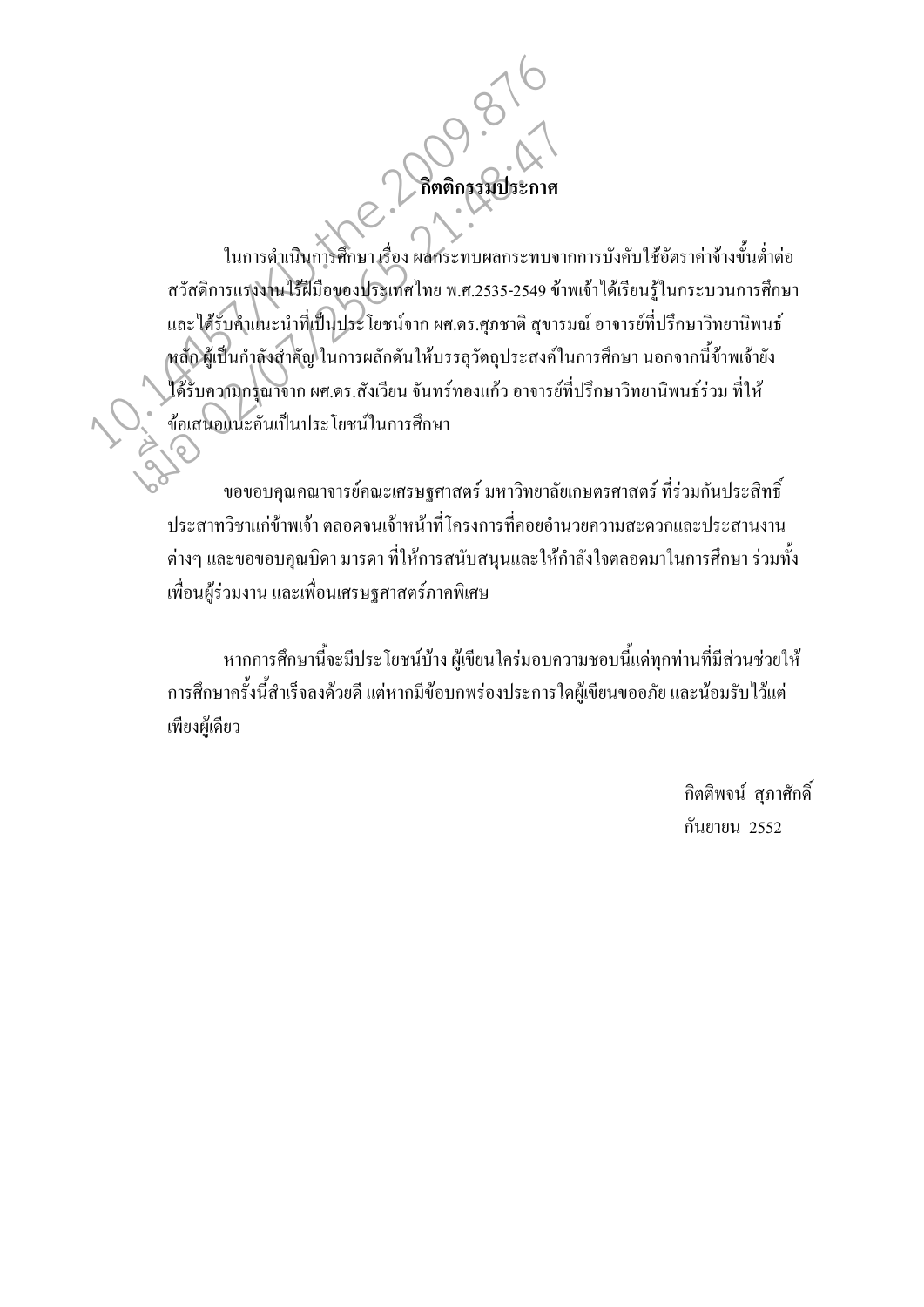| สารบถ                                                             | (1)          |
|-------------------------------------------------------------------|--------------|
|                                                                   | หน้า         |
| สารุบัญตาร่าง                                                     | (3)          |
| สารบัญภาพ                                                         | (6)          |
|                                                                   |              |
| ับที่ที่ 1 บทนำ                                                   | $\mathbf{1}$ |
| ความสำคัญของปัญหา                                                 | 1            |
| วัตถุประสงค์ของการวิจัย                                           | 4            |
| ขอบเขตของการวิจัย<br>ประโยชน์ที่คาดว่าจะได้รับ                    | 4            |
| นิยามศัพท์                                                        | 4            |
| บทที่ 2 การตรวจเอกสาร                                             | 4            |
| แนวคิดและทฤษฎีที่ใช้ในการวิจัย                                    | 6            |
| ผลงานวิจัยที่เกี่ยวข้อง                                           | 6            |
| บทที่ 3 วิธีการวิจัย                                              | 18           |
|                                                                   | 25           |
| การเก็บรวบรวมข้อมูล                                               | 25           |
| วิธีการวิเคราะห์ข้อมูล<br>แบบจำลองที่ใช้ในการศึกษา                | 25           |
| บทที่ 4 ค่าจ้างขั้นต่ำของประเทศไทย                                | 28           |
| ความเป็นมาของค่าจ้างขั้นต่ำของประเทศไทย                           | 34           |
| วัตถุประสงค์ในการกำหนดค่าจ้างขั้นต่ำของรัฐบาล                     | 34<br>35     |
| องค์ประกอบของคณะกรรมการค่าจ้าง                                    | 36           |
| อำนาจหน้าที่ของคณะกรรมการค่าจ้าง                                  | 36           |
| หลักเกณฑ์ในการวินิจฉัยหรือตัดสินเรื่องพิจารณาของคณะกรรมการค่าจ้าง | 38           |
| หลักเกณฑ์การพิจารณากำหนดอัตราค่าจ้างขั้นต่ำของไทย                 | 38           |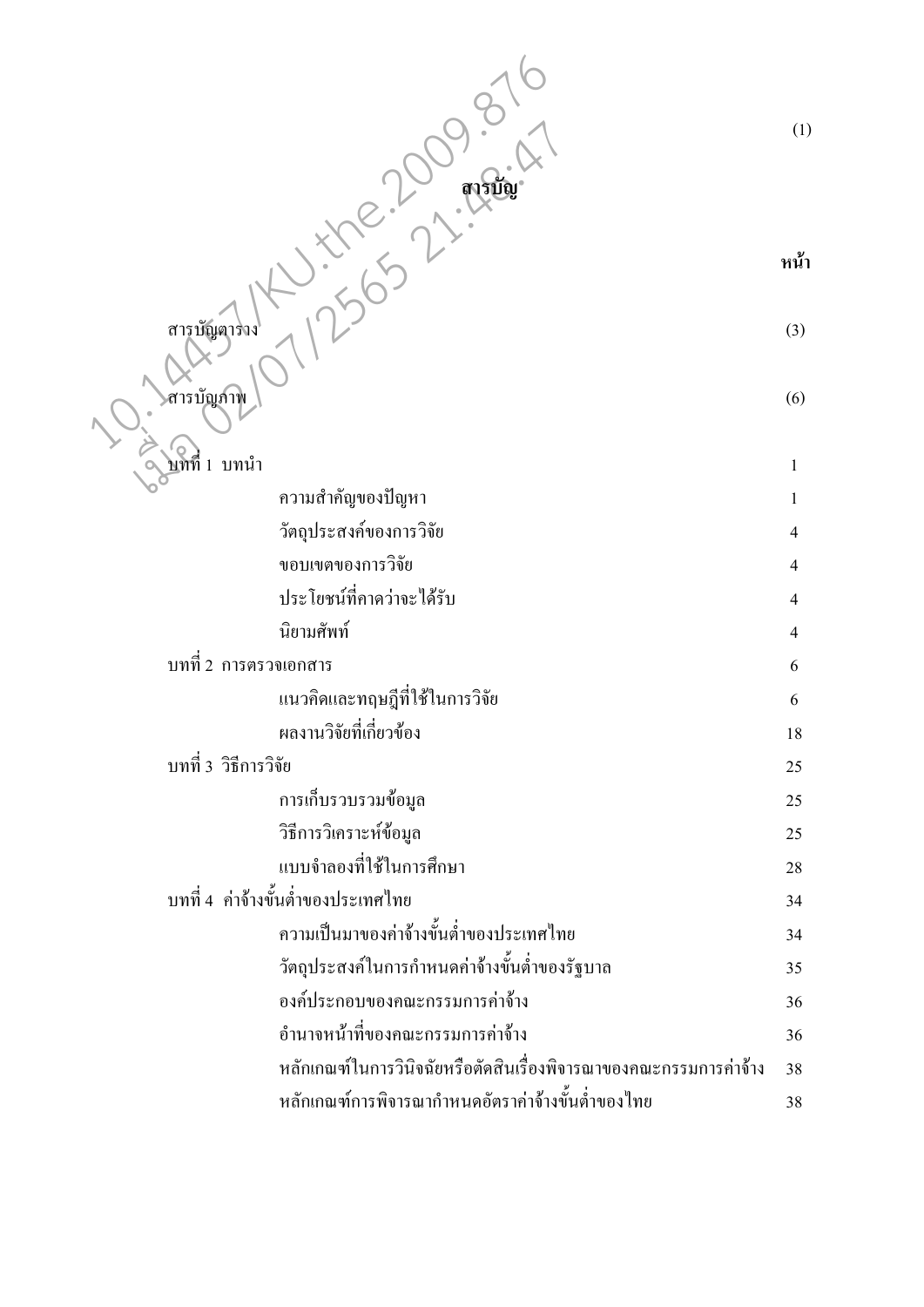| ×. |  |
|----|--|
|    |  |

| ิสารบัญ (ต่อ                                                   | (2) |
|----------------------------------------------------------------|-----|
|                                                                | หน้ |
| ึกระบวนการในการกำหนดค่าจ้างขั้นต่ำ                             | 40  |
| ระบบการกำหนดค่าจ้างขั้นต่ำ                                     | 41  |
| รูปแบบใหม่ของการกำหนดค่าจ้างขั้นต่ำของประเทศไทย                | 42  |
| ปัญหาการกำหนดและบังคับใช้อัตราค่าจ้างขั้นต่ำในประเทศไทย        | 45  |
| การเปรียบเทียบการกำหนดค่าจ้างขั้นต่ำของประเทศต่างๆกับประเทศไทย | 48  |
| โครงสร้างกำลังแรงงานของประเทศไทย                               | 51  |
| จำนวนแรงงานที่ได้รับการคุ้มครองจากกฎหมายค่าจ้างขั้นต่ำ         | 55  |
| บทที่ 5 ผลการศึกษา                                             | 56  |
| การประมาณการสมการการผลิตของประเทศไทย                           | 56  |
| สมการอุปสงค์ในแรงงาน                                           | 57  |
| การเปลี่ยนแปลงในสวัสดิการแรงงาน                                | 64  |
| สมการอุปทานแรงงาน                                              | 64  |
| ดุลยภาพของตลาดและสวัสดิการแรงงาน                               | 65  |
| บทที่ 6 สรุปและข้อเสนอแนะ                                      | 70  |
| สรุปผลการศึกษา                                                 | 70  |
| ข้อเสนอแนะ                                                     | 72  |
| เอกสารและสิ่งอ้างอิง                                           | 73  |
| ภาคผนวก                                                        | 75  |
| ภาคผนวก ก ข้อมูลที่ใช้ในการวิจัย                               | 76  |
| ึภาคผนวก ข ผลการวิเคราะห์สมการการผลิตโดยรวมของประเทศไทย        |     |
| และสมการอุปทานแรงงานไร้ฝีมือ                                   | 83  |
| ภาคผนวก ค การคำนวณดุลยภาพ และสวัสดิการ                         | 89  |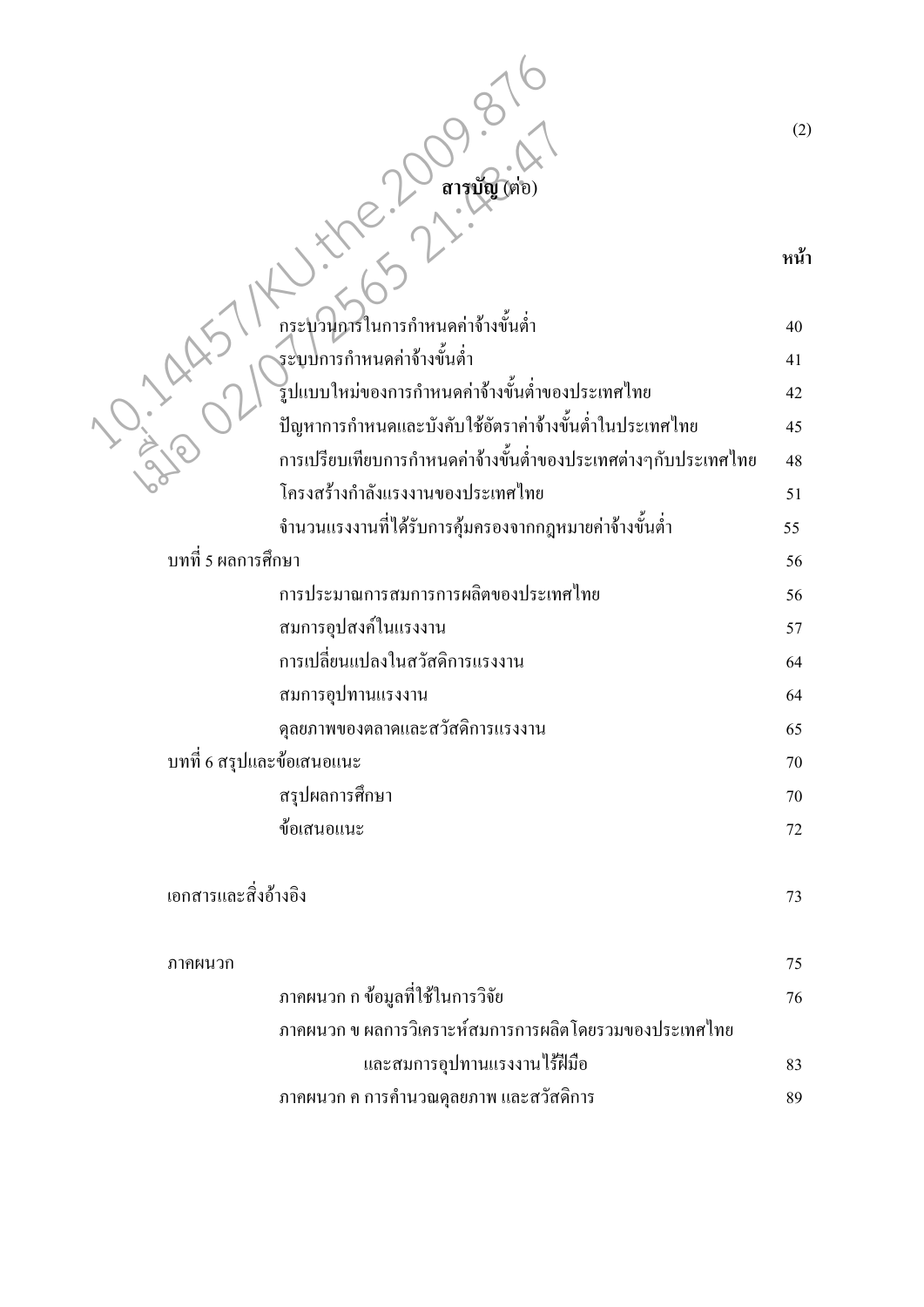|                | สารบัญต                                                                                 | (3)                  |
|----------------|-----------------------------------------------------------------------------------------|----------------------|
| ตารางที        | อัตราค่าก้างขึ้นต่ำ ดัชนีราคา และอัตราค่าจ้างขั้นต่ำเฉลี่ยทั่วประเทศที่                 | หน้า                 |
|                | ้แท้จริง<br>กำลังแรงงานจำแนกตามระดับการศึกษา                                            | $\overline{2}$<br>52 |
| 3              | ้กำลังแรงงาน การมีงานทำ และอัตราการว่างงานของแรงงานไร้ฝีมือ<br>พ.ศ.2535-2549            | 53                   |
| $\overline{4}$ | ผลการคาคประมาณสมการการผลิตของประเทศไทย                                                  | 56                   |
| 5              | ผลิตภาพของแรงงานไร้ฝีมือ                                                                | 60                   |
| 6              | มูลค่าผลิตภาพของแรงงานไร้ฝีมือและอัตราค่าจ้างขั้นต่ำที่เป็นตัวเงิน                      | 61                   |
| $\overline{7}$ | ผลการคาดประมาณสมการอุปทานแรงงาน                                                         | 64                   |
| 8              | ์ คุลยภาพการจ้างงาน และการเสนอขายแรงงาน ณ.อัตราค่าจ้างขั้นต่ำ                           | 67                   |
| 9              | จำนวนแรงงานใร้ฝีมือคุลยภาพกับแรงงานใร้ฝีมือที่ทำงานจริง<br>พ.ศ.2535, 2440, 2545 และ2549 | 68                   |
| ตารางผนวกที    |                                                                                         |                      |
| n1             | ดัชนีราคาผู้บริโภคผู้มีรายได้น้อย                                                       | 77                   |
| n2             | อัตราค่าจ้างขั้นต่ำ                                                                     | 78                   |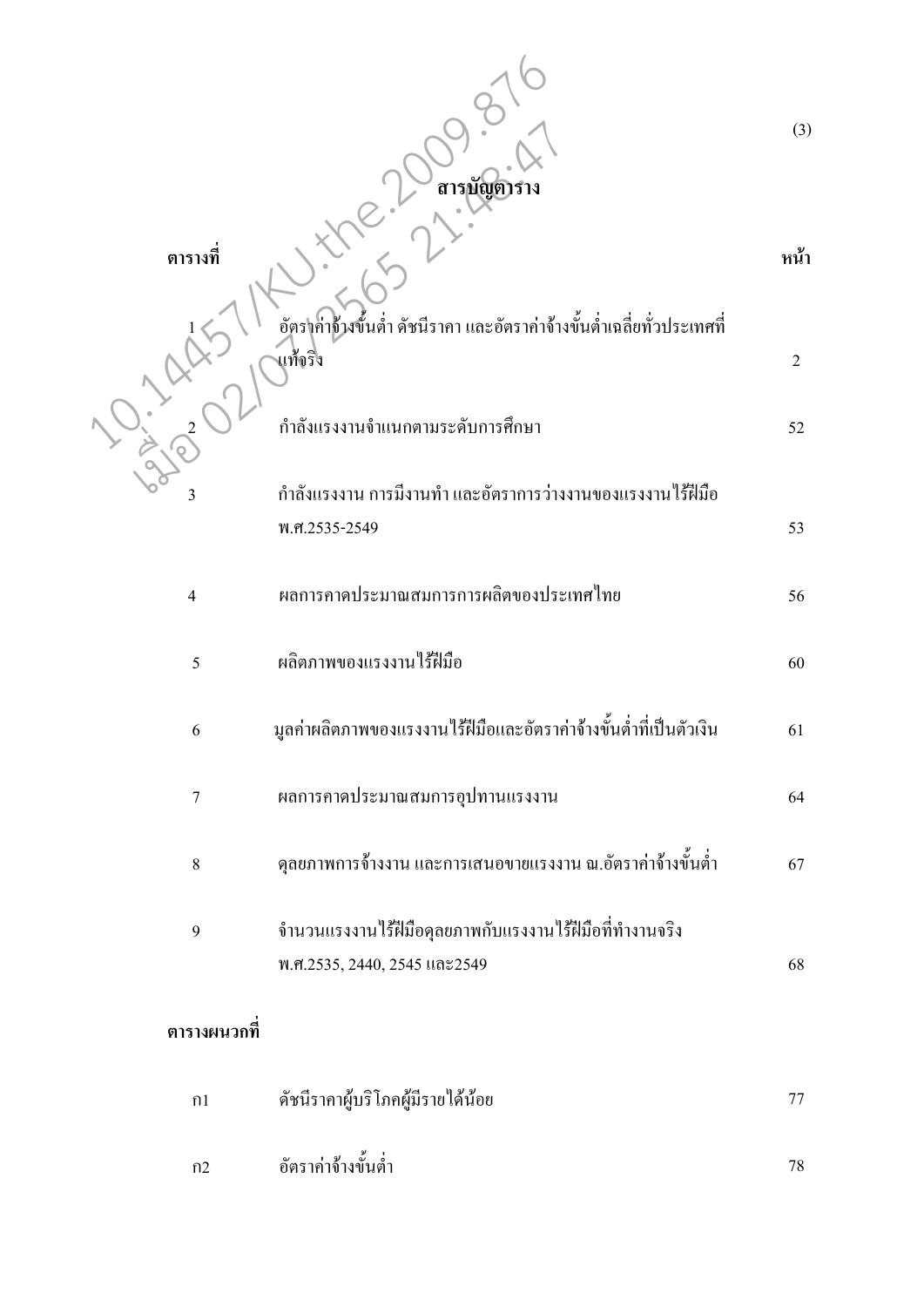|                 | สารบัญตาราง (ต่อ)                                                                                                                                              | (4)  |
|-----------------|----------------------------------------------------------------------------------------------------------------------------------------------------------------|------|
| ตารางผนวกที     |                                                                                                                                                                | หน้า |
|                 | ผลิตกัณฑ์มวลรวมภายในประเทศ                                                                                                                                     | 79   |
| ก $4$           | ัการสะสมทุนในรูปสินทรัพย์ถาวร                                                                                                                                  | 80   |
| ิกิ5            | ผู้มีงานทำ จำแนกตามระดับการศึกษา                                                                                                                               | 81   |
| $\overline{06}$ | ผู้ใม่มีงานทำ จำแนกตามระดับการศึกษา                                                                                                                            | 82   |
| $\n  1\n$       | ผลการวิเคราะห์สมการการผลิตโดยรวมของประเทศไทย                                                                                                                   | 84   |
| $\n  12\n$      | ตรวจสอบข้อสมมุติ No Perfect Multicollinearity ค้วยวิธี Correlation<br>ของผลการวิเคราะห์สมการการผลิตโดยรวมของประเทศไทย                                          | 84   |
| $\n  13\n$      | ตรวจสอบข้อสมมุติ No Autocorrelation ค้วยวิธี Serial Correlation LM<br>Test ทคสอบ 1st order Autocorrelation ของผลการวิเคราะห์สมการ<br>การผลิตโดยรวมของประเทศไทย | 85   |
| 94              | ตรวจสอบข้อสมมุติ Heteroscedasticity ด้วยวิธี White Heteroskedasticity<br>ของผลการวิเคราะห์สมการการผลิตโดยรวมของประเทศไทย                                       | 85   |
| $\mathcal{U}$ 5 | ผลการวิเคราะห์สมการอุปทานแรงงานไร้ฝีมือ                                                                                                                        | 86   |
| 96              | ตรวจสอบข้อสมมุติ No Perfect Multicollinearity ค้วยวิธี Correlation<br>ของผลการวิเคราะห์สมการอุปทานแรงงานไร้ฝีมือ                                               | 86   |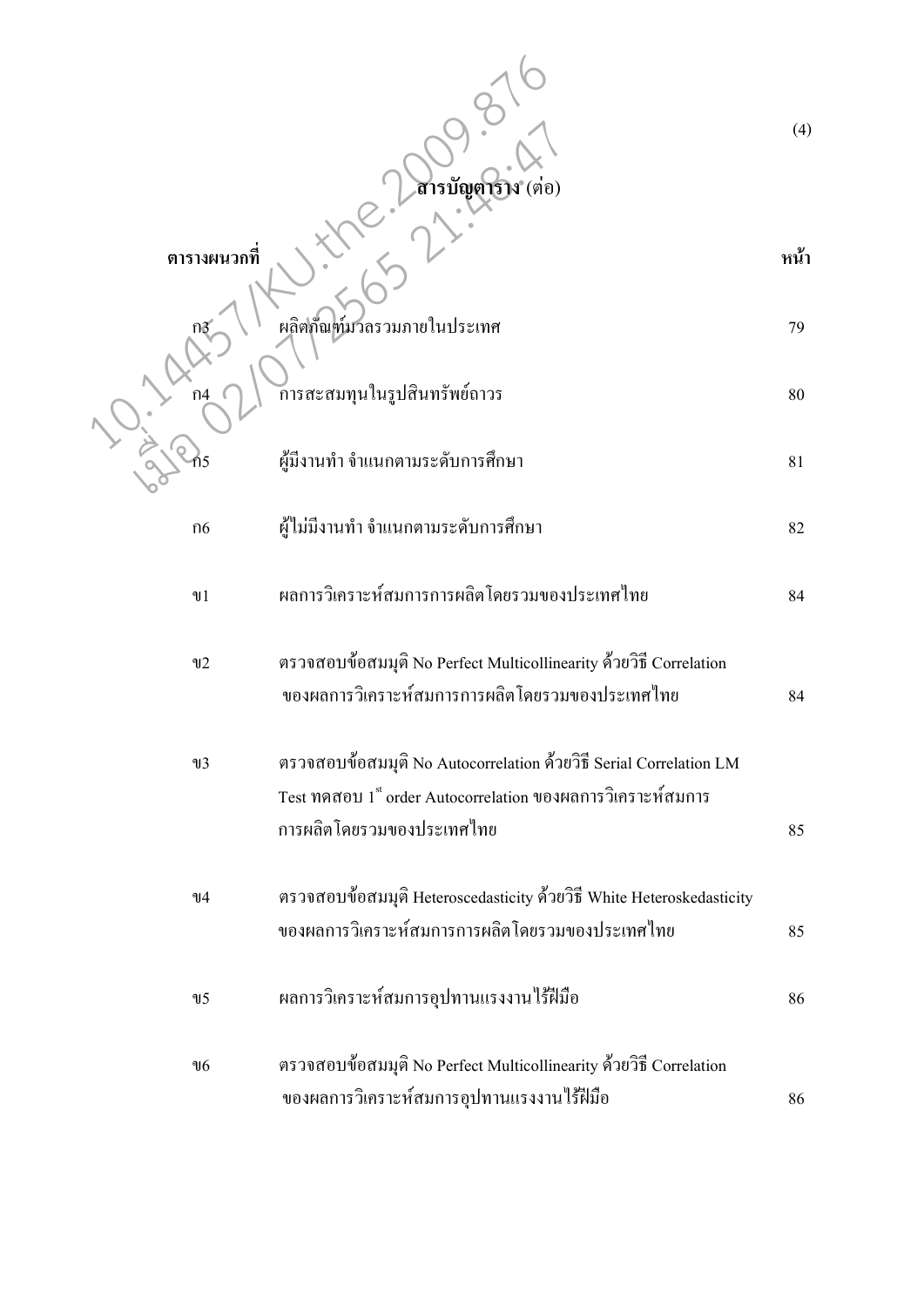|             | สารบัญตาราง (ต่อ)                                                                                                                                  | (5)      |
|-------------|----------------------------------------------------------------------------------------------------------------------------------------------------|----------|
| ตารางผนวกที | ตรวจสอบข้อสมมุติ No Autocorrelation ด้วยวิธี Serial Correlation LM<br>$\rm \,Test$ ทดสอบ $\rm 1^{st}$ order Autocorrelation ของผลการวิเคราะห์สมการ | หน้า     |
| ข8          | ้อุปทานแรงงานใร้ฝีมือ<br>ตรวจสอบข้อสมมุติ Heteroscedasticity ด้วยวิธี White Heteroskedasticity<br>ของผลการวิเคราะห์สมการอุปทานแรงงานใร้ฝีมือ       | 87<br>87 |
| 99          | ้เปรียบเทียบค่าคาดประมาณ และค่าที่แท้จริงของผลิตภัณฑ์มวลรวม<br>ภายในประเทศที่แท้จริง                                                               | $88\,$   |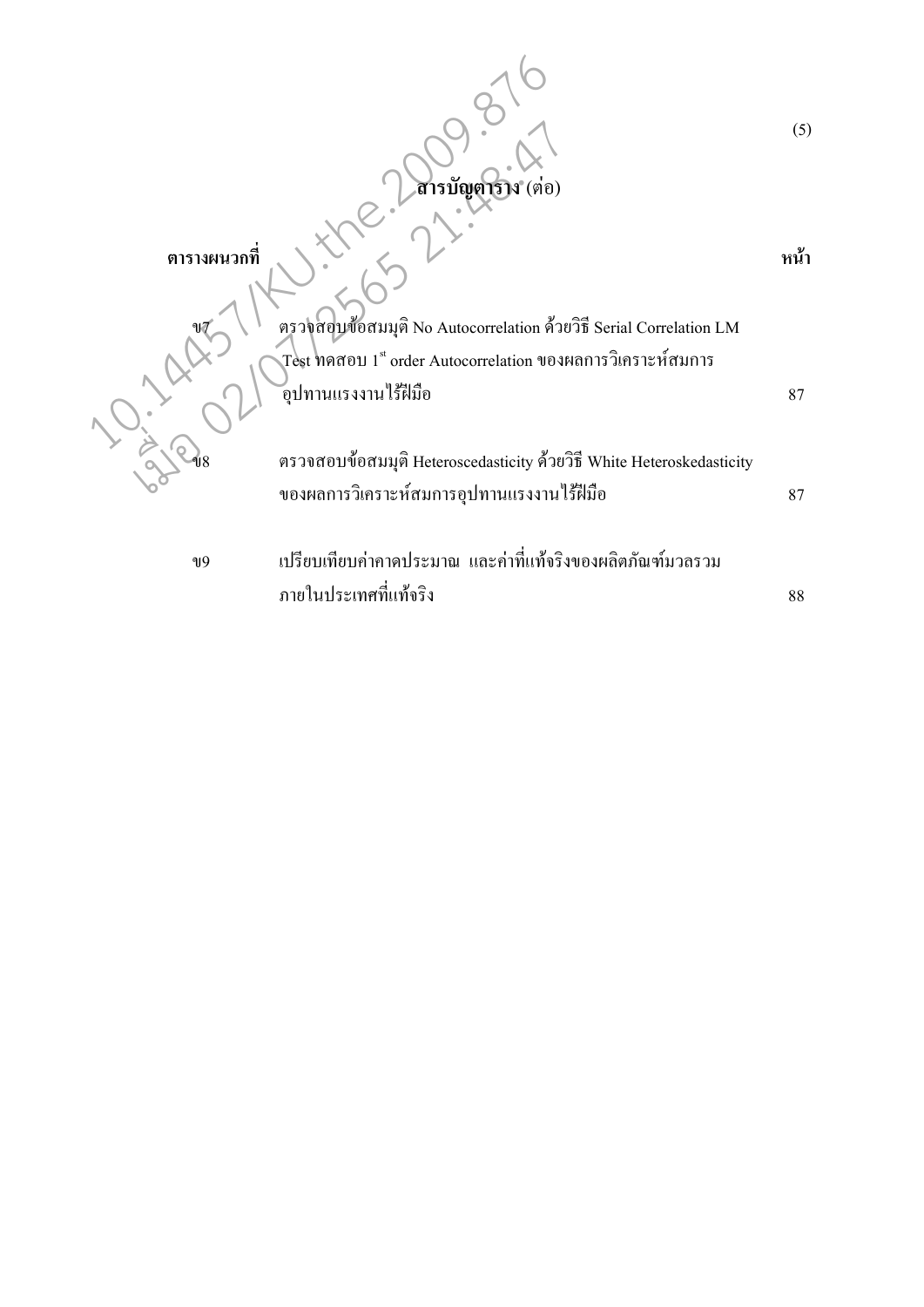|                | ิสา <b>รบัญ</b> ร                                                                                           | (6)  |
|----------------|-------------------------------------------------------------------------------------------------------------|------|
| ภาพที          |                                                                                                             | หน้า |
|                | อัตราค่าจ้างขึ้นต่ำที่เป็นตัวเงิน และอัตราค่าจ้างขั้นต่ำที่แท้จริง กับปี พ.ศ.<br>2535-2549 เฉลี่ยทั่วประเทศ | 3    |
|                | อุปสงค์ต่อแรงงานของหน่วยผลิต                                                                                | 9    |
| 3              | ้คุลยภาพของตลาดแรงงานในตลาดแข่งขันสมบูรณ์                                                                   | 13   |
| $\overline{4}$ | การเปลี่ยนแปลงของอัตราค่าจ้างเมื่ออุปสงค์และหรืออุปทานแรงงาน<br>มีการเปลี่ยนแปลง                            | 14   |
| 5              | อัตราค่าจ้างในตลาดที่มีนายจ้างรายเดียวผูกขาดในการซื้อขายปัจจัยการ<br>ผลิต                                   | 15   |
| 6              | อัตราค่าจ้างดุลยภาพภายใต้การต่อรองหรือการกำหนดโดยรัฐบาล                                                     | 17   |
| $\overline{7}$ | แสดงความสัมพันธ์ ระหว่าง ความต้องการซื้อ และความต้องการเสนอขาย<br>กรณีมีและ ไม่มีค่าจ้างขั้นต่ำ ของ Deltas  | 23   |
| $\,8\,$        | การจ้างงานคุลยภาพและอัตราค่าจ้าง                                                                            | 26   |
| 9              | ความสัมพันธ์ระหว่างปริมาณแรงงานกับอัตราค่าจ้างของตลาดและหน่วย<br>ผลิตในระยะยาว                              | 27   |
| $10\,$         | อุปสงค์ต่อแรงงาน                                                                                            | 27   |
| 11             | เปรียบเทียบมูลค่าผลิตภาพแรงงานกับค่าจ้างขั้นต่ำ                                                             | 29   |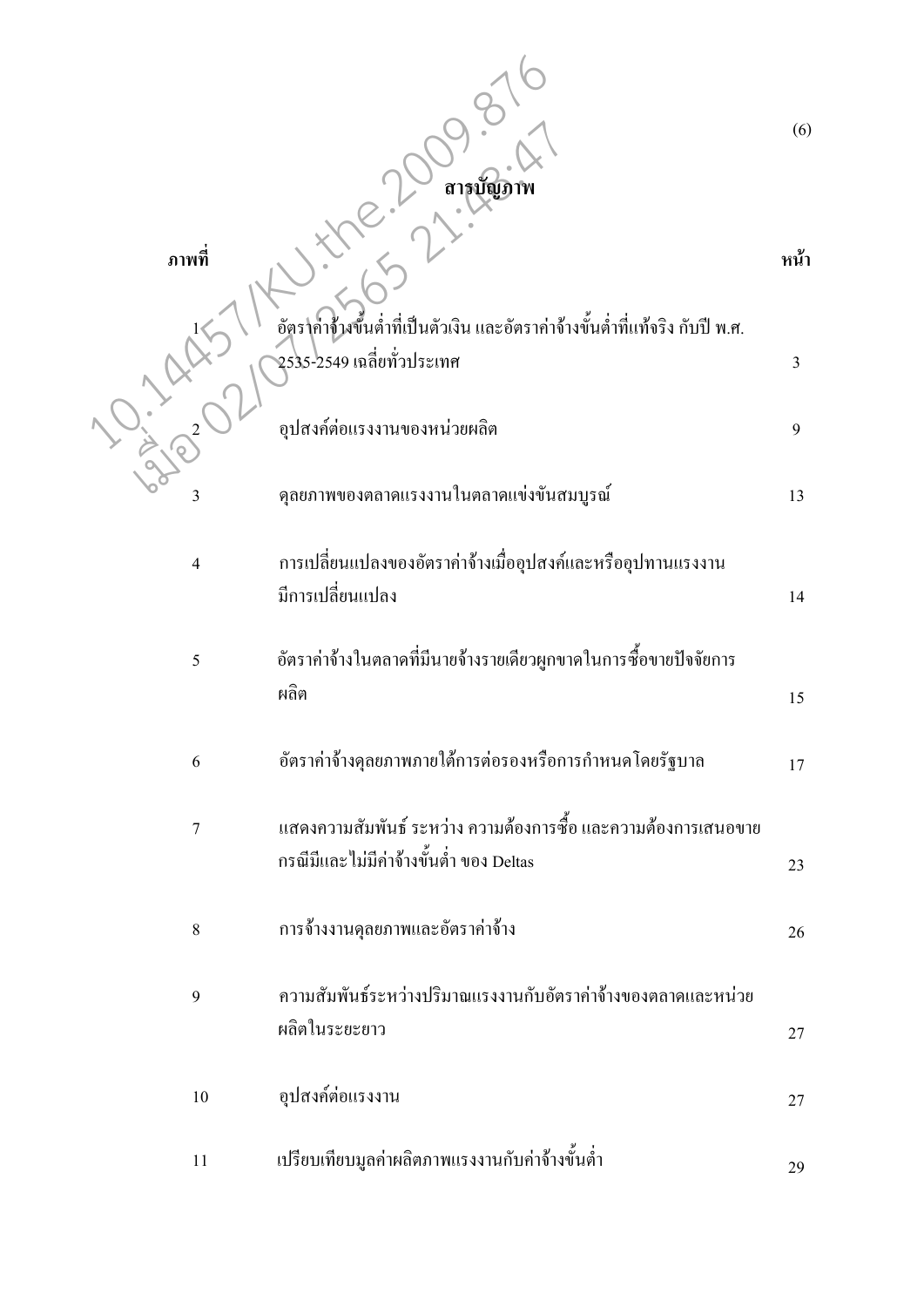|        | สารบัญภาพ (ต่อ)                                                                      | (7)      |
|--------|--------------------------------------------------------------------------------------|----------|
| ิภาพที |                                                                                      | หน้า     |
| 13     | สวัสดิการที่แรงงานได้รับ<br>้เปรียบเทียบอัตราค่าจ้างตลาดกับค่าจ้างขั้นต่ำ            | 30<br>31 |
|        | สวัสดิการที่แรงงานและผู้ประกอบการได้รับ                                              | 32       |
| 15     | สวัสดิการกรณีอัตราค่าจ้างขั้นต่ำสูงกว่าอัตราค่าจ้างตลาด                              | 32       |
| 16     | สวัสดิการกรณีอัตราค่าจ้างขั้นต่ำต่ำกว่าอัตราค่าจ้างตลาด                              | 33       |
| 17     | ้เปรียบเทียบจำนวนแรงงานใร้ฝีมือผู้มีงานทำ กับจำนวนแรงงานใร้ฝีมือ<br>ปี พ.ศ.2535-2549 | 54       |
| 18     | อัตราการว่างงานของแรงงานใร้ฝีมือปี พ.ศ.2535-2549                                     | 54       |
| 19     | ้ความต้องการแรงงานไร้ฝีมือปี พ.ศ.2535 ถึง พ.ศ.2549 เมื่อกำหนดให้<br>้สิ่งต่างๆ คงที่ | 59       |
| 20     | จำนวนการจ้างงานจริง การจ้างงานที่อัตราค่าจ้างขั้นต่ำ และ<br>กำลังแรงงานไร้ฝีมือ      | 63       |
| 21     | ์ คุลยภาพตลาดแรงงาน ณ.การจ้างงาน $\text{L}_{\text{e}}\text{W}_{\text{e}}$            | 66       |
| 22     | อัตราค่าจ้างดุลยภาพตลาดแรงงานที่คาดประมาณสูงกว่าอัตราค่าจ้างขั้นต่ำ                  | 67       |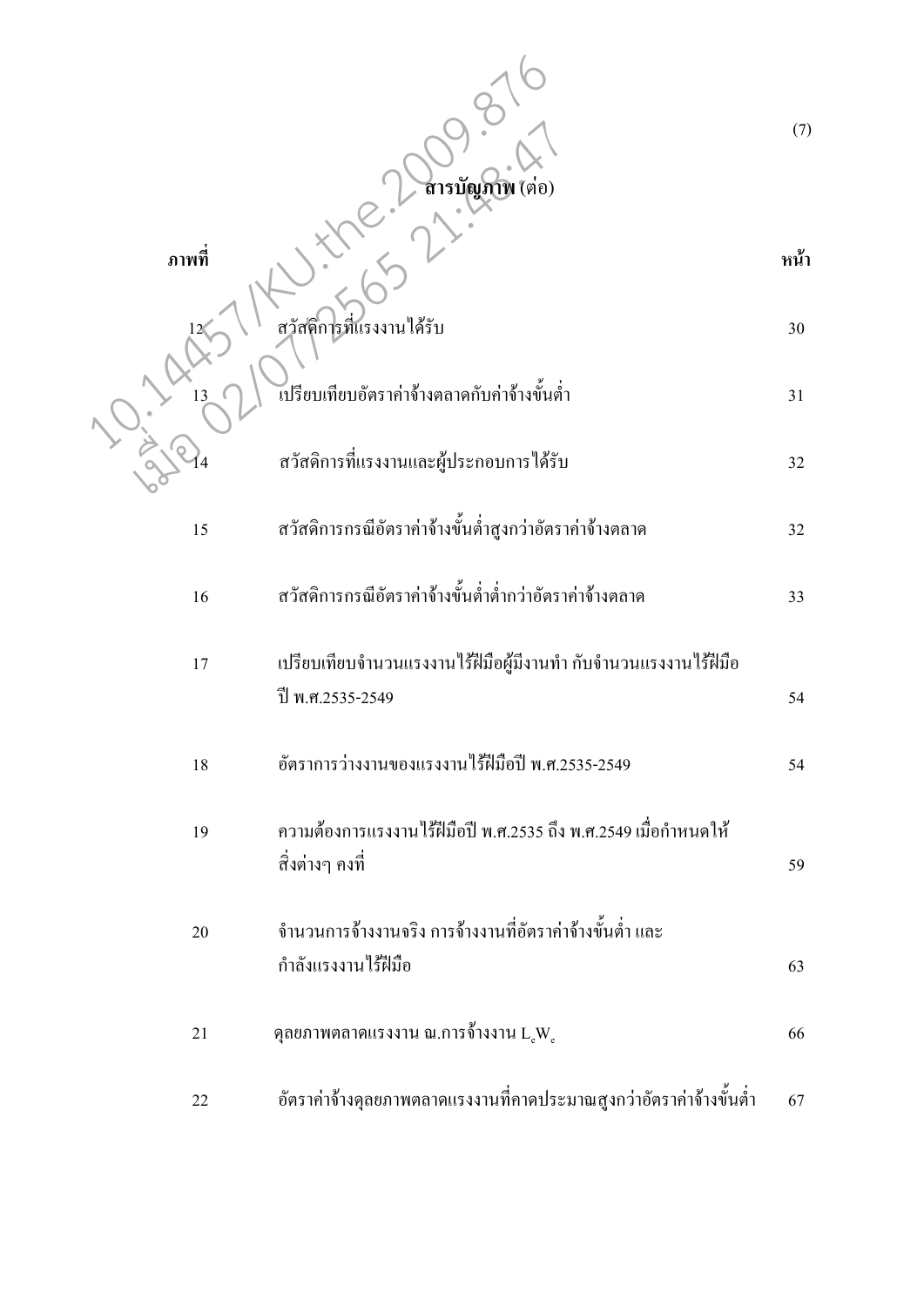(8) **สารบัญภาพ** (ต่อ)  **-**หน้า  $23$  ๆลยภาพที่ศาคประมาณปี พ.ศ.2535  $24$   $\bigcap$  ดุลยภาพที่คาคประมาณปี พ.ศ.2549 69 69 10.14457/KU.the.2009.876 เมื่อ 02/07/2565 21:48:47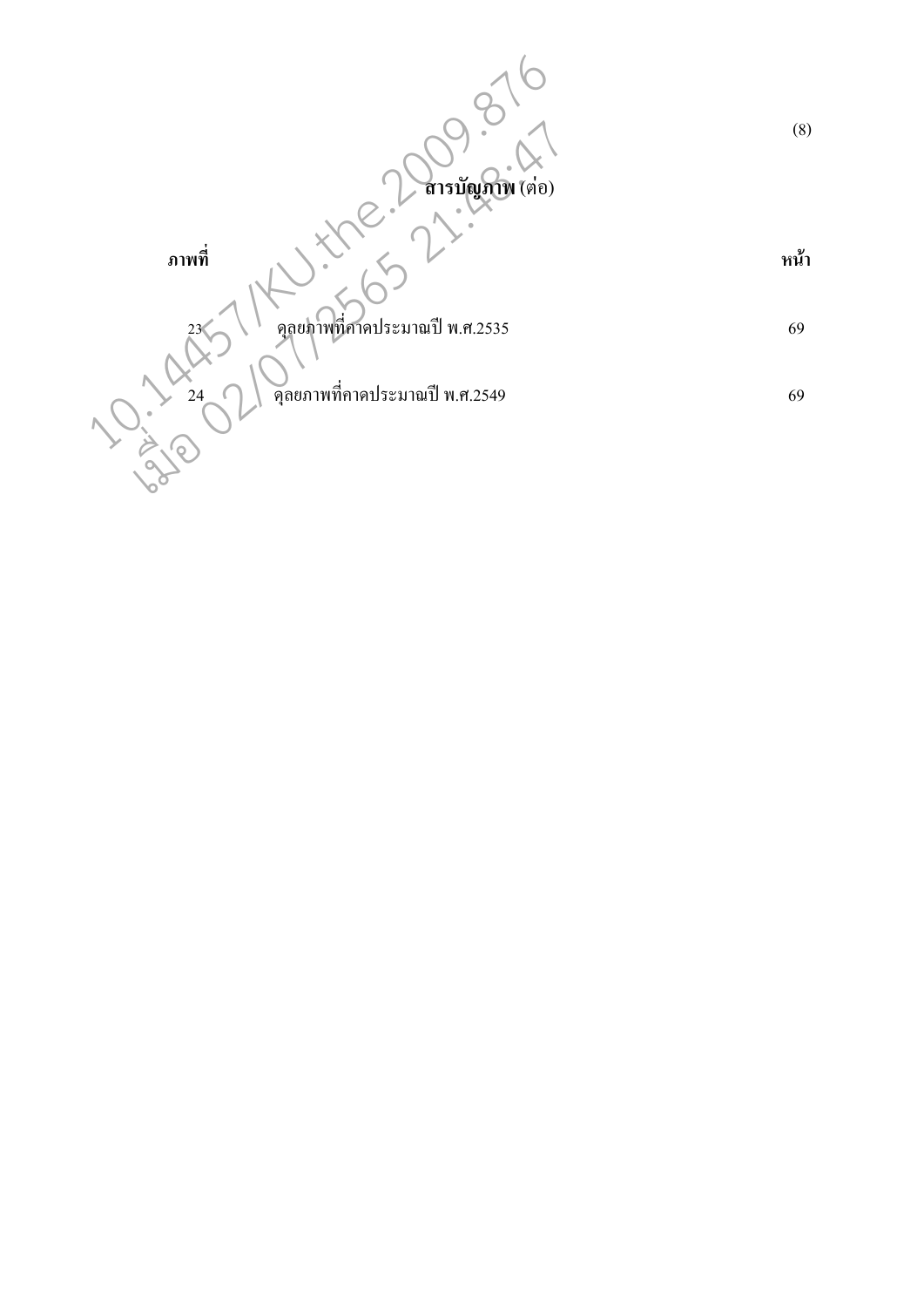11/2507-1-100.000-16 ในการผลิตสินค้าและบริการ เพื่อสนองต่อความต้องการของผู้บริโภค จำเป็นต้องอาศัย ปัจจัยการผลิตชนิดต่างๆ เพื่อทำให้เกิดผลผลิต แรงงานเป็นปัจจัยการผลิตชนิดหนึ่ง รวมทั้งเป็น ,<br>พยากรที่สำคัญของระบบเศรษฐกิจ อีกทั้งยังเป็นผู้บริโภคสินค้าและบริการต่างๆ และยังเป็น ้แหล่งที่มาอันสำคัญของรายใด้ประชาชาติ คนงานเป็นเจ้าของแรงงานของตนเอง ดังนั้นแต่ละคน ้จะเป็นผู้ตัดสินใจในการเสนอขายแรงงาน ซึ่งเป็นแหล่งที่มาอันสำคัญของรายได้ของเขา ค่าจ้างเป็น ี ผลตอบแทนของปัจจัยการผลิตประเภทแรงงาน ซึ่งตามหลักตลาดปัจจัยแรงงานแล้ว ค่าจ้างถูก ้กำหนดจากผลิตภาพ (Productivity) ของแรงงาน แต่เนื่องจากเป็นที่หวั่นเกรงกันว่า แรงงานซึ่งเป็น ึกลุ่มคนที่มีอำนาจการต่อรองต่ำจะถูกเอาเปรียบจากนายจ้าง จึงใด้มีกฎหมายที่กำหนดให้มี ึ คณะกรรมการค่าจ้างซึ่งเป็นองค์กรไตรภาคี (ประกอบด้วยผู้แทนจากฝ่ายรัฐบาล ฝ่ายนายจ้างและ ้ฝ่ายนายลูกจ้าง) เข้าแทรกแซงกลใกตลาดแรงงาน โดยคณะกรรมการประชุมร่วมกันเพื่อกำหนด ้อัตราค่าจ้างขั้นต่ำขึ้นมาสำหรับใช้บังคับให้นายจ้างต้องจ่ายค่าจ้าง ตามอัตราที่กำหนดไว้ในช่วงเวลา หนึ่ง จนกว่าจะมีการประกาศให้มีการเปลี่ยนแปลง

ประเทศไทยใด้มีการใช้อัตราค่าจ้างขั้นต่ำตามกฎหมายตั้งแต่ปี พ.ศ.2516 โดยมี คณะกรรมการไตรภาคีเป็นกลไกในการกำหนดอัตราค่าจ้างขั้นต่ำ ซึ่งในระยะแรกกฎหมายได้ กำหนดให้อัตราค่าจ้างขั้นต่ำเป็นค่าจ้างขั้นต่ำที่ควรจะเพียงพอสำหรับ ลกจ้างและสมาชิก ้ครอบครัวอีก 2 คน แต่ต่อมาในปี พ.ศ.2519 กฎหมายได้เปลี่ยนแปลงเป็นให้ค่าจ้างขั้นต่ำเป็นค่าจ้าง ้ขั้นต่ำที่เพียงพอสำหรับความจำเป็นของลูกจ้างเพียงผู้เดียวเท่านั้น โดยในการกำหนดค่าจ้างขั้นต่ำ นั้นองค์การแรงงานระหว่างประเทศ (International Labor Office : ILO) ได้เสนอหลักเกณฑ์ซึ่งเป็น แนวทางในการกำหนดอัตราค่าจ้างขั้นต่ำไว้ โดยพิจารณาจากความจำเป็นในการครองชีพของ แรงงาน ความสามารถในการจ่ายของผู้ประกอบการ ระดับค่าจ้างของคนงานในอาชีพใกล้เคียงกัน และภาวะทางเศรษฐกิจ สำหรับประเทศไทยนั้นเมื่อราคาสินค้ามีการปรับตัวสูงขึ้น แรงงานก็จะ เรียกร้องให้มีการปรับขึ้นของค่าจ้างขั้นต่ำ เพื่อให้สามารถรักษาอำนาจซื้อให้เท่าเดิมหรือมาก กว่าเดิมไว้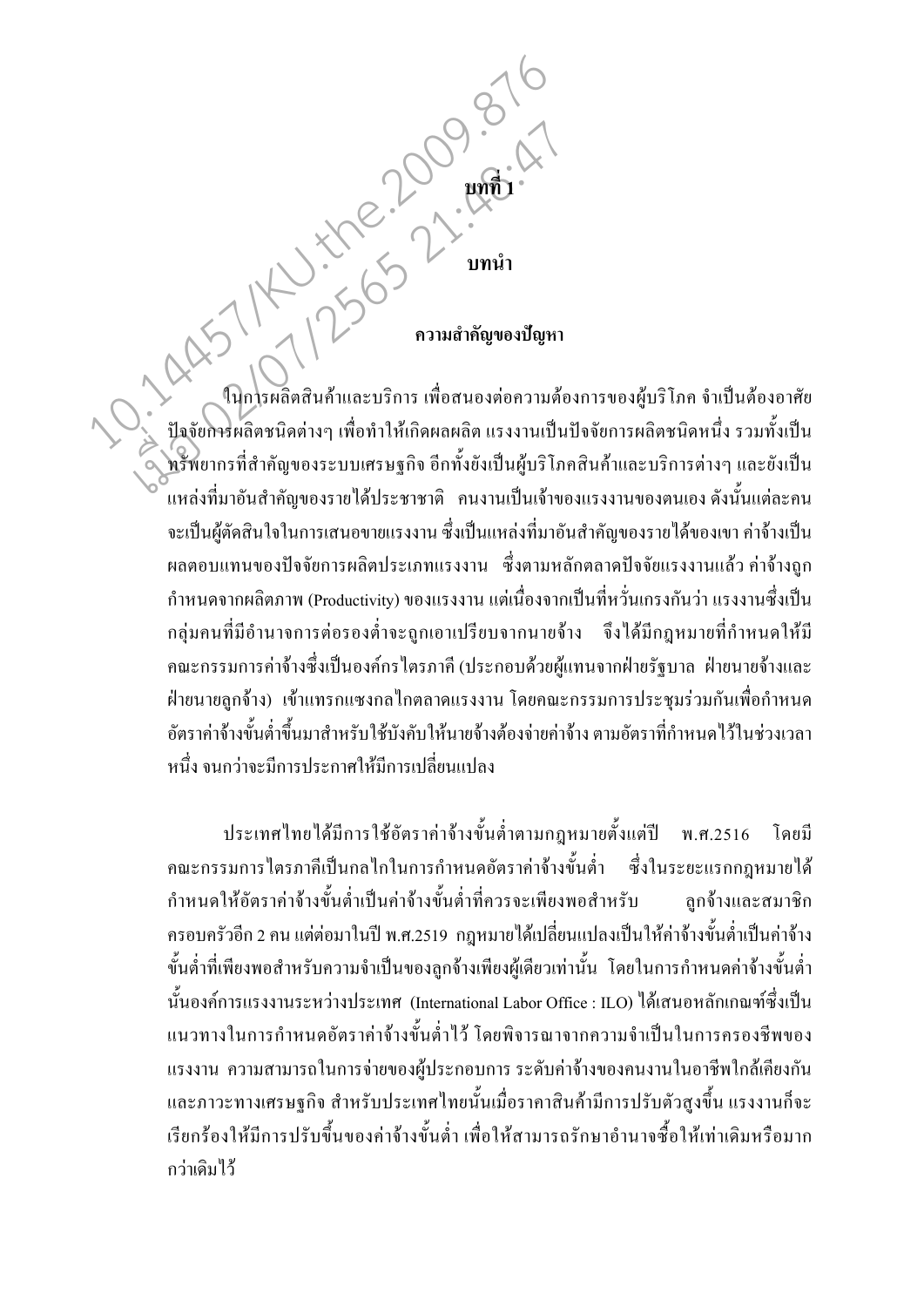ตารางที่ 1 อัตราค่าจ้างขั้นต่ำเฉลี่ยทั่วประเทศ คัชนีราคา และอัตราค่าจ้างขั้นต่ำเฉลี่ยทั่วประเทศ

| உ<br>$\triangle$<br>ทแทจรง |
|----------------------------|
|                            |

|                |                                      |                                  | ี่ ตารางที่ 1  อัตราค่าจ้างขั้นตำเฉลี่ยท๊วประเทศ คัชนีราคา และอัตราค่าจ้างขั้นต่ำเฉลี่ยทั่วประเทศ |
|----------------|--------------------------------------|----------------------------------|---------------------------------------------------------------------------------------------------|
|                | ที่แท้จริง                           |                                  |                                                                                                   |
| ปี พ.ศ.        | อัตราค่าจ้างขั้นต่ำ<br>$\mathbf{1}/$ | ดัชนีราคาผู้บริโภค <sup>2/</sup> | ้อัตราค่าจ้างขั้นต่ำที่แท้จริง $^{\mathsf{3}'}$                                                   |
|                | (บาท/คน/วัน)                         | $(\%)$                           | (บาท/คน/วัน)                                                                                      |
| 2535           | 96.7534                              | 100.00                           | 96.7534                                                                                           |
| 2536           | 104.863                              | 103.11                           | 101.7036                                                                                          |
| 2537           | 112.9342                             | 109.17                           | 103.4465                                                                                          |
| 2538           | 121.1184                             | 116.42                           | 104.0356                                                                                          |
| 2539           | 131.3816                             | 123.96                           | 105.9832                                                                                          |
| 2540           | 131.3816                             | 131.51                           | 99.9024                                                                                           |
| 2541           | 133.7368                             | 143.05                           | 93.4913                                                                                           |
| 2542           | 133.7368                             | 143.93                           | 92.9148                                                                                           |
| 2543           | 133.7368                             | 144.53                           | 92.5344                                                                                           |
| 2544           | 136.7368                             | 146.60                           | 93.2736                                                                                           |
| 2545           | 137.0395                             | 147.93                           | 92.6381                                                                                           |
| 2546           | 138.3026                             | 150.44                           | 91.9298                                                                                           |
| 2547           | 139.6579                             | 155.03                           | 90.0847                                                                                           |
| 2548           | 148.1184                             | 161.83                           | 91.5247                                                                                           |
| 2549           | 149.3553                             | 169.67                           | 88.0269                                                                                           |
| อัตราการเติบโต | 2.47%                                | 3.55%                            | $-1.08%$                                                                                          |

หมายเหตุ: ปีพ.ศ.2535 เป็นปีฐาน

 $\vec{\mathfrak{\eta}}$ มา:  $^{\mathfrak{\mathfrak{U}}}$  ตารางผนวกที่ ก2

 $^{\scriptscriptstyle 2\prime}$  ตารางผนวกที่ ก1

 $^{\frac{3}{\prime}}$ ตารางผนวกที่ ก2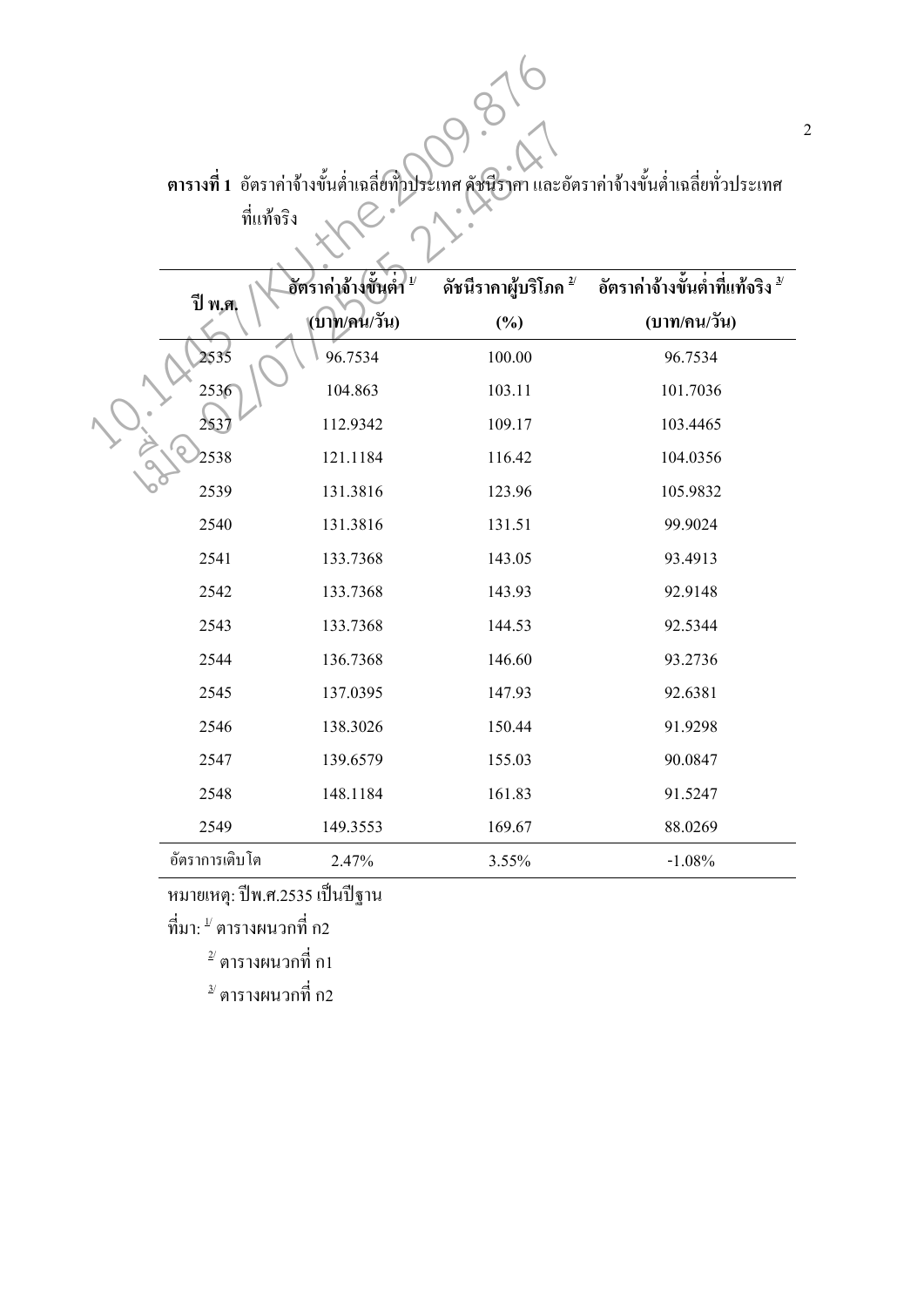

## ี ภาพที่ 1 อัตราค่าจ้างขั้นต่ำที่เป็นตัวเงิน และอัตราค่าจ้างขั้นต่ำที่แท้จริง กับปี พ.ศ.2535-2549 เฉลี่ยทั่วประเทศ ที่มา: จากตารางที่ 1

จากข้อมูลในส่วนของการปรับอัตราค่าจ้างขั้นต่ำ และดัชนีราคา แสดงให้เห็นถึงค่าจ้าง ้ขั้นต่ำที่แท้จริง จะเห็นได้ว่าค่าจ้างขั้นต่ำที่แท้จริงลดต่ำลงทำให้แรงงานมีความสามารถในการซื้อ ี่สินค้าและบริการลดลง ดังนั้นแล้วสวัสดิการของแรงงานมีแนวโน้มลดต่ำลง ถ้าหากมีการปรับ ้อัตราค่าจ้างที่เป็นตัวเงินช้ากว่าดัชนีราคา

หากสามารถหาได้ถึงอุปสงค์และอุปทานที่แท้จริงของแรงงานแล้วนั้น ก็จะสามารถทราบ ใค้ถึงค่าจ้างที่เหมาะสม เพื่อเปรียบเทียบกับค่าจ้างขั้นต่ำที่บังคับใช้ และเพื่อศึกษาถึงผลต่อ ิสวัสดิการโดยรวมของสังคม และสวัสดิการแรงงาน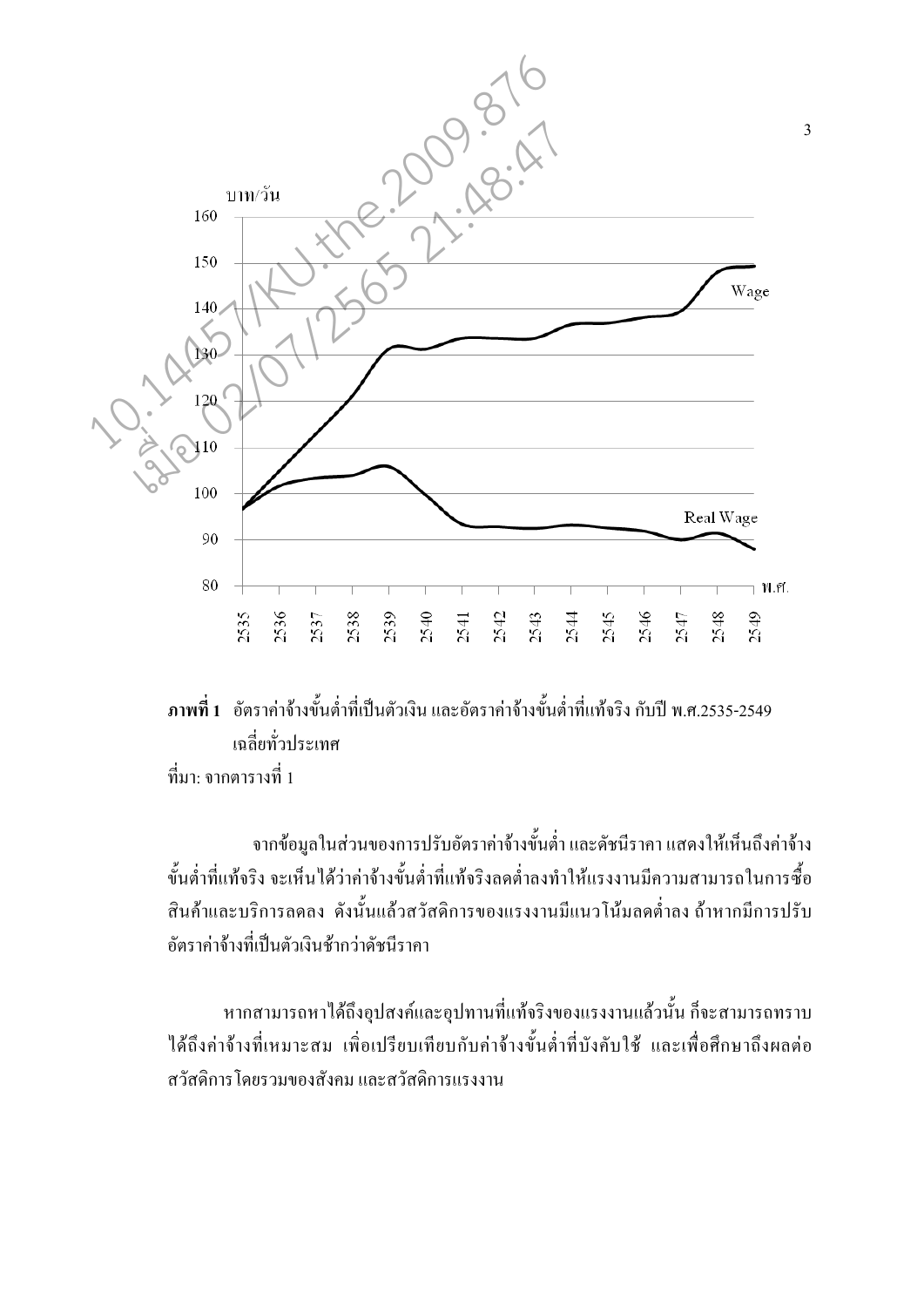$\overline{4}$ 

# 1. เพื่อศึกษาวัตถุประสงค์ของศารกำหนดอัตราค่าจ้างขั้นต่ำในไทย ึ่งำนวนแรงงาน <u> ประเภทต่าง</u> เพื่อศึกษาผลกระทบของการปรับอัตราค่าจ้างขั้นต่ำ ต่อสวัสดิการแรงงาน ใร้ฝีมือของ ขอบเขตของการวิจัย

ในการศึกษาผลของค่าจ้างขั้นต่ำต่อสวัสดิการแรงงานจะใช้ข้อมูลทุติยภูมิรายปีตั้งแต่ปี ี พ.ศ.2535 ถึงปีพ.ศ.2549 โดยศึกษาอุปสงค์และอุปทานแรงงานไร้ฝีมือของไทย เพื่อเปรียบเทียบ สวัสดิการแรงงาบ ตกอดจบกึ่งสวัสดิการสังคมโดยรวบ ซึ่งอัตราค่าจ้างขั้นต่ำได้บิยาบตามประกาศ ้กระทรวงแรงงาน และจะศึกษาถึงปริมาณความต้องการแรงงาน และปริมาณความต้องการขาย ้ แรงงาน เพื่อหาจุดที่เหมาะสมของอัตราค่าจ้างที่แท้จริง เพื่อเปรียบเทียบกับค่าจ้างขั้นต่ำที่ถูกกำหนด ์<br>ขึ้น

# ประโยชน์ที่คาดว่าจะได้รับ

ี่ สามารถนำผลการศึกษาไปใช้ประโยชน์แก่เจ้าหน้าที่ที่เกี่ยวข้องกับการกำหนดนโยบาย ใน ึการกำหนดและใช้มาตรการเพื่อให้บรรลเป้าหมายทางเศรษฐกิจคือ ลดอัตราการว่างงานลง และ ิทราบถึงความสอดคล้องของอัตราค่าจ้างที่ควรเป็นกับอัตราค่าจ้างขั้นต่ำ รวมถึงสวัสดิการสังคมที่ แรงงานได้รับ

## นิยามศัพท์

ิสวัสดิการแรงงาน หมายถึง การได้รับความพอใจหรือการได้รับอรรถประโยชน์เพิ่มขึ้น ี ของแรงงาน อันเนื่องมาจากอัตราค่าจ้างที่แรงงานได้รับ มากกว่าอัตราค่าจ้างที่แรงงานต้องการจะ ได้รับ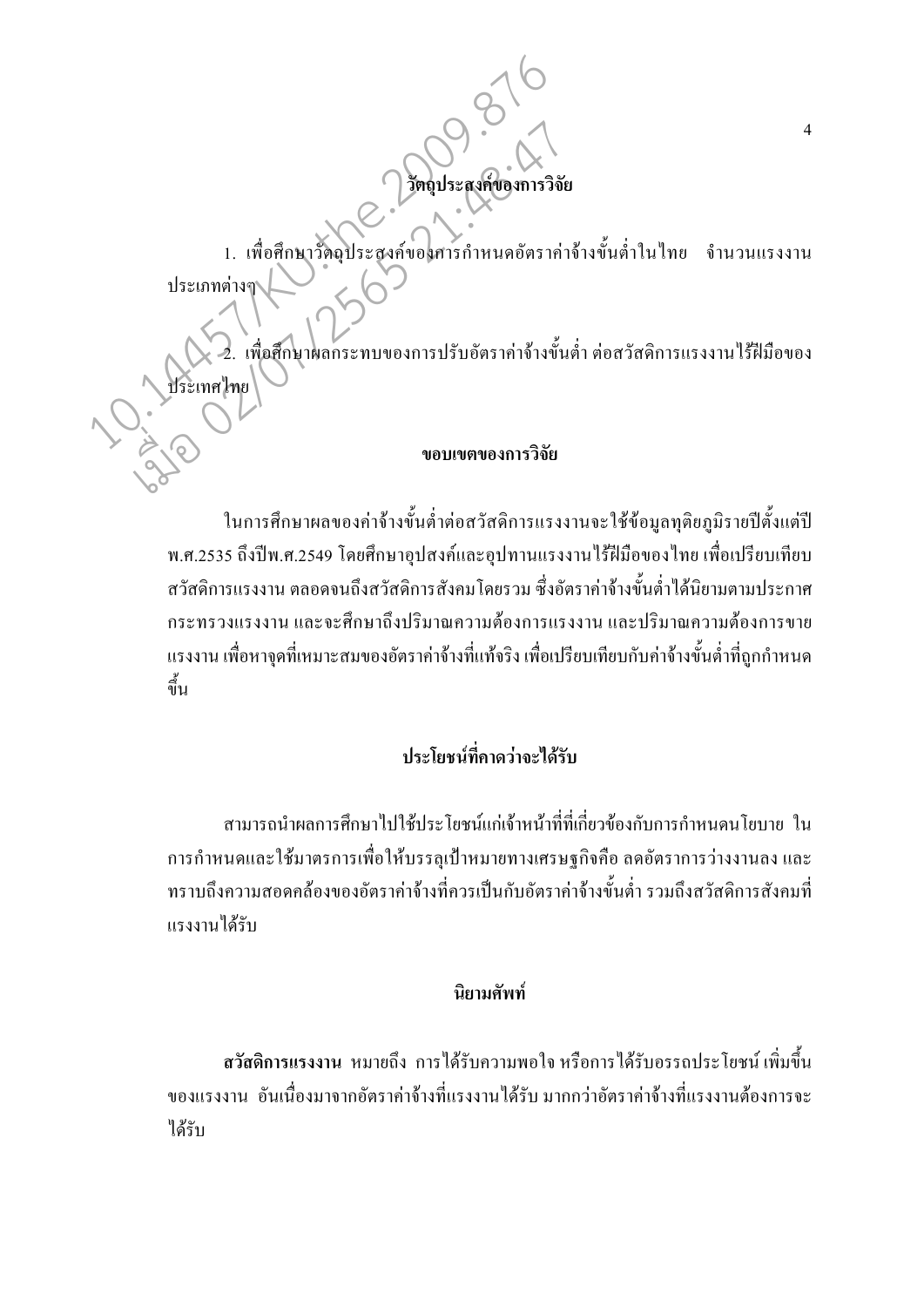แรงงานใร้ฝีมือ หมายถึง แรงงานซึ่งจั๊าแนกตามระดับการศึกษา ตั้งแต่ไม่มีการศึกษา อนุบาล ประถม จนถึงมัธยมและเตรียมอุคมศึกษาหรือเทียบเท่า

แรงงานมีฝีมือ หมายถึง แรงงานซึ่งจำแนกตามระดับการศึกษาระดับมหาวิทยาลัย และ ์ ฝึกหัดคร

อัตราค่าจ้างขั้นต่ำ หมายถึง อัตราค่าจ้างที่ถูกกำหนดขึ้นจากรัฐบาลและห้ามมิให้นายจ้าง ์ จ่าย ค่าจ้างเป็นเงินแก่ลูกจ้างน้อยกว่าอัตราค่าจ้างขั้นต่ำ

อัตราค่าจ้างที่เป็นตัวเงิน หมายถึง หมายถึงจำนวนเงินที่แรงงานได้รับเป็นค่าตอบแทน การให้บริการในการผลิตสินค้าและบริการ

้ อัตราค่าจ้างที่แท้จริง หมายถึง อัตราค่าจ้างที่ถูกปรับค่าจากดัชนีราคา เพื่อดูถึงอำนาจซื้อ ีของค่าจ้างที่เป็นตัวเงิน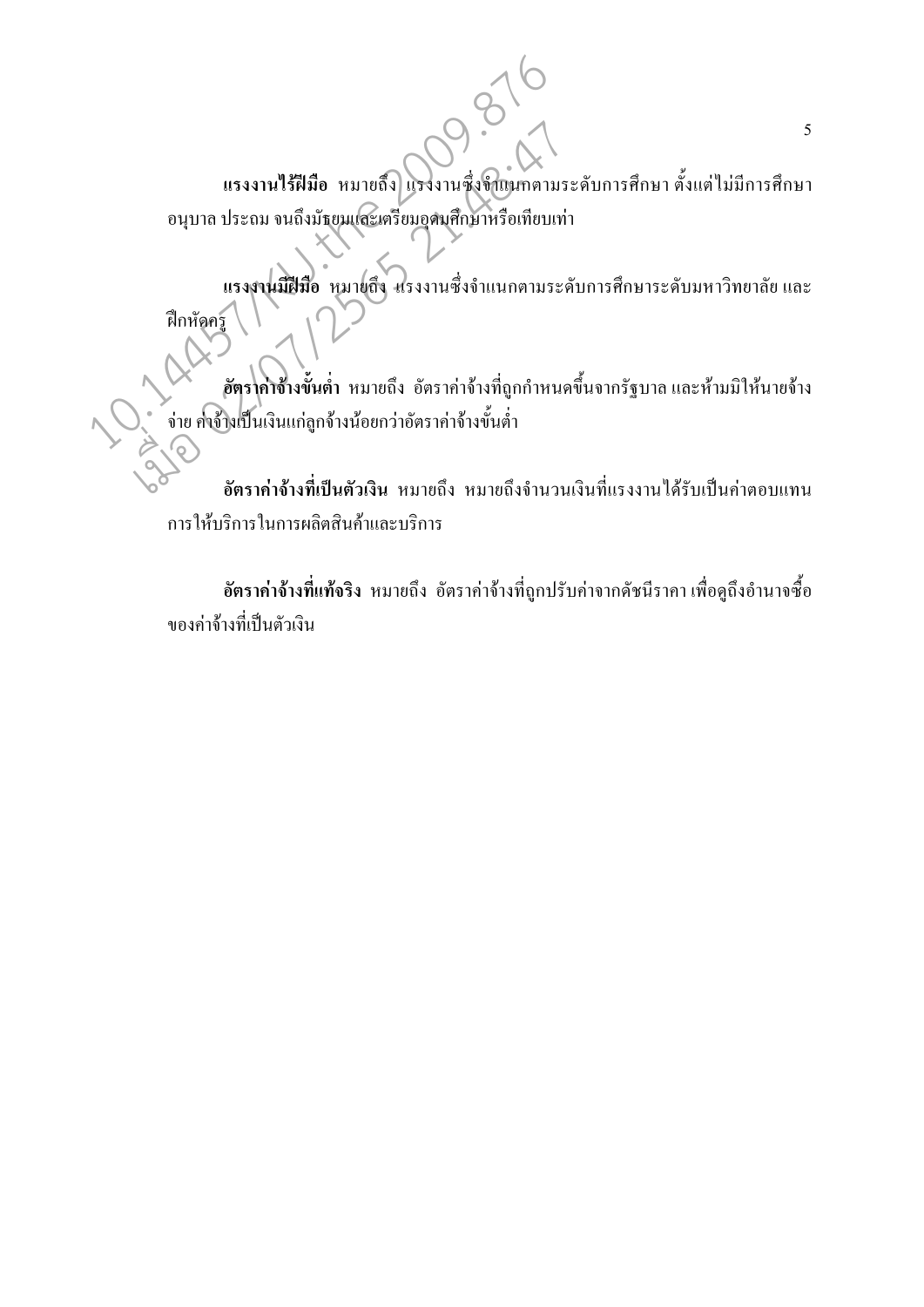# 

ในบทนี้จะได้ศึกษาถึงทฤษฎีที่ใช้ในการกำหนดค่าจ้าง คุลยภาพในตลาดแรงงาน อันเป็น ุ ผลมาจากอุปสงค์ต่อแรงงาน และอุปทานของแรงงาน ตลอดถึงปัจจัยที่เป็นสาเหตุของการเลื่อนใน เส้นอุปสงค์ต่อแรงงาน และปัจจัยที่เป็นสาเหตุของการเลื่อนในเส้นอุปทานแรงงานตลาด การ ้กำหนดอัตราค่าจ้างในตลาดแรงงานแข่งขันไม่สมบูรณ์ ข้อสนับสนุนและคัดค้านการกำหนดอัตรา ้ค่ำจ้างขั้นต่ำโดยรัฐบาล

### ทฤษฎีค่าจ้าง

้นักเศรษฐศาสตร์ใด้พยายามศึกษาถึงปัจจัยและมาตรการต่างๆ ในการกำหนดค่าจ้าง ทฤษฎี ้ค่าจ้างเป็นแนวความคิดที่อธิบายถึงอัตราค่าจ้างที่เป็นอยู่ในวงการอุตสาหกรรมทั่วไปว่า ทำไมอัตรา ้ค่าจ้างถึงเป็นเท่านั้นเท่านี้หรืออยู่ในระดับนั้นระดับนี้ สรุปได้ว่าทฤษฎีค่าจ้างจะกล่าวถึงปัจจัยต่างๆ ที่มีอิทธิพลต่อการกำหนดค่าจ้าง และเนื่องจาก "ค่าจ้าง" เป็นสิ่งที่มีความสำคัญต่อเศรษฐกิจของ ประเทศเป็นอย่างยิ่งมาเป็นเวลาช้านานแล้ว นักเศรษฐศาสตร์สำนักต่างๆ ได้พยายามศึกษาวิจัยและ ้ตั้งทฤษฎีค่าจ้างไว้มากมาย ซึ่งในที่นี้จะขอกล่าวถึงเพียงบางทฤษฎีเท่านั้น

### 1. ทฤษฎีของมาแชล (Marshall's Theory)

นักเศรษฐศาสตร์ชาวอังกฤษชื่อ Alfred Marshall ใค้เขียนหนังสือชื่อ Principles of Economics ว่า การเสนอซื้อแรงงานและการเสนอขายแรงงาน เป็นตัวกำหนดค่าจ้าง อัตราค่าจ้างจะ ิถกกำหนด ณ จดสมดล คือจดที่การเสนอซื้อแรงงานเท่ากับการเสนอขายแรงงาน หรืออีกนัยหนึ่งก็ ้คือ อัตราค่าจ้างจะอยู่ที่อัตราที่นายจ้างพอใจให้และแรงงานพอใจรับ ซึ่งเป็นจุดที่ทั้ง 2 ฝ่ายพอใจมาก ุ ที่สุด (มานิตย์ ผิวขาว, 2546)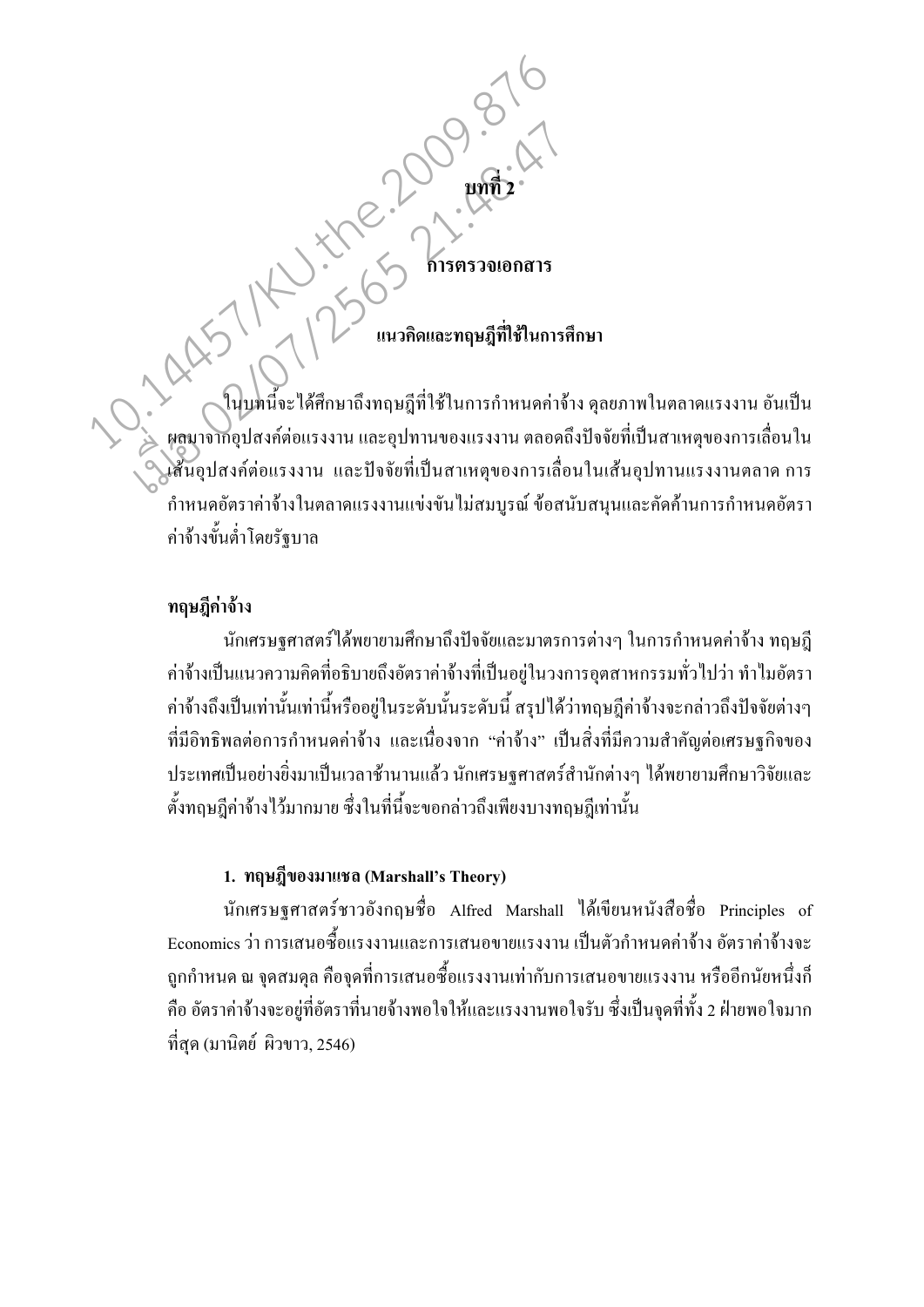2. ทฤษฎีค่าจ้างยุติธรรม (Just Wage Theory

้เป็นทฤษฎีเก่าแก่ตั้งเดืสมัยกลางมีอิทธิพลจากศาสนาและศีลธรรม โดยต้องการให้ค่าจ้าง เป็นไปอย่างยุติธรรมแก่ทุกฝ่าย เช่นเดียวกับรากายุติธรรม (Just Price) เพราะค่าจ้างและราคามี ิลักษณะคล้ายกัน ดังนั้นเจ้าหน้าที่จึงนำหลักเกณฑ์ของ "ราคายติธรรม" มาใช้ในการกำหนด "ค่าจ้าง ยุติธรรม" โดยถือเอาว่าค่าจ้างยุติธรรมคือค่าจ้างที่เพียงพอจะทำให้แรงงานสามารถผลิตสินค้าและ ุบริการออกมาต่อเนื่องใด้ ดังนั้นค่าจ้างจะถูกกำหนดขึ้น ณ ระดับที่คนงานรับใด้และนายจ้าง ้ ฮินยอมจ่าย เป็นจำนวนมากพอที่จะทำให้แรงงานคำรงชีพอยู่ได้ ตามมาตรฐานความเป็นอยู่และ ้ ความเอยชิน การกำหนดค่าจ้างควรกำหนดขึ้นโดย รัฐบาล ประเพณีนิยม หรือตามที่ผู้เกี่ยวข้อง <u>>ี เห็นสม</u>ควรว่ายุติธรรม

ในทางปฏิบัติเจ้าหน้าที่ของรัฐบาลจะมีหน้าที่ในการพิจารณาถึงระคับค่าจ้างว่าระคับใค ยุติธรรม ถ้าพบว่าอัตราค่าจ้างใดต่ำเกินไปก็กำหนดให้สูงขึ้น ในทำนองตรงข้าม ถ้าอัตราค่าจ้างสูง ้เกินไปก็หาวิธีจำกัดไม่ให้อัตราค่าจ้างสูงเกินไป แนวคิดอันนี้ปัจจุบันใช้เป็นหลักการในการกำหนด อัตราค่าจ้างขั้นต่ำ (มานิตย์ ผิวขาว, 2546)

3. ทฤษฎีผลิตภาพเพิ่ม (Marginal Productivity Theory)

ทฤษฎีนี้ได้รับความสนใจมากในช่วงต้นศตวรรษที่ 20 ผู้ที่ได้รับการยอมรับว่าเป็นผู้ ้ พิจารณาเรื่องนี้อย่างลึกซึ้งคนแรก เป็นนักเศรษฐศาสตร์อเมริกันชื่อ John Bates Clark ทฤษฎีนี้เป็น ทฤษฎีค่าจ้างที่เป็นที่ยอมรับทั่วไป (Orthodox Wages Theory) แต่อย่างไรก็ตาม ทฤษฎีนี้เน้นเฉพาะ ้การเสนอซื้อแรงงานมากเกินไปจนไม่สามารถที่จะอธิบายค่าจ้างให้สมบูรณ์ได้ ทฤษฎีนี้มองในด้าน ี การเสนอซื้อแรงงานของนายจ้าง Clark ใค้วิเคราะห์ทฤษฏีนี้โดยสมมติให้

1. มีการแข่งขันอย่างสมบูรณ์ ทั้งในตลาดปัจจัยการผลิตและตลาดสินค้า ซึ่งหมายความว่า ้แรงงานแต่ละคนมีความสามารถและประสิทธิภาพในการผลิตเท่าเทียมกัน การเคลื่อนย้ายแรงงาน ิสามารถเคลื่อนย้ายได้อย่างเสรี

2 มีการทำงานเต็มคัตรา

3. ปัจจัยการผลิตมีปริมาณคงที่ และสินค้าประเภททุนมีจำกัด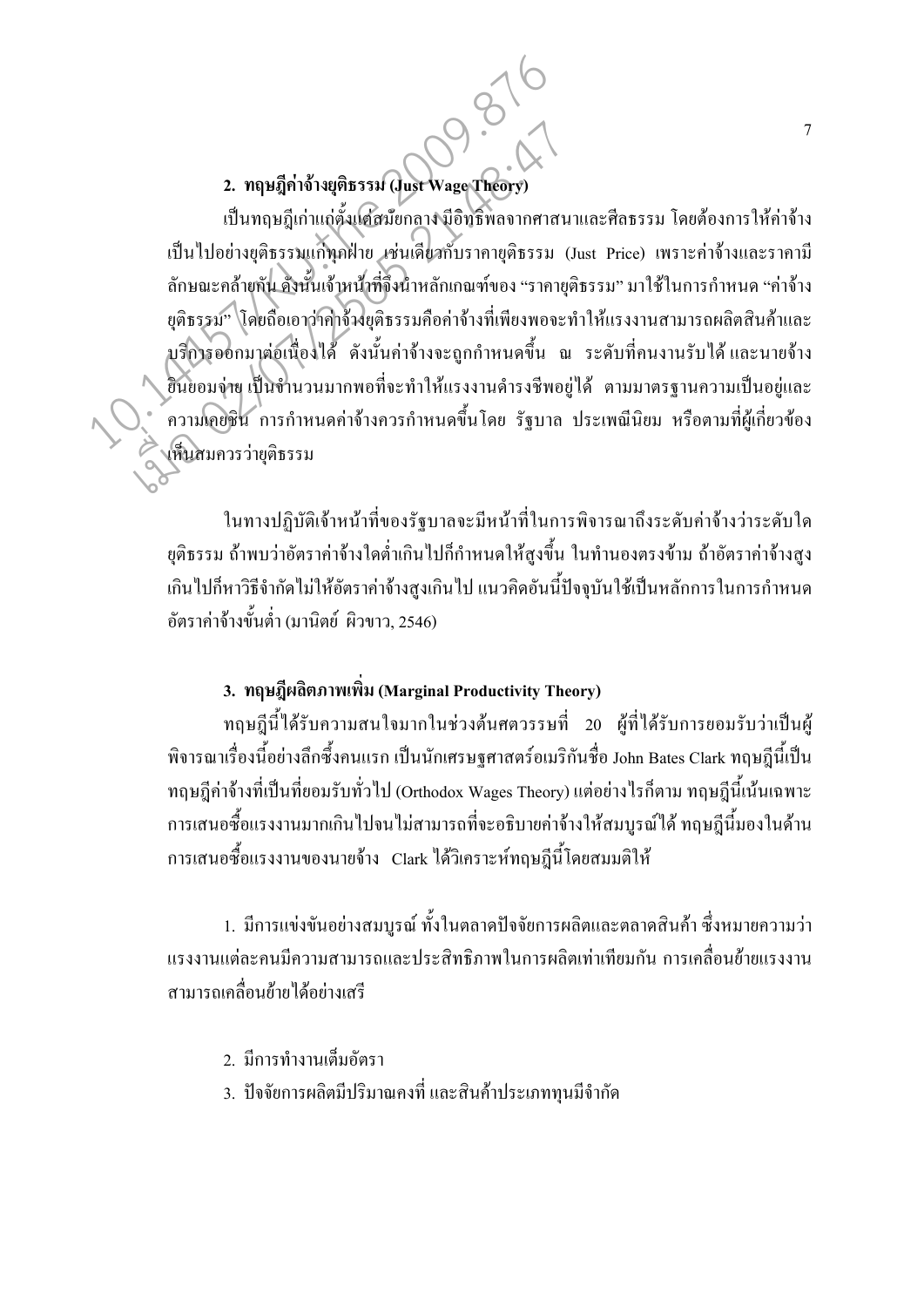สาระสำคัญของทฤษฎีนี้คือ โรงงานจะใส้รับค่าจ้างเท่ากับมูลค่าของผลผลิตที่เขาสามารถ ผลิตเพิ่มได้ (Value of Marginal Product) เช่น ถ้ำเพิ่มคนงานเข้ามา 1 คน เขาสามารถผลิตทีวีได้ 3 เครื่องต่อเดือน เขาควรใส้รับค่าจ้างเท่ากับทีวี 3 เครื่องนั้นเมื่อหักค่าใช้จ่ายอื่น ๆ แล้ว สมมติว่าเป็น ้เงิน 6,000 บาทดั้งนั้นเขาควรใด้รับค่าจ้างเดือนละ 6,000 บาท ดังนั้นนายจ้างต้องจ่ายค่าจ้างให้เขา เคือนละ 6,000 บาท ซึ่งเท่ากับมูลค่าของผลผลิตที่เขาผลิตขึ้นมา

## ข้อบกพร่องของทฤษฎีนี้ ก็คือข้อสมมติ ซึ่งพิจารณาได้ดังนี้

). โการให้มีการแข่งขันอย่างสมบูรณ์ ทั้งในตลาดแรงงานและตลาดสินค้า ซึ่งเป็นเป็นไปได้ ย์ทิ ในสภาพความเป็นจริงนั้นทั้งตลาดแรงงาน และตลาดสินค้าเป็นตลาดแข่งขัน ไม่สมบูรณ์ ี โพราะมีปัจจัยต่าง ๆ เข้ามาแทรกแซง เช่น รัฐบาลกำหนดอัตราค่าจ้างขั้นต่ำ นายจ้างมีอำนาจในการ ้ผูกขาดโดยพยายามให้ค่าจ้างต่ำ สหภาพแรงงานซึ่งเกิดจากการรวมตัวของแรงงานต่อรองเพื่อให้ได้ ค่าจ้างสงขึ้น เป็นต้น

่ 2. การสมมติให้ประเทศมีสภาพการทำงานเต็มอัตรา ซึ่งในประเทศด้อยพัฒนามักมีสภาพ ึการจ้างแรงงานไม่เต็มที่ จะทำให้การจ้างแรงงานสามารถเคลื่อนย้ายไปทำงานที่ได้รับค่าจ้างสงได้ ึ คล่องตัว นอกจากนั้นทฤษฎีนี้ใช้ได้ดีกับการคิดค่าจ้างตามผลงานเท่านั้น แต่มีงานบางอย่างตีค่า ี่ ผลงานออกลำบาก เช่น งานบริการ งานราชการ งานวิชาการ เป็นต้น (มานิตย์ ผิวขาว, 2546)

## 4. ทฤษฎีเกี่ยวกับอำนาจซื้อของค่าจ้าง(Purchasing Power Theory of Wages)

้อำนาจซื้อของค่าจ้างสามารถดูได้จาก ค่าจ้างที่แท้จริง คิดโดยนำค่าจ้างที่เป็นตัวเงินตั้งหาร ้ด้วยดัชนีค่าครองชีพ ทฤษฎีนี้ชี้ให้เห็นว่าค่าจ้างไม่ใช่เป็นเพียงต้นทุนการผลิตสินค้าเท่านั้น แต่เป็น ้ ส่วนประกอบที่สำคัญของอุปสงค์ของสินค้าและบริการอีกด้วย ผลิตผลส่วนใหญ่ของอุตสาหกรรม ้นั้นคนงานเป็นผ้บริโภค ถ้าค่าจ้างสงคนงานย่อมต้องมีอำนาจซื้อสินค้ามากแต่ถ้าค่าจ้างหรืออำนาจ ์ซื้อของคนงานต่ำ สินค้าก็จะขายไม่หมด นายจ้างต้องลดการผลิตลงเป็นผลให้เกิดภาวะการว่างงาน ี ตามมา ทฤษฎีนี้แพร่หลายออกไปมาก กลายเป็นส่วนช่วยสนับสนุนให้ค่าจ้างไม่สามารถลดลงมาได้ ในเวลาที่เศรษฐกิจตกต่ำ

### ึการกำหนดค่าถ้างในตลาดแรงงาน

ในส่วนนี้จะได้นำเสนอเกี่ยวกับอุปสงค์ต่อแรงงาน อุปทานของแรงงาน และคุลยภาพ ็ตลาดแรงงาน (ซึ่งจะเป็นการกำหนดขึ้นของระดับค่าจ้างที่ดุลยภาพ)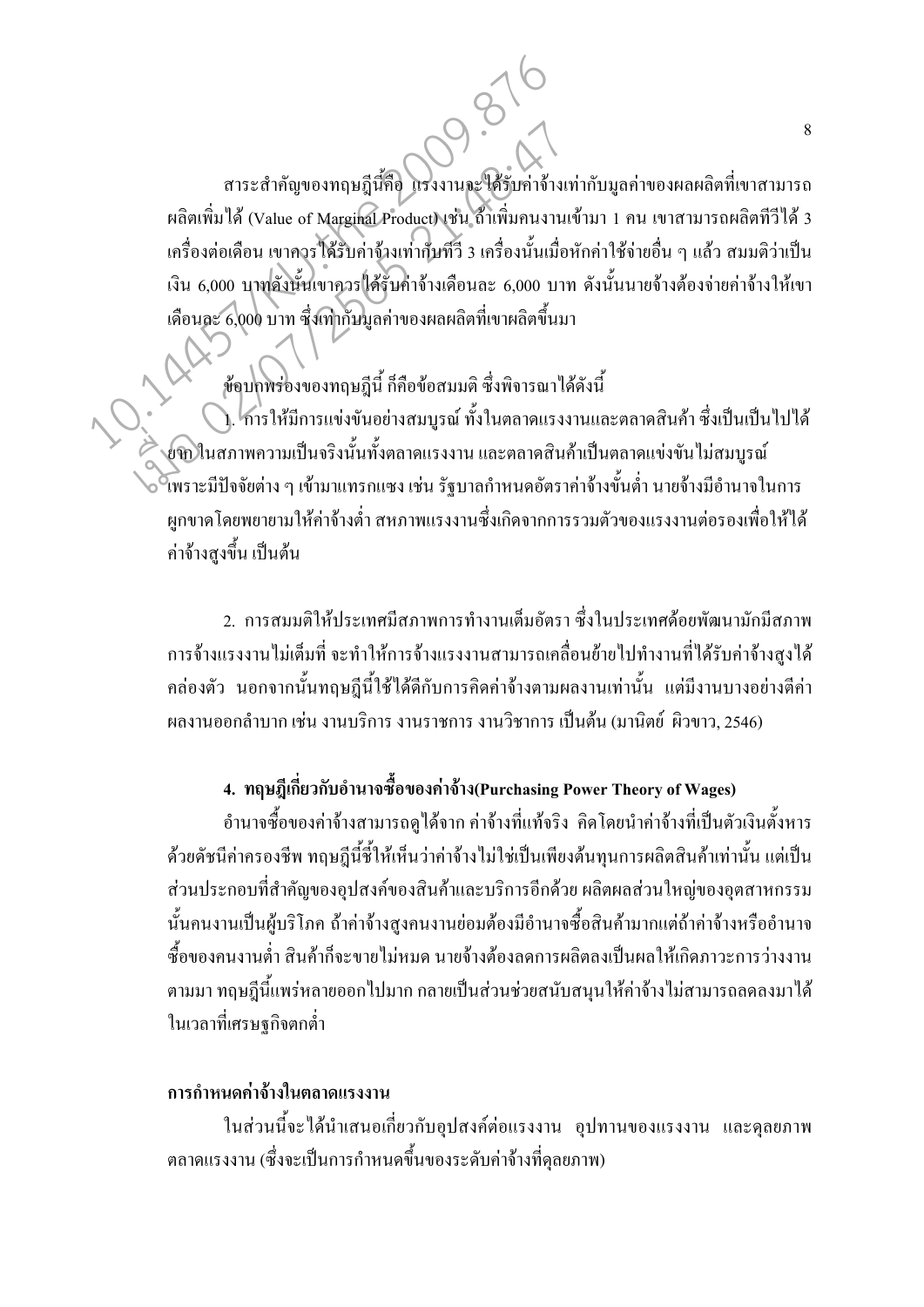### อุปสงค์ต่อแรงงานของตลาด (The Market Demand for Labor)

อุปสงค์แรงงาน หมายถึง ความต้องการแรงงานซึ่งเป็นปัจจัยอย่างหนึ่งของการผลิต โดยอุป สงค์ต่อแรงงานเป็นจูปสิ่งค์สืบเนื่อง (Derived Demand) คืออุปสงค์ต่อแรงงาน ได้มาจากอุปสงค์ต่อ ้สินค้า หรือบริการที่ต้องการใช้แรงงานในการผลิต

√ -อุปสงค์ต่อแรงงานของตลาด แสดงถึงจำนวนแรงงานที่หน่วยผลิตทั้งหมดในตลาดแรงงาน ด้องการที่จะจ้าง ณ.อัตราค่าจ้างใดอัตราค่าจ้างหนึ่ง โดยการหาอุปสงค์แรงงานของตลาดหาได้โดย ้ การรวมอุปสงค์แรงงานของหน่วยผลิตทั้งหมดเข้าด้วยกัน ซึ่งอุปสงค์แรงงานของตลาดนี้จะมี ล์้กษณะเป็นเส้นลาคชัน ไปทางขวามือ แสคงว่าจำนวนแรงงานที่หน่วยผลิตเสนอจ้างจะแปรผันใน .<br>ทิศทางตรงกับข้ามกับกัตราค่าจ้าง

หลักในการจ้างแรงงานของหน่วยผลิตนั้น อยู่ภายใต้เงื่อนไขที่ว่าหน่วยผลิตจะจ่ายค่าจ้างให้ ้ แรงงานโดยคำนึงถึงความคุ้มค่ากับผลผลิตที่แรงงานผลิตให้ เมื่อใดก็ตามที่มูลค่าผลผลิตหน่วย ี่ สุดท้ายของแรงงานยังสูงกว่าอัตราค่าจ้าง หน่วยผลิตก็จะจ้างแรงงานเพิ่มขึ้น จนกระทั่งมูลค่า ้ผลผลิตหน่วยสุดท้ายของแรงงานเท่ากับอัตราค่าจ้าง คือ หน่วยผลิตจะจ้างแรงงานในจำนวนที่ทำให้ รายได้สงกว่าค่าจ้างแรงงาน



ี ภาพที่ 2 อุปสงค์ต่อแรงงานของหน่วยผลิต ีที่มา: พรรณี จรัมพร (2548: 129)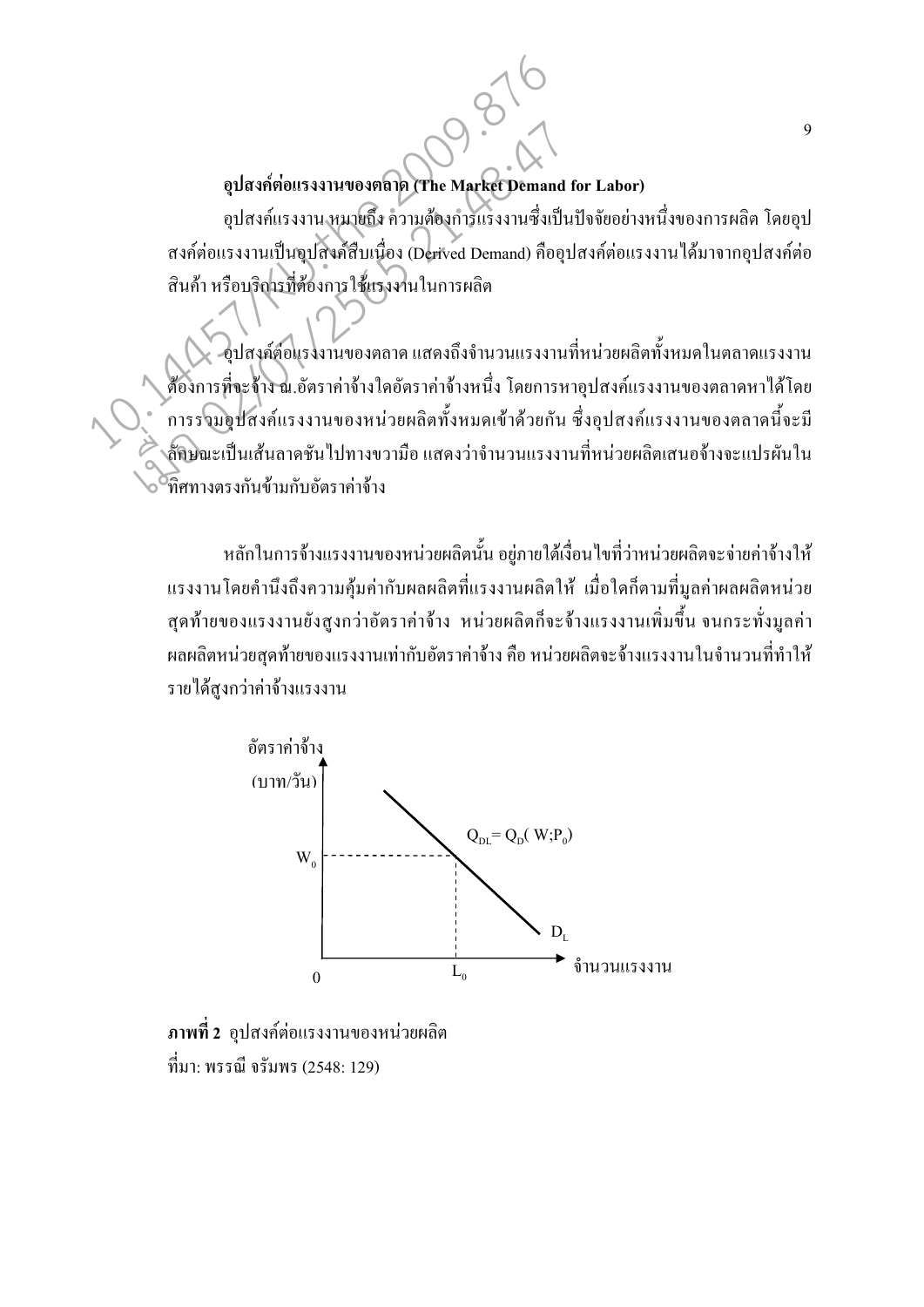### บ้อจัยที่เป็นสาเหตุของการเลื่อนในเส้นอุปสงค์ต่อแรงงาน

ึการเปลี่ยนแปลงในค่าถ้างแท้จริง จะทำให้เกิดการเคลื่อนบนเส้นอุปสงค์ต่อแรงงาน การ เปลี่ยนแปลงในค่าจ้างแท้จริงไม่ได้เป็นสาเหตุให้เส้นอุปสงค์ต่อแรงงานเลื่อน (shift) ปัจจัยที่เป็น สาเหตุของการเลื่อนเส้นอุปสงค์ต่อแรงงาน ได้แก่

 $\mathcal{A}_{\cdot}$ การเปลี่ยนแปลงในราคาของผลผลิต (A Change in the Price of Firms'Output) จากการ ที่อุปสงค์ต่อแรงงานเป็นอุปสงค์สืบเนื่อง มันจะเพิ่มขึ้นจากอุปสงค์สำหรับผลผลิตของหน่วยธุรกิจ ์ กำหนดให้อุปสงค์เพิ่มขึ้นในตลาดผลผลิตโดยการเพิ่มขึ้นของราคา (P) แล้ว แต่ละหน่วยธุรกิจก็ขาย ผลิผลิตเหล่านั้น ในตลาดนั้นจะทำการตัดสินใจเปลี่ยนแปลงการจ้างงานด้วย

2. การเปลี่ยนแปลงในเทคโนโลยี (A Change in Technology) ความก้าวหน้าของ ้ เทคโนโลยีทำให้เกิดการเปลี่ยนแปลงในฟังก์ชันการผลิตของหน่วยธุรกิจ ซึ่งเป็นความสัมพันธ์ ี่ ระหว่างปัจจัยป้อนเข้า (input) และผลผลิต (output) ของหน่วยธรกิจ ความก้าวหน้าประการหนึ่งคือ ิการเพิ่มขึ้นในจำนวนของผลผลิตที่สามารถผลิตได้

์ โดยการเลื่อนของเส้นอปสงค์แรงงาน (shift) จากการเปลี่ยนแปลงในเทคโนโลยีนั้นต้องร้ ึก่อนว่าเทคโนโลยีใหม่เป็นแบบใช้ประกอบกัน หรือใช้ทดแทนกันกับแรงงาน เราจึงจะสามารถ ี สรปว่ามันเกิดผลกระทบต่ออปสงค์ต่อแรงงานของตลาดอย่างไร เมื่อหน่วยธรกิจจำนวนมากใน ิตลาดแรงงานได้เทคโนโลยีใหม่มา เส้นอปสงค์ต่อแรงงานตลาดจะเลื่อนไปทางขวาถ้าเทคโนโลยี ้เป็นแบบใช้ประกอบกับแรงงาน และจะเลื่อนไปทางซ้ายมือถ้าเทคโนโลยีใหม่นั้นเป็นแบบทดแทน  $1153311$ 

3. การเปลี่ยนแปลงในราคาปัจจัยป้อนเข้าอื่นๆ (A Change in the Price of Another Input) เมื่อราคาของปัจจัยป้อนเข้าบางอย่างเปลี่ยนแปลงมากกว่าของแรงงาน โดยทั่วไปหน่วยธุรกิจจะ ปรับปรุง หรือเปลี่ยนแปลงปริมาณของปัจจัยป้อนเข้าทั้งหมด รวมทั้งแรงงานด้วย ผลกระทบต่อ เส้นอุปสงค์ต่อแรงงานจะขึ้นอยู่กับว่าปัจจัยป้อนเข้านั้น เป็นแบบใช้ประกอบกับแรงงานหรือเป็น แบบใช้ทดแทบแรงงาบ

ี ผลของการทดแทนกัน ถ้าแรงงานและทุนเป็นการทดแทนกันทั้งหมด การลดลงของราคา ี ของทุน จะมีผลให้อุปสงค์ต่อแรงงานลดลง เกี่ยวกับการทดแทนกันของปัจจัยป้อนเข้านี้เมื่อราคา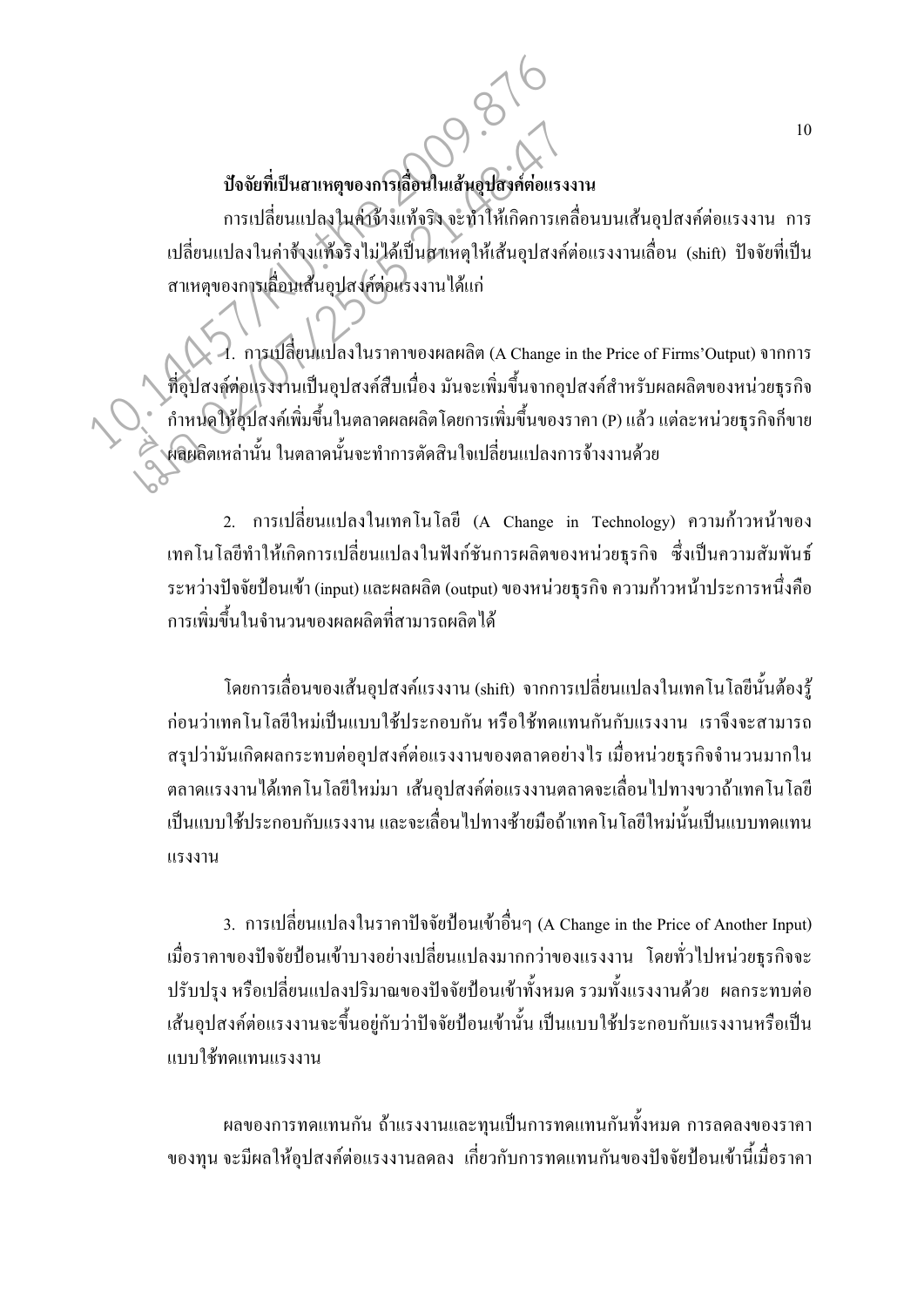ของปัจจัยหนึ่งเปลี่ยนแปลง จะทำให้อุปสงค์ต่อปัจจัยอื่นเปลี่ยนแปลงด้วย ในทิศทางเดียวกัน ความ ี แน่นอนนี้บอกเป็นนัยในกรณ์นี้ว่าผลกระทบของการทดแทนมีมากเกินกว่าผลของผลผลิต การ ิลคลงของราคาทุนต่ำกว๊าต้นทุน ในการผลิตผลผลิตซึ่งนำไปสู่การขยายการผลิตและเพิ่มอุปสงค์ต่อ ี แรงงาน (ผลทางผลผลิต) แต่ราคาทุนที่ต่ำกว่าเป็นผลของการทดแทนแรงงานซึ่งนำไปสู่การลดลง ของอุปสงค์ต่อแรงงาน (ผลทวงการทดแทน) เมื่อรวมผลกระทบทั้งหมดของทุนและแรงงานแล้วใน ท้ายที่สุดผลของการทดแทนมากกว่าผลทางผลผลิตและทำให้อปสงค์ต่อแรงงานลดลง

หลับองการใช้ประกอบกัน ในกรณีที่แรงงานและทุนเป็นการใช้ร่วมกันหรือประกอบกัน ึกวรลดลงในราคาของทุนจะเพิ่มอุปสงค์ต่อแรงงาน ผลของการใช้ประกอบกันของปัจจัยป้อนเข้า ้ คือเมื่อราคาของปัจจัยป้อนเข้าชนิดหนึ่งเปลี่ยน อปสงค์ต่อปัจจัยการผลิตชนิดอื่นจะเปลี่ยนในทิศ ี ทางตรงข้ามในกรณีนี้การลดลงของราคาทน ผลกระทบทางผลผลิตมีมากเกินกว่าผลของการ ทดแทนกันและอุปสงค์ต่อแรงงานจะเพิ่มขึ้น การลดลงของราคาทุนทำให้ต้นทุนการผลิตลดลงและ ึการขายเพิ่มขึ้น ดังนั้นทำให้อุปสงค์ต่อแรงงานเพิ่มขึ้นซึ่งเป็นผลที่ล้มล้างผลของการทดแทนกันของ ทุนต่อแรงงาน ซึ่งเกิดขึ้นในกระบวนการผลิต กล่าวได้ว่าถ้าทุนและแรงงานเป็นสิ่งที่ใช้ประกอบ (หรือร่วม)กันแล้ว การลดลง (หรือเพิ่มขึ้น) ในราคาทุนทำให้อุปสงค์ต่อแรงงานเพิ่มขึ้น (หรือลดลง)

4. การเปลี่ยนแปลงของจำนวนหน่วยธุรกิจ (A Change in the Number of Firms) หน่วย ธุรกิจที่เข้ามาและออกจากตลาดแรงงานมือย่างต่อเนื่อง การเข้ามาของหน่วยธุรกิจจะเลื่อนเส้น อุปสงค์ต่อแรงงานของตลาดไปทางขวามือ การออกจากตลาดจะเลื่อนเส้นอุปสงค์ต่อแรงงานไป ทางซ้ายมือ บางครั้งการเข้าของหน่วยธุรกิจเนื่องมาจากการเกิดขึ้นของอุตสาหกรรมใหม่ (พรรณี จรัมพร, 2548)

### อุปทานแรงงาน

ี แนวคิดเกี่ยวกับอุปทานแรงงานมี 2 ประเภท ใด้แก่ อุปทานของแรงงานรายบุคคล กับ ์ อุปทานของแรงงานในตลาดแรงงาน โดยอุปทานแรงงานรายบุคคลจะอธิบาย การเสนอขายแรงงาน ีของคนงานแต่ละคน ณ.อัตราค่าจ้างระดับต่างๆ ในขณะที่อุปทานแรงงานในตลาดแรงงานแสดงถึง ึภาพรวมของแรงงานในกำลังแรงงานทั้งหมด ที่เสนอขายแรงงาน ณ.อัตราค่าจ้างระดับต่างๆ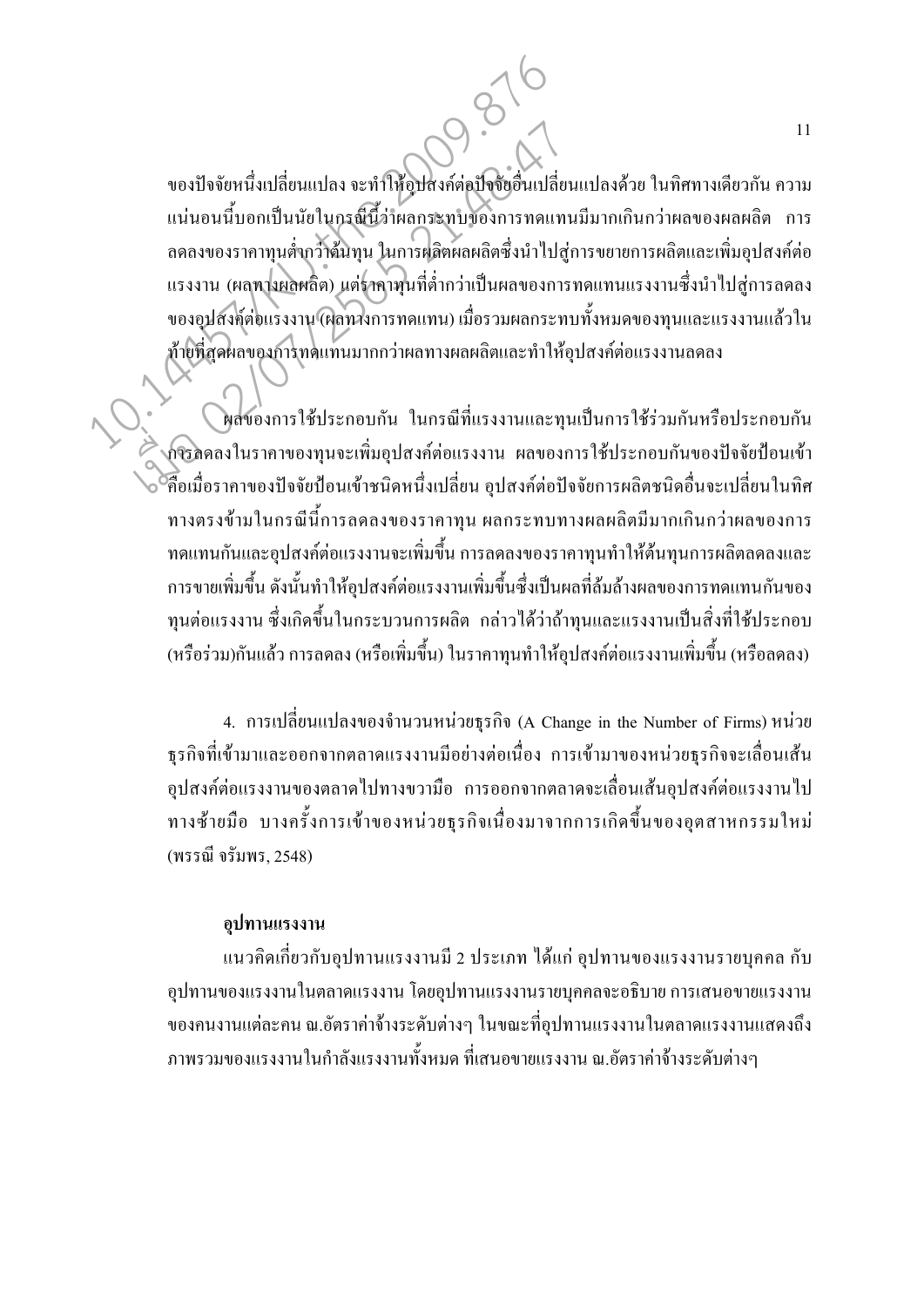# 009.21 อุปทานแรงงานเฉพาะบุคคล

ปัญหาเฉพาะบุคคลลือ การเลือกส่วนผสมของสินค้าและบริการที่จะทำให้เขาได้รับ อรรถประโยชน์สูงสุดภายใต้เงื่อนไขรายได้ที่มีจำกัด เมื่อค่าจ้างแท้จริงในปัจจุบันเพิ่มสูงขึ้น จะ ้ดึงดูคใจให้ (แรงงานค้องการ) ทำงาน (แทนที่จะชอบพักผ่อน) นั่นคือการเพิ่มขึ้นในค่าจ้างแท้จริง ในปัจจุบันจะทำให้อุปทานของแรงงานเพิ่มขึ้น เส้นอุปทานแรงงานของเฉพาะบุคคล (The labor supply curve of an individual worker) เป็นความสัมพันธ์ระหว่างจำนวนของอุปทานแรงงานต่อ ค่าจ้างแท้จริงในปัจจุบัน เมื่อกำหนดให้สิ่งอื่นๆคงที่

### อปทานแรงงานตลาด

อปทานแรงงานตลาด (The market labor supply) เป็นการรวมจำนวนอปทานแรงงานของ ้แต่ละคนในระบบเศรษฐกิจเข้าด้วยกัน โดยเส้นอุปทานแรงงานตลาดเป็นเส้นที่มีความชันเป็นบวก ้เหมือนกับเส้นอุปทานแรงงานเฉพาะบุคคล ซึ่งแสดงความสัมพันธ์ระหว่างค่าจ้างแท้จริงในปัจจุบัน ้กับจำนวนแรงงานที่แรงงานเสนอขายแรงงาน (อุปทานแรงงาน) ในทิศทางเดียวกัน เมื่อกำหนดให้ ้สิ่งอื่นๆคงที่ ถ้าค่าจ้างแท้จริงในปัจจบันเพิ่มสงขึ้น จะทำให้อปทานแรงงานตลาดเพิ่มขึ้น และถ้า ้ค่าจ้างแท้จริงในปัจจบันลดลง แรงงานจะเสนอขายแรงงาน (หรือต้องการทำงาน) ลดลง

### บ้อจัยที่เป็นสาเหตุของการเลื่อนในเส้นอุปทานแรงงานตลาด

้อุปทานแรงงานอาจเปลี่ยนแปลงใด้ ซึ่งหมายความว่าในระดับอัตราค่าจ้างเดิมนั้น จำนวน ึ คนงานที่เสนอขายแรงงานใด้มีการเปลี่ยนแปลง เนื่องจากสาเหตุต่างๆ ดังนี้

1. ประชากรเพิ่มขึ้น ในระยะยาวเมื่อประชากรเพิ่มขึ้น จำนวนกำลังแรงงาน (labor force) ก็ ้จะเพิ่มขึ้น จำนวนผู้เสนอขายแรงงานในท้องตลาดก็จะเพิ่มขึ้น ซึ่งปรากฏการณ์อันนี้มักจะมีอยู่ ้ทั่วไปในประเทศที่กำลังพัฒนา ผลของการเพิ่มประชากรในช่วง 10-15 ปีที่แล้วทำให้กำลังแรงงาน ใหม่เข้ามาส่ตลาดแรงงานเพิ่มขึ้นอย่างรวดเร็ว เกินกว่าอตสาหกรรมต่างๆ จะรับไว้ได้หมด ผลจึง ้ ปรากฏอัตราการว่างงานของคนงานในวัยเด็กเป็นเปอร์เซนต์ที่สูง

2. การลงทุนในทรัพยากรกำลังคนเปลี่ยนแปลงไป แรงงานที่มีระดับการศึกษาสูงมักจะ ้ เสนอขายแรงงานมากกว่าผู้ที่มีระดับการศึกษาต่ำ ดังนั้นจึงเห็นได้ว่าเมื่อระดับการศึกษาสูงขึ้น อุปทานแรงงานก็จะสูงขึ้น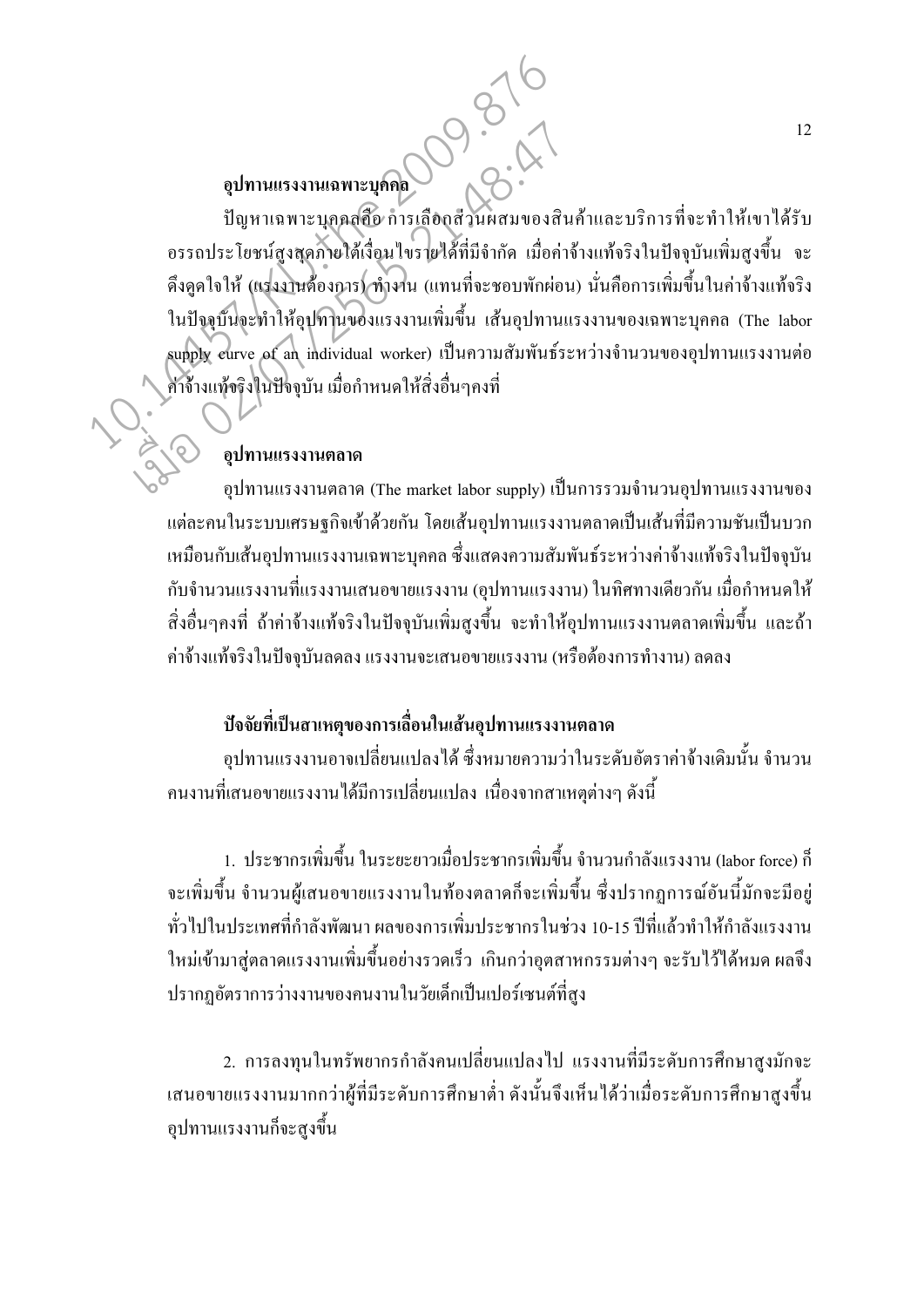3. การเคลื่อนย้ายแรงงานระหว่างท้องกิน (Geographic Mobility) อุปทานแรงงานใน ้องค์การธุรกิจหนึ่งๆ อาชีพหนึ่ง หรือในอุตสาหกรรมหนึ่งๆ อาจจะกระทบกระเทือนได้เพราะ ้จำนวนแรงงานเคลื่อนย้ายมาจากแหล่งอื่นๆ แรงงานในท้องถิ่นหนึ่งๆ หรืออุตสาหกรรมหนึ่งอาจจะ เปลี่ยนแปลงไปได้ เพราะปัจจัยอื่นๆ ที่นอกเหนือไปจากค่าจ้าง เช่น การย้ายหนีภัย การเปลี่ยนงาน เป็นต้น อุปทานของแรงงานจะเพิ่มขึ้นในท้องถิ่นหนึ่งโดยที่อัตราค่าจ้างไม่ได้เพิ่มขึ้นเลย (พรรณี จรัมพร. 2548)

### ิดุสยภาพของตลาดแรงงานและการกำหนดอัตราค่าจ้างในตลาดแข่งขันสมบูรณ์

้ดุลยภาพในตลาดแรงงาน เกิดขึ้นเมื่ออุปสงค์ส่วนเกินแรงงานมีค่าเท่ากับศูนย์ ซึ่งจะมีอัตรา ค่ำจ้างหนึ่งที่ทำให้ปริมาณของอปสงค์ในแรงงานเท่ากับปริมาณอปทานของแรงงาน



ี ภาพที่ 3 คุลยภาพของตลาดแรงงานในตลาดแข่งขันสมบรูณ์  $\hat{\vec{n}}$ มา: Kaufman and Hotchkiss (2006: 17)

### ึการเปลี่ยนแปลงของอัตราค่าจ้างดุลยภาพ

อัตราค่าจ้างอาจเปลี่ยนแปลงใด้ ถ้าปัจจัยภายนอกที่เป็นตัวกำหนดอุปสงค์ และอุปทานมี การเปลี่ยนแปลง ทำให้เส้นอุปสงค์ และเส้นอุปทานขยายตัว (shift)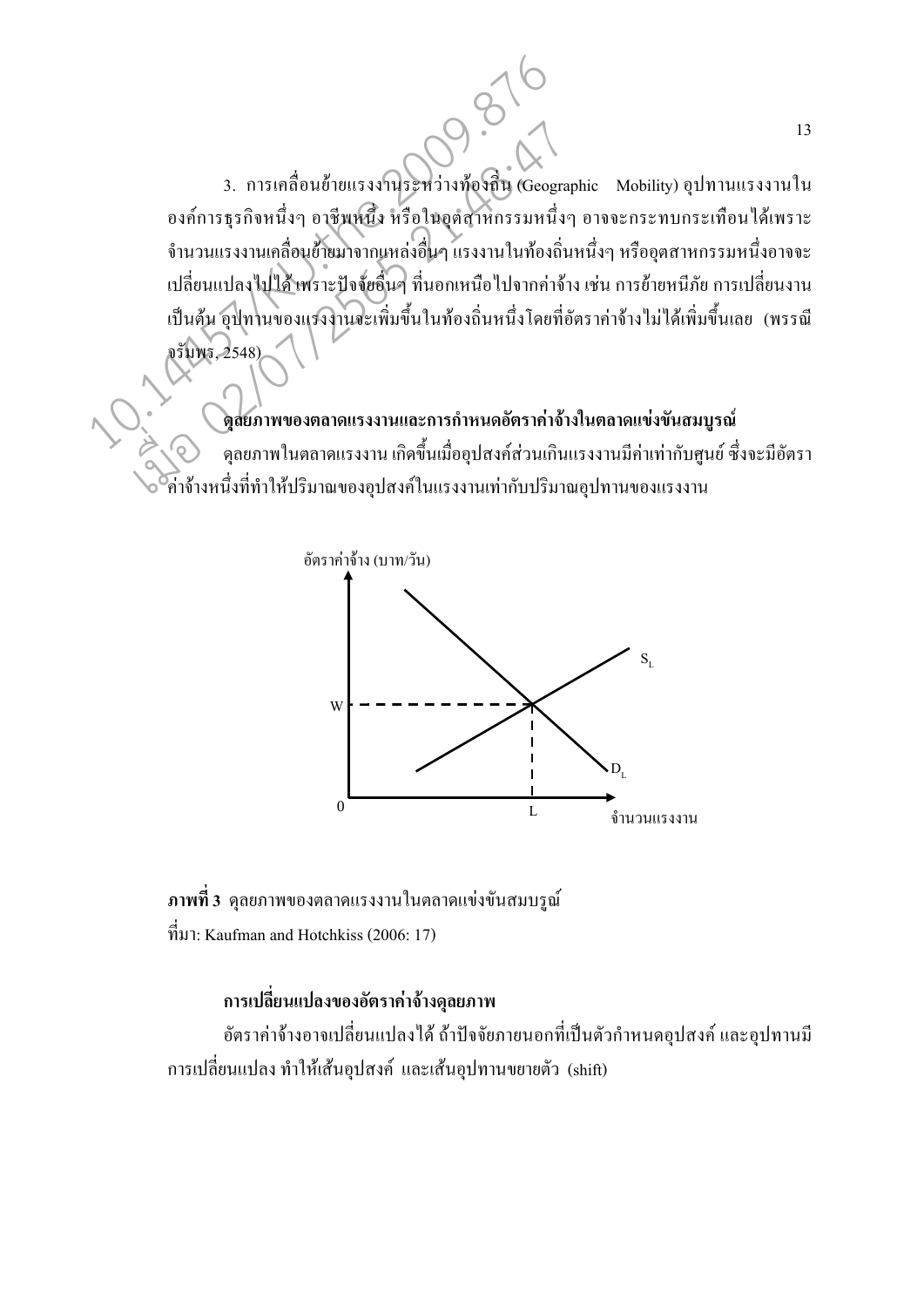

ี ภาพที่ 4 การเปลี่ยนแปลงของอัตราค่าจ้างเมื่ออุปสงค์และหรืออุปทานแรงงานมีการเปลี่ยนแปลง  $\hat{\vec{n}}$ มา: Kaufman and Hotchkiss (2006: 18)

ี จากรูป 4ก. แสดงให้เห็นว่าเมื่อเส้นอุปสงค์แรงงานขยายตัว อัตราค่าจ้างก็จะเพิ่มขึ้น ในรป 4ข. เมื่อเส้นอปทานแรงงานขยายตัว อัตราค่าจ้างก็จะลดลง

ในรูป 4ค. อัตราค่าจ้างอาจจะเท่าเดิมก็ได้ ถ้าอุปสงค์ และอุปทานเพิ่มขึ้นในอัตราส่วนที่ ้เท่ากัน แต่ถ้าอุปสงค์เพิ่มขึ้น เป็นอัตราส่วนที่มากกว่าการเพิ่มขึ้นของอุปทานแรงงาน อัตราค่าจ้างก็ ้ จะสงขึ้น แต่ถ้าอปทานเพิ่มขึ้นเป็นอัตราส่วนที่มากกว่าอปสงค์ อัตราค่าจ้างก็จะลดลง ทั้งนี้ขึ้นอย่ ้กับค่าความยืดหย่นของเส้นอปสงค์แรงงาน และเส้นอปทานของแรงงาน

ี การเปลี่ยนแปลงของอปสงค์และอปทานทั้ง 3 กรณีจะทำให้ระดับการจ้างงานเพิ่ม ในทาง ้ตรงกันข้าม ถ้าอุปสงค์แรงงานลดลงอัตราค่าจ้างก็จะลดลง แต่ถ้าอุปทานแรงงานลดลง อัตราค่าจ้าง ้ก็จะสูงขึ้น ไม่ว่ากรณีใดๆ เกิดขึ้นจะมีผลให้ระดับการจ้างงานลดลงด้วยกันทั้งนั้น

### การกำหนดอัตราค่าจ้างในตลาดแรงงานแข่งขันไม่สมบูรณ์

ในตลาดแรงงานนั้นอาจจะมีการผูกขาดทางฝ่ายนายจ้าง หรือผูกขาดทางฝ่ายคนงาน หรือ ิสถาบันอื่นๆ ที่เข้ามาเกี่ยวข้องกับตลาดแรงงาน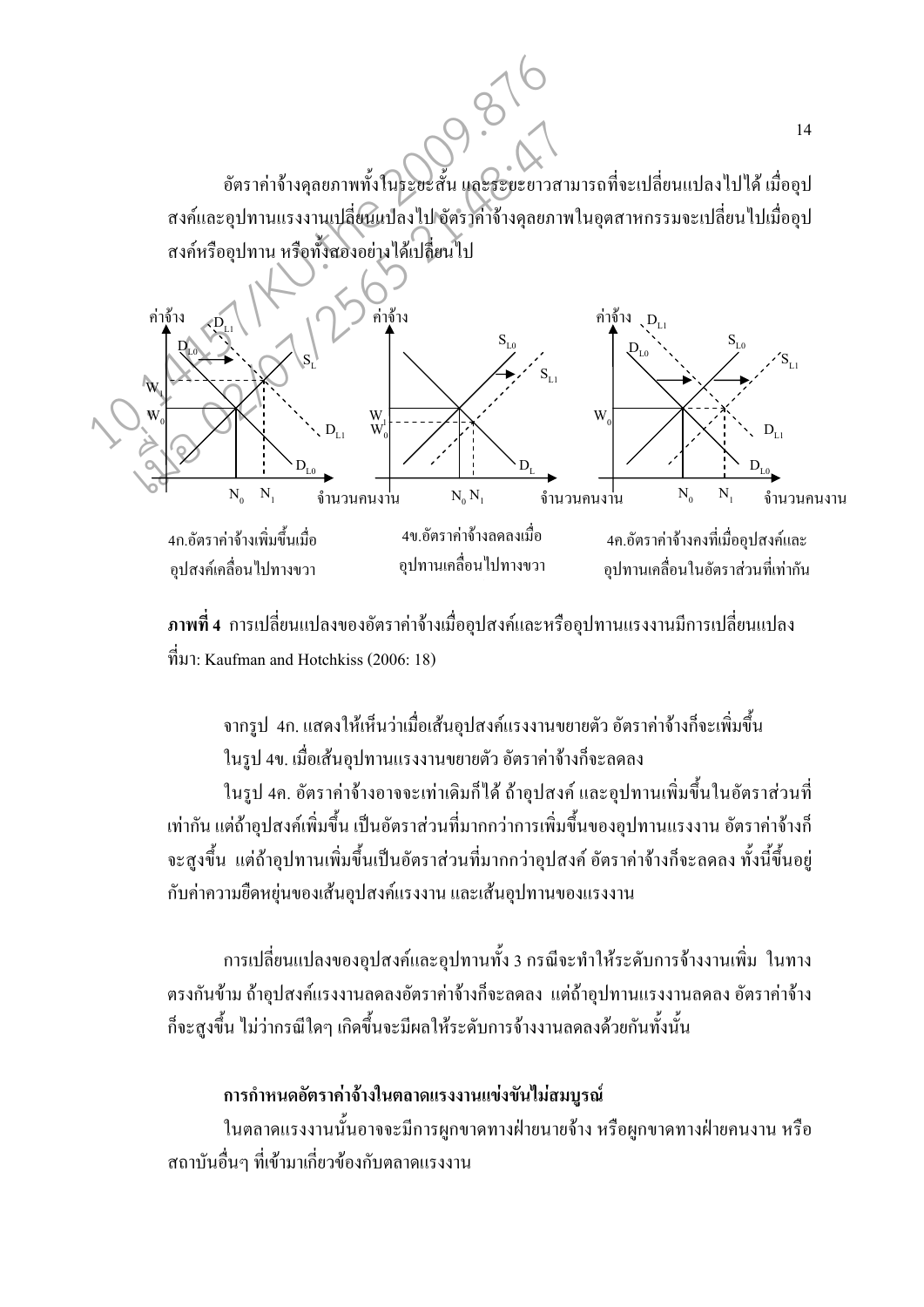### อัตราค่าจ้างในตลาดที่มีนายจ้างรายเดียวผูกขาดในการซื้อขายปัจจัยการผลิต

้เมื่อนายจ้าง (ซึ่งมีอยู่รายเคียวในอุตสาหกรรม) ต้องการคนงานมากขึ้น เขาจะต้องเพิ่ม ้ค่าจ้างให้สูงขึ้นเพื่อดึงดูดอนงานจากอุตสาหกรรมอื่น หรือจากท้องที่อื่นๆ มาทำงานในกิจการของ ตน ด้วยเหตุนี้เองจึงทำให้ต้นทุนเพิ่มจากการใช้แรงงาน (MC,) สูงกว่าอัตราค่าจ้าง

-การที่ต้นทุนเพิ่มจากการใช้แรงงานเพิ่มขึ้นสูงกว่าอัตราค่าจ้างนี้ก็เพราะว่า ในทางปฏิบัตินั้น เมื่อนายจ้างว่าจ้างคนงานเพิ่มอีกหนึ่งคน โดยการเพิ่มอัตราค่าจ้างใหม่ให้สูงขึ้น นายจ้างก็ต้องจ่าย ้อัตราค่าจ้างใหม่ให้กับคนงานทุกคนด้วย ดังนั้น ต้นทุนที่สูงขึ้นไม่ได้สูงขึ้นเฉพาะค่าจ้างของ งเริงงานหน่วยใหม่เท่านั้น แต่แรงงานหน่วยก่อนๆ ก็มีส่วนทำให้ต้นทุนเพิ่มขึ้นด้วย และมีผลให้ ์ต้นทุนเพิ่ม(MC, ) จากการใช้แรงงานเพิ่มขึ้น 1 หน่วย สูงกว่าอัตราค่าจ้าง การที่ MC, สูงขึ้นเร็วกว่า อัตราค่าจ้างนี้จะมีผลทำให้เส้น MC, อยู่เหนือเส้นอุปทานของแรงงาน (S, ) ดังรูป



ี ภาพที่ 5 อัตราค่าจ้างในตลาดที่มีนายจ้างรายเดียวผูกขาดในการซื้อขายปัจจัยการผลิต ที่มา: สุมาลี ปิตยานนท์ (2535: 30)

้จากข้อสมมุติที่ว่า ผู้ประกอบการต้องการกำไรสูงสุด ในการที่เขาจะได้กำไรสูงสุด ก็ต่อเมื่อ นายจ้างว่าจ้างคนงานคนสุดท้ายที่  $\mathrm{MC}_{\text{\tiny L}} = \mathrm{MRP}_{\text{\tiny L}}$ ดุลยภาพของนายจ้างจะเกิดขึ้นเมื่อเขาจ้างคนงาน เป็นจำนวน  $0$ L, โดยนายจ้างจะจ่ายค่าจ้างให้กับคนงานในอัตราค่าจ้าง  $0$ W $_{_0}$ ดังนั้นในระยะสั้น  $0$ W $_{_0}$ จึงเป็นอัตราค่าจ้างที่องค์การธุรกิจ หรืออุตสาหกรรมแห่งนี้จะจ่ายให้กับคนงาน และว่าจ้างคนงาน ทั้งหมด  $0$ L, โดยคนงานคนที่ L, ทำให้เกิด MRP, ดังนั้นคนงานคนสุดท้ายนี้จะทำให้นายจ้างมีกำไร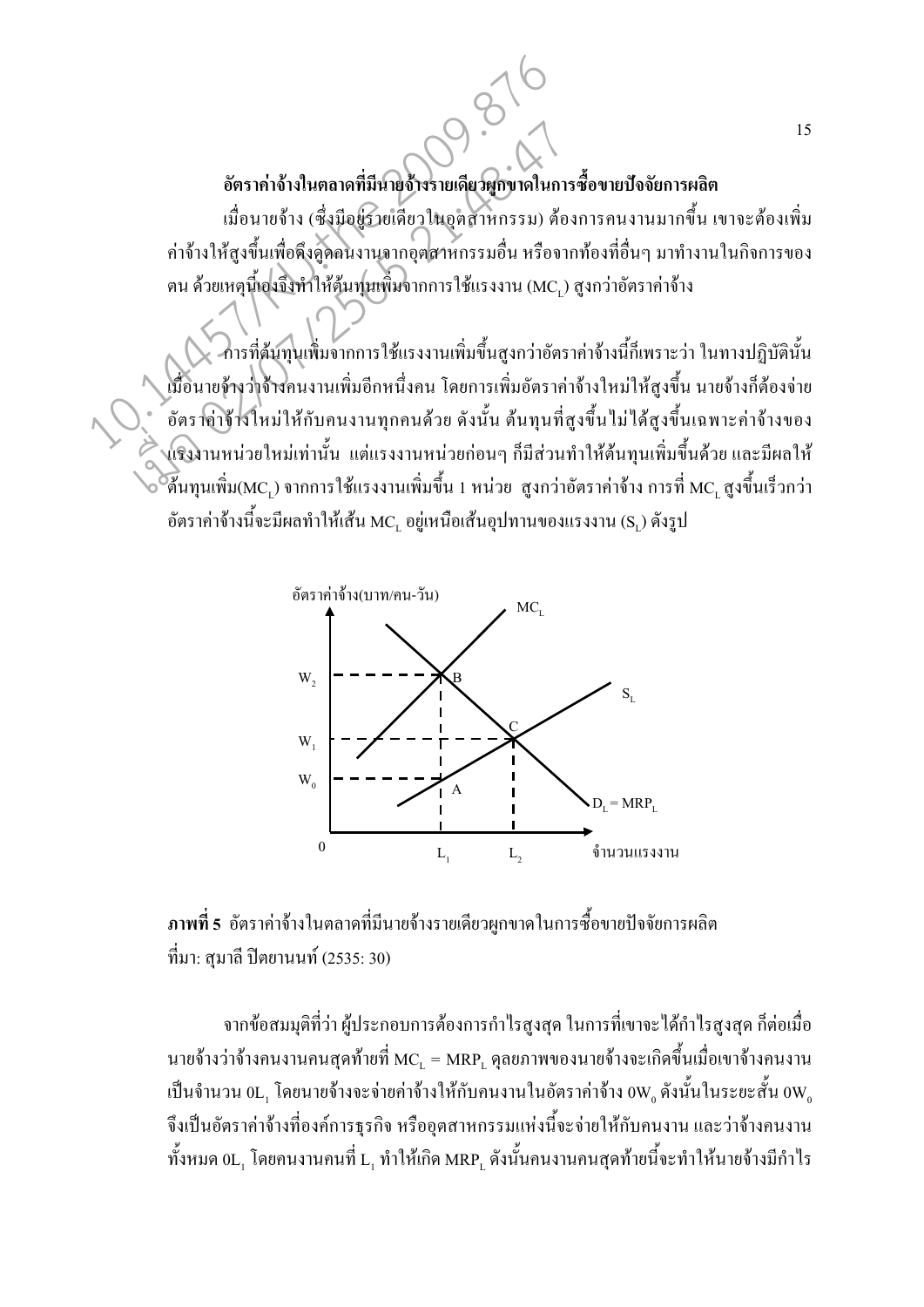ี่ ส่วนเกินเท่ากับ AB และนายจ้างคนนี้จะมีกำไรจากการจ้างคนงานทั้งหมดเท่ากับ W<sub>o</sub>W<sub>o</sub>BA ซึ่งบาง คนเรียกว่า เป็นการกอบโกยผลประโยชน์จากคนงาน (exploitation)

ในระยะยาว กำไรส่วนเกินของนายจ้างไม่จำเป็นจะต้องหมดไปเหมือนกับในตลาดแข่งขัน ิสมบูรณ์ กำไรส่วนเกินจะเหลือหรือไม่เหลือ หรือจะเหลืออยู่มากน้อยแก่ไหนย่อมขึ้นอยู่กับอำนาจ ในการผูกขาดของนายจ้าง เพื่อรักษาอำนาจการผูกขาดนายจ้างจะต้องป้องกันผู้ประกอบการรายอื่น ใม่ให้เข้ามาในอุตสาหกรรมที่ใช้แรงงานประเภทเดียวกัน ถ้าสามารถทำได้กำไรส่วนเกินนี้ยังคง ้ เหลืออยู่ แต่ถ้าไม่สามารถปิดกั้น ได้ ผู้ประกอบการคนอื่นๆ ก็จะเข้ามาสู่อุตสาหกรรมประเภทนี้ ผล ึ่งที่สุดสภาวะการผูกขาดก็ค่อยๆหมดลง และเปลี่ยนสภาพใปสู่ตลาดแข่งขัน ระดับการจ้างงานจะ  $\begin{bmatrix} \sim \\ \sim \\ \sim \end{bmatrix}$ เขียวก  $\text{L}_1$ เป็น  $\text{L}_2$  ค่าจ้างก็จะเพิ่มขึ้นจาก  $\text{W}_{{}_0}$  เป็น  $\text{W}_{{}_1}$  ซึ่งเท่ากับ  $\text{MRP}_{\text{L}}$  ของแรงงานพอดี กำไร ส่วนเกินของนายถ้างจะหมดไปคงเหลือแต่กำไรปกติ (Normal profit) เหมือในตลาดแข่งขันเท่านั้น ข้อสังเกตที่ได้จากกรณีนี้ก็คือ ถ้าตลาดแรงงานเป็นตลาด monopsony ระดับการจ้างงานจะน้อยกว่า ในตลาดแข่งขัน และอัตราค่าจ้างก็จะต่ำกว่าในตลาดแข่งขันด้วย

### ้อัตราค่าจ้างดลยภาพภายใต้การต่อรองหรือการกำหนดโดยรัฐบาล (ค่าจ้างขั้นต่ำ)

ในกรณีที่ตลาดแรงงานมีนายจ้างเพียงคนเดียว ในระยะสั้นนั้น นายจ้างจะมีกำไรส่วนเกิน ้ เพราะเขาจ่ายค่าจ้างต่ำกว่า MRP, ของคนงาน ซึ่งความจริงแล้วคนงานควรจะได้รับค่าจ้างเท่ากับ MRP, สหพันธ์กรรมกรซึ่งเป็นสมาคมของลูกจ้างมักจะเป็นผู้ต่อรองให้คนงานได้รับอัตราค่าจ้างสูง กว่า  $\mathbf{W}_{{}_0}$  ในขณะที่นายจ้างก็พยายามกคอัตราค่าจ้างไว้ที่  $\mathbf{W}_{{}_0}$ แต่ในที่สุดอัตราค่าจ้างก็จะใกล้เคียงกับ ี อัตราค่าจ้างในตลาดแข่งขัน คือ เข้าสู่ W, (ดังภาพที่ 6)

้เป็นไปได้ที่รัฐบาลเข้ามาแทรกแซงตลาดแรงงาน โดยการออกกฎหมายกำหนดอัตราค่าจ้าง ์ ขั้นต่ำ ในกรณีเช่นนี้เสรีภาพในการตัดสินใจของนายจ้างก็ถูกจำกัดลงไป สมมุติว่ารัฐบาลกำหนด อัตราค่าจ้างขั้นต่ำในอุตสาหกรรมประเภทใดประเภทหนึ่งเท่ากับ  $\text{MRP}_{\text{\tiny L}}$  ของคนงานคือเท่ากับ  $\text{W}_{\text{\tiny I}}$ ้ดังนั้น องค์การธุรกิจแห่งนี้ก็จะต้องจ่ายอัตราค่าจ้าง ซึ่งเป็นอัตราค่าจ้างขั้นต่ำให้กับแรงงานทุกคน เส้น  $\rm w_{\it i} \rm CS_{\it i}$  ก็จะเป็นเส้นอุปทานแรงงาน และเป็นเส้น MC $_{\rm r}$  ขององค์การธุรกิจแห่งนี้ด้วย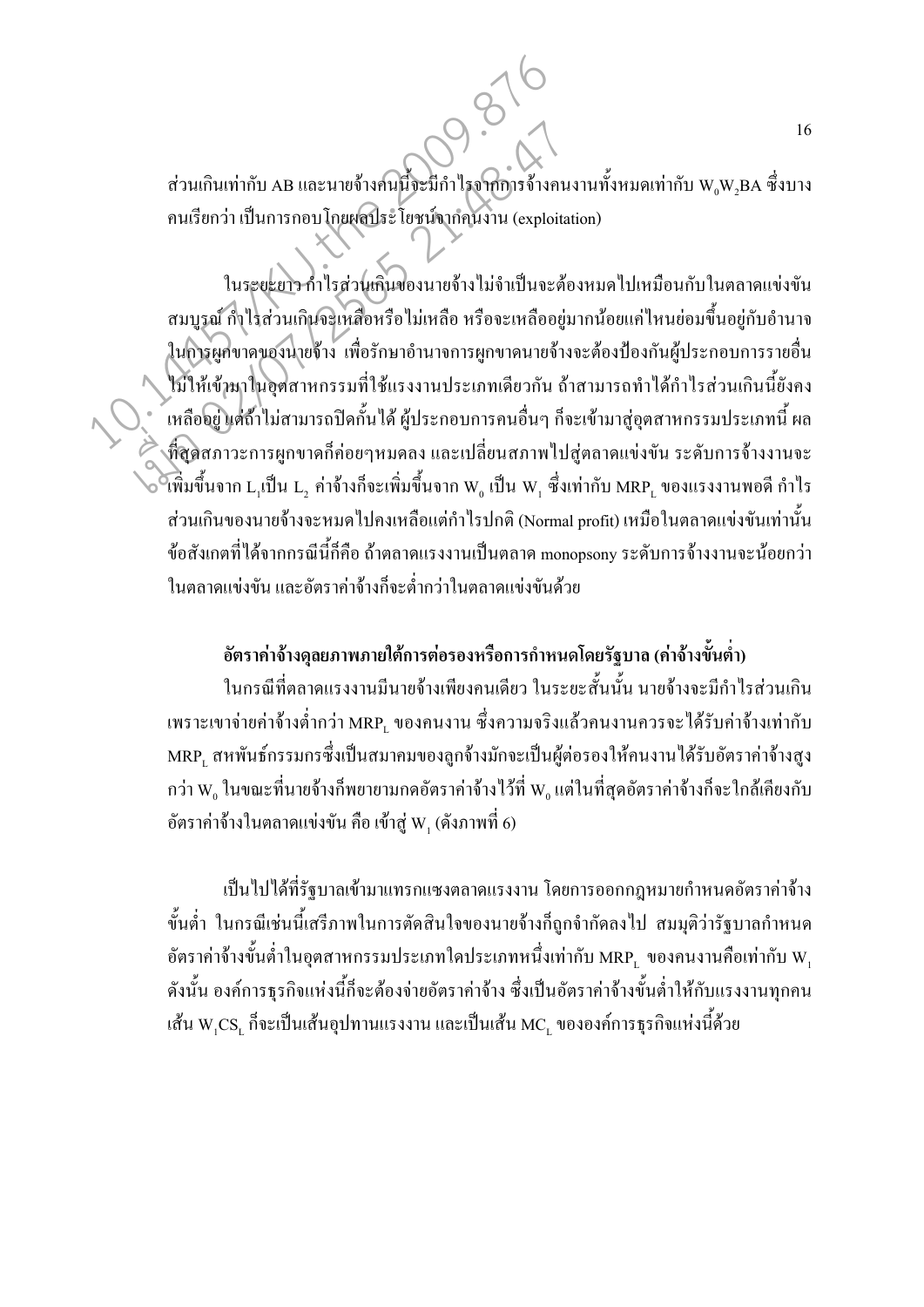

ี ภาพที่ 6 อัตราค่าจ้างดุลยภาพภายใต้การต่อรองหรือการกำหนดโดยรัฐบาล ที่มา: สมาลี ปิตยานนท์ (2535: 29)

การกำหนดอัตราค่าจ้างขั้นต่ำของรัฐบาลให้สูงขึ้น แต่ไม่สูงไปกว่า W<sub>1</sub> นี้จะทำให้ระดับการ ้จ้างงานสูงขึ้น ทำให้ผลผลิตเพิ่มขึ้นด้วย แต่ถ้าการกำหนดอัตราค่าจ้างขั้นต่ำหรือการเรียกร้องค่าจ้าง ให้สูงกว่า W, แล้วระดับการจ้างงานและผลผลิตก็จะลดลง การว่างงานก็จะเกิดขึ้น

### ข้อสนับสนุนและคัดค้านการกำหนดค่าจ้างขั้นต่ำโดยรัฐบาล

เกี่ยวกับค่าจ้างขั้นต่ำได้มีการโต้เถียงกัน ผู้ที่สนับสนุนให้รัฐกำหนดอัตราค่าจ้างขั้นต่ำให้ เหตุผลว่า ค่าจ้างขั้นต่ำทำให้เกิดความมั่นคงที่คนงานได้รับค่าจ้างสำหรับการครองชีพ (living wage) โดยอัตราค่าจ้างขั้นต่ำเป็นการรับรองว่าคนงานที่ทำงานเต็มเวลาจะมีรายได้ที่เพียงพอ ที่จะซื้อ ่ สิ่งของที่จำเป็นสำหรับชีวิต เหมือนกับที่ค่าจ้างขั้นต่ำสด(wage floor) เป็นการป้องกันจากการ บิดเบื้อนแรงงานไร้ฝีมือ(หรือการแสวงหาประโยชน์) จำนวนความไม่ได้สัดส่วน(disproportionate) ี ของผู้ซึ่งเป็นคนกลุ่มน้อย (minority) และเป็นผู้หญิง ของนายจ้างผูกขาด

ผ้คัดค้าน (opponents) ค่าจ้างขั้นต่ำ ให้ความเห็นว่า (ค่าจ้างขั้นต่ำ)จะก่อให้เกิดการว่างงาน โดยเฉพาะอย่างยิ่งในวัยรุ่น (teenagers) ผู้หญิง และคนกลุ่มน้อย ประการที่สองผู้คัดค้านเห็นว่า ้ค่าจ้างขั้นต่ำสุดจะเป็นสาเหตุ ให้อัตราค่าจ้างลดต่ำลงในภาคเศรษฐกิจที่กฎหมายไม่ครอบคลุม (not covered) และประการสุดท้าย มีผู้วิจารณ์ว่าค่าจ้างขั้นต่ำมีเป้าหมายที่จะลดความยากจนของคนจน แต่มันมีผลกระทบเพียงเล็กน้อยต่อการกระจายรายใด้ (มานิตย์ ผิวขาว, 2546)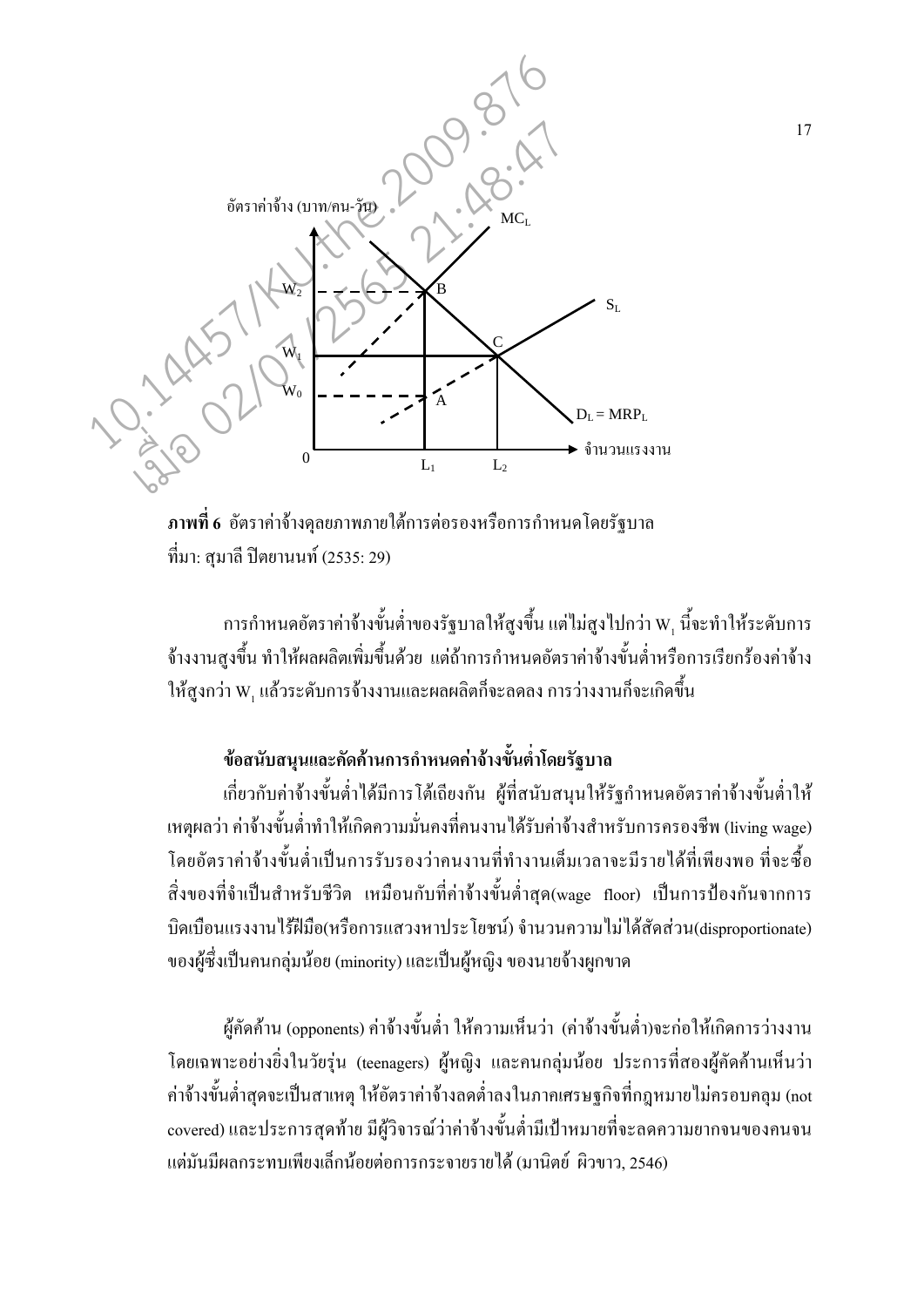วิภาวี ศรีเพียร (2539) ศึกษาเรื่อง การสร้างปัจจัยเพื่อใช้กำหนดอัตราค่าจ้างขั้นต่ำที่ เหมาะสมสำหรับประเทศไทย โดยใช้หลักเกณฑ์ทางสถิติขั้นสูงผนวกกับแนวคิดและทฤษฎี ของการกำหนดอัตราค่าจ้างขั้นต่ำเพื่อสร้างปัจจัยตัวใหม่ซึ่งสามารถใช้กำหนดอัตราค่าจ้างขั้นต่ำที่ เหมาะสม โดยใช้ข้อมูลของกรุงเทพมหานครเป็นกรณีศึกษา

ผลการวิเคราะห์สมการถดถอยและคัดเลือกตัวแปรแบบ Stepwise พบว่า การกำหนดค่าจ้าง ขั้นต่ำในช่วงปี 2516-2537 ค่าจ้างขั้นต่ำ (Y) จะสัมพันธ์กับ มูลค่าผลิตภัณฑ์มวลรวมนอกภาคเกษตร .<br>(GPP) ค่าจ้างขั้นต่ำของข้าราชการ (GOV) ระดับความยากจนในเขตเมือง (POV) และค่าใช้จ่ายเพื่อ การอุปโภคบริโภคของครัวเรือนคนงาน (EXP) ซึ่งมีโมเดลความสัมพันธ์ คือ

| $Y = -35.723 - 3.274E - 05GPP + 0.008GOV + 0.006POV + 0.014EXF$ |           |        |        |        |
|-----------------------------------------------------------------|-----------|--------|--------|--------|
| $(-9.36)$                                                       | $(-2.94)$ | (3.44) | (6.60) | (4.43) |
| (0.00)                                                          | (0.01)    | (0.00) | (0.00) | (0.00) |
| $R^2 = 0.996$                                                   |           |        |        |        |

ผ้ศึกษาใช้วิธีวิเคราะห์ปัจจัย เพื่อสร้างปัจจัยตัวใหม่ที่ใช้กำหนดค่าจ้างขั้นต่ำที่เหมาะสม โดยเปลี่ยนตัวแปรบางตัวในโมเดลข้างต้น กล่าวคือ ค่าใช้จ่ายเพื่อการอุปโภค (EXP) และระดับ ี ความยากจนในเขตเมือง (POV) เป็นข้อมูลจากการประมาณการซึ่งมีฐานการคำนวณมาจากคัชนี ราคาผู้บริโภค (CPI) คังนั้นในการสร้างปัจจัย เพื่อใช้กำหนดอัตราค่าจ้างขั้นต่ำที่เหมาะสม จึงใช้ ดัชนีราคาผู้บริโภคแทนตัวแปรข้างด้น พร้อมทั้งนำผลิตภาพแรงงาน (LP) และตัวแปรอื่นที่บ่งชี้ถึง ี ความสามารถในการจ่ายของนายจ้าง ได้แก่ มลค่าสินค้าส่งออก (EXPT) และอัตราส่วนเงินลงทน ต่อการถ้างงาน (BOI) มาเป็นตัวกำหนดอัตราค่าถ้างขั้นต่ำที่เหมาะสมเช่นกัน

ึการสร้างปัจจัยเพื่อใช้กำหนดอัตราค่าจ้างขั้นต่ำที่เหมาะสมดังกล่าว ทำให้ทราบแต่ค่าจ้าง ์ ขั้นต่ำที่เหมาะสมในระหว่างพ.ศ.2516-2537ซึ่งเป็นช่วงที่รวบรวมข้อมูลมาได้ จึงได้ทำการวิเคราะห์ ต่อไปเพื่อหารูปแบบการพยากรณ์ค่าจ้างขั้นต่ำที่เหมาะสมหลังพ.ศ.2537 โดยใช้วิธีวิเคราะห์สมการ ึถดถอยพหฺ ผลการศึกษาพบว่า สมการที่ใช้พยากรณ์ค่าจ้างขั้นต่ำที่เหมาะสมหลัง พ.ศ.2537 คือ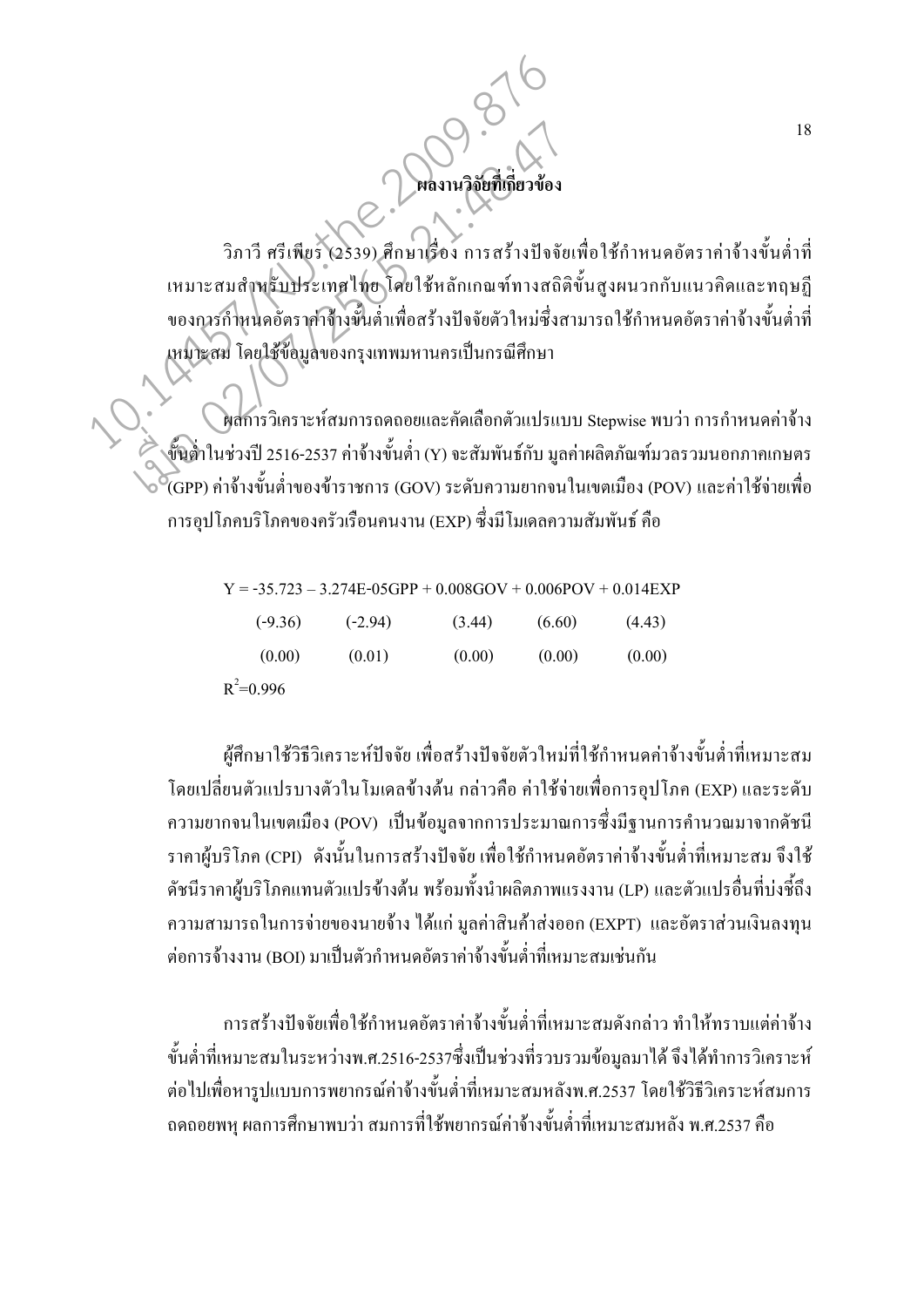$-05EXPT +$  $Y = -14.5013 + 0.2562$ CPI<sup>+</sup>  $0.0473LP + 1.7458E - 05BOI$  $R^2 = 0.999$ 

ถ้าหากเราทราบค่าตัวแปร CPI , EXPT , LP , BOI และ GOV หลังปี พ.ศ. 2537 ซึ่งอาจอยู่ ในรูปของค่าจริง หรือค่าประมาณก็จะสามารถพยากรณ์ค่าจ้างขั้นต่ำที่เหมาะสมในปีที่ต้องการได้

เบญจมาศ สุคันธวณิช (2543) ศึกษาเรื่องหลักเกณฑ์ในการกำหนดค่าจ้างยุติธรรมของ แรงงานไร้ฝีมือในประเทศไทย เพื่อศึกษาความแตกต่างของค่าจ้างขั้นต่ำและค่าจ้างเฉลี่ยของ โเรงงานใร้ฝีมือ เพื่อหาแนวทางการกำหนดอัตราค่าจ้างยุติธรรม และวิเคราะห์ปัจจัยที่มีผลต่อการ กำหนดค่าจ้างยุติธรรม

ผู้ศึกษาได้ทำการวิเคราะห์โดยการพรรณนาและวิธีการสมการถดถอยเพื่อใช้เป็นเครื่องมือ ในการวิเคราะห์ปัจจัยที่มีผลกระทบต่อความแตกต่างของอัตราค่าจ้างขั้นต่ำ และอัตราค่าจ้างเฉลี่ย ี ของลกจ้างรายวัน เพื่อหาเกณฑ์ในการกำหนดอัตราค่าจ้างขั้นต่ำ

ิจากผลการศึกษาพบว่า รายได้เฉลี่ยของลูกจ้างรายวันมีความแตกต่างกัน ตามประเภทของ ้อุตสาหกรรม ทำให้ผลประโยชน์ที่ลูกจ้างแรงงานใร้ฝีมือใค้รับนอกเหนือจากค่าจ้างขั้นต่ำมีความ แตกต่างกัน ตามประเภทอุตสาหกรรมด้วย โดยปัจจัยที่มีอิทธิพล ต่อผลประโยชน์ที่ลูกจ้างได้รับใน ประเภทอุตสาหกรรมส่วนใหญ่คือ การขยายตัวทางเศรษฐกิจของแต่ละประเภทอุตสาหกรรม

ี่ สวรรณา ตลยวศินพงศ์ (2543) ทำการศึกษาเรื่อง เกณฑ์การกำหนดค่าจ้างขั้นต่ำและ ี่ผลกระทบต่อการจ้างงานและค่าจ้างในภาคอตสาหกรรม พบว่า อัตราค่าจ้างขั้นต่ำที่ประกาศใช้ ้ เพียงพอต่อการคำรงชีพขั้นพื้นฐานของแรงงาน แต่ไม่พอเพียงสำหรับแรงงานและครอบครัว (3คน) ึการปรับค่าจ้างขั้นต่ำจะส่งผลกระทบต่อแรงงานวัยรุ่นมากที่สุด ผลการศึกษาเกี่ยวกับผลกระทบของ ้ค่าจ้างขั้นต่ำทั้งต่อการจ้างงาน และระดับค่าจ้างเฉลี่ยของแรงงาน โดยใช้แบบจำลองของ Schaafsma & Walsh (1983) โดยจำแนกแรงงานออกเป็น 6 กลุ่ม ได้แก่แรงงานเพศชาย และหญิงใน 3 กลุ่ม อายุ

พบว่าผู้ที่ไม่ได้รับประโยชน์จากการปรับอัตราค่าจ้างขั้นต่ำ เป็นแรงงานกลุ่มวัยรุ่น และ ้ แรงงานที่มีรายได้กลุ่มล่างๆ ซึ่งเป็นกลุ่มแรงงานที่กฎหมายต้องการจะคุ้มครองนั่นเอง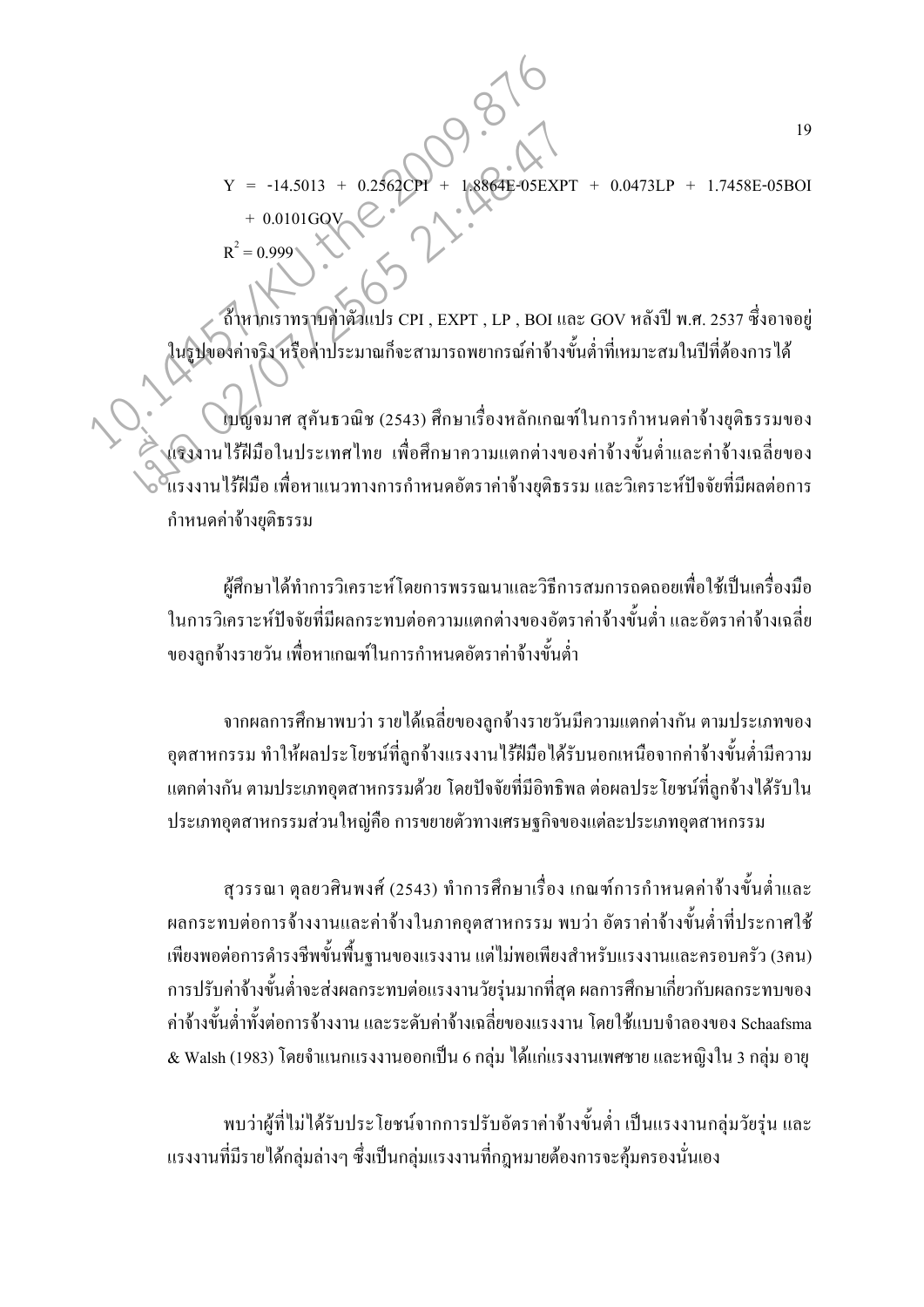มูลนิธิสถาบันวิจัยเพื่อการพัฒนาประเทศไทย(2548) ได้ศึกษา "โครงการศึกษาเพื่อกำหนด หลักเกณฑ์มาตรฐานในการค์านวณหาอัตราค่าจ้างขั้นต่ำมาตรฐาน" การศึกษาได้ใช้วิธีการต่างๆ ทั้ง ึการสำรวจงานวิจัย การศึกษารูปแบบของต่างประเทศ การศึกษาค่าจ้างขั้นต่ำในระดับจังหวัด โดย ใช้แนวความคิดเรื่องเส้นความยากจน การใช้วิธีเศรษฐมิติเพื่อศึกษาตัวแปรที่กำหนดอัตราค่าจ้างขั้น ้ต่ำในอดีต การสำรวจความคิดเห็นนายจ้างผู้ประกอบการ คณะกรรมการค่าจ้างขั้นต่ำจังหวัด และ หน่วยงานที่เกี่ยวช้อง และผลกระทบของการปรับอัตราค่าจ้างขั้นต่ำรวมทั้งการวิเคราะห์รูปแบบ กระบวนการกำหนดอัตราค่าจ้างขั้นต่ำที่เหมาะสม

หลการศึกษาพบว่าหลักเกณฑ์มาตรฐานในการคำนวณหาอัตราค่าจ้างขั้นต่ำไม่สามารถ ี้กำหนดเป็นสูตรตายตัวได้ เนื่องจากเป็นเรื่องของการต่อรอง ระหว่างลูกจ้างและนายจ้าง โดยมี ภาครัฐเป็นผู้ประสานผลประโยชน์ หลักเกณฑ์ที่จะเป็นประโยชน์ต่อการต่อรอง จึงเป็นการ พิจารณาตัวแปรหลักๆ และกรอบหรือขอบเขตของอัตราค่าจ้างขั้นต่ำที่ควรเป็น เพื่อใช้ในการ ้กำหนดอัตราค่าจ้างขั้นต่ำ ซึ่งกรอบและตัวแปรหลักในการศึกษานี้ ได้ทำการคำนวณจากสมการ ถดถอยพหฺ ซึ่งมีทั้งแบบที่มีตัวแปรอิสระจำนวนมาก กับแบบซึ่งมีตัวแปรอิสระเพียง 2-3 ตัวแปร ้อาทิ คัชนี้ค่าครองชีพ ผลิตภาพแรงงาน และอัตราการเติบโตของเศรษฐกิจ ซึ่งโมเคลขนาดเล็กนี้มี ้ความสามารถในการพยากรณ์ได้ใกล้เคียงกับโมเดลขนาดใหญ่ การที่มีตัวแปรจำนวนน้อย จะช่วย ลดภาระในการเก็บข้อมูลให้น้อยลง

ึการศึกษาระบบการกำหนดอัตราค่าจ้างขั้นต่ำแสดงให้เห็นว่า การกำหนดอัตราค่าจ้างขั้นต่ำ ของไทยใช้ตัวแปรหลากหลายเกินไป เนื่องจากขาดแคลนข้อมูลที่เชื่อถือได้ ผลการศึกษาความ ้คิดเห็นผู้มีบทบาทในการกำหนดค่าจ้างขั้นต่ำทั้งจากแบบสอบถาม และการประชุมสมองแบบ focus group สอดคล้องกันว่า การพิจารณากำหนดค่าจ้างขั้นต่ำของคณะอนุกรรมการค่าจ้างจังหวัด ้ต่างๆ ยังประสบปัญหาความไม่สมบูรณ์ของข้อมูลที่ใช้ประกอบการพิจารณา ทั้งในแง่ความ ี สมบูรณ์ของข้อมูล เช่น ตัวเลขดัชนีราคามีไม่ครบทุกจังหวัด และในแง่ความยากต่อการวัด เช่น ้ความสามารถในการจ่ายของนายจ้างจะใช้ตัวเลขดัชนีอะไรมาพิจารณา

้นอกจากนี้ ยังปรากฏเสียงสะท้อนจากคณะอนุกรรมการฝ่ายลูกจ้างว่า การที่กฎหมาย ้กำหนดให้อนุกรรมการฝ่ายลูกจ้างต้องมาจากลูกจ้างระดับปฏิบัติการเท่านั้น ทำให้อนุกรรมการฝ่าย ิลูกจ้างที่มักมีคุณวุฒิ วัยวุฒิน้อยต้องมาร่วมโต๊ะเจรจา ต่อรองกับอนุกรรมการฝ่ายนายจ้างที่มีคุณวุฒิ ้วัยวุฒิสูงกว่า ส่งผลให้อำนาจการต่อรองในไตรภาคีไม่เป็นไปอย่างสมดุลโดยเฉพาะในจังหวัดที่ไม่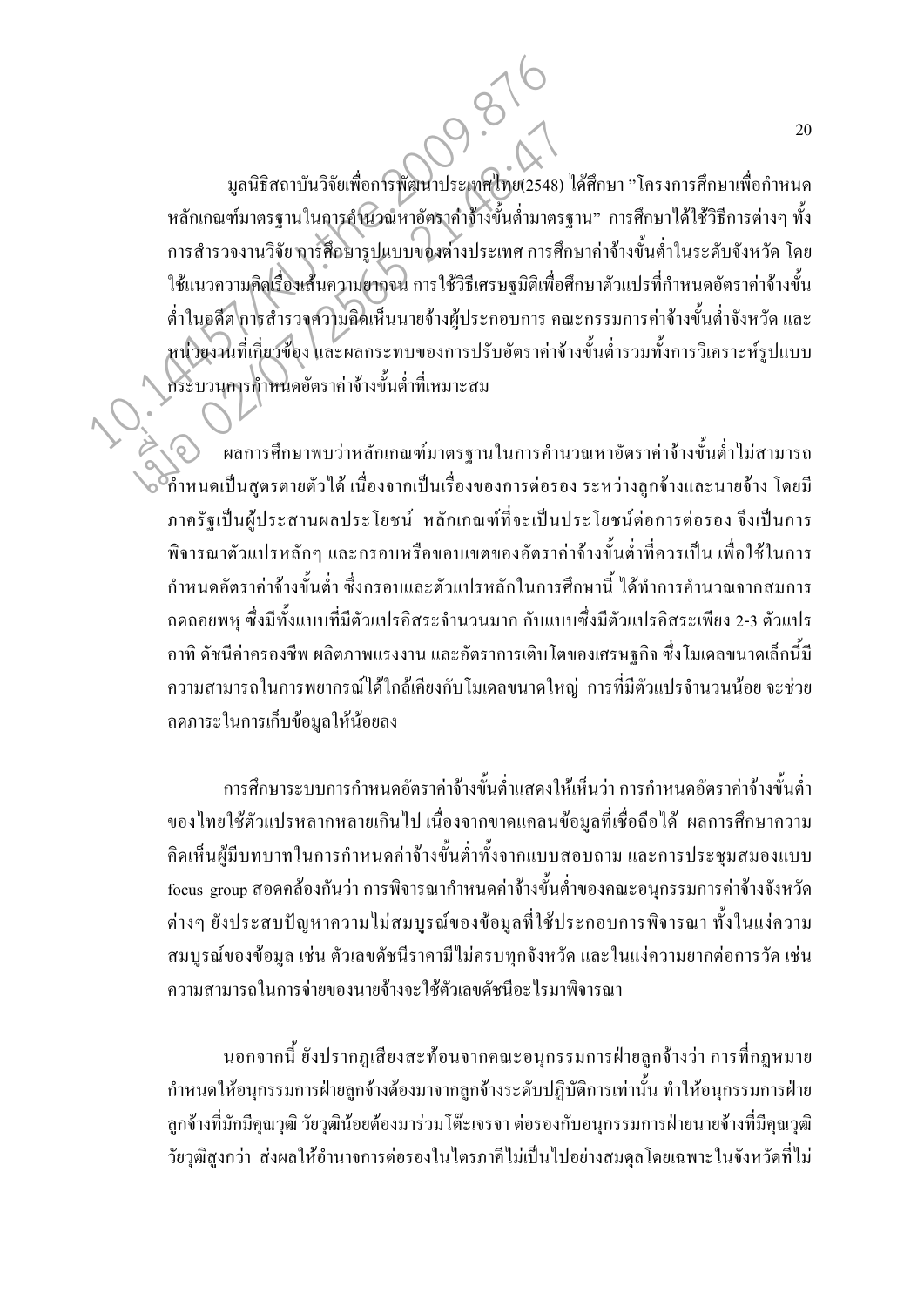้มีสหภาพแรงงาน หรือมีสหภาพแรงงานแต่ไม่เข็มแข็งพอ บทบาทในการเจรจาต่อรองอาจต้องตก ้อยู่ที่อนุกรรมการจากภาครัฐ สำหรับผลการศึกษาโดยใช้เส้นความยากจนคำนวณหาค่าครองชีพขั้น ้ต่ำ พบว่าอัตราค่าจ้างขั้นต่ำสูงกว่าค่าครองชีพขั้นต่ำที่คำนวณจากเส้นความยากจน หมายความว่า ้ค่าจ้างขั้นต่ำ เพียงพอต่อการคำรงชีพ

อย่างไรก็ตาม เนื่องจากข้อจำกัดของข้อมูลรากาซึ่งมีเพียง 39 จังหวัด และข้อมูลการสำรวจ .<br>ภาวะเศรษฐกิจ และสังคมของครัวเรือน ซึ่งอาจจะยังไม่สามารถเป็นตัวแทนที่ดีในระดับจังหวัดทำ ให้ค่าครองชีพขั้นต่ำในบางจังหวัดอาจจะยังไม่สะท้อนภาพความเป็นจริงอย่างเต็มที่ จึงควรต้องมี .<br>การดรวจสอบความสอดคล้องกับ ข้อเท็จจริงอื่น โดยเฉพาะโครงสร้างแรงงานในจังหวัด (ประเภท ์<br>โเละขนาดอุตสาหกรรม ความขาดแคลนแรงงาน จำนวนแรงงานต่างชาติ ผลิตภาพการผลิต เป็นต้น) ้นอกจากนี้ค่าครองชีพขั้นต่ำที่คำนวณนี้ เป็นค่าครองชีพขั้นต่ำในเขตเมืองเท่านั้น

มานิตย์ ผิวขาว (2546) ได้ศึกษาการกำหนดอัตราค่าจ้างขั้นต่ำของไทย ในช่วงปี พ.ศ. 2516-่ 2544 เพื่อที่จะสร้างตัวแบบทางเศรษฐมิติ ที่ใช้กำหนดอัตราค่าจ้างขั้นต่ำแท้จริงของไทย ซึ่งได้นำ ี แนวคิดและทฤษฎีทางเศรษฐศาสตร์ คือ การคาดคะเนอย่างมีเหตุผลเข้ามาช่วยในการประมาณการ โดยใช้เทคนิคการประมาณการแบบ Two-Stage Least Squares (2SLS) และยังได้พิจารณาว่าการ ี ปรับค่าจ้างขั้นต่ำมีความสอดคล้อง กับผลิตภาพแรงงานหรือไม่ ตลอดจนทำการพยากรณ์อัตรา ้ค่าจ้างขั้นต่ำแท้จริงในช่วงปี พ.ศ. 2545-2550 ด้วยวิธีการปรับให้เรียบแบบเอ็กซ์โปเนนเชียล (Exponential Smoothing) และโดยการใช้แบบจำลอง Adaptive Expectations และแบบจำลอง **Rational Expectations** 

ผลการวิเคราะห์ แบบจำลองปัจจัยกำหนดอัตราค่าจ้างขั้นต่ำแท้จริง แบบ Rational Expectations พบว่า ตัวแปรผลิตภัณฑ์มวลรวมภายในประเทศเบื้องต้นแท้จริง ตัวแปรอัตราคอกเบี้ย ้เงินกู้ และตัวแปรอัตราคอกเบี้ยเงินกู้ที่คาดคะเนมีความสัมพันธ์ในทิศทางเคียวกัน กับอัตราค่าจ้าง ้ขั้นต่ำแท้จริง ตัวแปรอัตราค่าจ้างขั้นต่ำแท้จริงของภาครัฐบาลที่คาดคะเน มีความสัมพันธ์ในทิศทาง ้ตรงกันข้ามกับอัตราค่าจ้างขั้นต่ำแท้ ส่วนตัวแปรอื่นๆ ซึ่งประกอบด้วย ตัวแปรอัตราค่าจ้างขั้นต่ำ ภาครัฐบาลแท้จริง และตัวแปรผลิตภัณฑ์มวลรวมภายในประเทศเบื้องต้นแท้จริงที่คาดคะเน ไม่มี นัยสำคัญทางสถิติ ในส่วนของการทดสอบทางตรงของสมมติฐานการคาดคะเนอย่างมีเหตุผล ี พบว่า การคาดคะเนเป็นไปอย่างมีเหตุผล ดังนั้น การคาดคะเนมีผลต่อการกำหนดอัตราค่าจ้างขั้นต่ำ แท้จริง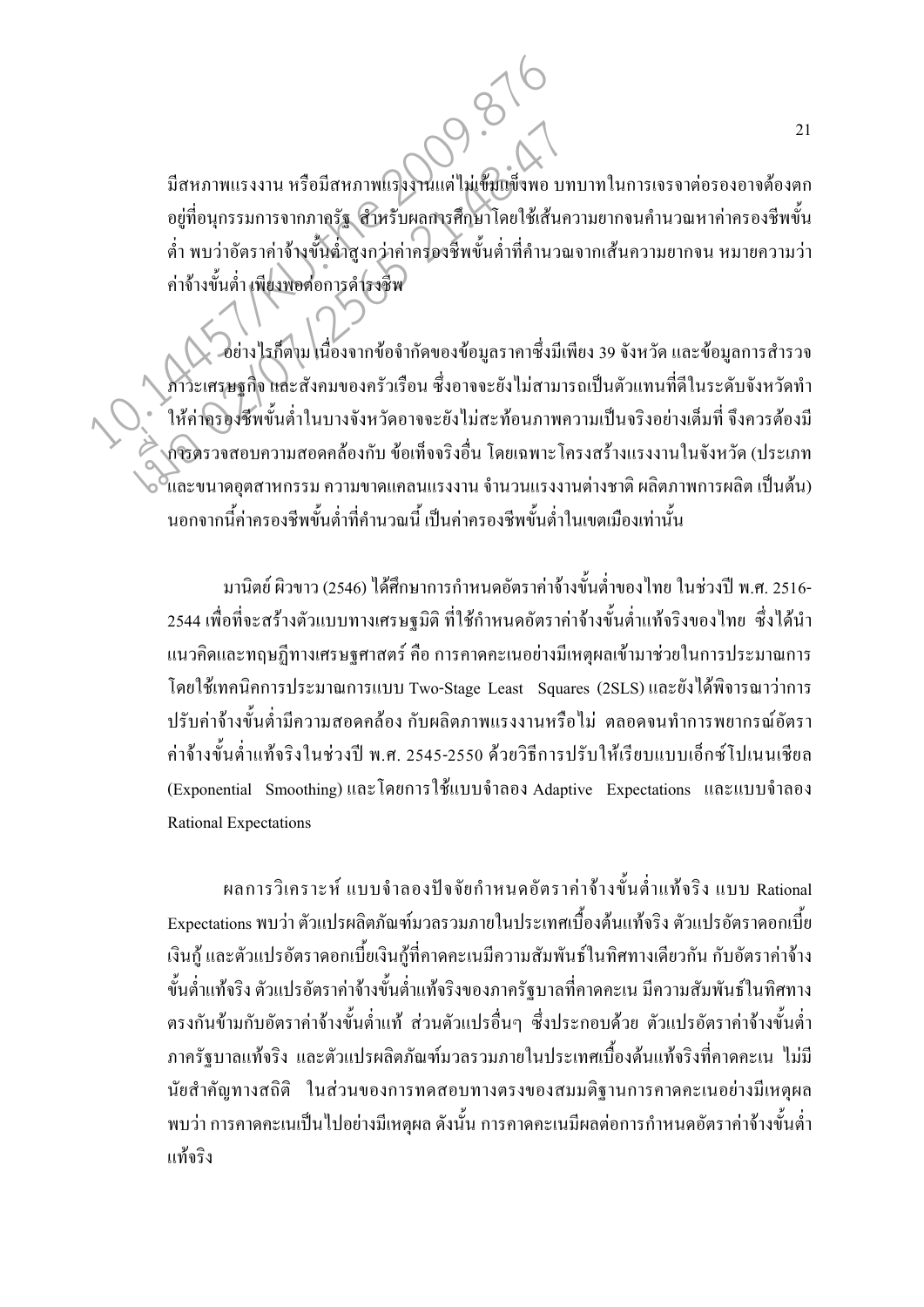เมื่อพิจารณาความสอดคล้องกัน ระหว่างการเปลี่ยนแปลงของดัชนีอัตราค่าจ้างขั้นต่ำ แท้จริงและ คัชนีผลิตภาพแรงงาน ไร้ฝีมือ พบว่าโคยส่วนใหญ่การปรับเพิ่มสูงขึ้นของคัชนีอัตรา ค่าจ้างขั้นต่ำมีความสอดคล้องกับการเปลี่ยนแปลงของดัชนีผลิตภาพแรงงานใร้ฝีมือ โดยมีการ ปรับตัวในทิศทางเพิ่มขึ้น (ทิศทางบวก) เหมือนกันในปี 2517 , 2521-2522 , 2525 , 2527-2528 , 2530 , 2532-2538 และปี 2544 และมีการปรับตัวในทิศทางลคลงเหมือนกันในปี 2518 และปี 2541 ส่วนปีอื่นๆ มีการเปลี่ยนแปลงในทิศทางตรงกันข้ามกัน ซึ่งเป็นการปรับตัวที่ดัชนีอัตราค่าจ้างขั้นต่ำ เพิ่มสูงขึ้นแต่ดัชนีผลิตภาพแรงงานไร้ฝีมือลดลงในปี 2523-2524และปี 2540 และการปรับตัวที่ดัชนี ์ อัตราค่าจ้างขึ้นต่ำแท้จริงลดลง แต่ดัชนีผลิตภาพแรงงานไร้ฝีมือเพิ่มขึ้นในปี 2519 , 2520 , 2526 ,2529 , 2531 , 2539 และปี 2542-2543 และเมื่อพิจารณาแยกเป็นช่วงๆ จะเห็นได้ว่าทุกๆช่วงการ ปรับตัวโคยเฉลี่ย ของคัชนีอัตราค่าจ้างขั้นต่ำแท้จริงและคัชนีผลิตภาพแรงงาน ใร้ฝีมือในทิศทาง เพิ่มขึ้นเหมือนกัน ยกเว้นช่วงปี 2540-2544 ที่มีการเปลี่ยนแปลงโดยเฉลี่ยเป็นไปในทิศทาง ตรงกัน ี ข้ามกัน โดยดัชนีผลิตภาพแรงงานไร้ฝีมือเพิ่มสงขึ้น ในขณะที่ดัชนีอัตราค่าจ้างขั้นต่ำแท้จริงกลับ ถดลง 1<br>เมื่อพิจารณาความสอดคล้องกัน ระหวิ่งงารเปลี่ย<br>แท้จริงและ คัชนีผลิตภาพแรงงานใร้ฝีมือ พบว่าโดยส่วนให<br>ดำจ้างขั้นต่ำมีความสอดคล้องกับการเปลี่ยนแปลงของดัชนี<br>ปรับตัวในทิศทางเพิ่มขึ้น (มิศทางนาก) เหมือนกันในปี 2517<br>2530. 2532-2 เมื่อพิจารณาความสอดคล้องกัน ระหวิ่งการเปลี่ยนท้อริงและ ดัชนีผลิตภาพแรงงานไร้ฝีมือ พบว่าโดยส่วนให<br>กำจ้างขั้นต่ำมีความสอดคล้องกับการเปลี่ยนแปลงของดัชนี<br>ปรับตัวในทิศทามพิษขึ้น (ทิศทางบวก) เหมือนกันในปี 251<br>2530 , 2532-2538 แ

> ในส่วนของการพยากรณ์อัตราค่าจ้างขั้นต่ำแท้จริงในอนาคต ใค้ทำการประเมินแบบ จำลองที่ใช้ในการพยากรณ์ ผลการศึกษาพบว่า แบบจำลอง Rational Expectations ให้การพยากรณ์ ที่ดีกว่าแบบจำลอง Adaptive Expectations ทั้งโดยพิจารณาจากค่า Root mean squared error และ ค่าสถิติ Theil inequality coefficient โดยสรุป กล่าวได้ว่าจากการประเมินการพยากรณ์ โดยพิจารณา จากค่าสถิติที่เกี่ยวข้องแล้วพบว่า การพยากรณ์โดยใช้แบบจำลอง Rational Expectations มีความ เหมาะสมหรือสอดคล้องกับอัตราค่าจ้างขั้นต่ำแท้จริงค่าจริงมากกว่า

> ในส่วนของการพยากรณ์อัตราค่าจ้างขั้นต่ำแท้จริงในอนาคตช่วงปี พ.ศ. 2545-2550 พบว่า อัตราค่าจ้างขั้นต่ำแท้จริงในอนาคตจะมีแนวโน้มสูงขึ้นอย่างต่อเนื่อง โดยมีการเพิ่มขึ้นเพียงเล็กน้อย ในแต่ละปี

> Deltas (2007) ได้ทำการศึกษาเรื่อง "Can a minimum wage increase employment and reduce prices in a neoclassical perfect information economy?" โดยทำการศึกษาจากการสังเกต ประกอบกับอาศัยหลักการทางเศรษฐศาสตร์ ศึกษาเป็นกรณีตัวอย่างย่อยๆ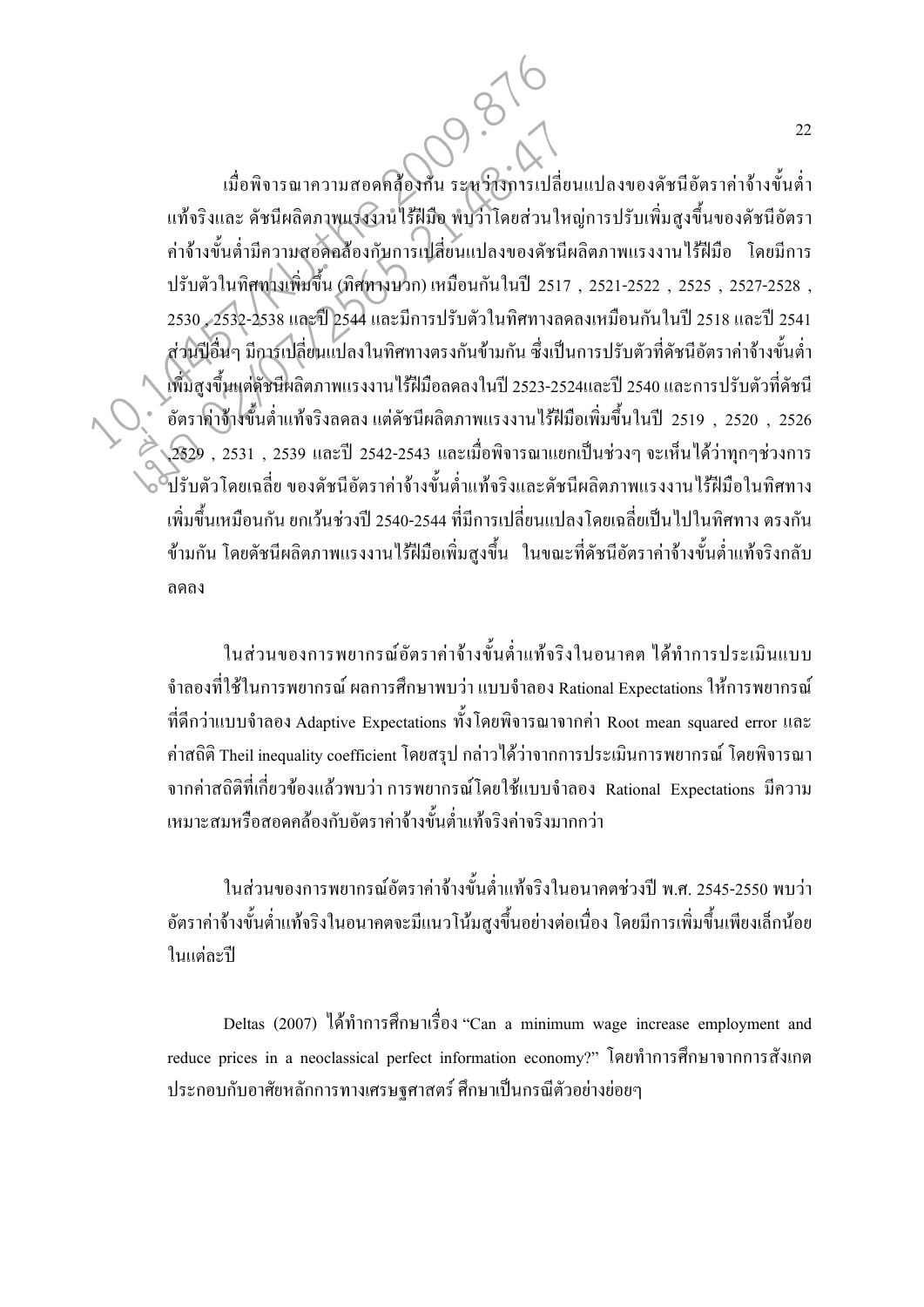

<mark>.ภาพที่ 7</mark> แสดงความสัมพันธ์ ระหว่าง ความต้องการซื้อ และความต้องการเสนอขายกรณีมีและไม่มี .<br>ค่าจ้างขับต่ำ ที่มา: Deltas (2007: 672)

ในการศึกษาครั้งนี้ได้เปรียบเทียบก่อนและหลังการปรับค่าจ้างขั้นต่ำเพื่อดูถึงการ เปลี่ยนแปลงของระดับการจ้างงานภายใต้ความสมบูรณ์ของข้อมูลในส่วนของทั้งแรงงานและ ี นายถ้าง และให้แรงงานสามารถกำหนดชั่วโมงการทำงานของตัวเองได้

ิจากผลกรณีศึกษาพบว่า หากให้อุปสงค์ของสินค้าเป็นสมการ  $Q = 6 - 0.2P$  เมื่อไม่มีการ ้กำหนดค่าจ้างขั้นต่ำแล้วราคาตลาดของสินค้าจะอยู่ที่ 27.7 หน่วยการจ้างงาน ณ.จุดสมดุลจะอยู่ที่ 0.672 หน่วย ที่ค่าจ้าง 18.61 หน่วยเมื่อมีการกำหนดค่าจ้างขั้นต่ำที่ 50 หน่วย ราคาสินค้า ณ. จุด ี สมดุลจะลดมาอยู่ที่ 22.2 หน่วย และเพิ่มการจ้างงานเป็น 0.692 หน่วย

้จะเห็นได้ว่าในบางกรณีการกำหนดอัตราค่าจ้างขั้นต่ำ จะมีส่วนส่งเสริมเศรษฐกิจ โดยเพิ่ม ึการจ้างงานและทำให้ราคาผลผลิตลดลง

ี **สรุป** จากการตรวจเอกสารพบว่ามีทฤษฎีในการกำหนดอัตราค่าจ้างหลายทฤษฎี โดยในการศึกษา ี ครั้งนี้ได้นำทฤษฎีการกำหนดค่าจ้างจากผลิตภาพเพิ่มมาใช้ในการศึกษา และได้ศึกษาการกำหนด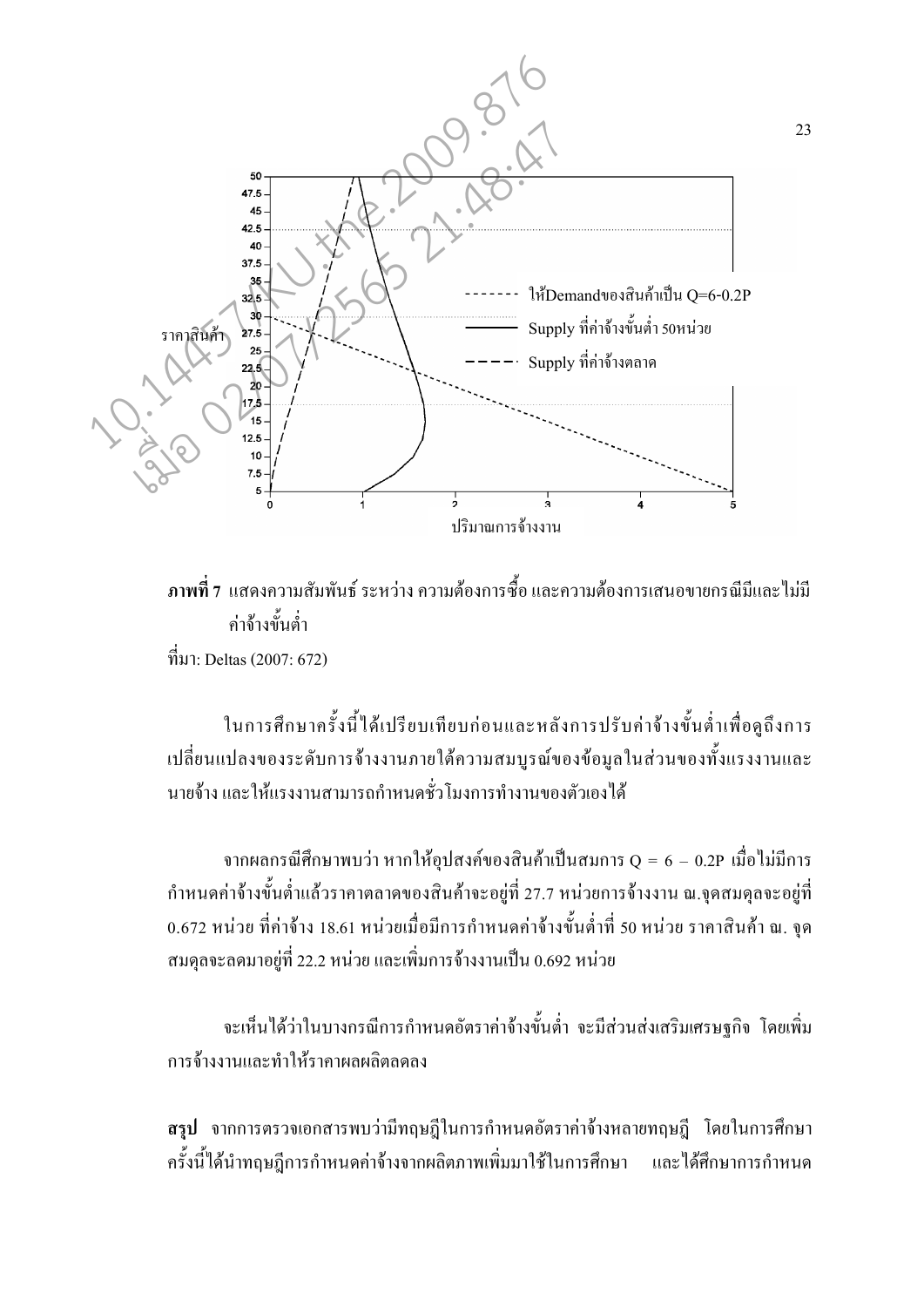ค่าจ้างในตลาดแรงงาน โดยในส่วนของอุปสุงค์ต่อแรงงาน พบว่าอุปสงค์ต่อแรงงานเป็นอุปสงค์ ้สืบเนื่องจากอุปสงค์ต่อสินค้า⊘ีและบริการที่ต้องใช้แรงงานในการผลิต ดังนั้นในการศึกษาจึงต้อง 

0370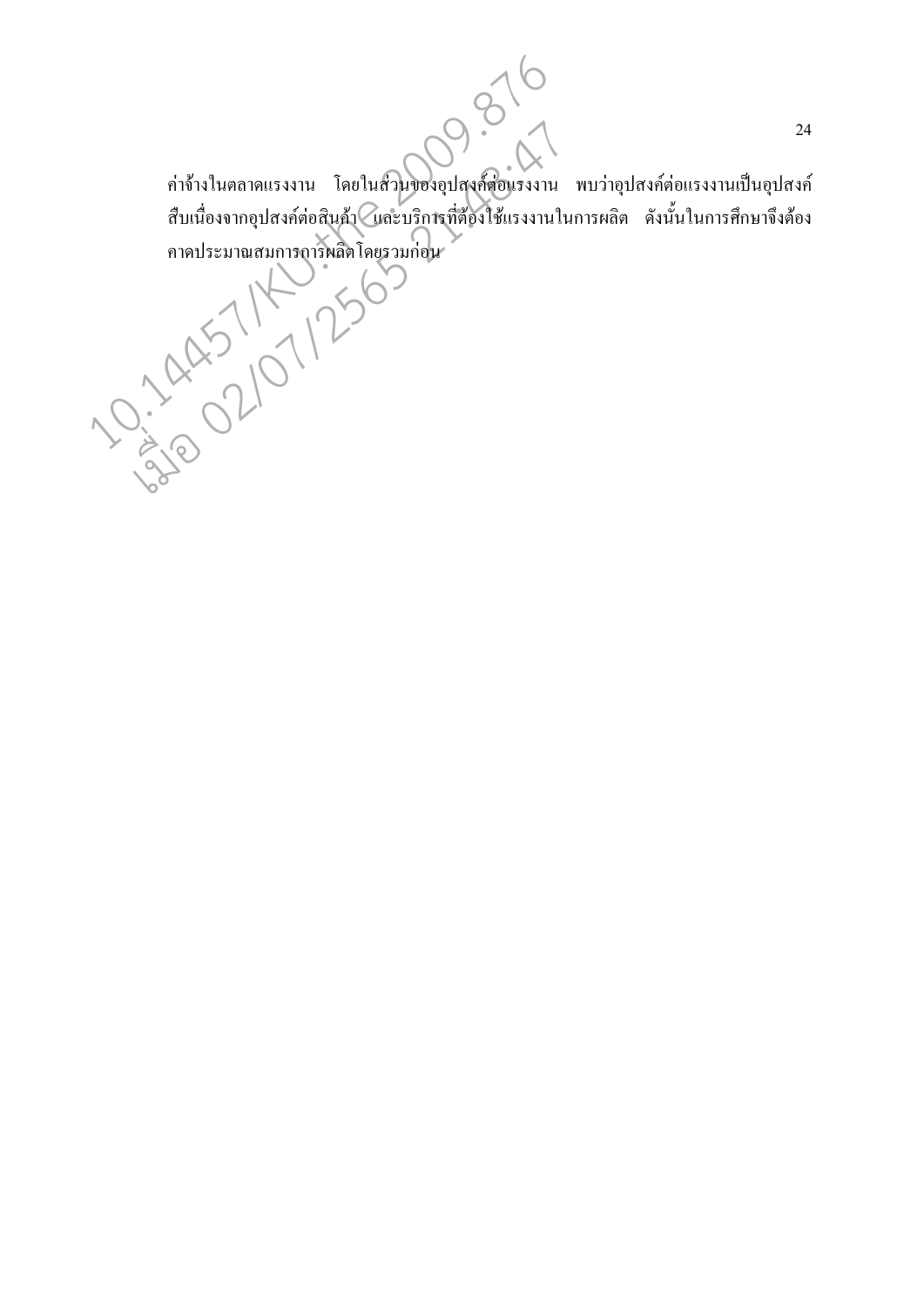## 

( ทำการศึกษาโดยคาดประมาณเส้นอุปสงค์ และเส้นอุปทานในแรงงานเพื่อจะได้ใช้คาด ประมาณการจ้างงานและอัตราค่าจ้างตลาด และนำ ไปคำนวณสวัสดิการสังคมที่แรงงาน ไร้ฝีมือ ใค้รับ เพื่อเปรียบเทียบสวัสดิการแรงงานไร้ฝีมือที่ไค้รับ และเปลี่ยนแปลงไปเมื่ออัตราค่าจ้างขั้นต่ำ เปลี่ยนแปลง โดยทำการคาดประมาณอุปสงค์ในแรงงานไร้ฝีมือ จากอุปสงค์ในแรงงานเป็นอุปสงค์ สิบเนื่องในตลาดสินค้า และบริการ ผู้ประกอบการจะจ้างแรงงาน โดยขึ้นอยู่กับระดับอัตรามูลค่า r<br>ผลผลิตหน่วยสุดท้ายของแรงงานและอัตราค่าจ้าง เพื่อศึกษาถึงผลิตภาพแรงงาน ไร้ฝีมือทำโดยนำ ้จำนวนแรงงานใร้ฝีมือผู้มีงานทำจริงแทนในสมการผลิตภาพแรงงานใร้ฝีมือ เพื่อนำมาคำนวณหา ้มูลค่าผลิตภาพแรงงานไร้ฝีมือ เพื่อเปรียบเทียบกับอัตราค่าจ้างขั้นต่ำ

#### การเก็บรวบรวมข้อมูล

ใช้ข้อมูลทุติยภูมิ ด้านแรงงาน ผลิตภัณฑ์มวลรวมภายในประเทศ การสะสมทุนในรูป ี่ สินทรัพย์ถาวร ดัชนีราคา โดยทำการเก็บรวบรวมข้อมูลจาก หน่วยงานต่างๆที่เกี่ยวข้อง อาทิเช่น ี สำนักงานสถิติแห่งชาติ ธนาคารแห่งประเทศไทย เพื่อนำมาคาดประมาณเป็นสมการอุปสงค์ใน แรงงาน และสมการอุปทานในแรงงาน

#### วิธีการวิเคราะห์ข้อมูล

ิจากทฤษฎีค่าจ้างที่ค่าจ้างถูกกำหนดขึ้นจากปัจจัยด้านอุปสงค์ และอุปทานแรงงาน

ึการกำหนดอัตราค่าจ้างในตลาดแข่งขัน ถ้าหากเราถือว่าเส้นเสนอขายแรงงานในตลาด โดยทั่วไปมีลักษณะความลาดเป็นบวก (positive slope) คือลาดขึ้นจากซ้ายไปขวา แต่อุปสงค์ใน แรงงานมีลักษณะลาคลงจากซ้ายไปขวา(negative slope) อัตราค่าจ้างจะถกกำหนดที่จดดลยภาพคือ ้จดที่อปสงค์ของแรงงานเท่ากับอปทานของแรงงาน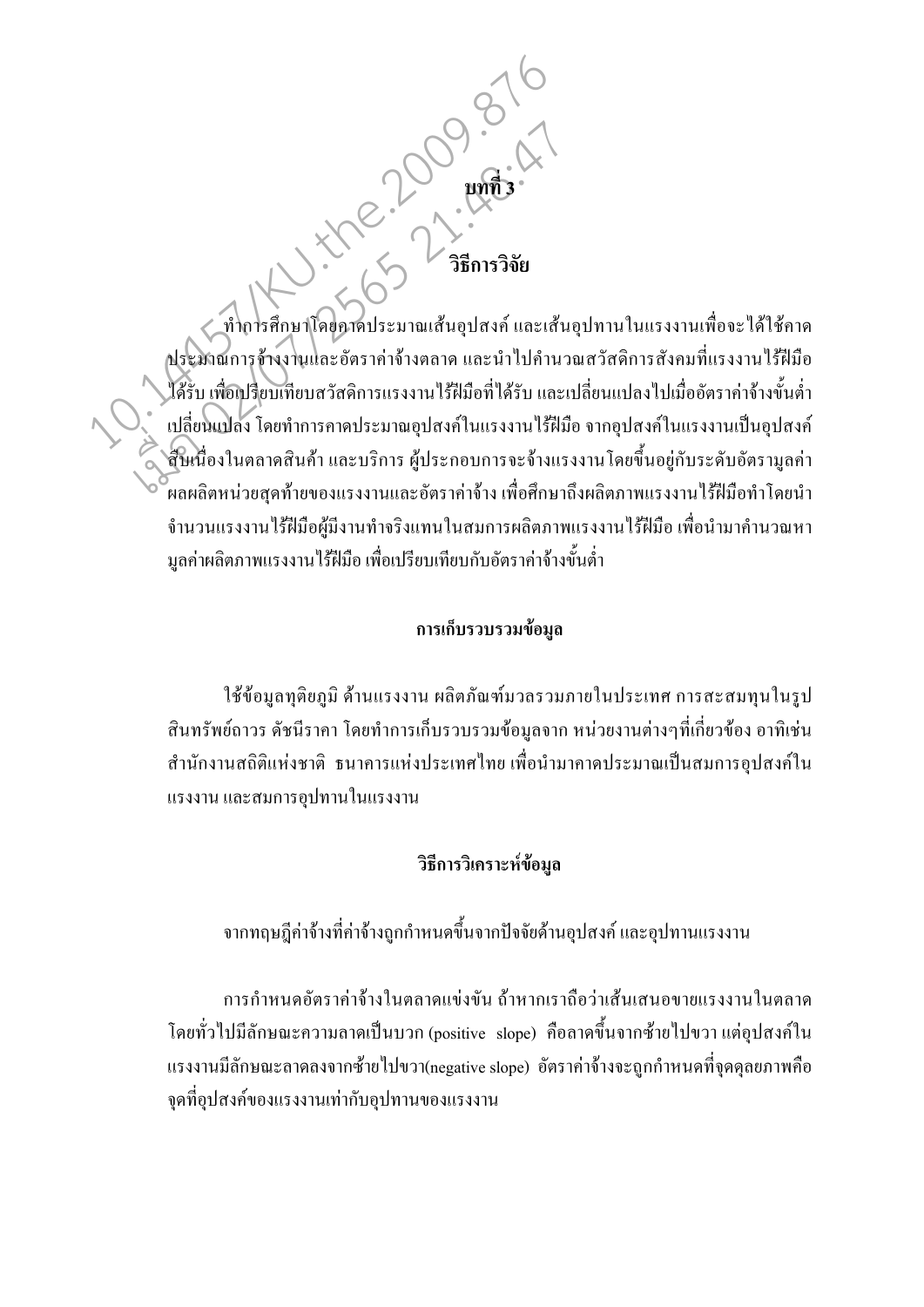

ึภาพที่ 8 การจ้างงานดุลยภาพและอัตราค่าจ้าง ที่มา: ชวลิต สละ (2551: 157)

ึจากรูปกำหนดให้เส้น D, เป็นเส้นอุปสงค์ของแรงงาน และ S, เป็นเส้นอุปทานของแรงงาน ณ ระดับอัตราค่าจ้าง 0W, อุปสงค์และอุปทานของแรงงานเท่ากับ 0L, ดังนั้น ระดับอัตรา ค่าจ้าง  $0\mathrm{W}_\mathrm{l}$  จึงเป็นอัตราค่าจ้างดุลยภาพ

ึ การเปลี่ยนแปลงของอุปสงค์แรงงานก่อให้เกิดความเปลี่ยนแปลงในอัตราค่าจ้าง จาก  $\,$ ภาพที่ 9 อัตราค่าจ้างดุลยภาพในตลาดคือ  $0\mathrm{W}_1\,\hat{\mathrm{u}}$ ื่อกิจการส่วนใหญ่ในตลาดจ้างคนงานเพิ่มขึ้น ทำ ให้อุปสงค์ของแรงงานในตลาคจะเปลี่ยนแปลงจากเส้น  $\rm D_{_{L0}}$  เป็น  $\rm D_{_{L1}}$  ผลคือทำให้อัตราค่าจ้างเกิด การเปลี่ยนแปลงโดยเพิ่มขึ้นเป็น  $0\mathrm{W}_2$  ปริมาณการจ้างงานเพิ่มขึ้นเป็น  $0\mathrm{L}_2$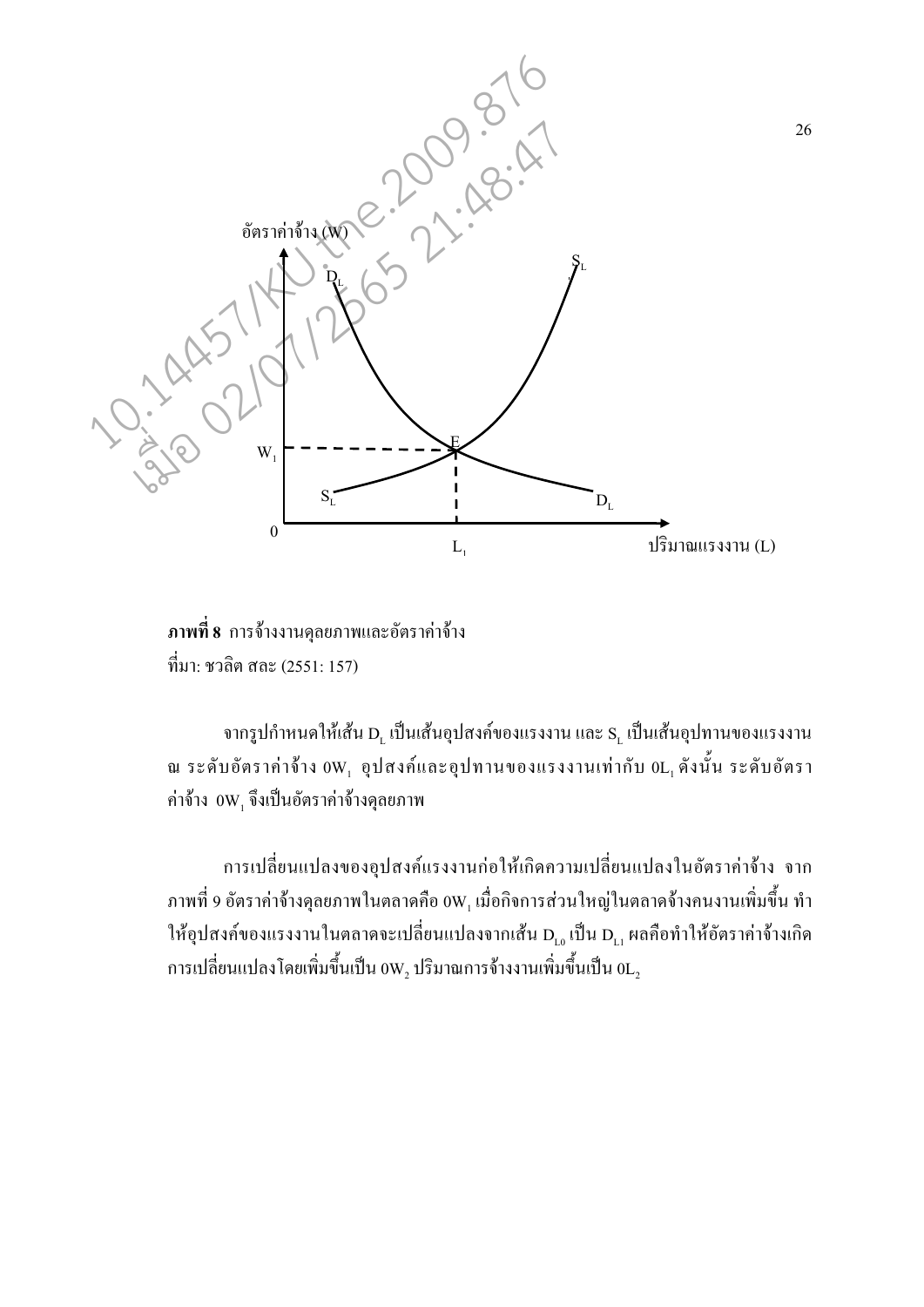

ี ภาพที่ 9 ความสัมพันธ์ระหว่างปริมาณแรงงานกับอัตราค่าจ้างของตลาดและหน่วยผลิตในระยะยาว ที่มา: วีรศักดิ์ สมยานะ (2549: 82)

เนื่องด้วย อุปสงค์ของแรงงาน  $\mathbf{D}_{\text{L}}$  มาจาก Supply ของตลาดสินค้า (เป็นอุปสงค์ต่อเนื่อง)



ภาพที่ 10 อุปสงค์ต่อแรงงาน ที่มา: พรรณี จรัมพร (2548: 129)

โดย MRP (Marginal Revenue Product) = MR x MP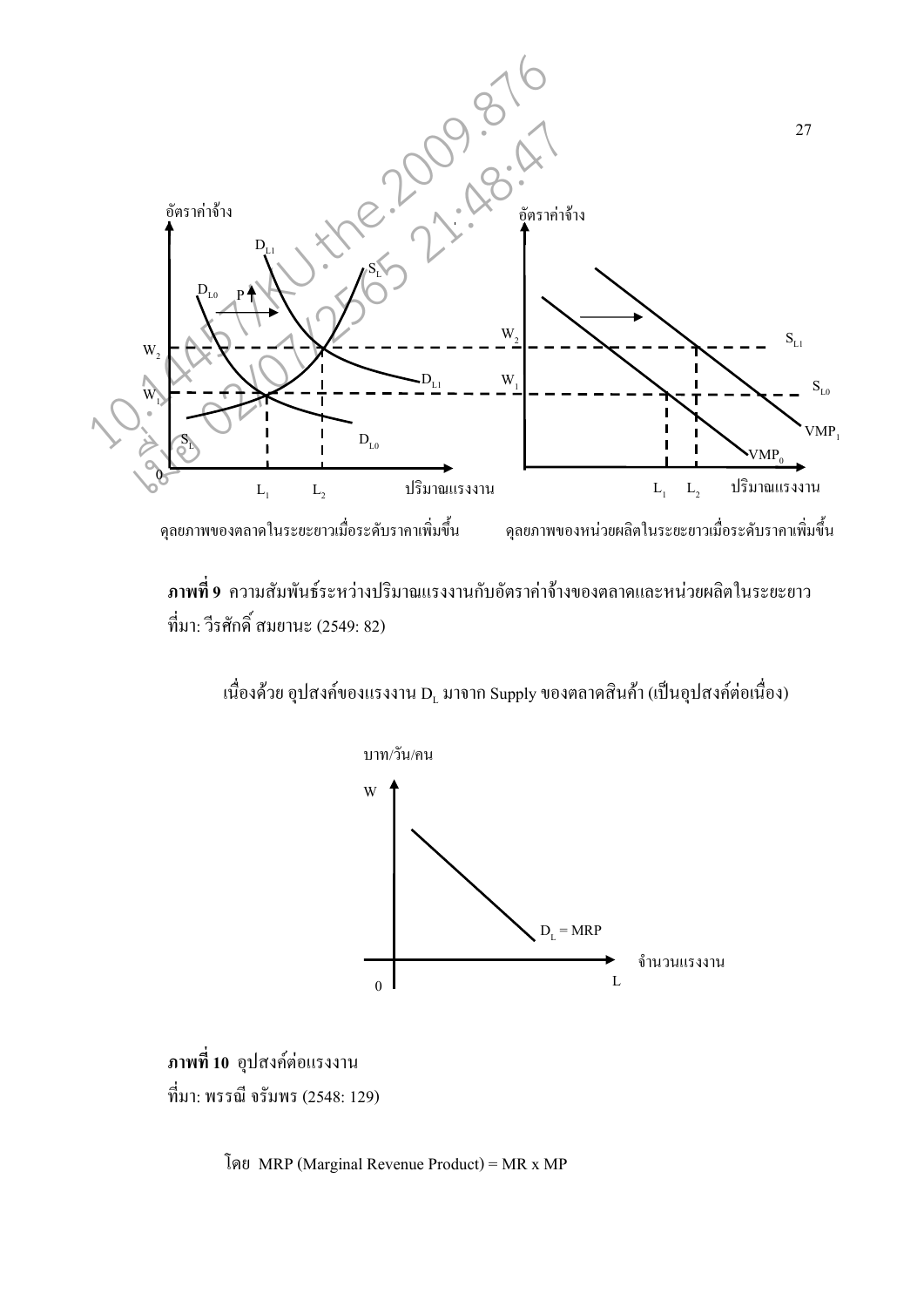ในตลาดแข่งขันสมบูรณ์ MR มีก่ากงที่ ดังนั้นการ เปลี่ยนแปลงของ MP (ผลผลิตที่ได้จาก แรงงานหน่วยสุดท้าย) เป็นการเปลี่ยนแปลงอัตราค่าจ้าง

ได้แก่แบบจำลองเส้นอุปสงค์ และแบบจำลองเส้นอุปทานของแรงงานในตลาดแรงงาน ซึ่ง แบบจำลองทั้งสองจะนำไปสู่ลักษณะเส้นอุปสงค์ในแรงงาน และอุปทานของแรงงานเชิงประจักษ์  $\overline{\phantom{a}}$ ์<br>และการกำหนดอัตราค่าจ้างดุลยภาพ และราคา การกำหนดอัตราค่าจ้างกรณีต่างๆ เมื่อตลาดแรงงาน ถูกทำให้บิดเบือนไปจากตลาดแข่งขัน ซึ่งการสร้างแบบจำลองสมการมีดังนี้ 10.14457/KU.the.2009.876 เมื่อ 02/07/2565 21:48:47

์แบบจำลองที่ใช้ในการวิเคราะห์

#### แบบจำลองสมการเส้นอุปสงค์ในแรงงาน

อุปสงค์ต่อแรงงาน ไม่ใช่อุปสงค์โดยตรง แต่เป็นอุปสงค์ต่อเนื่อง (Derived Demand) เพื่อ ่ นำแรงงานมาใช้ในการผลิตสินค้าและบริการ จึงต้องคาดประมาณ สมการการผลิตก่อน จากสมการ ก Cobb-Douglas

แบบจำลองอุปสงค์ในแรงงานจากการที่ผลิตภาพของแรงงาน เท่ากับอัตราค่าจ้างที่แท้จริง สมการการผลิตแบบ Cobb-Douglas แสคงความสัมพันธ์ของผลผลิตกับปัจจัยการผลิต โดยใน ่ การศึกษาครั้งนี้สมมติให้ปัจจัยทนคงที่ และสมมติให้แรงงานมี 2 ชนิด ได้แก่ ปัจจัยแรงงานไร้ฝีมือ  $(\mathtt{L}_1)$  และปัจจัยแรงงานฝีมือ ( $\mathtt{L}_2$ ) รูปสมการจะเป็นดังนี้

Y = A\*(K<sup>α</sup> )\*(L<sup>1</sup> β1 )\*(L<sup>2</sup> β2 ) ----------------------------------------------(1)

ในสภาวะคุลยภาพ การจ้างงานของผู้ประกอบการ P\*MPL = W หรือ MPL = W/P

$$
MPI_{-1} = \frac{\partial Y}{\partial L_{1}} = \beta_{1} * A * (K^{\alpha}) * (L_{2}^{\beta_{2}})/(L_{1}^{1-\beta_{1}})
$$

$$
W_{1} = \beta_{1} * P * A * (K^{\alpha}) * (L_{2}^{\beta_{2}})/(L_{1}^{1-\beta_{1}})
$$

$$
L_{1}^{1-\beta_{1}} = \beta_{1} * P * A * (K^{\alpha}) * (L_{2}^{\beta_{2}})/ W_{1}
$$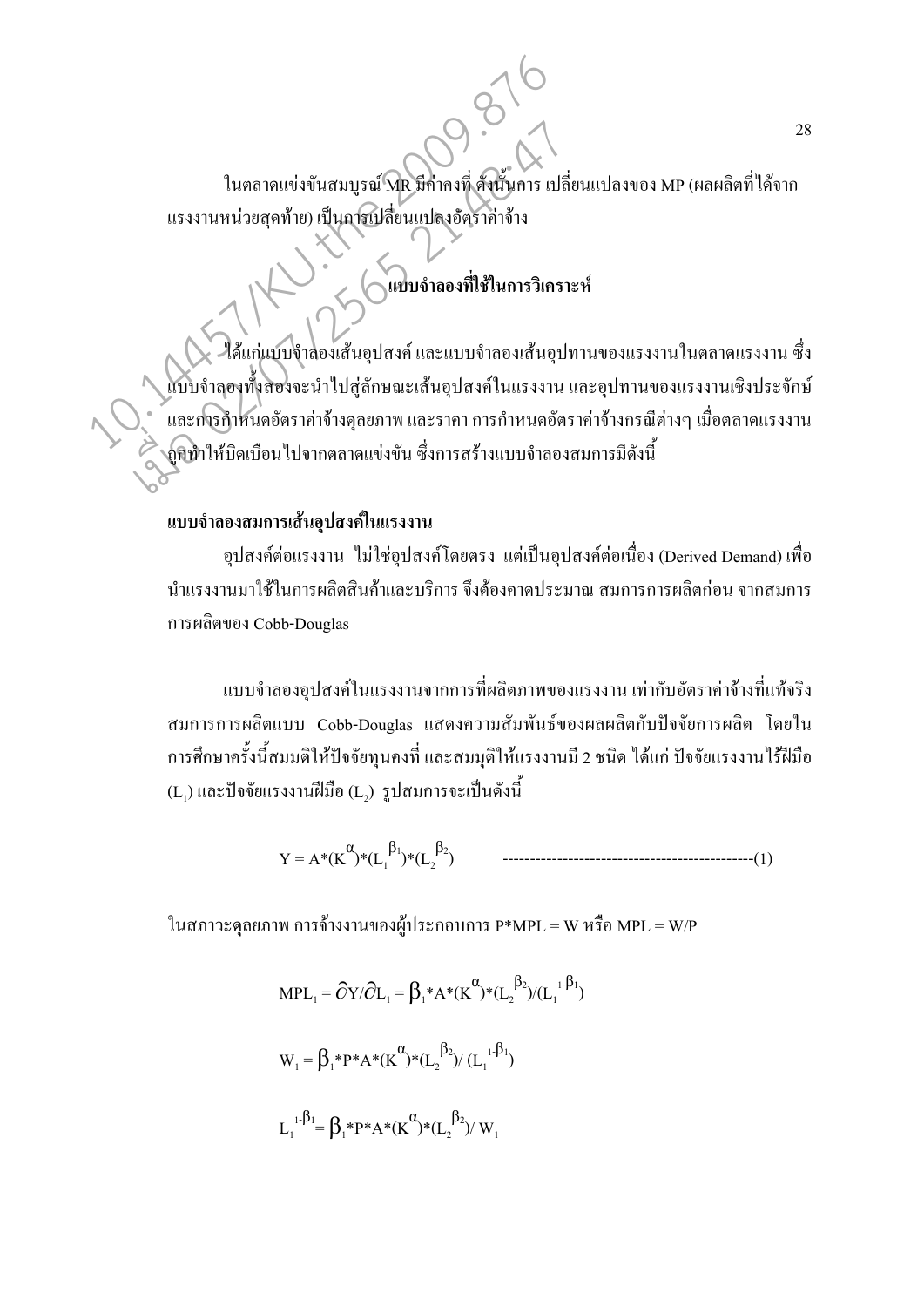1. นำสมการการผลิต สมการที่(1) ไปประมวลหาค่าสัมประสิทธิ์ ทดสอบสมการ และ สัมประสิทธิ์ที่ระดับนัยสำคัญทางสถิติ

2. นำสมการการผลิตที่ประมาณค่าสัมประสิทธิ์ที่มีนัยสำคัญ ไปทดสอบความถูกต้อง ประสิทธิภาพ และ Consistance แล้วนำสมการการผลิตที่ได้ ไปคำนวณผลิตภาพของแรงงานไร้ ฝีมือ

3. คำนวณมูลค่าของผลิตภาพแรงงานซึ่งเป็นจุดดุลยภาพที่ผู้ประกอบการจะจ้างแรงงาน ้<br>เทียบกับอัตราค่าจ้างขั้นต่ำที่ถูกกำหนดจากรัฐบาล

่ 4. หาค่าสวัสดิการที่แรงงานใค้รับ ภายใต้เงื่อนไขต่างๆ โดยใช้สมการเดียวกับสมการที่ใช้ ประมาณอุปสงค์ในแรงงาน แทนอัตราค่าจ้างขั้นต่ำเข้าไปในสมการอุปสงค์ เพื่อคำนวณค่าที่แท้จริง ในอุปสงค์การจ้างงาน และสวัสดิการสังคม เมื่อกำหนดอัตราค่าจ้างขั้นต่ำในระดับหนึ่ง



ี <mark>ภาพที่ 11</mark> เปรียบเทียบมูลค่าผลิตภาพแรงงานกับค่าจ้างขั้นต่ำ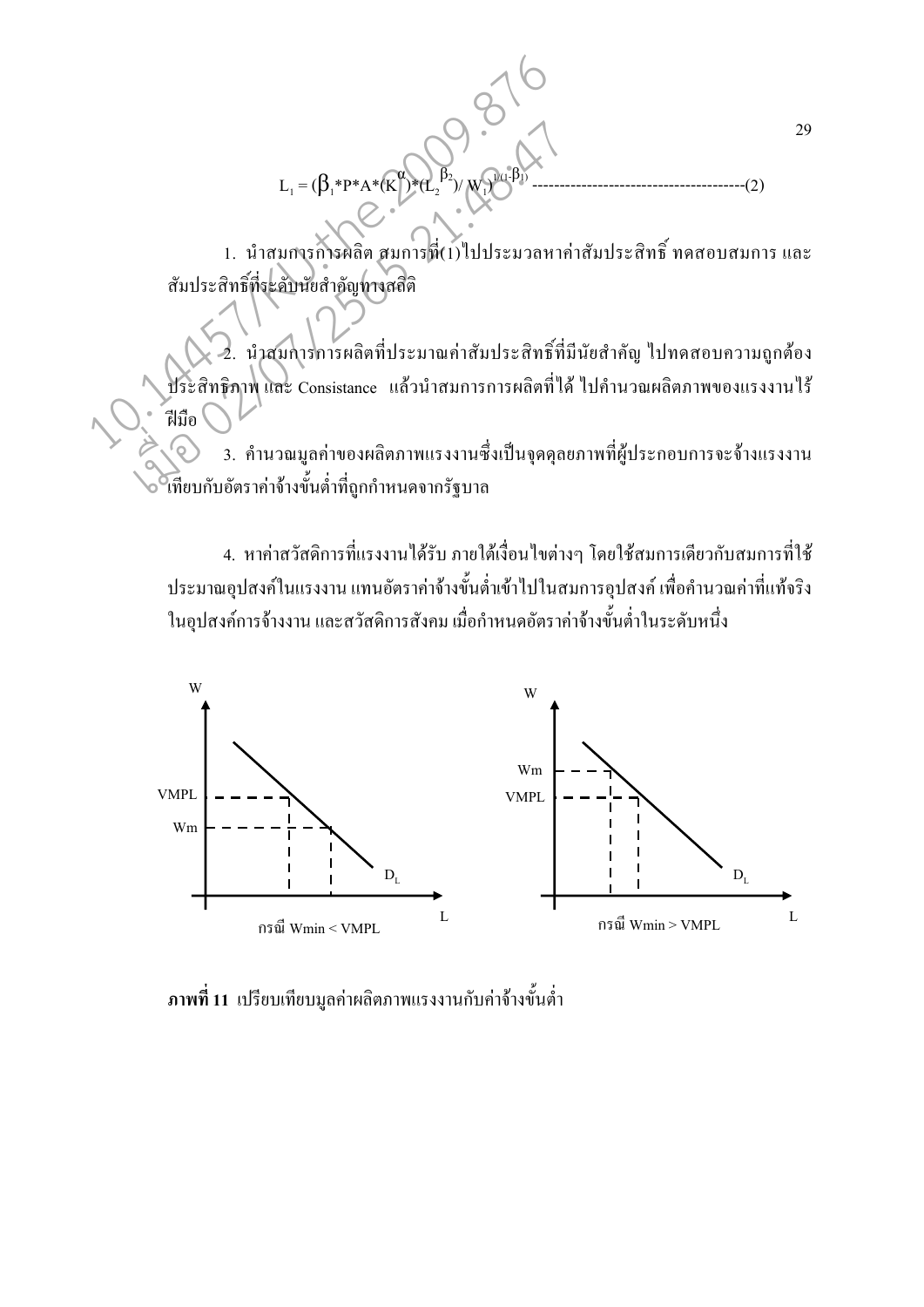

#### แบบจำลองสมการเส้นอุปทานของแรงงาน

ิจากทฤษฎีอุปทานแรงงานตามแนวคิดของเคนส์ ที่ว่าจำนวนแรงงานที่เสนอขายแรงงาน ์ ขึ้นกับค่าจ้างที่เป็นตัวเงิน และระดับรากาที่คาดคะเน (expected price)

 $S_{L1} = S_{L}(W_1; P^e)$  $S_{t_1} = \lambda_0 + \lambda_1 W_1 + \lambda_2 P^e + \mathcal{L}_t$ 

 $S_{L1} = Q 1$ ทานแรงงาน ไร้ฝีมือ โดย  $W_1$ = อัตราค่าจ้างของแรงงาน ไร้ฝีมือ  $P^e = 5$ ะดับราคาที่คาดคะเบ

1. นำสมการที่(3) มาประมวลหาค่าสัมประสิทธิ์และใช้ข้อมูลตัวแปรต่างๆ ที่ปรากฏอยู่ใน ิสมการ ทคสอบสมการ และสัมประสิทธิ์ที่ระดับนัยสำคัญทางสถิติ

2. นำสมการอุปทานที่ประมาณค่าสัมประสิทธิ์ที่มีนัยสำคัญ ไปทดสอบความถูกต้อง ประสิทธิภาพ และ Consistance แล้วนำสมการที่ได้ ไปคำนวณอัตราค่าจ้าง และการจ้างงานดุลย ึภาพ ถ้าหากตลาดแรงงานเป็นตลาดแข่งขันสมบรณ์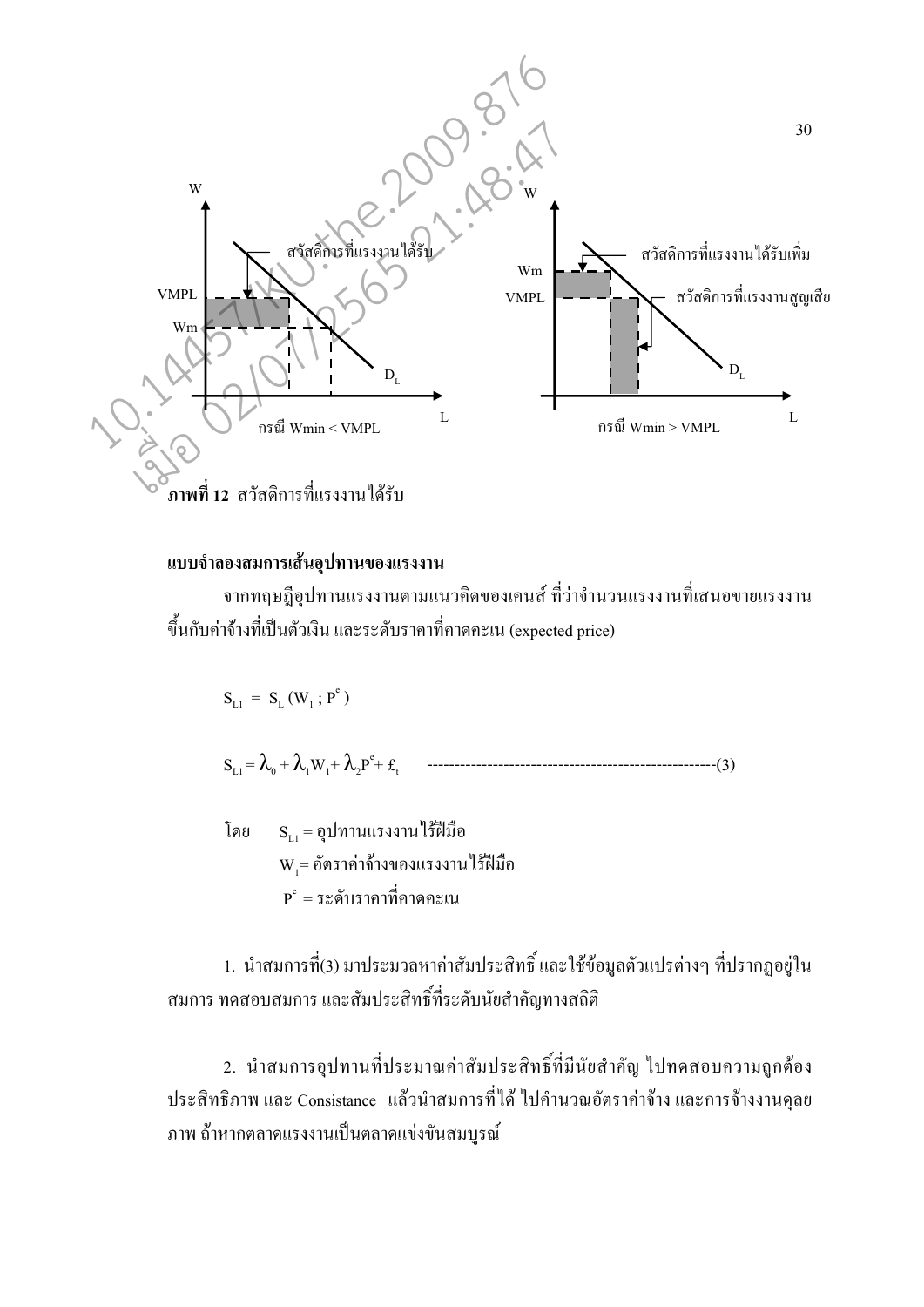3. หาค่าสวัสดิการที่แรงงาน และที่ผู้ผลิตใด้รับ ภายใต้เงื่อนไขต่างๆ

4. ใช้สมการเดียวกับสมการที่ใช้ประมาณอุปสงค์ในแรงงาน และอุปทานของแรงงาน แทนอัตราค่าจ้างขั้นต่ำเข้าไปในสมการอุปสงค์ และอุปทาน เพื่อคำนวณค่าที่แท้จริงในอุปสงค์การ ้จ้างงาน และสวัสดิการสังคม เมื่อกำหนดอัตราค่าจ้างขั้นต่ำในระดับหนึ่ง

-คำนวณหาสุวัสดิการสังคมของแรงงานที่ได้รับ จากพื้นที่ใต้เส้นกราฟระหว่างอัตราค่าจ้าง และเส้นอุปทานแรงงาน นำมาเปรียบเทียบกับสวัสดิการสังคมของแรงงานในตลาดแข่งขันสมบูรณ์ ้เพื่อแสดงสิ้งทิศทางการเปลี่ยนแปลง ของสวัสดิการสังคมของแรงงานใร้ฝีมือที่ได้รับจากการ แทรกแซงตลาดแรงงานโดยรัฐบาลโดยศึกษาถึงระดับอัตราค่าจ้างในตลาด เพื่อนำมาเปรียบเทียบ ้กับอัตราค่าจ้างขั้นต่ำที่กำหนดโดยรัฐบาล



ี ภาพที่ 13 เปรียบเทียบอัตราค่าจ้างตลาดกับค่าจ้างขั้นต่ำ

เมื่อได้สมการ Demand for labor และ Supply of labor นำมาคำนวณพื้นที่ใต้ Curve ระหว่างการมีกฎหมายค่าจ้างขั้นต่ำ กับไม่มี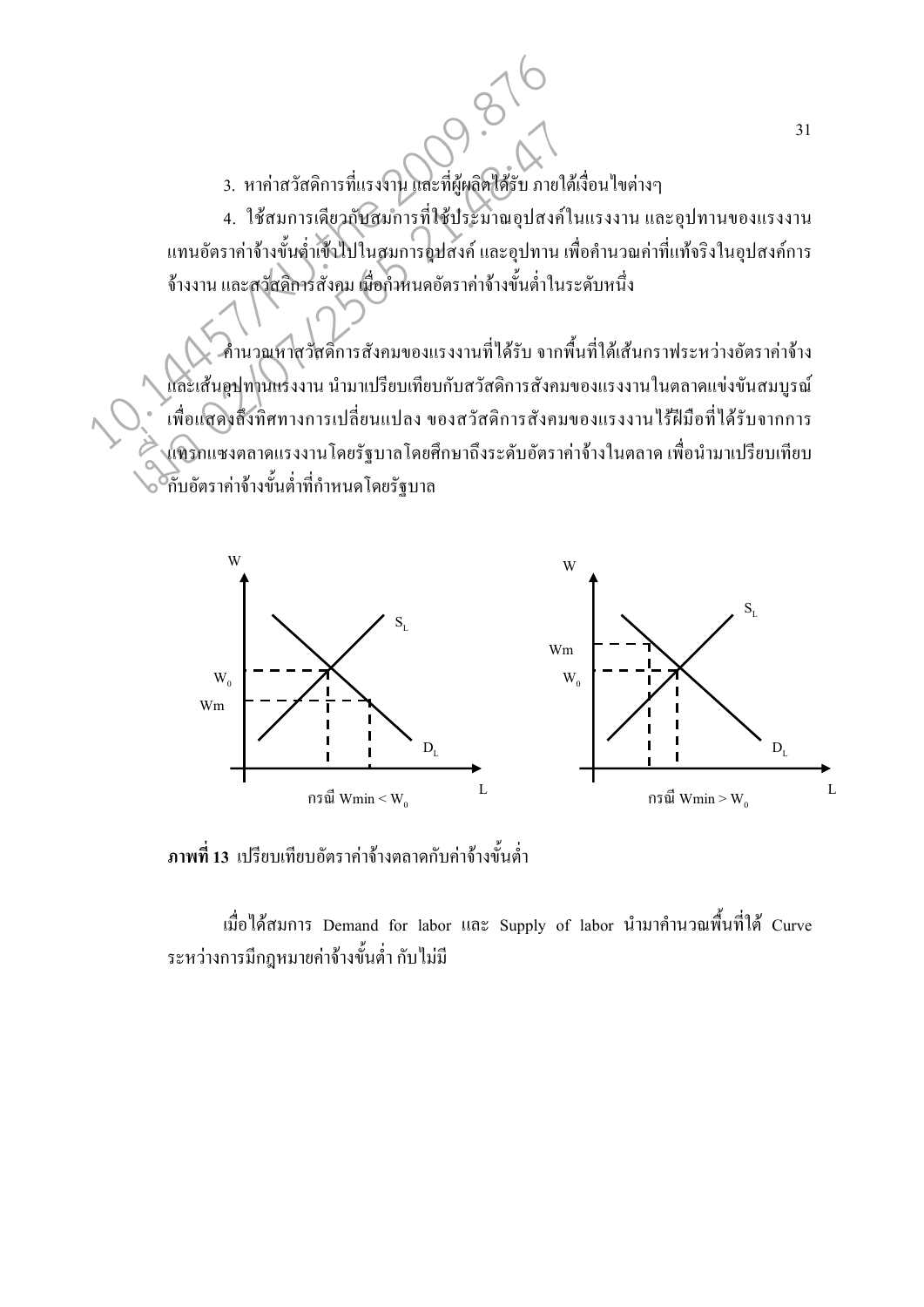

ิ ภาพ 14 สวัสดิการที่แรงงานและผู้ประกอบการได้รับ



ภาพ 15 สวัสดิการกรณีอัตราค่าจ้างขั้นต่ำสูงกว่าอัตราค่าจ้างตลาด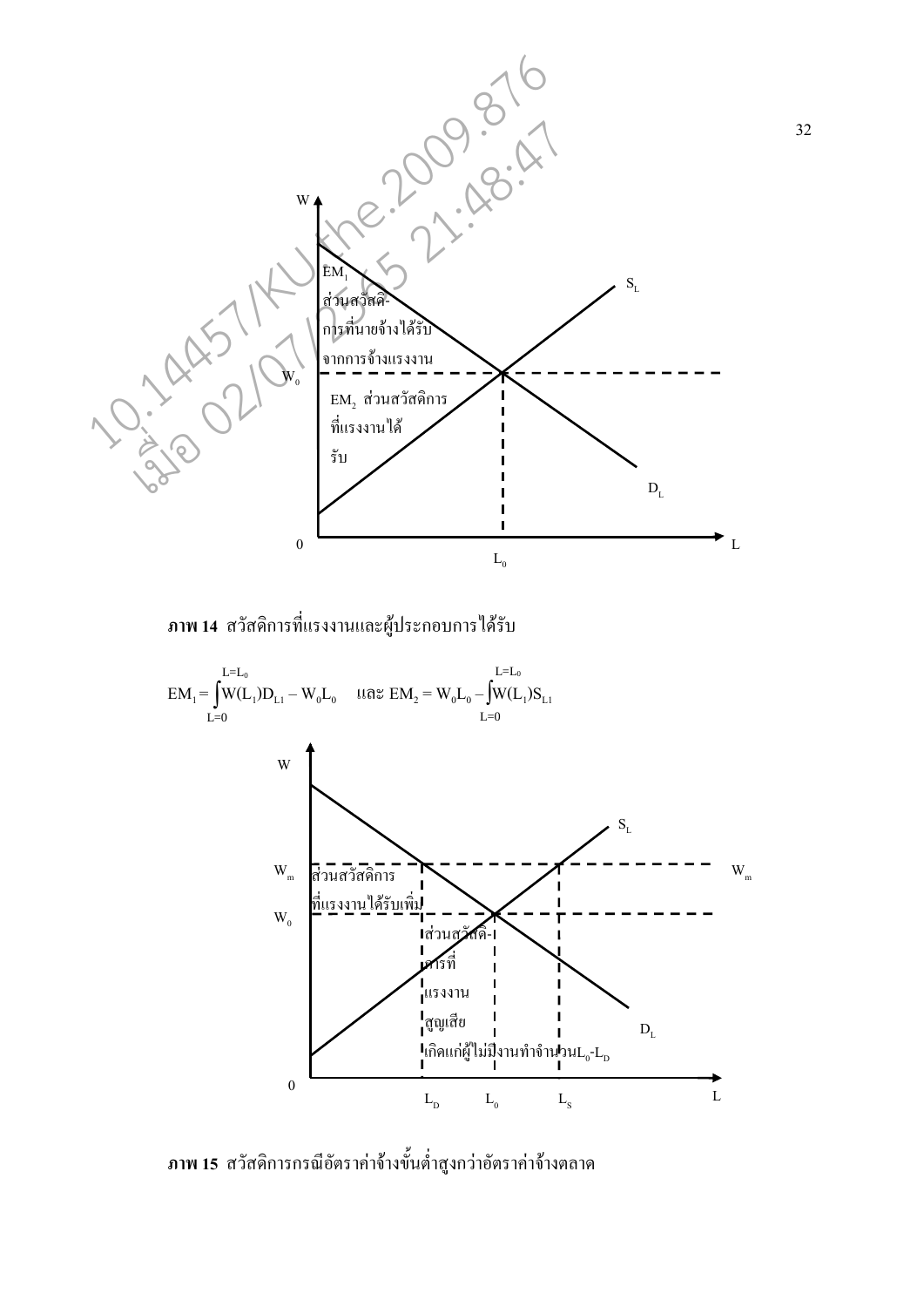



ถ้าอัตราค่าจ้างขั้นต่ำมีการเปลี่ยนแปลงไป ประ โยชน์ที่แรงงานจะได้รับจะเปลี่ยนแปลงไป ้เป็นจำนวนเท่าใด ขึ้นอยู่กับค่าความยืดหยุ่นของอุปสงค์ และอุปทานในแรงงาน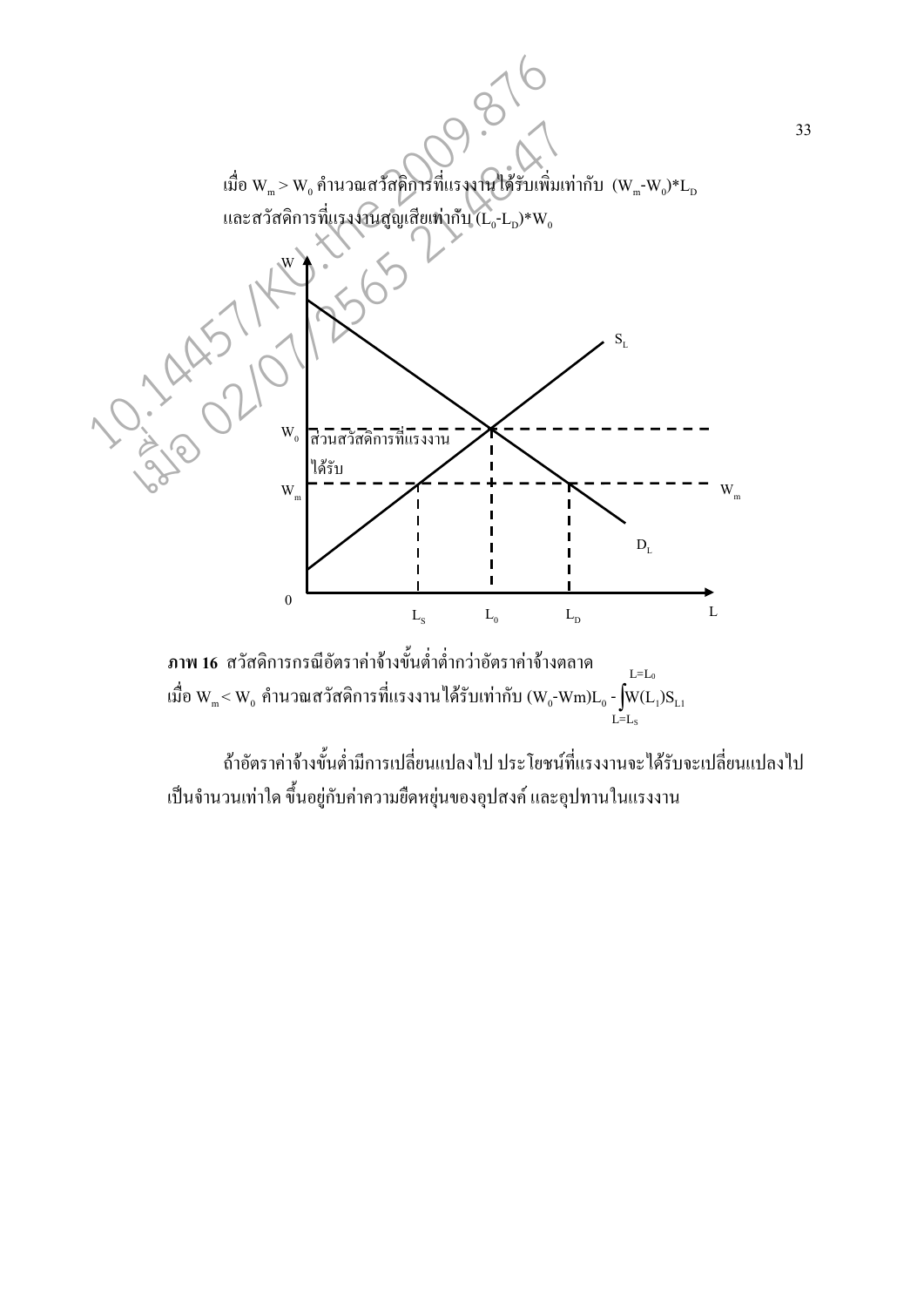# 

การศำหนดอัตราค่าจ้างขั้นต่ำ เป็นการคุ้มครองแรงงานใร้ฝีมือแรกเข้าทำงานให้ได้รับ ่ ค่าจ้างเพียงพอแก่รายจ่ายที่จำเป็นในการคำรงชีพในสังคมอย่างมีศักดิ์ศรีโดยในปีพ.ศ. 2515 รัฐบาล ริ้มพิจารณาถึงปัญหาคุณภาพชีวิตของกลุ่มคนที่เป็นลูกจ้างภาคเอกชน โดยเฉพาะลูกจ้างไม่มีฝีมือ เนื่องจากประจักษ์ในข้อเท็จจริงว่า พวกเขาเหล่านั้นใด้รับค่าจ้างจากการทำงานต่ำจนเกินกว่าที่จะ ้ คำรงชีพอยู่ได้ตามสมควรแก่อัตภาพ ทั้งๆที่รัฐบาลได้พยายามพัฒนาเศรษฐกิจให้ดีขึ้นเรื่อยมา ตามลำดับ

ประเทศไทยเริ่มใช้แผนพัฒนาเศรษฐกิจและสังคมแห่งชาติเป็นครั้งแรกเมื่อปี พ.ศ. 2504 ในระยะเริ่มแรกได้เน้นหนักไปในการพัฒนาด้านอตสาหกรรม และการลงทนในภาคอตสาหกรรม ในแผนพัฒนาฯ ฉบับที่ 1-2 (พ.ศ.2504-2514) ใค้ม่งลงทนทางค้านปัจจัยพื้นฐานต่างๆ เพื่อรองรับ ี การขยายตัวของภาคอุตสาหกรรม มีการตราพระราชบัญญัติส่งเสริมการลงทุนขึ้นในปี พ.ศ. 2505 ้ เมื่อมีการขยายตัวของภาคอุตสาหกรรม การจ้างแรงงานในภาคนี้ก็สูงขึ้น จึงเกิดการเคลื่อนย้าย แรงงานจากภาคเกษตรกรรม ไปสู่ภาคอุตสาหกรรมมากยิ่งขึ้น ซึ่งส่วนใหญ่ก็เป็นคนงานไม่มีฝีมือ ประชากรกลุ่มนี้คาดหวังว่าเมื่อเข้าสู่ระบบการทำงานในภาคอุตสาหกรรมแล้ว จะมีสภาพความ เป็นอยู่ที่ดีขึ้นแต่ข้อเท็จจริงกลับไม่เป็นเช่นนั้น เนื่องจากได้รับค่าจ้างที่ต่ำจนไม่อาจมีการคำรงชีพ ได้อย่างเหมาะสม

นอกจากระดับค่าจ้างในระยะนั้น จะอยู่ในเกณฑ์ต่ำ เมื่อเปรียบเทียบกับค่าครองชีพแล้ว ยัง ี ปรากฏว่า อัตราค่าจ้างในระดับดังกล่าวได้ใช้มานานนับ 10 ปี สภาพการณ์เช่นนี้เกิดจากสาเหตุที่ว่า ึคนงานไม่มีฝีมือมีเป็นจำนวนมากเกินความต้องการของตลาดแรงงาน ผู้ประกอบการสามารถกด ้ค่าแรงให้ต่ำได้ เพราะลูกจ้างจำต้องยอมรับ ขณะเดียวกันผู้ประกอบการก็จ่ายค่าจ้างแก่ลูกจ้างมี ้ฝีมือ ซึ่งมีจำนวนน้อยและขาดแคลนในอัตราที่สูง ทำให้เกิดความเหลื่อมล้ำมากระหว่างค่าจ้างของ แรงงานมีฝีมือ และแรงงานไร้ฝีมือ เป็นผลให้คนส่วนมากในสังคมมีรายได้ต่ำ และคนส่วนน้อยมี รายใด้สูง ซึ่งหากจะปล่อยภาวะค่าจ้างให้เป็นไปตามอุปสงค์และอุปทานของแรงงานเช่นนี้ จะทำ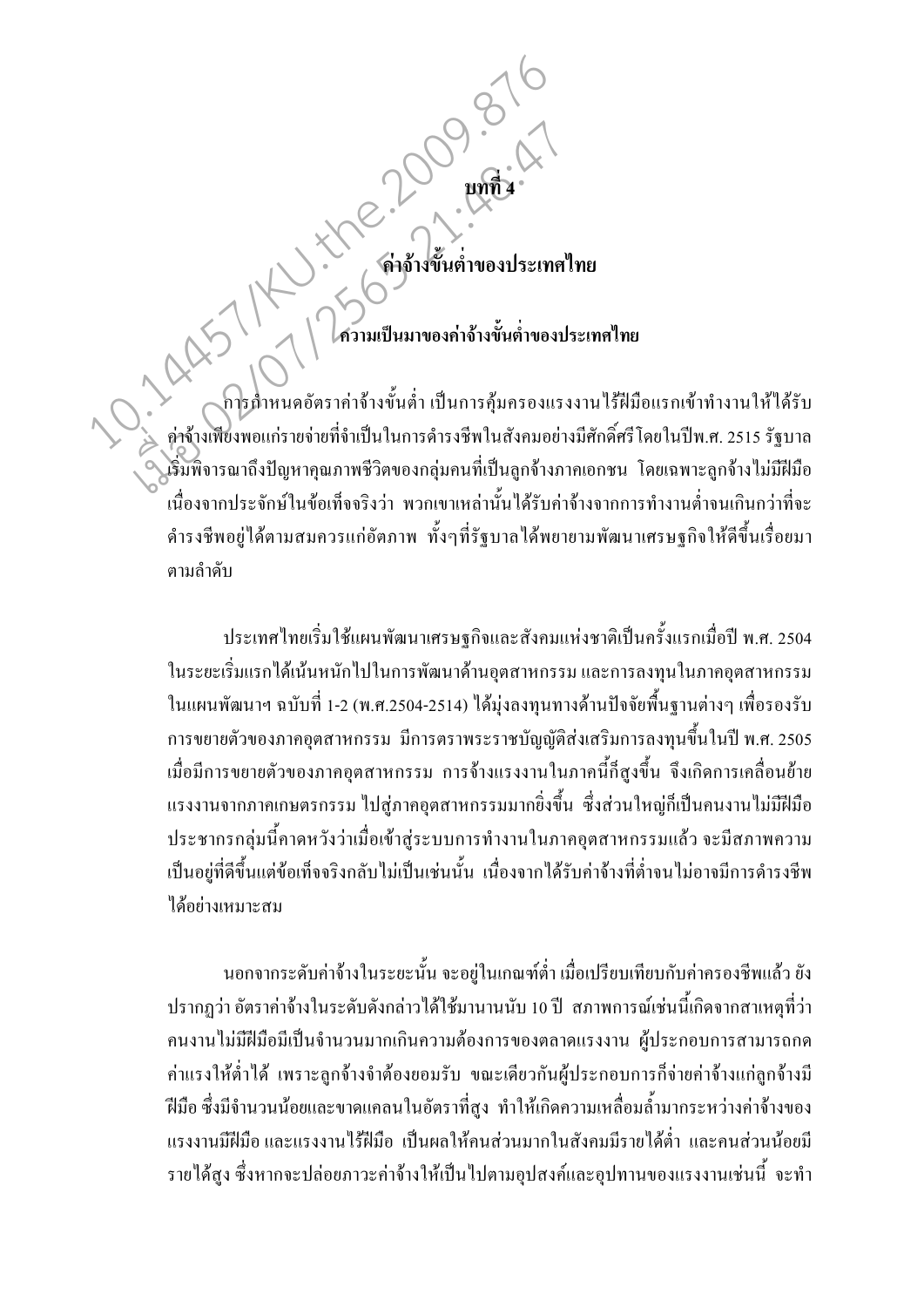ให้การกระจายรายใด้ไม่เป็นธรรม ไม่เป็นผลดีต่อเสถียรภาพของประเทศ ทั้งในด้านเศรษฐกิจ ี สังคม และการเมือง ในด้านเศรษฐกิจ ค่าจ้างต่ำย่อมหมายถึง กำลังซื้อและการออมในประเทศต่ำ ในค้านสังคม ประชากรส่วนมากที่มีรายได้น้อยย่อมก่อให้เกิดความด้อยในการศึกษา ขาดอนามัย และเป็นแหล่งเกิดของอาชญากรรม

.<br>• รัฐบาลในขณะนั้นใด้ตระหนักถึงคุณค่าของแรงงาน และเล็งเห็นถึงปัญหาดังกล่าว จึงมุ่ง แก้ไขสภาพความไม่เป็นธรรมในสังคม อันมีสาเหตุมาจากค่าจ้าง ซึ่งแม้ว่าการแก้ไขให้ค่าจ้างมี ้ระดับสูงขึ้นนั้นจะมีวิธีการต่างๆ มากมายหลายประการ เป็นต้นว่า มาตรการทางภาษีอากร การ พัฒนาฝีมือแรงงาน ฯลฯ แต่ว่าวิธีการเหล่านั้นจะต้องใช้เวลามาก หากจะรอไปอาจเกิดผลเสียหาย ใด้ รัฐบาลจึงพิจารณาว่ามาตรการที่จะแก้ปัญหาใด้ตรงจุดมีผลเร็ว และตรงกว่ามาตรการอื่น ซึ่ง สมควรนำมาใช้คือ การกำหนดอัตราค่าจ้างขั้นต่ำ

#### วัตถุประสงค์ในการกำหนดค่าจ้างขั้นต่ำของรัฐบาล

รัฐบาลใด้ออกประกาศของคณะปฏิวัติ ฉบับที่ 103 เมื่อวันที่ 16 มีนาคม พ.ศ.2515 ให้ ึกระทรวงมหาดไทยมีอำนาจกำหนดการคุ้มครองแรงงาน ในเรื่องค่าจ้างขั้นต่ำ และให้มี ึ คณะกรรมการขึ้น เพื่อพิจารณากำหนดอัตราค่าจ้างขั้นต่ำ โดยมีวัตถุประสงค์เพื่อยกระดับค่าจ้างที่ ้อยู่ในระดับต่ำมากในขณะนั้น ให้ขึ้นมาอยู่ในระดับเฉลี่ยทั่วไปของผู้ทำงานในลักษณะที่คล้ายคลึง ้กัน เพื่อขจัดการแข่งขันที่ไม่ยุติธรรม ระหว่างนายจ้างที่จ่ายค่าจ้างอย่างเป็นธรรม กับนายจ้างที่จ่าย ้ค่าจ้างไม่เป็นธรรม และเพื่อใช้เป็นเครื่องมือในการส่งเสริมพัฒนาเศรษฐกิจ และส่งเสริมให้มีการ กระจายรายได้อันเป็นผลจากความเจริญเติบโตทางเศรษฐกิจอย่างเป็นธรรม

ต่อมาในวันที่ 16 เมษายน พ.ศ.2515 กระทรวงมหาดไทย ก็ได้ออกประกาศเรื่อง การ ึ<br>กำหนดค่าจ้างขั้นต่ำขึ้นเพื่อเป็นแนวทางในการกำหนดค่าจ้างขั้นต่ำของประเทศไทยโดย ึคณะกรรมการค่าจ้างได้มีการกำหนดอัตราค่าจ้างขั้นต่ำให้มีผลบังคับใช้ครั้งแรกเมื่อวันที่ 14 ึกุมภาพันธ์ พ.ศ.2516 โดยอัตราค่าจ้างขั้นต่ำในครั้งแรกเริ่มบังคับใช้ใน 4 จังหวัด คือ ึกรุงเทพมหานคร สมุทรปราการ นนทบุรี และปทุมธานี ในอัตรา 12 บาทต่อวัน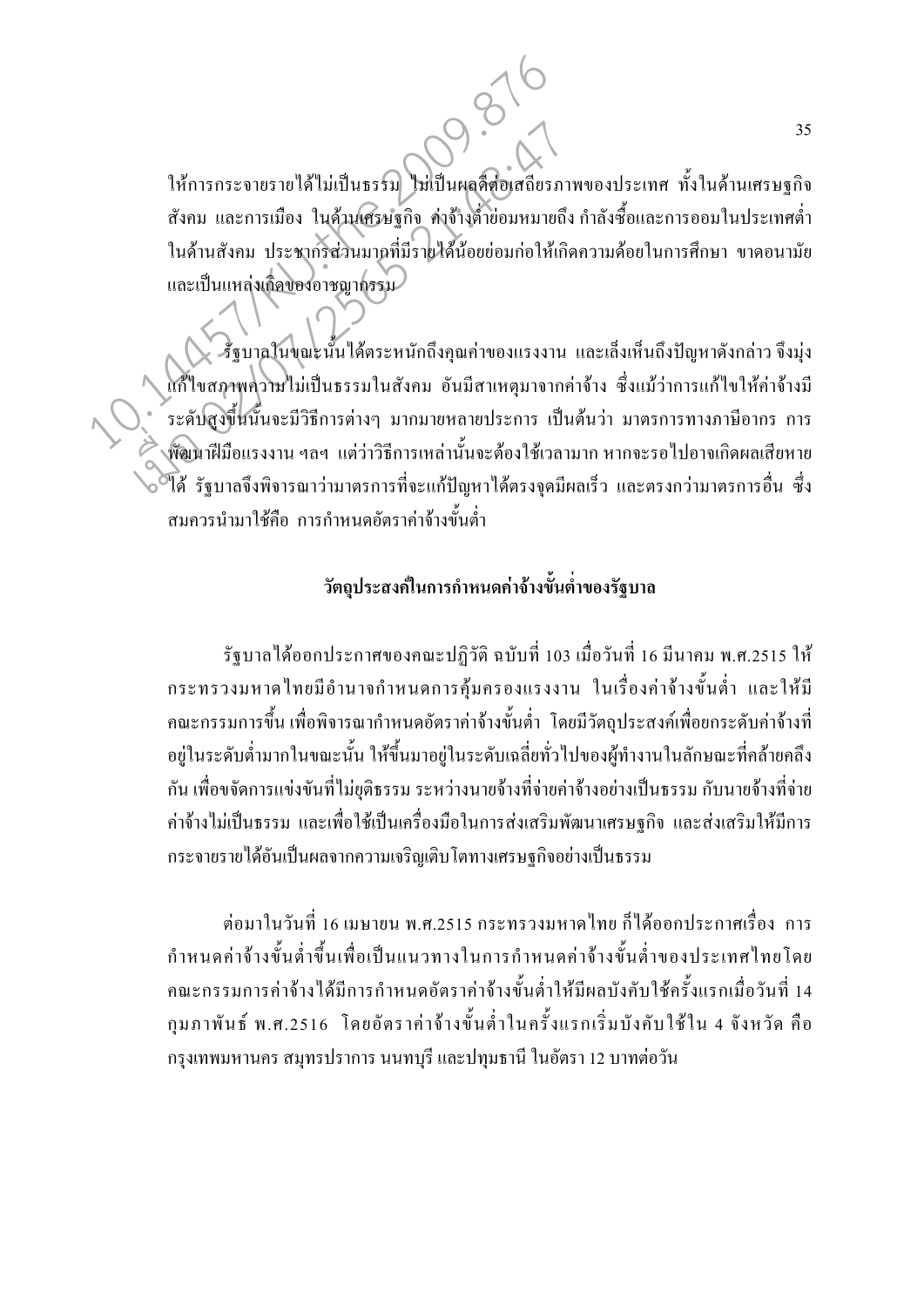และการกำหนดอัตราค่าจ้างขั้นต่ำในปัจจุบันให้อำนาจคณะกรรมการค่าจ้างกำหนดอัตรา ้ค่าจ้างขั้นต่ำพื้นฐาน และให้มีคณะอนุกรรมการอัตราค่าจ้างขั้นต่ำจังหวัด ทำหน้าที่กำหนดอัตรา ค่าจ้างขั้นต่ำของจังหวัดที่ไม่ต่ำกว่าอัตราค่าจ้างขั้นต่ำพื้นฐาน

องค์ประกอบของคณะกรรมการค่าจ้าง

คณะกรรมการค่าจ้างกลางคณะหนึ่งเป็นองค์กรไตรภาคี ประกอบด้วยผู้แทน 3 ฝ่าย คือ ). ใตั๋วแทนฝ่ายรัฐบาล ใด้แก่ ผู้แทนกระทรวงแรงงานและสวัสดิการสังคม ผู้แทน ส์ในกงานคณะกรรมการพัฒนาการเศรษฐกิจและสังคมแห่งชาติ ผู้แทนกระทรวงพาณิชย์ผู้แทน ก็ระทรวงการคลัง ผู้แทนกระทรวงอตสาหกรรมเป็นกรรมการและกรรมการอื่น ซึ่งรัฐมนตรีแต่งตั้ง จากผ้ทรงคณวฒิ 2 คน

- 2. ผู้แทนฝ่ายนายจ้าง
- 3. ผู้แทนฝ่ายลูกจ้าง

้ฝ่ายละ 7 คน และให้หัวหน้าสำนักงานคณะกรรมการค่าจ้างเป็นเลขานการ โดยกรรมการ ซึ่งรัฐมนตรีแต่งตั้งมีวาระอยู่ในตำแหน่งคราวละ 2 ปี และเมื่อพ้นจากตำแหน่งแล้ว อาจจะได้รับการ แต่งตั้งอีกได้ และในกรณีที่กรรมการพ้นจากตำแหน่งตามวาระ แต่ยังมิได้มีการแต่งตั้งกรรมการ ใหม่ ให้กรรมการที่พ้นจากตำแหน่งตามวาระนั้นปฏิบัติตามหน้าที่ไปพลางก่อน จนกว่ากรรมการที่ ใค้รับตำแหน่งใหม่เข้ารับหน้าที่ ซึ่งต้องแต่งตั้งให้เสร็จสิ้นภายใน 90 วัน นับแต่วันที่กรรมการเดิม ้ พ้นจากตำแหน่ง โดยนอกจากการพ้นตำแหน่งตามวาระแล้วอาจจะพ้นตำแหน่งเมื่อ ตาย ลาออก ้เป็นบุคคลล้มละลาย เป็นคน ไร้ความสามารถ หรือเสมือนไร้ความสามารถ ได้รับโทษจำคุกโดยคำ ้พิพากษาถึงที่สุดให้จำคุก เว้นแต่เป็นโทษสำหรับความผิดที่ได้กระทำโดยประมาท หรือความผิดลหุ ์ โทษ โดยในกรณีที่กรรมการพ้นจากตำแหน่งก่อนหมดวาระ รัฐมนตรีจะแต่งตั้งคณะกรรมการแทน ้ตำแหน่งที่ว่างก็ได้ และผู้รับตำแหน่งอยู่ในตำแหน่งตามวาระของกรรมการซึ่งตนแทน

#### ้อำนาจหน้าที่ของคณะกรรมการค่าจ้าง

้คณะกรรมการค่าจ้างมีอำนาจหน้าที่ในการพิจารณากำหนดอัตราค่าจ้างขั้นต่ำ โดยใช้ ็หลักเกณฑ์ต่างๆ ดังนี้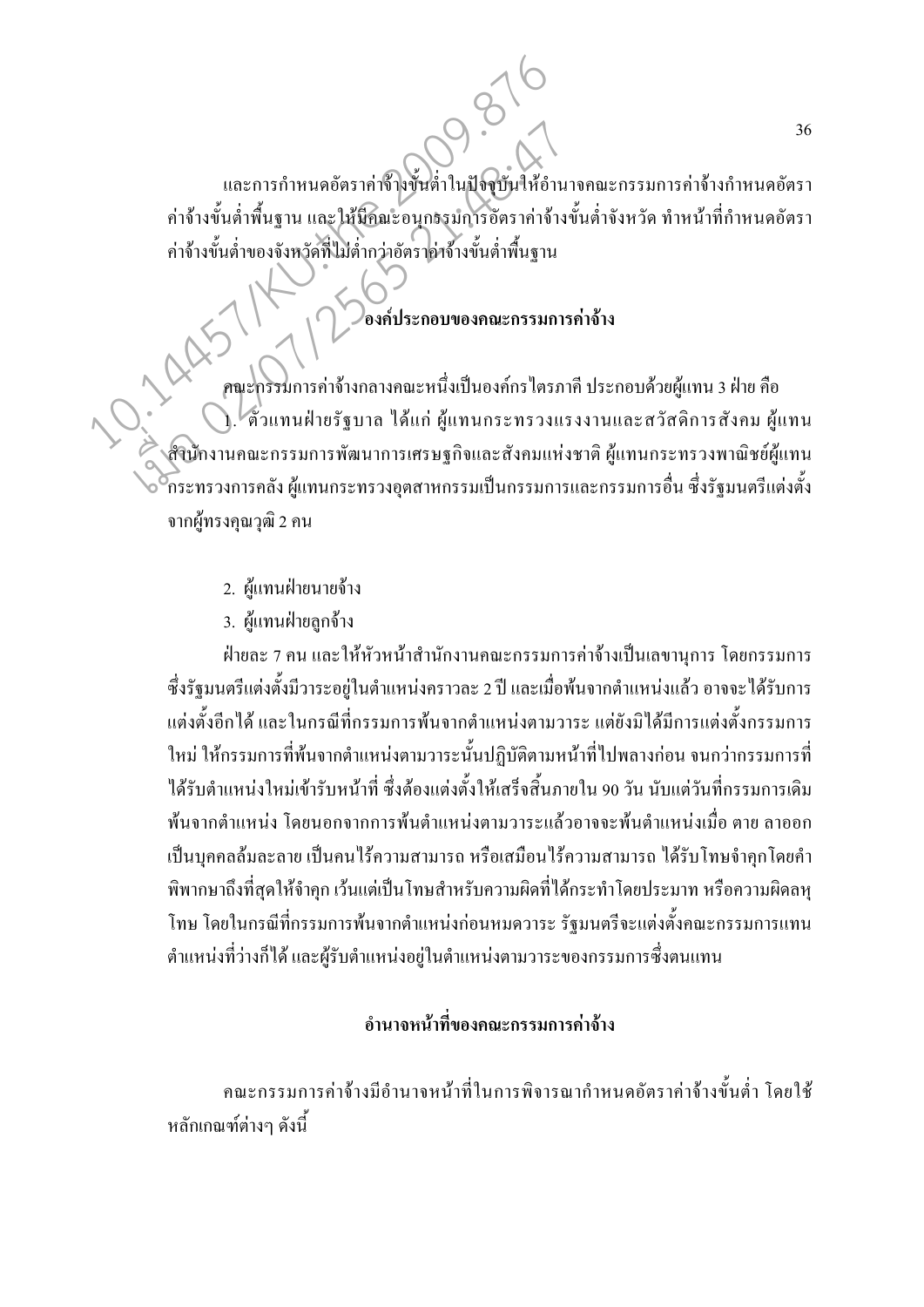1. ในการพิจารณากำหนดอัตราค่าจ้างขึ้นต่ำคณะกรรมการจะเริ่มต้นขึ้นเองเมื่อปรากฏ ข้อเท็จจริงหรือความจำเป็นที่จะต้องพิจารณา หรือเมื่อใด้รับคำร้องเรียนจากฝ่ายนายจ้าง หรือฝ่าย ลกจ้างก็ได้

2. เป็นอัตราค่าจ้างที่ลูกจ้างคนเดียวกวรจะใด้รับเพื่อการครองชีพอยู่ได้ 3. จะกำหนดอัตราค่าจ้างให้ใช้เฉพาะงานอุตสาหกรรมประเภทใดประเภทหนึ่ง หรือทุก ประเภทหั่วราชอาณาจักร หรือเฉพาะงานอุตสาหกรรมประเภทใดประเภทหนึ่ง หรือทุกประเภทใน ท้องถิ่นใดท้องถิ่นหนึ่งก็ได้

4. ในการพิจารณากำหนดอัตราค่าจ้างขั้นต่ำนั้น คณะกรรมการจะต้องศึกษาและพิจารณา ข้อเท็จจริงเกี่ยวกับอัตราค่าจ้างที่ลูกจ้างใด้รับอยู่เปรียบเทียบกับค่าจ้างของลูกจ้างอื่นที่ทำงานอยู่ใน ้ลักษณะและสภาพเดียวกัน ประกอบกับ ค่าครองชีพ มาตรจานการครองชีพ ต้นทนการผลิต ราคา ี่ สินค้า ความสามารถของธุรกิจ สภาพทางเศรษฐกิจและสังคมของแต่ละท้องถิ่น และสถานการณ์ ี ของประเทศโดยทั่วไปในขณะนั้น เพื่อนำข้อมลไปวิเคราะห์และพิจารณาประกอบในการกำหนด ้อัตราค่าจ้างขั้นต่ำ

5. ทำการสำรวจเกี่ยวกับค่าจ้าง แบบของการใช้จ่าย ค่าใช้จ่าย รายได้ ข้อเท็จจริงทาง ้เศรษฐกิจและสังคม เพื่อนำข้อมูล ไปวิเคราะห์และพิจารณาประกอบการกำหนดค่าจ้างขั้นต่ำ

อีกทั้งยังมีหน้าที่พิจารณาเสนอความเห็นเพื่อให้รัฐบาลกำหนดเป็นนโยบายค่าจ้างของ ประเทศ และวางข้อกำหนดในการศึกษาพิจารณาข้อมูลที่จะใช้ในการกำหนดอัตราค่าจ้างขั้นต่ำ โดยเฉพาะอย่างยิ่ง ค่าครองชีพมาตรฐานเกี่ยวกับอาหาร เครื่องนุ่งห่ม ที่อยู่อาศัย และปัจจัยอื่นที่ ้จำเป็นแก่การครองชีพตลอดจนจัดทำรายงานเกี่ยวกับภาวะค่าจ้าง แนวโน้มของค่าจ้าง และ ้มาตรการคำเนินการ เพื่อเสนอรัฐมนตรีกระทรวงมหาดไทย อย่างน้อยปีละครั้ง และยังมีอำนาจ หน้าที่ในการแต่งตั้งคณะอนุกรรมการหรือคณะทำงาน เพื่อศึกษาพิจารณาและเสนอความเห็นใน เรื่องที่คณะกรรมการค่าจ้างต้องการ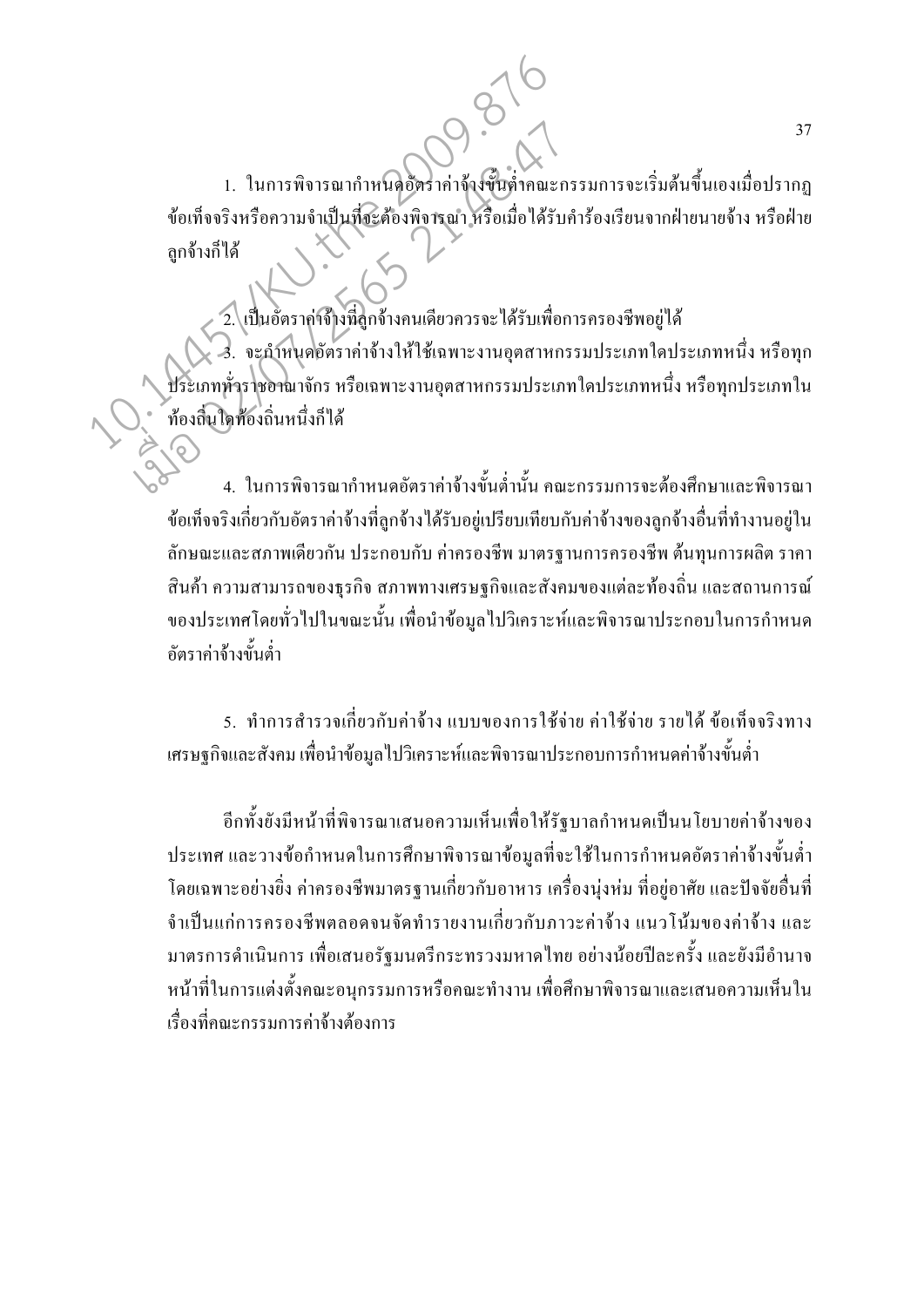#### หลักเกณฑ์ในการวินิจฉัยหรือตัดสินเรื่องพิจารณาของคณะกรรมการค่าจ้าง

ในการลงมติเพื่อถ้ำหนดอัตราค่าจ้างขั้นต่ำจะต้องมีกรรมการเข้าประชมอย่างน้อย 2 ใน 3 ี ของคณะกรรมการทั้งหมด โดยมีครรมการซึ่งมาจากฝ่ายนายจ้าง และฝ่ายลูกจ้างเข้าประชุมด้วย และต้องใค้มติอย่างน้อย 2 ใน 3 ของกรรมการที่เข้าประชุม ส่วนการลงมติในเรื่องอื่นๆ จะต้องมี .กรรมการเข้าประชุมไม่น้อยกว่ากึ่งหนึ่งของกรรมการทั้งหมด มติของที่ประชุมให้ถือเสียงข้างมาก

#### หลักเกณฑ์การพิจารณากำหนดอัตราค่าจ้างขั้นต่ำของไทย

เป็นเกณฑ์

ึการกำหนดอัตราค่าจ้างขั้นต่ำเป็นมาตรฐานการใช้แรงงานประการหนึ่ง ซึ่งหลายประเทศ ถือเป็นแนวทางในการปฏิบัติ ทั้งนี้ โดยองค์การแรงงานระหว่างประเทศ (ILO) ได้กำหนดให้ค่าจ้าง ้ขั้นต่ำ เป็นมาตรฐานประการหนึ่งของการค้มครองแรงงานมาเป็นเวลานานแล้ว ทั้งนี้ เพื่อให้ ี ประเทศสมาชิกได้นำไปเป็นแนวทางในการปฏิบัติ ในการค้มครองแรงงานเกี่ยวกับค่าจ้าง โดยได้มี ี การตราอนุสัญญาว่าด้วยการกำหนดอัตราค่าจ้างขั้นต่ำ ดังนี้คือ อนุสัญญา ฉบับที่ 26 ว่าด้วยกลไก ิ การกำหนดค่าจ้างขั้นต่ำ (The Minimum Wage – Fixing Machinery Convention No. 26) มีผลบังคับ ใช้เมื่อพ.ศ.2473 และอนุสัญญา ฉบับที่ 131 ว่าด้วยการกำหนดค่าจ้างขั้นต่ำ (Minimum Wage Fixing Convention No.131) เป็นอนุสัญญาที่กำหนดขึ้น โดยเห็นว่าอนุสัญญา ฉบับที่ 26 ล้าสมัย อนุสัญญา นี้มีผลบังคับใช้เมื่อพ.ศ.2513 นอกจากนี้ในการกำหนดอัตราค่าจ้างขั้นต่ำยังมีข้อเสนอแนะจาก ้องค์การแรงงานระหว่างประเทศที่สำคัญดังนี้ ข้อเสนอแนะที่ 30 ของปีพ.ศ.2471 เป็นข้อเสนอแนะ เกี่ยวกับการใช้ประโยชน์ของกลไกการกำหนดค่าจ้างขั้นต่ำ และข้อเสนอแนะที่ 135 ของปีพ.ศ. 2513 เป็นข้อเสนอแนะเกี่ยวกับการกำหนดค่าจ้างขั้นต่ำโดยเฉพาะอ้างถึงประเทศกำลังพัฒนา

ประเทศไทยได้นำแนวทางที่กำหนดไว้ในอนุสัญญา และข้อเสนอแนะดังกล่าวมาปรับใช้ ให้เหมาะสมกับสภาพทางเศรษฐกิจและสังคมของประเทศ ทั้งนี้ เพื่อมิให้ค่าจ้างขั้นต่ำมีผลกระทบ ต่อการพัฒนาเศรษฐกิจของประเทศ และเป็นการให้การคุ้มครองแก่ผู้ใช้แรงงานที่ไม่มีฝีมือเมื่อแรก เข้าทำงาน ซึ่งยังไม่มีอำนาจในการต่อรองอัตราค่าจ้าง

แนวทางการกำหนดอัตราค่าจ้างขั้นต่ำของประเทศไทย โดยอาศัยหลักเกณฑ์ที่สำคัญในการ ้พิจารณา ร ประการด้วยกัน คือ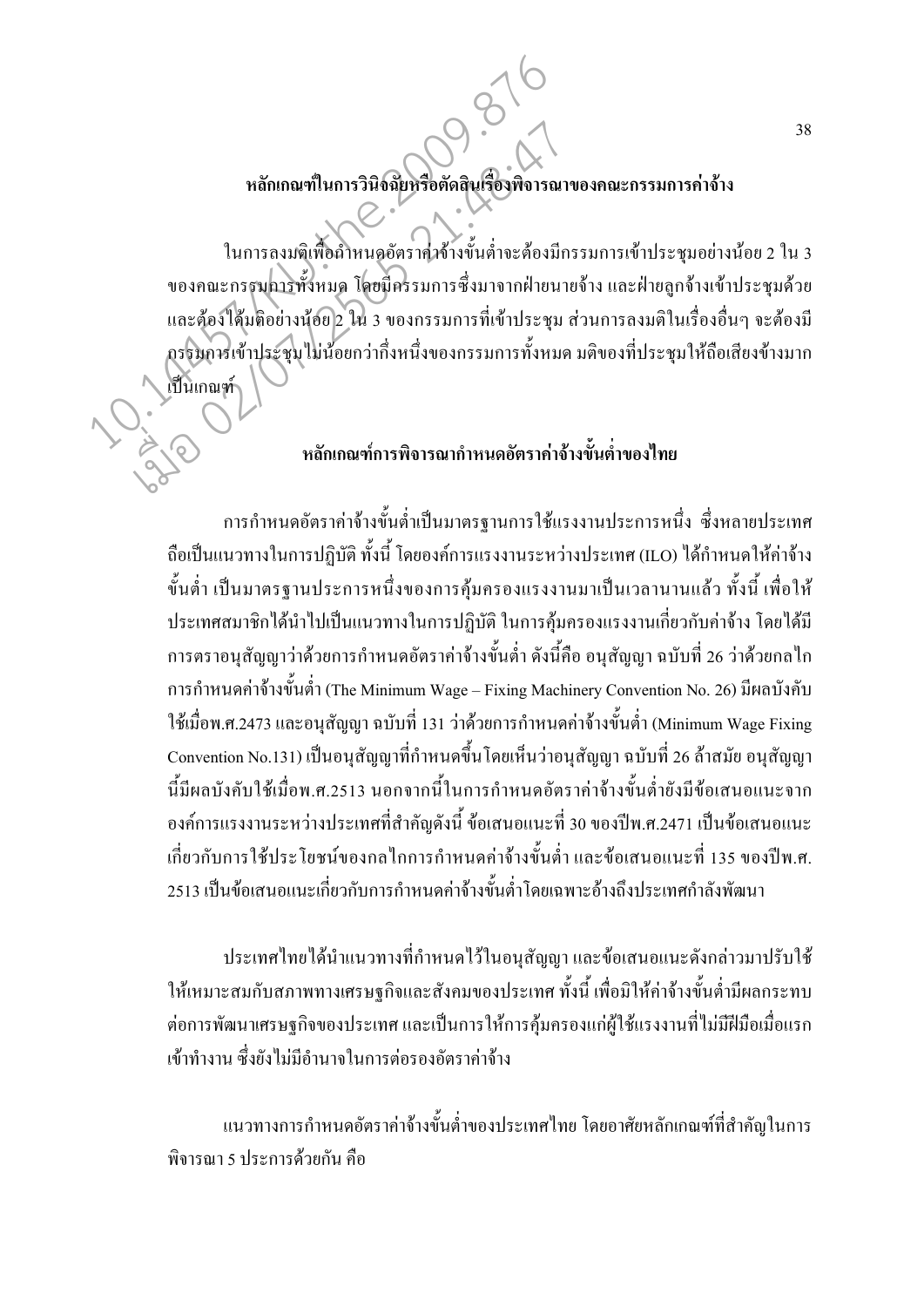1. พิจารณาจากความจำเป็นขั้นพื้นฐาน ตามหลักเกณฑ์ ค่าจ้างขั้นต่ำจะต้องเพียงพอกับ ้ความต้องการขั้นพื้นฐานที่จะทำให้แรงงานหนึ่งคนสามารถคำรงชีพอยู่ได้ตามปกติ นอกจากนี้ ค่าจ้างขั้นต่ำจะต้องปรับปรุงตามกาวะค่าครองชีพที่เพิ่มขึ้น ซึ่งจะสังเกตจากการเปลี่ยนแปลงของ ดัชนีราคาผู้บริโภค

่ 2. สภาพทางเศรษฐกิจ เป็นการรักษาความเจริญเติบโตทางเศรษฐกิจด้วยระดับการจ้างงาน ที่สูง ลดการว่างงานลง ดังนั้น จะต้องเป็นการเพิ่มอัตราค่าจ้างภายใต้ภาวะเศรษฐกิจที่เหมาะสม

-<br>3. ภาวะเศรษฐกิจทั่วไปเอื้ออำนวยต่อความสามารถในการจ่ายของนายจ้าง มากน้อย →<br>เพียงใด การกำหนดอัตราค่าจ้างขั้นต่ำต้องคำนึงถึงความอยู่รอดของอุตสาหกรรม ดังนั้น ถ้า ้อุตสาหกรรมมีกำไรเพิ่มขึ้น ความสามารถในการจ่ายค่าจ้างของอุตสาหกรรมก็จะเพิ่มขึ้นด้วย แต่ถ้า ้กำไรของอตสาหกรรมลดลง ก็จะทำให้ความสามารถในการจ่ายค่าจ้างของอตสาหกรรมลดลงด้วย

4. เปรียบเทียบอัตราค่าจ้างขั้นต่ำกับค่าจ้างของลูกจ้างอื่นๆ ที่ทำงานอยู่ในลักษณะและ ิสภาพเดียวกัน นอกจากนี้ การกำหนดอัตราค่าจ้างขั้นต่ำนั้น อาจจะต้องเปรียบเทียบกับระดับค่าจ้าง ี ของประเทศอื่น เพราะถ้ากำหนดอัตราค่าจ้างที่สูงกว่าประเทศอื่น อาจมีผลกระทบต่อความสามารถ ในการแข่งขันกับต่างประเทศได้

5. ผลกระทบของการขึ้นค่าจ้างขั้นต่ำต่อเศรษฐกิจโดยรวม นั่นคือ การกำหนดอัตราค่าจ้าง ้ ขั้นต่ำต้องคำนึงถึงผลกระทบที่ตามมา เช่น ทำให้เกิดภาวะเงินเฟ้อ มีการว่างงานเพิ่มขึ้น ผลกระทบ ้ต่อการลงทุน ดังนั้น ถ้ากำหนดอัตราก่าจ้างขั้นต่ำสูงเกินไป อาจส่งผลให้เกิดปัญหาดังกล่าวตามมา ซึ่งมีผลต่อเนื่อง ทำให้การขยายตัวทางเศรษฐกิจของประเทศชะลอตัวลงได้

แต่อย่างไรก็ตาม การบังคับใช้กฎหมายค่าจ้างขั้นต่ำของประเทศไทยในระยะหลังพบว่า ึการที่อัตราค่าจ้างขั้นต่ำปรับตัวสูงขึ้นเกือบทุกปี ผู้ประกอบการต่างร้องเรียนว่าผลของอัตราค่าจ้าง ้ขั้นต่ำทำให้ต้นทุนเพิ่มขึ้น ทำให้สถานประกอบการทั้งขนาดกลาง และขนาดเล็กไม่สามารถปรับตัว ้เพื่อจ่ายอัตราค่าจ้างตามที่กฎหมายกำหนดไว้ได้ จึงมีการหลีกเลี่ยงการจ่ายค่าจ้างตามที่กฎหมาย ้กำหนด สถานประกอบการบางแห่งก็เรียกร้องความเป็นธรรม เช่น การขอให้นำบริการและ ้ค่าตอบแทนที่มิใช่ตัวเงิน ซึ่งนายจ้างใด้จ่ายให้กับลูกจ้าง และเป็นส่วนหนึ่งของค่าใช้จ่าย นำมา ้คำนวณเป็นส่วนหนึ่งในอัตราค่าจ้างขั้นต่ำด้วย ส่วนสถานประกอบการที่จ่ายค่าจ้างขั้นต่ำถูกต้อง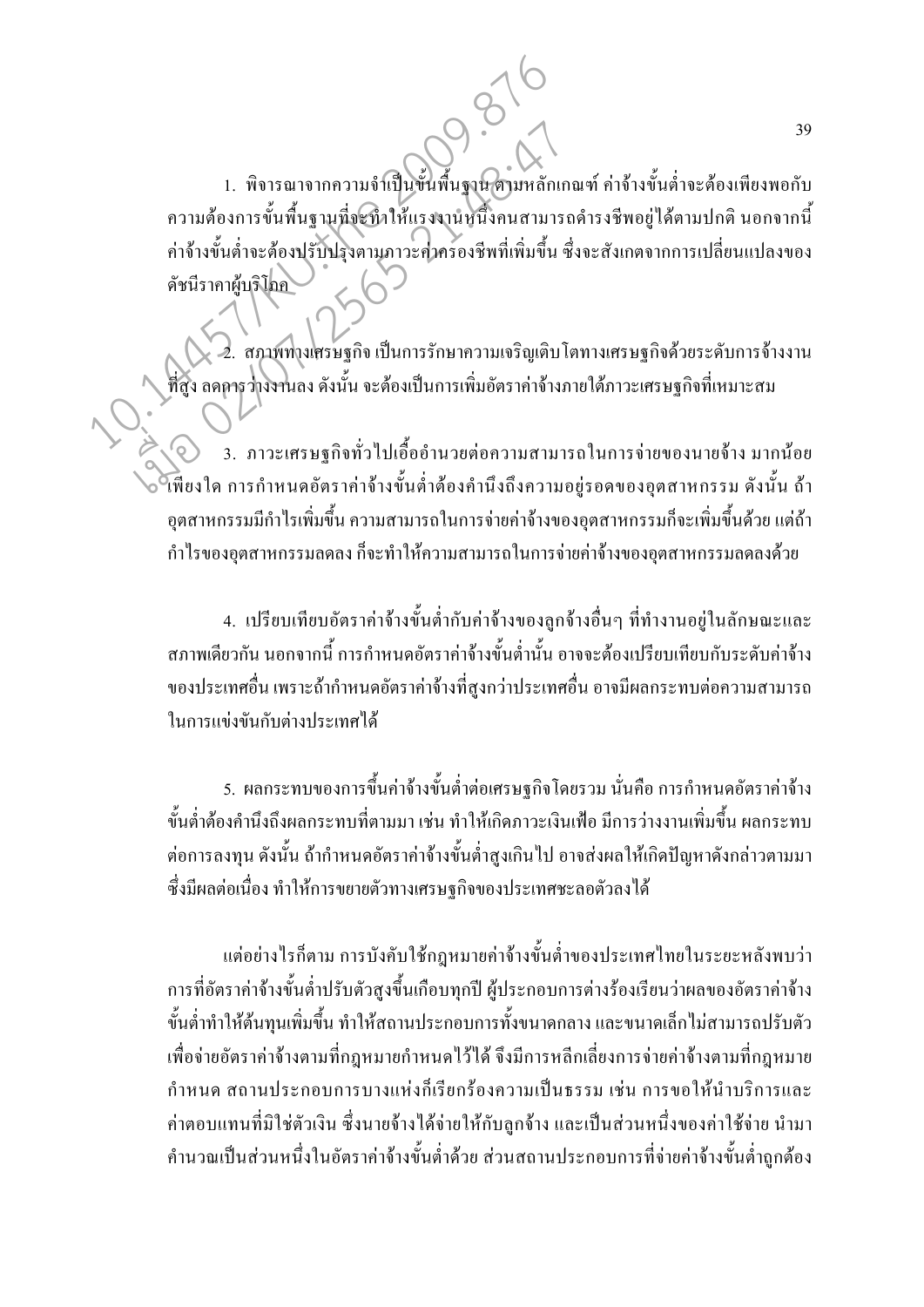้ตามกฎหมายก็เรียกร้องว่า ตนเองจะต้องเสียเปรียบในการแข่งขันกับสถานประกอบการที่ไม่ได้จ่าย ้ค่าจ้างตามที่กฎหมายกำหนดใช้ แต่จริงๆแล้ว วัตถุประสงค์ในการกำหนดอัตราค่าจ้างขั้นต่ำนั้น คือ เพื่อเป็นหลักประกันมิให้มีการเอารัดเอาไปรียบแรงงานไร้ฝีมือที่ไม่มีอำนาจการต่อรอง

40

่<br>โกระบวนการในการกำหนดค่าจ้างขั้นต่ำ

ุนับตั้งแต่ปี พ.ศ. 2516-2541 มีการประกาศอัตราค่าจ้างขั้นต่ำและบังคับใช้รวม 26 ครั้ง โดย ้ บทบาทที่ผ่านมาของคณะกรรมการดังกล่าวเป็นไปในลักษณะการประชุมศึกษา และเจรจาต่อรอง ร์รหว่างฝ่ายนายจ้างและฝ่ายลูกจ้าง ในเรื่องการกำหนดอัตราค่าจ้างขั้นต่ำ ซึ่งมีการเรียกร้องจากฝ่าย ี้ลูกจ้างให้ปรับค่าจ้างขั้นต่ำเป็นประจำเกือบทุกปี จากเอกสารรายงานผลการคำเนินงานของ ึคณะกรรมการค่าจ้างชุดที่ 2 อ้างว่า คณะกรรมการค่าจ้างทุกชุดมีการคำเนินการเตรียมพร้อมในเรื่อง ี การหาข้อมูลเพื่อกำหนดค่าจ้างให้เหมาะสมอยู่แล้ว แต่ที่ผ่านมา การกำหนดค่าจ้างขั้นต่ำมักปรากฎ ้เป็นข่าวต่อสาธารณชนเมื่อมีการเรียกร้องจากฝ่ายลกจ้าง ทำให้มีการเข้าใจผิดว่า คณะกรรมการ ้ค่าจ้างเริ่มประชมพิจารณาข้อมลเมื่อได้มีการเรียกร้องเกิดขึ้นแล้ว

จากการสัมภาษณ์คณะกรรมการค่าจ้าง ใด้ลำดับกระบวนการในการกำหนดค่าจ้างแต่ละ ้ครั้งว่า มักจะเริ่มต้นจากการที่สภาองค์การลูกจ้างสภาแรงงานแห่งประเทศไทย ขึ้นหนังสือเรียกร้อง ให้มีการปรับค่าจ้างขั้นต่ำ โดยพิจารณาเรียกร้องค่าจ้างให้เพิ่มขึ้นตามดัชนีราคาสินค้าผู้บริโภค (Consumer Price Index : CPI) ที่ปรับสูงขึ้นในแต่ละปี จากนั้นคณะกรรมการค่าจ้างจะเรียกประชม ้ เพื่อพิจารณาข้อเรียกร้องของฝ่ายลกจ้าง ซึ่งคณะกรรมการจะพิจารณาข้อมลที่เกี่ยวข้อง เช่น ดัชนี ราคา อัตราเจริญเติบโตทางเศรษฐกิจ ผลการสำรวจค่าใช้จ่ายของลกจ้าง ซึ่งมีจำนวนสงกว่าอัตรา ้ค่าถ้างขั้นต่ำที่ได้รับ อย่างไรก็ตาม ฝ่ายนายถ้างมักไม่ยอมรับตัวเลขจากการสำรวจ

หลของการพิจารณากำหนดอัตราค่าจ้างขั้นต่ำจะออกมาในลักษณะของการคำนวณตัวเลข จากสูตร ดังนี้

<u>ร้อยละของการเปลี่ยนแปลงของคัชนีราคา + อัตราเจริญเติบโตทางเศรษฐกิจ</u>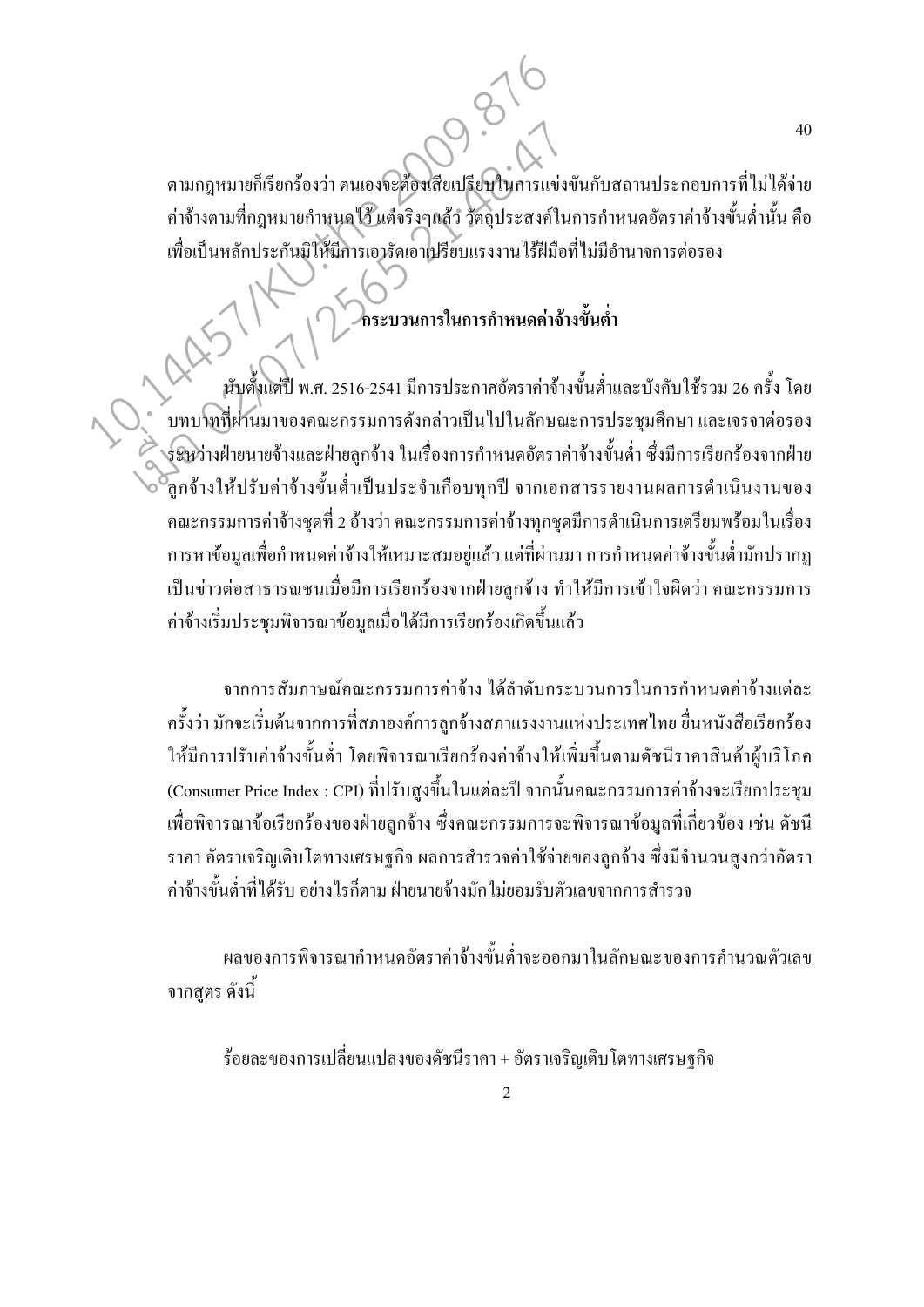ซึ่งจะทำให้ได้ตัวเลขค่าจ้างที่จะต้องปรับเพิ่มในแต่ละปี อย่างไรก็ตาม กว่าที่จะได้ตัวเลข ึการปรับค่าจ้างขั้นต่ำก็ยังมีการต้อรองระหว่างนายจ้างและลูกจ้างทุกครั้ง ดังนั้น อัตราค่าจ้างขั้นต่ำที่ ประกาศใช้จึงเป็นผลจากตัวเลขทางเศรษฐกิจส่วนหนึ่ง และผลจากการเจรจาต่อรองอีกส่วนหนึ่ง

้จากการติดตามสถานการณ์ของการกำหนดค่าจ้างขั้นต่ำในประเทศไทยตลอดระยะเวลา 25 ปี ที่ผ่านมา พบว่า ลูกจ้างมีการเรียกร้องให้ปรับค่าจ้างขั้นต่ำอย่างสม่ำเสมอแทบทุกปี ขณะที่ฝ่าย นายจ้างก็จะศัคด้านไม่ให้มีการปรับ บทสรุปของการประกาศอัตราค่าจ้างขั้นต่ำในแต่ละครั้งจึงเป็น ี ผลของการต่อรองระหว่างนายจ้างและลูกจ้าง โดยมีฝ่ายรัฐบาลเป็นผู้ประนีประนอม อย่างไรก็ตาม 2 เนื่องจากวัตถุประสงค์สำคัญในการกำหนดอัตราค่าจ้างขั้นต่ำในประเทศไทยก็เพื่อคุ้มครองแรงงาน ี้<br>อั้มิให้มีความเป็นอยู่ที่ต่ำกว่าระดับที่ควรเป็น ดังนั้น บทบาทของค่าจ้างขั้นต่ำจะหมดไปทันที หาก ้สังคมบรรลุซึ่งวัตถุประสงค์ดังกล่าว เช่น คนงาน ได้รับค่าจ้างเฉลี่ยมากกว่า หรือเท่ากับอัตราค่าจ้าง ขั้นต่ำ

#### ้ระบบการกำหนดค่าถ้างขั้นต่ำ

ระบบการกำหนดค่าจ้างขั้นต่ำที่ใช้กันอยู่โดยทั่วไปมี 2 ระบบ คือ ระบบการกำหนดอัตรา ้ค่าจ้างขั้นต่ำอัตราเดียว และระบบการกำหนดอัตราค่าจ้างขั้นต่ำหลายอัตรา

โดยระบบการกำหนดอัตราค่าจ้างขั้นต่ำอัตราเดียว หมายความว่าในเขตพื้นที่หนึ่งมีการ ้กำหนดอัตราค่าจ้างขั้นต่ำเพียงอัตราเดียว โดยการกำหนดค่าจ้างขั้นต่ำตามระบบนี้ ไม่ได้นำเอา ้ความแตกต่างในด้านระดับฝีมือ และผลิตผลต่อคนที่แตกต่างกัน ระหว่างสาขาเศรษฐกิจมา ี่ พิจารณา แต่ค่าจ้างขั้นต่ำอาจจะแตกต่างกันตามสภาพภูมิศาสตร์ เนื่องจากความแตกต่างกันทางด้าน ้ค่าครองชีพ ภาวะตลาคแรงงาน ภาวะความเป็นอยู่โดยทั่วไป และปัจจัยอื่นๆ ประเทศที่ใช้ระบบนี้ ได้แก่ สหรัฐอเมริกา ฟิลิปปินส์ และไทย เป็นต้น

และระบบการกำหนดอัตราค่าจ้างขั้นต่ำหลายอัตรา หมายความว่าในเขตพื้นที่หนึ่งมีการ ึ กำหนดอัตราค่าจ้างขั้นต่ำอยู่หลายอัตรา โดยมีความแตกต่างกันจากความแตกต่างกันในสาขา ้ เศรษฐกิจ หรือกำหนดค่าจ้างขั้นต่ำแตกต่างกันตามระดับฝีมือ โดยประเทศที่ใช้ระบบค่าจ้างแบบนี้ ได้แก่ มาเลเซีย อินเดีย และศรีลังกา เป็นต้น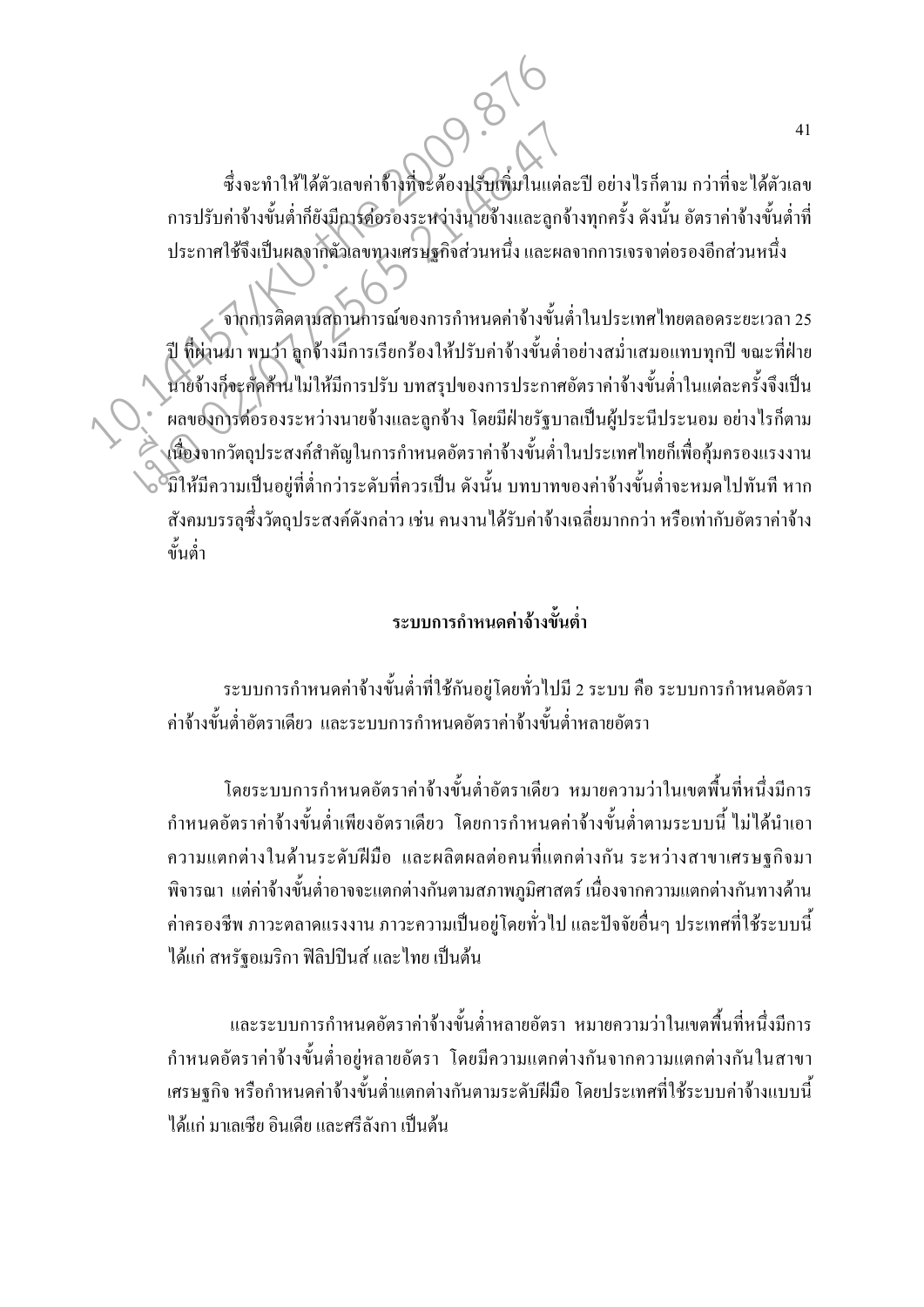### รูปแบบใหม่ของการกำหนดค่าจ้างขั้นต่ำของประเทศไทย

ในปีพ.ศ. 2541 ได้เกิดการเปลี่ยนแปลงครั้งใหญ่เกี่ยวกับรูปแบบของคณะกรรมการค่าจ้าง และการกำหนดค่าจ้างขั้นต่ำ เมื่อมีการประกาศใช้พระราชบัญญัติกุ้มกรองแรงงานพ.ศ. 2541 ซึ่งใน หมวด 6 ของพระราชบัญญัติดังกล่าวนี้ได้กำหนดให้คณะกรรมการค่าจ้างปฏิบัติหน้าที่กำหนดอัตรา ุค่าจ้างขั้นต่ำพื้นฐานและอัตราค่าจ้างขั้นต่ำ โดยที่คณะกรรมการค่าจ้างอาจจะแต่งตั้ง ีคณะอนุกรรมการอัตราค่าจ้างขั้นต่ำจังหวัดเพื่อเสนอความเห็นเกี่ยวกับการกำหนดอัตราค่าจ้างขั้นต่ำ ้ ของจังหวัด นั่นหมายถึงระบบค่าจ้างขั้นต่ำที่เคยมีอัตราแตกต่างเพียง 3 เขต ที่ใช้กันมากว่า 20 ปี ึ่งก็ถึงเกิดการปรับเปลี่ยนไปสู่ระบบค่าจ้างที่เคยมีอัตรามากเท่ากับจำนวนจังหวัดในประเทศไทย

โดยที่องค์กรด้านค่าจ้างก็จะมีการเปลี่ยนแปลงโดยการมีคณะอนกรรมการค่าจ้างจังหวัดที่ จะได้รับแต่งตั้งจากคณะกรรมการค่าจ้างกลางให้ทำหน้าที่พิจารณาความเหมาะสมในท้องถิ่นนั้นๆ ว่าระดับค่าถ้างของจังหวัดควรจะเป็นเท่าใดแล้วส่งความเห็นดังกล่าวมาให้คณะกรรมการค่าถ้าง พิจารณาอีกทอดหบึ้ง

้สำหรับสาเหตุของการปรับเปลี่ยนองค์กรในการกำหนดค่าจ้างขั้นต่ำนั้น เนื่องจากในปีพ.ศ. 2541 หลังจากที่ประเทศไทยได้มีการเปลี่ยนแปลงระบบการแลกเปลี่ยนเงินตรา เมื่อวันที่ 2 ี กรกฎาคม พ.ศ.2540 ทำให้ค่าเงินบาทลดลง ส่งผลให้ธุรกิจเอกชนประสบปัญหาและเป็นเหตุให้มี ึการเลิกจ้างงานอย่างกว้างขวาง กระทรวงแรงงานและสวัสดิการสังคมได้พิจารณาหามาตรการ แก้ไขปัญหาการเลิกจ้าง และได้พิจารณาเห็นว่าการกำหนดค่าจ้างขั้นต่ำไม่เหมาะสมกับสถานการณ์ ทางเศรษฐกิจและสังคมในขณะนั้น เนื่องจากไม่สะท้อนให้เห็นสภาพเศรษฐกิจและการครองชีพ ของประชาชนในจังหวัดต่างๆ เป็นอุปสรรคต่อการจ้างงานและการกระจายการลงทุนไปสู่ภูมิภาค

้จึงได้แต่งตั้ง คณะทำงานพิจารณาปรับปรุงกฎหมายเกี่ยวกับการกำหนดค่าจ้างขั้นต่ำเพื่อให้ ้จังหวัดต่างๆ ในภูมิภาคได้มีส่วนร่วมในการกำหนดค่าจ้างขั้นต่ำของจังหวัด อันเป็นการกระจาย ้อำนาจไปในภูมิภาค ซึ่งได้ผลสรุปว่าจะต้องมีการปรับปรุงกฎหมายที่เกี่ยวข้องในสาระสำคัญ ดังต่อไปบึ้

การปรับปรุงองค์ประกอบของคณะกรรมการค่าจ้าง โดยมีรายละเอียดคือ ให้มี ึ คณะกรรมการค่างจ้างกลาง ทำหน้าที่กำหนดอัตราค่าจ้างขั้นต่ำพื้นฐานของประเทศและอัตราค่าจ้าง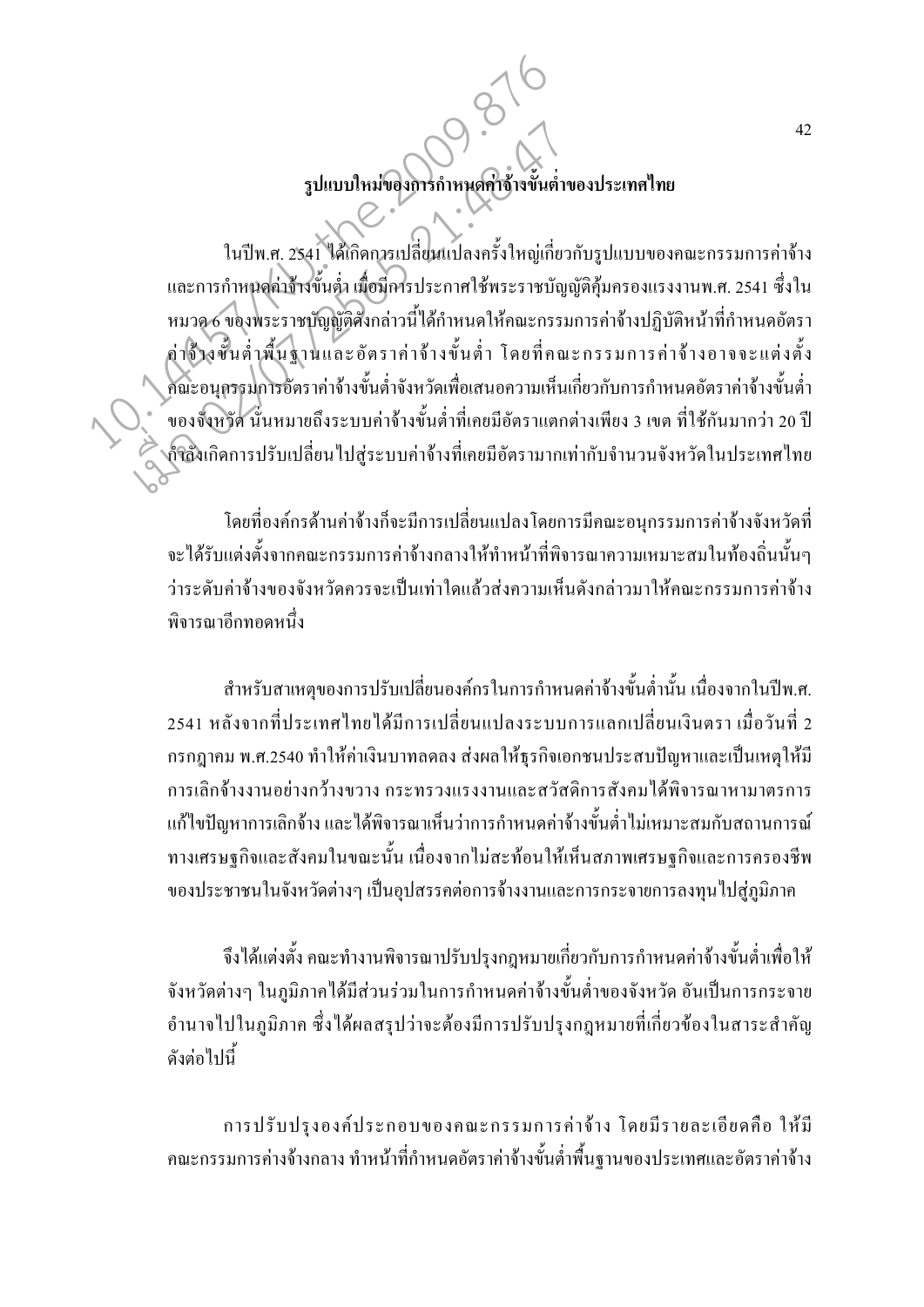ขั้นต่ำของกรุงเทพฯ และจังหวัดอื่น นอกจากนี้ยังกำหนดให้มีคณะกรรมการค่าจ้างจังหวัด ทำหน้าที่ ้เสนออัตราค่าจ้างขั้นต่ำในจังหวัดนั้นๆ โดยจะต้องไม่ต่ำกว่าอัตราค่าจ้างขั้นต่ำพื้นฐาน ซึ่ง ึ คณะกรรมการค่าจ้างกลางพิจารณาต่อไป

้จากสาระสำคัญข้างศึนจะเห็นว่า อัตราค่าจ้างขั้นต่ำตามพระราชบัญญัติคุ้มครองแรงงาน พ.ศ. 2541 นั้น มี 2 อัตราคือ (ก) อัตราค่าจ้างขั้นต่ำพื้นฐาน หมายถึง อัตราค่าจ้างขั้นต่ำสุดที่กำหนด โดยคณะกรรมการค่ำจ้าง ผู้ประกอบการรายใดที่จ่ายค่าจ้างให้แก่ลูกจ้างต่ำกว่าอัตรานี้ถือว่าผิด ึกฎหมายและ (ข) อัตราค่าจ้างขั้นต่ำของจังหวัด หมายถึง อัตราค่าจ้างขั้นต่ำที่คณะอนุกรรมการ )<br>โด้วิจางขั้นต่ำในแต่ละจังหวัดจะเสนอต่อคณะกรรมการค่าจ้างเพื่อประกาศบังคับใช้ โดยจะ ี้ กำหนดให้มีอัตราไม่น้อยกว่าอัตราค่าจ้างขั้นต่ำพื้นฐาน ในกรณีที่ไม่มีการประกาศกำหนดอัตรา ค่าจ้างขั้นต่ำให้ถือว่าอัตราค่าจ้างขั้นต่ำพื้นฐานเป็นอัตราค่าจ้างขั้นต่ำของจังหวัดด้วย

้เนื่องจากมีการเปลี่ยนแปลงในองค์กร และกระบวนการกำหนดค่าจ้างขั้นต่ำตาม พระราชบัญญัติคุ้มครองแรงงานฉบับใหม่นี้นับว่าเป็นระบบที่ซับซ้อน กว่ากระบวนการกำหนด ้ค่าจ้างขั้นต่ำเท่าที่เป็นมาในอดีต ดังนั้น ทางสำนักงานคณะกรรมการค่าจ้าง ในฐานะหน่วยงานที่มี หน้าที่รับผิดชอบ จึงใด้เร่งประชาสัมพันธ์เพื่อให้องค์กรไตรภาคี และประชาชนในจังหวัดต่างๆ มี ้ความรู้ความเข้าใจในระบบใหม่นี้ ซึ่งมีผลบังคับใช้ ตั้งแต่วันที่ 19 สิงหาคม พ.ศ.2541 โดยได้ ้ดำเนินการจัดสัมมนาในจังหวัดเป้าหมาย ที่จะมีการแต่งตั้งคณะอนุกรรมการค่าจ้างขั้นต่ำจังหวัด 10 จังหวัดแรก ได้แก่ ชลบุรี พระนครศรีอยุธยา เพชรบุรี สมุทรสงคราม ขอนแก่น อุบลราชธานี พิษณุโลก เชียงใหม่ ระนอง สงขลา

ี สำหรับหลักเกณฑ์ในการพิจารณากำหนดอัตราค่าจ้างขั้นต่ำ และอัตราค่าจ้างขั้นพื้นฐาน ้นั้นตามกฎหมายดังกล่าวระบุว่า คณะกรรมการค่าจ้างจะต้องศึกษาและพิจารณาข้อเท็จจริงเกี่ยวกับ ปัจจัยต่างๆ 9 ประการ คือ

- 1. ดัชนีค่าครองชีพ
- 2. คัตราเงินเฟ้อ
- 3. ราคาของสินค้า
- 4. มาตรฐานการครองชีพ
- 5. ต้นทุนการผลิต
- 6. ความสามารถของธุรกิจ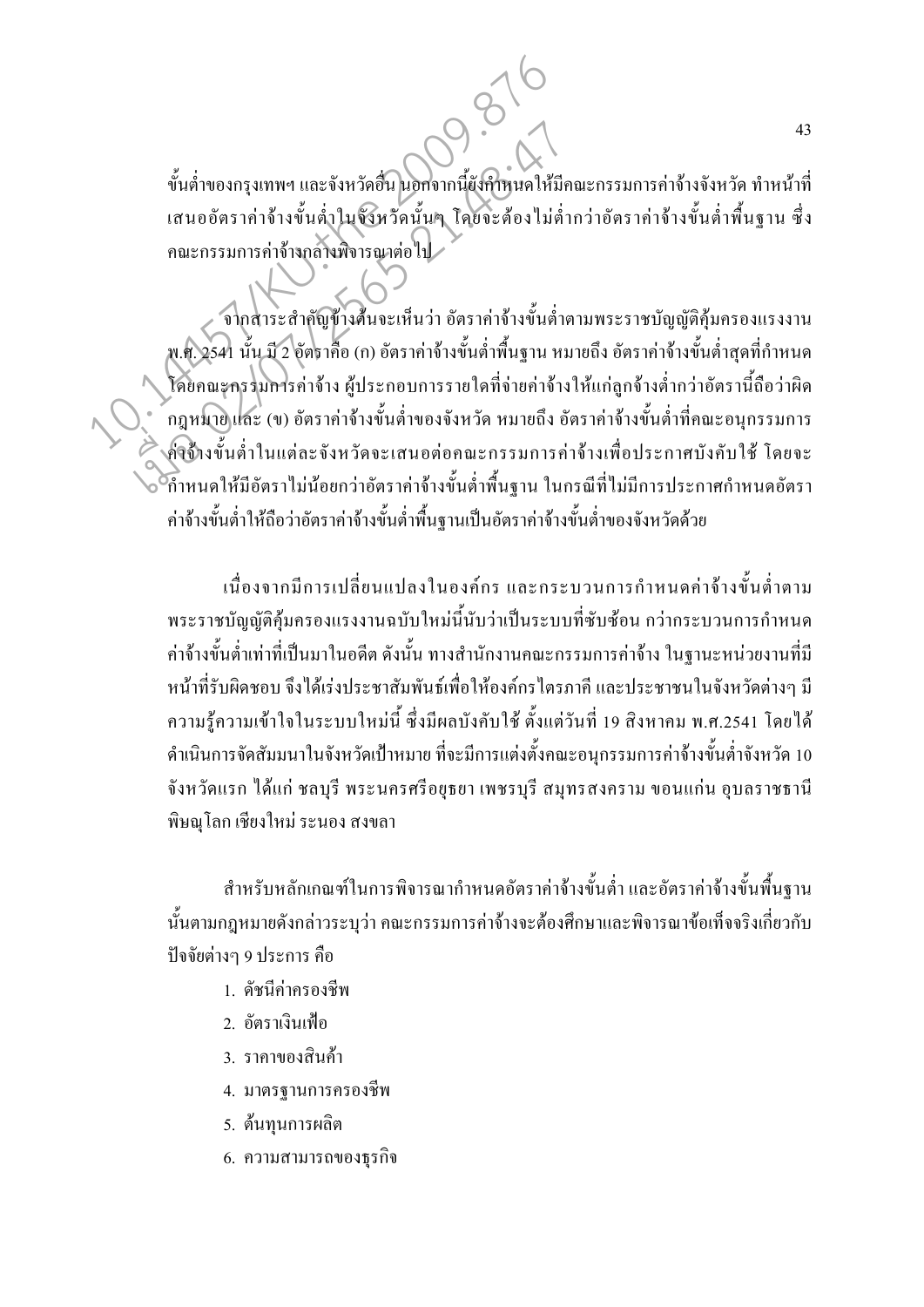- 7. ผลิตภาพแรงงาน
- 8. ผลิตภัณฑ์มวลรวม
- 9. สภาพทางเศรษฐกิจและสั่ง

ซึ่งปัจจัยเหล่านี้มิได้แตกต่างจากที่มีการกำหนดไว้ในกฎหมายฉบับเก่า สืบเนื่องจากสภาพ เศรษฐกิจที่ถดกอย จึงไม่มีการเรียกร้องให้ปรับค่าจ้างขั้นต่ำในช่วงปีพ.ศ.2541 จนถึงปัจจุบัน จึงเป็น .<br>เรื่องที่น่าติดตามว่าเมื่อคณะกรรมการค่าจ้างจะต้องพิจารณากำหนดค่าจ้างขั้นต่ำพื้นฐานนั้น จะใช้ ้เกณฑ์ใดในการกำหนดอัตราค่าจ้างพื้นฐานจึงจะเหมาะสมและได้รับการยอมรับจากทุกฝ่าย

1.28:47

เมื่อพิจารณาในแง่ของระบบ แน่นอนว่า การที่พระราชบัญญัติแรงงานฉบับใหม่มีผลบังคับ ใช้แล้วนั้น ย่อมส่งผลให้เกิดการเปลี่ยนแปลงองค์กรที่กำหนดค่าจ้างขั้นต่ำ ดังที่กล่าวแล้วว่าจะมีการ ้แต่งตั้งคณะกรรมการค่าจ้างจังหวัดนำร่อง 10 จังหวัด และคงมีการแต่งตั้งเพิ่มในภายหลัง แต่ถ้า ้พิจารณาในแง่ผลของการเปลี่ยนแปลงดังกล่าวต่อระดับค่าจ้าง ซึ่งตามวัตถุประสงค์ของการแก้ ึกฎหมายในครั้งนี้ต้องการให้เกิดการกำหนดค่าจ้างขั้นต่ำรายจังหวัด เพื่อให้ระดับค่าจ้างสอดคล้อง ้กับสภาพเศรษฐกิจของแต่ละจังหวัดนั้น คาดว่าผลสุดท้ายของการปรับเปลี่ยนระบบการกำหนด ้ค่าจ้างขั้นต่ำใหม่ในครั้งนี้ ไม่น่าจะส่งผลต่อระดับค่าจ้างในภูมิภาคต่างๆ จนเกิดการเปลี่ยนแปลง ้อย่างมากมาย ทั้งนี้เนื่องจากเป้าหมายสำคัญของการกำหนดให้มีการพิจารณากำหนดค่าจ้างขั้นต่ำ รายจังหวัดนั้น คือ การกระจายอำนาจไปยังภูมิภาคมีอุปสรรคใหญ่ในแง่ความพร้อมขององค์กรใน ภูมิภาค โดยเฉพาะสหภาพแรงงานในภูมิภาคยังไม่เข้มแข็งเพียงพอที่จะเจรจาต่อรองรักษา ผลประโยชน์ให้ฝ่ายลูกจ้าง อีกทั้งข้อมูลในระดับภูมิภาคกี้ยังขาดแคลนอยู่อย่างมาก ประกอบกับ ึกลไกในการกำหนดอัตราค่าจ้างขั้นต่ำของไทยยังขึ้นกับอำนาจการเจรจาต่อรองของฝ่ายนายจ้าง และลกจ้าง โดยมีรัฐบาลเป็นตัวกลาง

ึการนำหลักเกณฑ์ต่างๆ เช่น ความจำเป็นของลูกจ้างและนายจ้าง เข้ามาพิจารณาประกอบ ้นั้นเป็นเรื่องของหลักการ มากกว่าการนำไปปฏิบัติในความเป็นจริง จึงมีความเป็นไปได้ว่าฝ่าย ี่ลูกจ้างซึ่งต้องพยายามรักษาผลประโยชน์ของแรงงาน จะใช้จุดอ่อนในเรื่องความไม่พร้อมของ ี่ สหภาพแรงงานในต่างจังหวัด เป็นเงื่อนใบในการเรียกร้องให้การกำหนดค่าจ้างขั้นพื้นฐานต้อง เพียงพอต่อการยังชีพ ซึ่งอย่างน้อยก็ไม่ควรต่ำกว่าที่แรงงานเคยได้รับ เช่น อาจเสนอให้ใช้อัตรา ้ค่าจ้างขั้นต่ำในเขต 3 ซึ่งเป็นอัตราต่ำสุดเป็นเกณฑ์ในการกำหนดอัตราค่าจ้างขั้นพื้นฐาน ส่วน จังหวัดอื่นๆก็คงต้องปรับไปตามสภาวะค่าครองชีพ สดท้ายก็คงจะมีอัตราค่าจ้างสำหรับจังหวัดใหญ่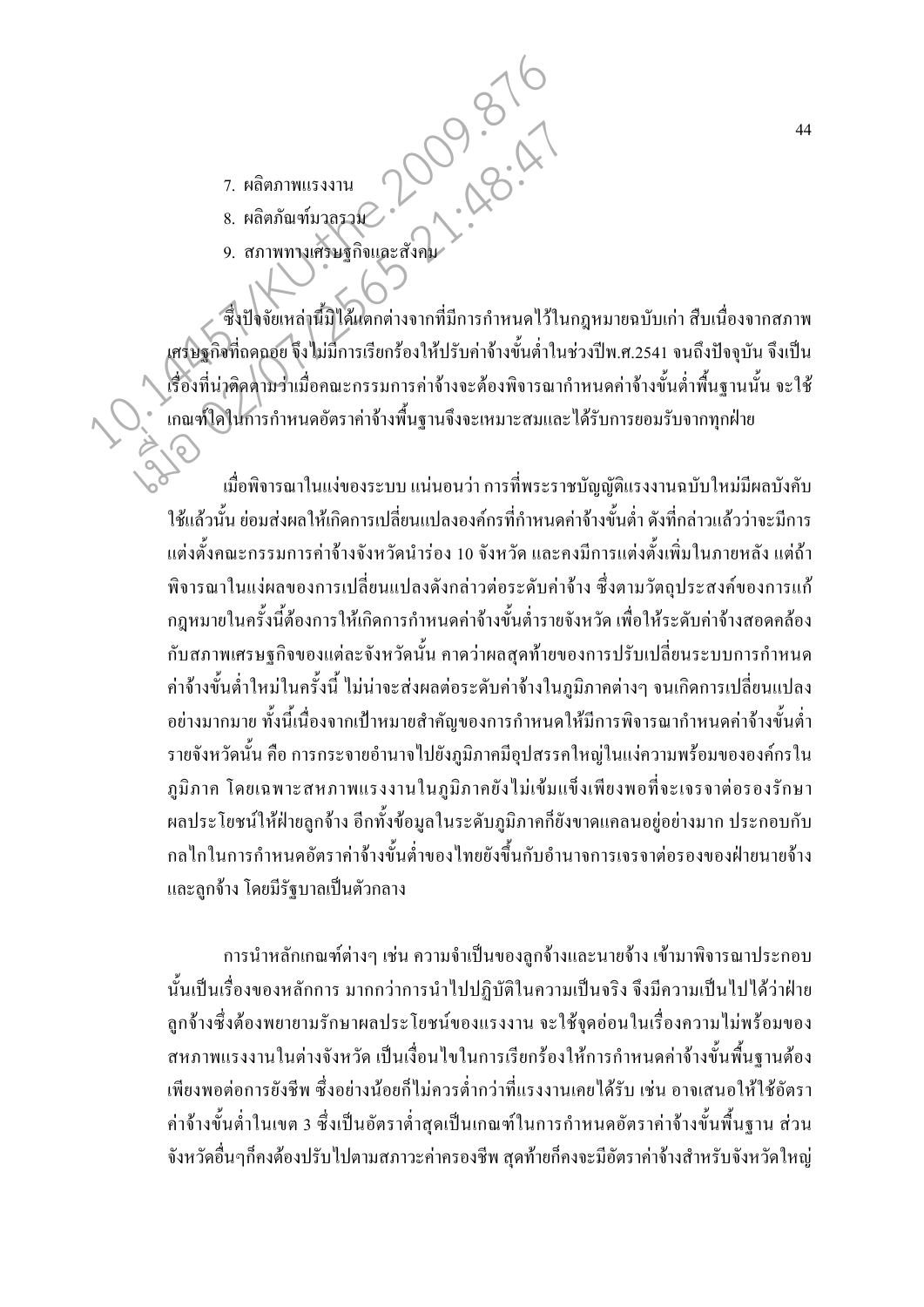ีที่มีค่าครองชีพสูง เช่น กรุงเทพฯ เชียงใหม่ ภูเก็ต ๆลฯ ซึ่งผลลัพธ์ก็มีเพียงแต่เปลี่ยนการเรียกชื่อ ้ค่าจ้าง จาก "ค่าจ้างขั้นต่ำของเขต 3" เป็น "อัตราค่าจ้างขั้นต่ำพื้นฐาน" และจาก "ค่าจ้างขั้นต่ำของ ้ เขต 1 และ เขต 2" เป็น "ถ่าจ้างจังหวัด" เท่านั้น ส่วนเป้าหมายเรื่องการกำหนดค่าจ้างขั้นต่ำให้มี ้ความแตกต่างตามปัจจัยทางเศรษฐกิจของจังหวัดต่างๆ โดยให้องค์กรในท้องถิ่นมีส่วนร่วมในการ พิจารณานั้น เป็นเรื่องที่ต้องค่อยเป็นค่อยไปในระยะยาว คงต้องใช้ระยะเวลากว่าจะสัมถทธิ์ผล

#### บีญหาการกำหนดและบังคับใช้อัตราค่าจ้างขั้นต่ำในประเทศไทย

้นอกจากปัญหาเรื่องการไม่ปฏิบัติตามกฎหมายแล้ว ผู้เกี่ยวข้องในการกำหนดค่าจ้างขั้นต่ำ โนประเทศไทยได้วิพากษ์วิจารณ์ปัญหาเกี่ยวกับค่าจ้างขั้นต่ำของไทย ดังนี้

1. ความขัดแย้งในแนวคิดเกี่ยวกับการกำหนดค่าจ้างขั้นต่ำ โดยฝ่ายลูกจ้างเห็นว่ารัฐบาล ้กำหนดค่าจ้างแรงงานต่ำเกินไป ไม่สมดุลกับค่าครองชีพในปัจจุบัน โดยเฉพาะในกรุงเทพฯ และ ้เมืองใหญ่ จะเห็นได้ชัดเจน ตามหลักการสากลจะต้องกำหนดให้พอใช้สำหรับตัวเอง และครอบครัว ้รวม 3 คน แต่ปัจจุบันแม้เพียงคนเดียวยัง ไม่พอ ในขณะที่ฝ่ายนายจ้างเห็นว่า รัฐบาลกำหนดสูง ้ เกินไป ทั้งยังกำหนดเพิ่มทุกปี ไม่ตรงกับบัญชีของธุรกิจ เป็นผลเสียต่อการลงทุนจากต่างประเทศ ้อย่างมาก ทำให้การบริหารเงินเดือนค่าจ้างของเอกชนล้มเหลว เนื่องจากรัฐบาลเข้ามาแทรกแซงการ ้บริหารในรูปของกฎหมาย โดยไม่คำนึงถึงความสามารถในการจ่ายของนายจ้าง

ส่วนฝ่ายรัฐบาลเห็นว่า การกำหนดอัตราค่าจ้างขั้นต่ำควรจะต้องมีไว้เพื่อเป็นหลักประกัน เฉพาะแรงงานใร้ฝีมือจริงๆ โดยคำนึงถึงค่าครองชีพที่แท้จริงที่ลูกจ้างและครอบครัวจะอยู่ใด้ ึ่งณะเดียวกัน รัฐกี้ควรจะพัฒนาฝีมือแรงงาน ให้แรงงานแรกเข้าสู่ตลาดแรงงาน เพื่อให้มีรายได้สูง ึกว่าค่าจ้างขั้นต่ำ รวมทั้งส่งเสริมระบบสหภาพแรงงาน เพื่อเพิ่มอำนาจต่อรอง ส่วนนักวิชาการเห็น ว่า ที่ผ่านมาคณะกรรมการค่าจ้างจะพิจารณาปรับค่าจ้างตามปัจจัยต่างๆ เช่น

- 11 คัตราเงิบเฟ้อ
- 1.2. อัตราการเจริญเติบโตทางเศรษฐกิจ
- 1.3. การเปรียบเทียบค่าจ้างและเงินเดือนของลูกจ้างในภาคราชการและรัฐวิสาหกิจ
- 1.4. ผลกระทบของการปรับค่าจ้างขั้นต่ำต่อการส่งออก
- 1.5. ความสามารถในการจ่ายของนายจ้าง เป็นต้น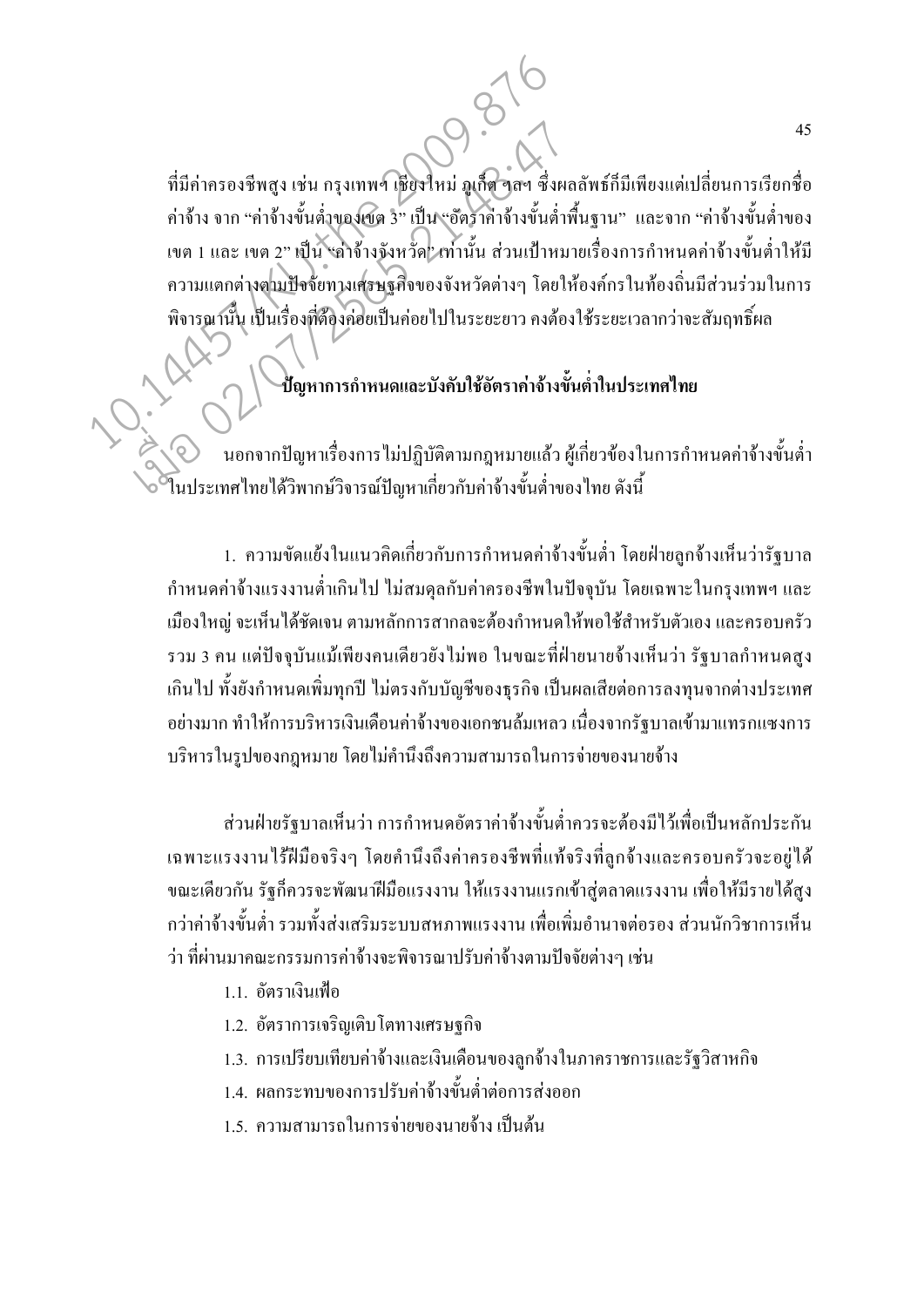จะเห็นว่า บรรทัดฐานที่คณะกรรมการค่ำจ้างใช้ในการพิจารณาปรับค่าจ้างขั้นต่ำ มีความ ใกล้เคียงกับหลักการขององค์การแรงงานระหว่างประเทศ ซึ่งพิจารณาจากเหตุผลทางเศรษฐกิจและ ้สังคม แต่ปัจจัยที่ไม่ได้นำมาพิจารณาในการกำหนดค่าจ้างขั้นต่ำของไทย คือ ไม่ได้นำบรรทัดฐาน ้ด้านความจำเป็นขั้นพื้นฐานทางเศรษฐกิจและสังคมของลูกจ้างมาพิจารณา ซึ่งเป็นหลักการหนึ่งของ องค์การแรงงานระหว่างประเทศ

คาร ไม่ใส้พิจารณาว่าลูกจ้างมีความจำเป็นต้องใช้จ่ายอย่างไรบ้าง พิจารณาแต่เพียงเหตุผล ้ ความจำเป็นของนายจ้างเป็นหลัก ทำให้การกำหนดค่าจ้างขั้นต่ำของไทยเป็นลักษณะมองเพียงด้าน งคือว ไม่สามารถกำหนดค่าจ้างที่มีเหตุมีผล สำหรับนายจ้างและลูกจ้างได้ การขาดเหตุผลอย่าง ้เพียงพอทำให้คณะกรรมการค่าจ้างเป็นเวทีของความขัดแย้ง ระหว่างนายจ้างกับลูกจ้าง โดยมีรัฐเป็น ้กรรมการคอยประนีประนอม และการประกาศใช้อัตราค่าจ้างขั้นต่ำทุกครั้งมักจะเป็นไปตามอำนาจ ึการเจรจาต่อรองของแต่ละฝ่าย หรือรัฐเอนเอียงเข้าฝ่ายใดฝ่ายหนึ่ง เป็นต้น

่ 2. การบิดเบื้อนแนวความกิดเรื่องค่าจ้างขั้นต่ำ โดยสถานประกอบการจำนวนมากได้ถือเอา ้อัตราค่าจ้างขั้นต่ำมาเป็นอัตราค่าจ้างทั่วไปของบริษัท เพื่อประโยชน์ 2 ประการ คือ

2.1. สถานประกอบการจะได้กล่าวอ้างว่าปฏิบัติตามกฎหมายแรงงานแล้ว

2.2. การถือเอาค่าจ้างขั้นต่ำเป็นเกณฑ์ในการพิจารณาปรับค่าจ้างและเงินเคือนประจำปี เพราะค่าจ้างขั้นต่ำมักจะมีการเรียกร้องโดยลูกจ้างให้ปรับทุกปี ดังนั้น นายจ้างจึงฉวยโอกาสปรับ ตามค่าจ้างขั้นต่ำที่เพิ่มขึ้นนั้น โดยไม่มีการจัดทำโครงสร้างค่าจ้างไว้เป็นหลักเกณฑ์อย่างชัดเจน ส่งผลให้ลูกจ้างยื่นข้อเรียกร้องให้ปรับอัตราค่าจ้างขั้นต่ำทุกปี

ในบางกรณี นายจ้างที่ยอมจ่ายตามค่าจ้างขั้นต่ำ จะตั้งเงื่อนใขว่าลูกจ้างจะต้องผลิตสินค้าให้ ใค้จำนวนที่แน่นอนจำนวนหนึ่งในแต่ละวัน หากผลิตไม่ได้ตามนั้นก็จะไม่ได้รับค่าจ้างขั้นต่ำ ซึ่ง โดยปรัชญาแล้วค่าจ้างขั้นต่ำมีวัตถุประสงค์ที่จะใช้คุ้มครองลูกจ้างไร้ฝีมือที่เริ่มเข้าสู่ตลาดแรงงาน แต่ยังมีสถานประกอบการจำนวนมากที่จ่ายค่าจ้างให้แก่ลูกจ้างที่มีอายุการทำงานมานานในอัตรา ้ค่าจ้างขั้นต่ำ หรือสูงกว่าอัตราค่าจ้างขั้นต่ำเพียงเล็กน้อย และในบางกรณี นายจ้างจะ ไม่ยอมรับ ้ลูกจ้างที่ทำงานเกิน 120 วัน ให้เป็นลูกจ้างประจำของบริษัท เพราะหากลูกจ้างเหล่านี้มีสถานภาพ เป็นลูกจ้างทดลองงาน ก็จะไม่ได้รับค่าจ้างขั้นต่ำ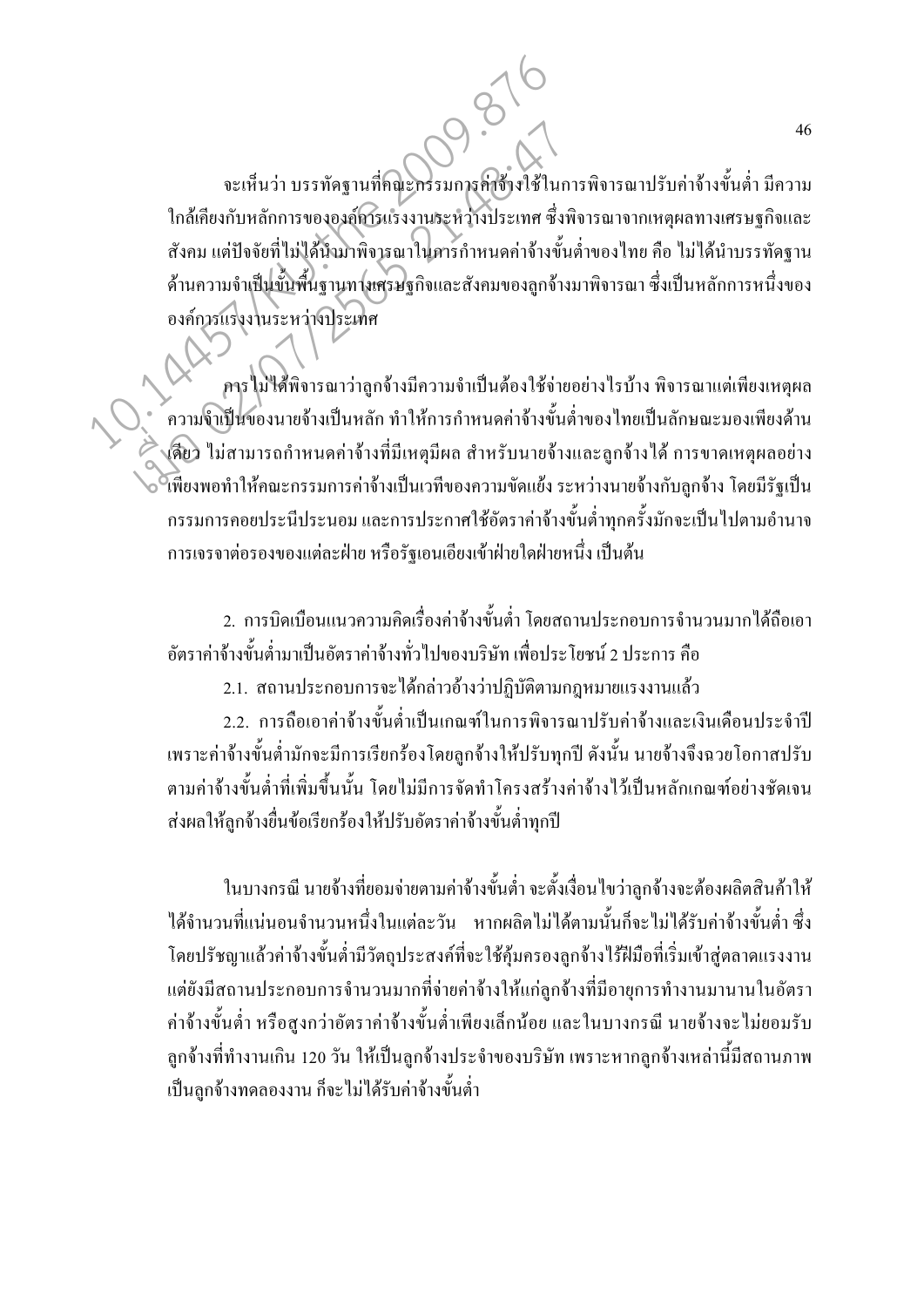ึกล่าวโดยสรุป แม้คณะกรรมการค่าจ้างซึ่งเป็นคณะกรรมการใตรภาคีจะประกอบด้วย ี บุคคลที่เกี่ยวข้อง 3 ฝ่าย (รัฐ นายจ้าง ลูกจ้าง) ก็ตาม แต่แต่ละฝ่ายกลับมีความคิดเห็นที่แตกต่างกัน ้ทั้งในแนวคิดเรื่องการกำหนดอัตราค่าจ้างขั้นต่ำ และความแตกต่างทางอุดมการณ์ กล่าวคือ

1. ความแตกต่างในวิธีการกำหนดอัตราค่าจ้างขั้นต่ำ ฝ่ายลูกจ้างเห็นว่า หลักการกำหนดค่า ้จ้างขั้นต่ำไม่ควรขึ้นอยู่กับปัจจัยด้านระดับราคา (Inflation) ที่เป็นจริงเท่านั้น แต่ต้องพิจารณาปัจจัย ด้านสากล ว่าด้วยกฎของการกำหนดอัตราค่าจ้างขั้นต่ำขององค์การแรงงานระหว่างประเทศด้วยที่ ้ระบุว่า อัตราค่าจ้างขั้นต่ำต้องเป็นอัตราที่พอจะช่วยให้คนงานใร้ฝีมือสามารถยังชีพอยู่ได้ตาม ้อัติภาพกับครอบครัวรวม 3 คน ฝ่ายนายจ้างเห็นว่า แม้หลักการกำหนดค่าจ้างขั้นต่ำจะต้องขึ้นกับ ้ ปี๊กกัยด้านระดับราคาที่เพิ่มขึ้น หรืออัตราเงินเฟือ แต่ก็ต้องพิการณาถึงผลกระทบทางด้านเศรษฐกิจ ้เช่น ราคาสูงขึ้น เพราะค่าแรงสูงขึ้น การลงทุนลดลง ต้นทุนการผลิตสูงขึ้น และต้องพิจารณาถึง ิ์ ความสามารถในการจ่ายค่าจ้างของฝ่ายนายจ้างด้วย

ส่วนฝ่ายรัฐบาลในฐานะผู้ประสานประโยชน์ ใค้ให้หลักการพิจารณากำหนดอัตราค่าจ้าง ้ขั้นต่ำ ขึ้นอย่กับปัจจัยต่างๆ คือ ต้องเป็นค่าจ้างที่กรรมกรไร้ฝีมือ 1 คน สามารถดำรงชีพอย่ได้ตาม ้อัตภาพ ตามบทบัญณัติในประกาศกระทรวงมหาดไทยวันที่ 1 มกราคม 2519 และต้องพิจารณา ้กำลังความสามารถในการจ่ายของผู้ประกอบการในอุตสาหกรรมต่างๆ อีกทั้งเป็นอัตราที่ไม่ส่งผล กระทบต่อระดับราคาสินค้าในตลาดมากนัก

้อย่างไรก็ตาม อัตราการเพิ่มขึ้นของค่าจ้างขั้นต่ำต้องเป็นอัตราที่ไม่น้อยกว่าอัตราการเพิ่ม ของระดับราคาสิบค้าที่เพิ่มขึ้น

่ 2. ความแตกต่างทางด้านอุดมการณ์ ฝ่ายลูกจ้างเห็นว่า การที่นายจ้างพยายามลดต้นทุนการ ผลิตในส่วนของค่าจ้างนั้นเป็นเรื่องที่ไม่ถูกต้อง เพราะแรงงานไร้ฝีมือเป็นหน่วยผลิตขั้นมูลฐาน ที่ ผลักดันให้เครื่องจักรและอุปกรณ์การผลิตส่วนอื่นๆ มีการเคลื่อนใหว และผลิตสินค้าออกมาตาม เป้าหมายของการประกอบการได้

้ดังนั้น จดยืนในการพิจารณาอัตราค่าจ้างจึงควรมองแรงงานในฐานะที่เป็นปัจจัยการผลิตที่ จำเป็นต้องได้รับการส่งเสริมและพัฒนาประสิทธิภาพในการผลิต ในขณะที่ฝ่ายนายจ้างเห็นว่า ผู้ประกอบการไม่สามารถควบคุมต้นทุนปัจจัยการผลิตบางส่วน เช่น ราคาน้ำมันเชื้อเพลิง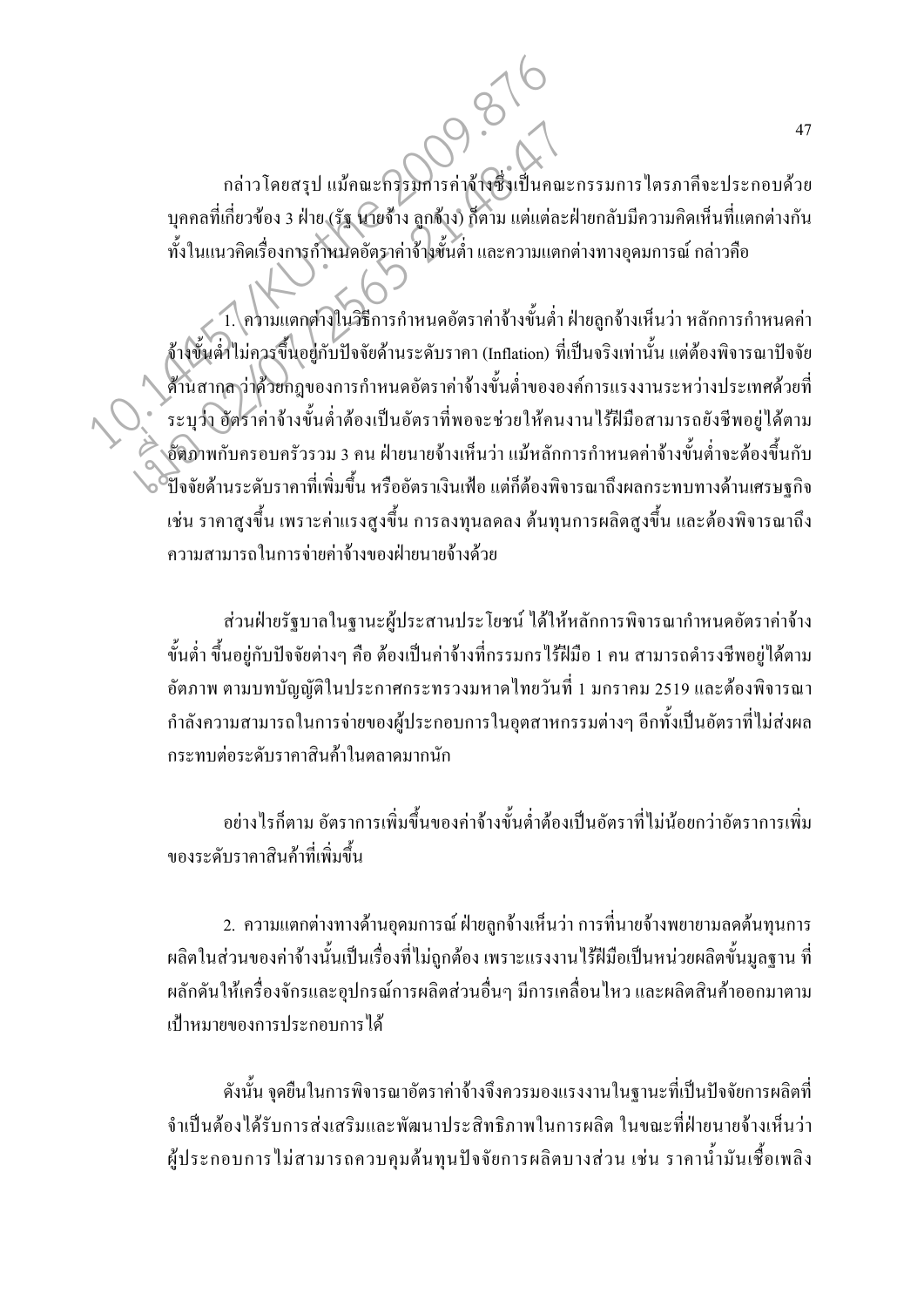เครื่องจักร และวัตถุดิบนำเข้าที่มีราคาแพงได้ ทำให้ทางออกในการลดต้นทุนการผลิต คือ พยายาม ิลดต้นทุนที่สามารถควบคุมได้ ซึ่งก็คือ ค่าจ้างแรงงานนั่นเอง

้ความแตกต่างในแนวความคิดข้างต้น ทำให้การกำหนดอัตราค่าจ้างของไทยเท่าที่ผ่านมา ไม่ได้เป็นที่ยอมรับของทั้งฝ่ายนายจ้าง และลูกจ้างอย่างแท้จริง ที่สำคัญคือ ทั้ง 3 ฝ่าย มีอำนาจ ต่อรองที่ไม่เท่าเทียมกัน โดยลูกจ้างเห็นว่า ควรปรับค่าจ้างตามดัชนีค่าครองชีพ ส่วนนายจ้างเห็นว่า ่ คารขึ้นค่าจ้างควรเป็นไปตามกลไกตลาด ซึ่งขึ้นกับอุปสงค์ อุปทานของแรงงาน ไม่ควรปรับขึ้นทุก ี ปี เพราะจะเป็นการเพิ่มต้นทุนการผลิต แต่ที่ต้องยอมให้มีการขึ้นค่าจ้างก็เพราะแรงกดดันจาก ึ่งรัฐบาล และการเคลื่อนใหวของสหภาพแรงงาน ค่าจ้างขั้นต่ำตามมาตรฐานการครองชีพขั้นต่ำที่ ำพืยงพอต่อการยังชีพเป็นคนละเรื่องกัน และการขยายตัวทางเศรษฐกิจ ไม่ใช่บรรทัดฐานในการ ปรับค่าจ้างขั้นต่ำ

#### ี การเปรียบเทียบการกำหนดค่าจ้างขั้นต่ำของประเทศต่าง ๆ กับประเทศไทย

้เนื่องจากการกำหนดอัตราค่าจ้างขั้นต่ำของประเทศต่าง ๆ จะกำหนดแตกต่างกันในด้าน ึ ของหลักเกณฑ์ที่ใช้ในการกำหนดอัตราค่าจ้างขั้นต่ำ ซึ่งขึ้นอยู่กับความเหมาะสมของแต่ละประเทศ ้มีการบังคับใช้กฎหมายค่าจ้างขั้นต่ำที่แตกต่างกัน นอกจากนี้รูปแบบของการกำหนดอัตราค่าจ้างขั้น ้ต่ำของแต่ละประเทศก็แตกต่างกันด้วย ซึ่งต่อไปจะเป็นการกล่าวถึงการกำหนดอัตราค่าจ้างขั้นต่ำ ของประเทศต่างๆในเอเชีย ได้แก่ ฟิลิปปินส์ ได้หวัน อินเดีย ปากีสถาน และญี่ปุ่น เพื่อเปรียบเทียบ ้กับการกำหนดอัตราค่าจ้างขั้นต่ำของประเทศไทย ซึ่งรายละเอียดต่างๆ เกี่ยวกับการกำหนดอัตรา ้ค่าจ้างขั้นต่ำของประเทศต่างๆ ได้มาจากเอกสารสรุปหลักการกำหนดค่าจ้างขั้นต่ำของประเทศใน ภาคพื้นเคเชีย

เมื่อพิจารณาทางด้านรูปแบบของการกำหนดอัตราค่าจ้างขั้นต่ำของประเทศต่างๆ ในเอเชีย เปรียบเทียบกับการกำหนดอัตราค่าจ้างขั้นต่ำของประเทศไทยจะเห็นว่า ลักษณะของการกำหนด อัตราค่าถ้างขั้นต่ำของประเทศไทยจะมีการกำหนดอัตราค่าถ้างขั้นต่ำจากข้อตกลงกันของ ึ คณะกรรมการซึ่งเรียกว่า ใตรภาคี ซึ่งประกอบด้วยผู้แทน 3 ฝ่าย คือ ผู้แทนฝ่ายนายจ้าง ผู้แทนฝ่าย ้ลูกจ้าง และผู้แทนฝ่ายรัฐบาล โดยมีผู้แทนฝ่ายรัฐบาลเป็นประธาน ในขณะที่ประเทศบางประเทศ ในเอเชียมีลักษณะของรูปแบบการกำหนดอัตราค่าจ้างขั้นต่ำเหมือนประเทศไทย เช่น ฟิลิปปินส์ ได้หวัน อินเดีย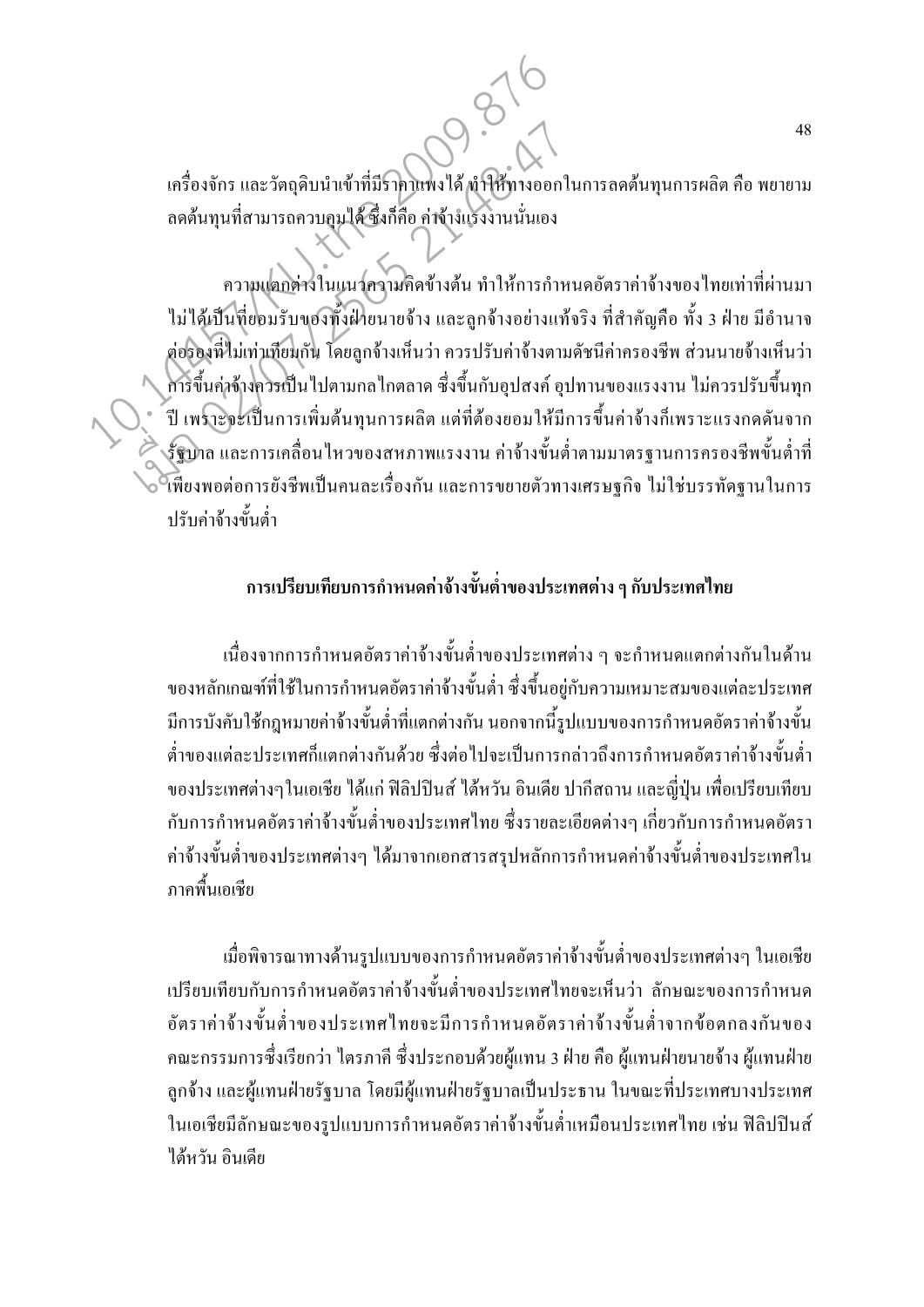โดยประเทศฟิลิปปินส์นั้น การกำหนดอัตราค่าจ้างขั้นต่ำเป็นหน้าที่ของคณะกรรมการ เรียกว่า Wage Commission ประกอบด้วยกรรมการทั้งหมด 5 คน เป็นตัวแทนลูกจ้าง 1 คน ผู้แทน นายจ้าง 1 คน ส่วนอีก 3 คน เป็นตัวแทนฝ่ายรัฐบาล และประธานกรรมการก็คือ ผู้แทนฝ่ายรัฐบาล ึ คณะกรรมการขุดนี้แต่งตั้งโดยประธานาธิบดี ประเทศได้หวันนั้นการกำหนดอัตราค่าจ้างขั้นต่ำเป็น หน้าที่ของคณะกรรมการชุดหนึ่งเรียกว่า Minimum Wage Commission ประกอบด้วยกรรมการ 9 -15 คิน ส่วนประเทศอินเดียนั้น การกำหนดอัตราค่าจ้างขั้นต่ำมีทั้งที่กำหนดโดยรัฐบาลกลาง และ .<br>รัฐบาลมุลรัฐ การกำหนดอัตราค่าจ้างขั้นต่ำเป็นหน้าที่ของคณะกรรมการ ซึ่งประกอบด้วยผู้แทน 3 ้ฝ่าย คือ ฝ่ายลูกจ้าง ฝ่ายนายจ้าง และฝ่ายผู้แทนรัฐบาล โดยมีผู้แทนจากฝ่ายรัฐบาลเป็นประธาน ิ ส่วนบางประเทศ ได้แก่ ปากีสถาน ญี่ปุ่น จะกำหนดอัตราค่าจ้างที่แตกต่างจากประเทศไทยดังนี้

ประเทศปากีสถานจะมีคณะกรรมการชุดหนึ่งประกอบด้วยประธานกรรมการ ผู้แทน ิลกจ้าง 1 คน ผู้แทนนายจ้าง 1 คน และคนนอกอีก 1 คน ทำหน้าที่เสนอแนะค่าจ้างขั้นต่ำแก่รัฐบาล และประเทศญี่ปุ่นใด้มีการใช้วิธีการกำหนดอัตราค่าจ้างขั้นต่ำโดยอาศัยข้อตกลงที่ได้จากการเจรจา ้ต่อรองร่วมกัน ระหว่างลูกจ้างกับนายจ้าง หรือบางครั้งจะเป็นการกำหนดโดยคณะกรรมการค่าจ้าง ขั้นต่ำเฉพาะประเภทอตสาหกรรมประเภทอาชีพและท้องถิ่น

เมื่อพิจารณาการบังคับใช้กฎหมายค่าจ้างขั้นต่ำของประเทศต่างๆ ในเอเชีย พบว่า การ ประกาศใช้กฎหมายกำหนดอัตราค่าจ้างขั้นต่ำของประเทศต่างๆ ในเอเชีย มีมาก่อนประเทศไทย ้เช่น ประเทศฟิลิปปินส์ มีกฎหมายค่าจ้างขั้นต่ำโดยเฉพาะ เรียกว่า Minimum Wage Law กฎหมาย ฉบับนี้ประกาศใช้ตั้งแต่ปี พ.ศ. 2494 ใช้กำหนดอัตราค่าจ้างขั้นต่ำของงานประเภทอุตสาหกรรมและ เกษตรกรรมทั่วประเทศ

ประเทศได้หวันมีกฎหมายค่าจ้างขั้นต่ำมาตั้งแต่ปีพ.ศ. 2475 และมีการกำหนดอัตราค่าจ้าง ขั้นต่ำตามประเภทของอุตสาหกรรม และท้องถิ่นสำหรับลูกจ้างประจำ ส่วนประเทศอินเดียมี ึกฎหมายค่าจ้างขั้นต่ำตั้งแต่ปี พ.ศ. 2491 ค่าจ้างขั้นต่ำของประเทศอินเดียจะระบุให้มีการกำหนด ้อัตราค่าจ้างขั้นต่ำเฉพาะสำหรับอุตสาหกรรมประเภทใดประเภทหนึ่ง และท้องถิ่นใดท้องถิ่นหนึ่ง ึกฎหมายกำหนดให้มีการปรับปรุงอัตราค่าจ้างขั้นต่ำทุก 5 ปี ประเทศปากีสถานประกาศใช้กฎหมาย ึการกำหนดอัตราค่าจ้างขั้นต่ำเมื่อปี พ.ศ. 2500 ให้มีการจ่ายค่าจ้างขั้นต่ำตามประเภทของ ้อุตสาหกรรม และเฉพาะท้องถิ่นได้ ส่วนประเทศญี่ปุ่นมีกฎหมายการกำหนดอัตราค่าจ้างขั้นต่ำ คือ Minimum Wage Law เมื่อปี พ.ศ. 2502 วัตถุประสงค์ของกฎหมายฉบับนี้ เพื่อที่จะประกันอัตรา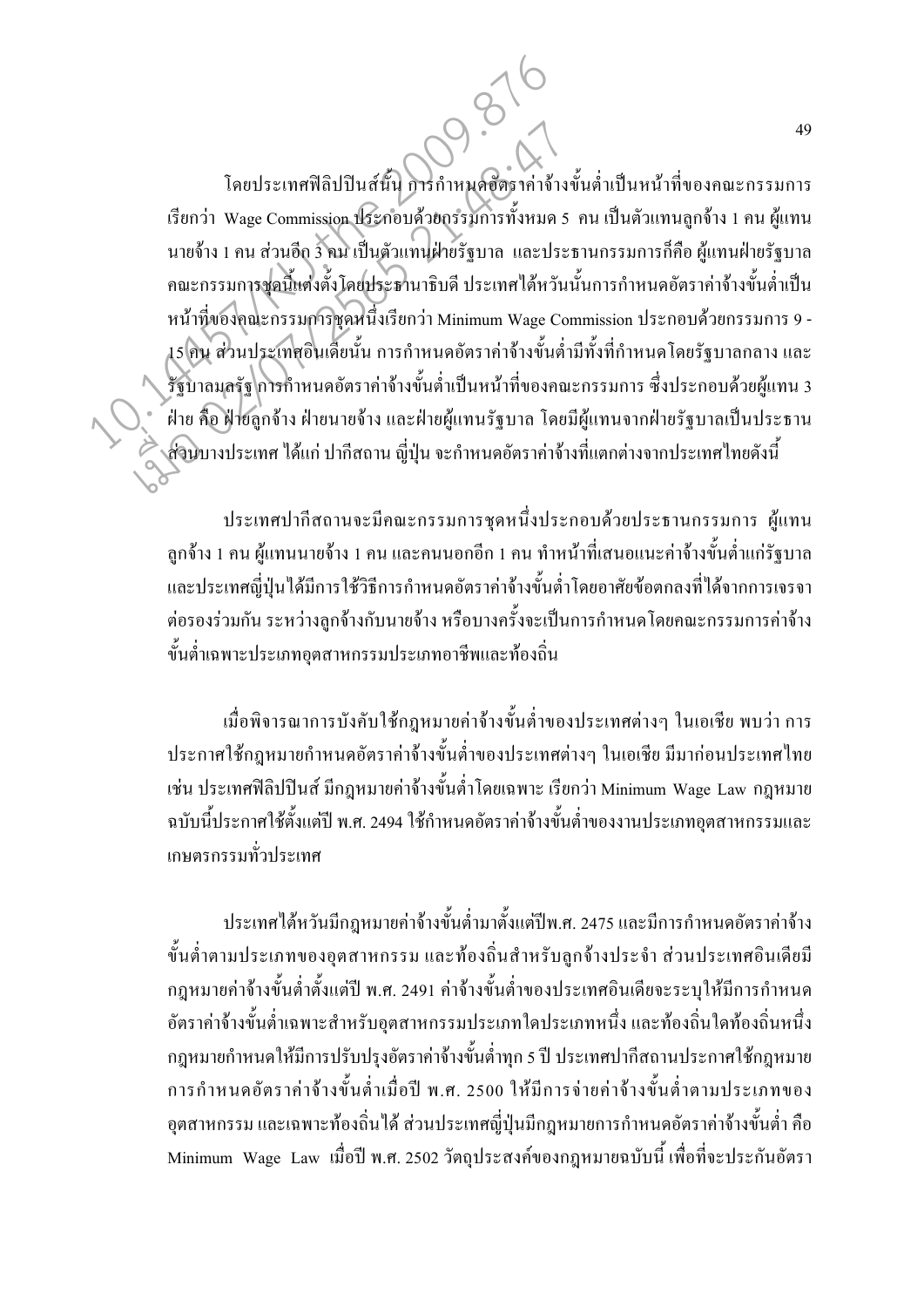้ค่าจ้างขั้นต่ำ สำหรับแรงงานที่มีรายใด้น้อย และส่งเสริมสภาพความเป็นอยู่ของแรงงานตลอดจน ปรับปรุงคุณภาพของกำลังแรงงานโดยทั่วไป และส่งเสริมการพัฒนาเศรษฐกิจของประเทศ

นอกจากนี้ เมื่อพิจารณาถึงหลักเกณฑ์การกำหนดอัตราค่าจ้างขั้นต่ำของประเทศต่างๆ ใน เอเชียเปรียบเทียบกับประเทศไทย พบว่า ประเทศต่างๆในเอเชียรวมทั้งประเทศไทยมีหลักเกณฑ์ ภารกำหนดอัตราค่าจ้างขั้นต่ำข้อหนึ่ง ซึ่งเหมือนกันคือ การพิจารณาจากการครองชีพของแรงงาน (เตื้อย่างไรก็ตาม ประเทศต่างๆ ในเอเชียต่างก็มีหลักเกณฑ์อื่นอีกที่ใช้พิจารณากำหนดอัตราค่าจ้าง ้ขั้นต่ำแต่จะเห็นว่าประเทศที่มีหลักเกณฑ์ในการกำหนดอัตราค่าจ้างขั้นต่ำที่ใกล้เคียงกับประเทศ ใดยที่สุด คือ ประเทศฟิลิปปินส์ โดยในการกำหนดอัตราค่าจ้างขั้นต่ำของประเทศฟิลิปปินส์ จะ ั้วพิการณากาก ระดับค่าครองชีพ อัตราค่าก้างของงานที่มีลักษณะเหมือนกันซึ่งเป็นอัตราที่กำหนดขึ้น จากการเจรจาต่อรองร่วมกัน อัตราค่าจ้างที่ฝ่ายนายจ้างสามารถรักษาระดับไว้ได้อย่างเหมาะสมกับ ิสถานการณ์ ผลตอบแทนที่ได้รับจากการลงทนอย่างยติธรรม ขนาดและที่ตั้งตลอดจนความอดม ี สมบูรณ์ของฟาร์ม ส่วนประเทศที่มีลักษณะของหลักเกณฑ์ในการกำหนดอัตราค่าจ้างขั้นต่ำที่ ใกล้เคียงกับประเทศไทยรองลงมาคือ ประเทศปากีสถาน ซึ่งมีหลักเกณฑ์ที่ใช้กำหนดอัตราค่าจ้าง ขั้นต่ำ ดังนี้

- ค่าครองชีพ
- สภาพเศรษฐกิจในปัจจุบัน
- ความยากจนของกรรมกร

ส่วนประเทศต่อไปนี้มีลักษณะหลักเกณฑ์การกำหนดอัตราค่าจ้างขั้นต่ำเหมือนประเทศ ใทยเพียงบางประการ เช่น ประเทศญี่ปุ่น มีหลักเกณฑ์การกำหนดอัตราค่าจ้างขั้นต่ำโดยพิจารณา าาก

- อัตราค่าครองชีพของแรงงาน
- ้ค่าจ้างของคนงานที่จัดว่าอยู่ในกลุ่มเดียวกัน
- ึคนงานที่ทำงานคล้ายคลึงกัน
- และประเทศได้หวันโดยพิจารณากำหนดอัตราค่าจ้างขั้นต่ำโดยพิจารณาจาก
	- ค่าครองชีพ
	- รายได้กรรมกรและประสิทธิภาพในการผลิต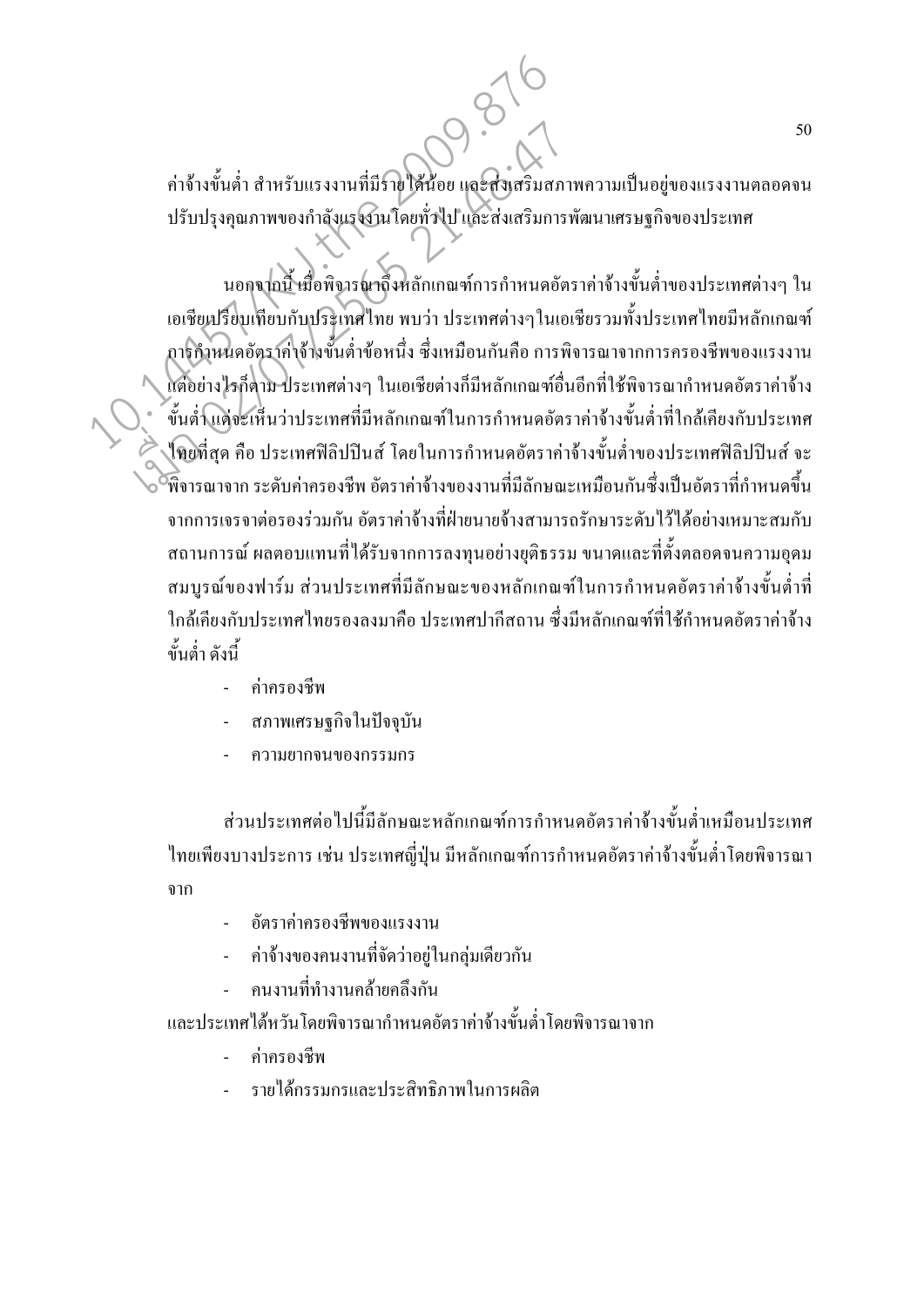ส่วนประเทศอินเดียการกำหนดอัตราคาข้างขั้นต่ำคณะกรรมการจะพิจารณาความจำเป็นในการดำรง ชีพของแรงงานเป็นหลัก โดยไม่คำนึงถึงเหตุผลอื่น เช่น ความสามารถของผู้ประกอบการ ทั้งนี้ เพราะระบบเศรษฐกิจของประเทศอินเดียมีแนวโน้ม ไปทางด้านสังคมนิยม

์สำหรับหลักที่ใช้ในการพิจารณามีดังนี้ คือ ครอบครัวของแรงงานที่มีสมาชิก 3 คน และมี ุดนในครอบครัวคนเดียวเป็นผู้หาเลี้ยง สำหรับเรื่องอาหารที่เหมาะสมกับความต้องการของร่างกาย ใค้กำหนดไว้เท่ากับ 2,700 แกลอรี่ เป็นอย่างต่ำสำหรับผู้ใหญ่ เครื่องนุ่งห่มประมาณกนละ 18 หลา ้ต่อปี สำหรับครอบครัวที่มี 4 คน จะต้องใช้ผ้า 72 หลา ค่าที่อยู่อาศัยให้ถือเอาตามค่าเช่าที่รัฐบาลเก็บ จากครอบครัวที่มีรายได้น้อยตามโครงการ Industrial Housing Scheme และค่าใช้จ่ายเบ็ดเตล็ด .<br>เำหนดร้อยละ 20 ของอัตราค่าจ้างขั้นต่ำ

#### โครงสร้างกำลังแรงงานของประเทศไทย

ี่ผลกระทบจากภาวะวิกฤติเศรษฐกิจ ส่งผลให้โครงสร้างกำลังแรงงานของประเทศ เปลี่ยนแปลงไป จำนวนกำลังแรงงานของประเทศลดลงจาก 33.5 ล้านคนในปี พ.ศ.2540 เป็น 33.3 ้ด้านคน ในปี พ.ศ.2541 และลดลงเหลือ 33.1 ล้านคนในปี พ.ศ.2542 ทำให้ในช่วงนี้มีอัตราการ เปลี่ยนแปลงของกำลังแรงงานที่ลดลงจากเดิมร้อยละ 2.48 ในปี พ.ศ.2540 เป็นร้อยละ -0.62 ในปี ี พ.ศ.2541 และร้อยละ -0.43 ในปี พ.ศ.2542 อย่างไรก็ตาม สถานการณ์ของอัตราการเข้าส่กำลัง แรงงานของประชากรไทย เริ่มปรับตัวดีขึ้นนับจากปี พ.ศ.2543 เป็นต้นมา ทำให้จำนวนกำลัง ้ แรงงานของประเทศเพิ่มขึ้นเป็น 33.8 ล้านคนในปี พ.ศ.2543 และเพิ่มเป็น 36.3 ล้านคนในปี พ.ศ. 2547 หรือกิดเป็นอัตราการเปลี่ยนแปลงที่เพิ่มขึ้นร้อยละ 2.78 ในปี พ.ศ.2547

้เมื่อพิจารณาสัดส่วนหรือการกระจายตัวของกำลังแรงงานตามรายภาค พบว่า กำลังแรงงาน ้ ส่วนใหญ่ของประเทศ มีสัดส่วนสูงที่สุดในภาคตะวันออกเฉียงเหนือ รองลงมาเป็นภาคกลาง ึภาคเหนือ ภาคใต้ และกรุงเทพมหานคร ซึ่งจำนวนแรงงานในแต่ละภูมิภาคมีการเปลี่ยนแปลง เพิ่มขึ้น ในลักษณะที่คล้ายคลึงกัน และมีอัตราการเพิ่มขึ้นที่ไม่มากนัก

้เมื่อจำแนกกำลังแรงงานตามกลุ่มอายุ พบว่า กำลังแรงงานส่วนใหญ่ของประเทศอยู่ในกลุ่ม ้ อายุระหว่าง 25-39 ปี และในกลุ่มที่มีอายุ 40 ปีขึ้นไปมากที่สุด รองลงมาเป็นกำลังแรงงานที่อยู่ใน ี กล่มอาย 15-24 ปี และกำลังแรงงานที่มีอายต่ำกว่า 15 ปี มีจำนวนน้อยที่สด แต่เนื่องมาจากการ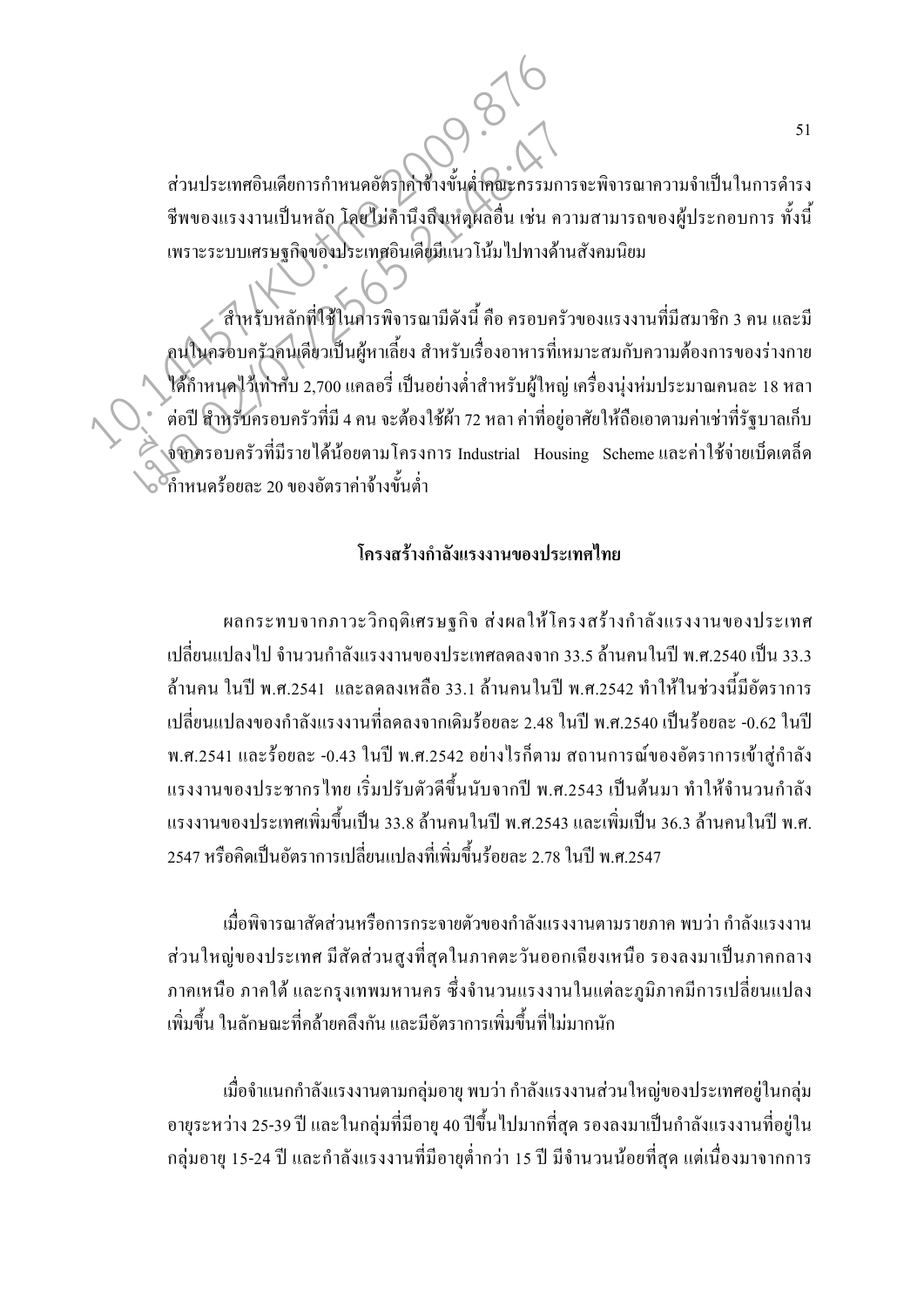|  | 52<br>้เปลี่ยนคำจำกัดความของกำลังแรงงานในปี พ.ศ.2544 ที่ได้กำหนดให้ต้องเป็นบุคคลที่มีอายุตั้งแต่<br>15 ปีขึ้นไป ทำให้ไม่มีจำนวนแรงงานในกลุ่มนี้ นับแต่ปี พ.ศ.2544 เป็นต้นมา<br>ตารางที่ 2 กำลังแรงงานจำแนกตามระดับการศึกษา |         |          |            |                        |             |                     |  |  |  |  |
|--|----------------------------------------------------------------------------------------------------------------------------------------------------------------------------------------------------------------------------|---------|----------|------------|------------------------|-------------|---------------------|--|--|--|--|
|  |                                                                                                                                                                                                                            | กำลัง   | ไม่มี    | อนุบาลและ  | มัธยมศึกษาและเตรียม    | มหาวิทยาลัย | ์ ฝึกหัดคร <b>ู</b> |  |  |  |  |
|  | พ.ศ.                                                                                                                                                                                                                       | แรงงาน  | การศึกษา | ประถมศึกษา | อุดมศึกษาหรือเทียบเท่า | (ด้านคน)    | (ล้านคน)            |  |  |  |  |
|  |                                                                                                                                                                                                                            | (สำนคน) | (ล้านคน) | (ถ้านคน)   | (ถ้านคน)               |             |                     |  |  |  |  |
|  | 2535                                                                                                                                                                                                                       | 32.80   | 1.54     | 25.26      | 3.95                   | 1.38        | 0.66                |  |  |  |  |
|  | 2536                                                                                                                                                                                                                       | 32.62   | 1.41     | 24.78      | 4.26                   | 1.59        | 0.58                |  |  |  |  |
|  | 2537                                                                                                                                                                                                                       | 32.49   | 1.34     | 24.27      | 4.64                   | 1.60        | 0.64                |  |  |  |  |
|  | 2538                                                                                                                                                                                                                       | 32.93   | 1.38     | 24.27      | 4.96                   | 1.69        | 0.63                |  |  |  |  |
|  | 2539                                                                                                                                                                                                                       | 32.57   | 1.47     | 23.52      | 5.20                   | 1.80        | 0.59                |  |  |  |  |
|  | 2540                                                                                                                                                                                                                       | 33.44   | 1.38     | 23.70      | 5.62                   | 2.10        | 0.64                |  |  |  |  |
|  | 2541                                                                                                                                                                                                                       | 33.25   | 1.19     | 22.38      | 6.54                   | 2.45        | 0.69                |  |  |  |  |
|  | 2542                                                                                                                                                                                                                       | 33.05   | 1.30     | 21.62      | 6.71                   | 2.74        | 0.68                |  |  |  |  |
|  | 2543                                                                                                                                                                                                                       | 33.80   | 1.14     | 21.82      | 7.29                   | 2.91        | 0.63                |  |  |  |  |
|  | 2544                                                                                                                                                                                                                       | 34.29   | 1.16     | 21.45      | 7.72                   | 3.15        | 0.81                |  |  |  |  |
|  | 2545                                                                                                                                                                                                                       | 34.78   | 1.16     | 21.52      | 8.11                   | 3.24        | 0.75                |  |  |  |  |
|  | 2546                                                                                                                                                                                                                       | 35.12   | 1.21     | 21.07      | 8.55                   | 3.51        | 0.78                |  |  |  |  |
|  | 2547                                                                                                                                                                                                                       | 36.11   | 1.27     | 20.91      | 9.29                   | 3.84        | 0.79                |  |  |  |  |
|  | 2548                                                                                                                                                                                                                       | 36.61   | 1.33     | 20.99      | 9.31                   | 4.12        | 0.85                |  |  |  |  |
|  | 2549                                                                                                                                                                                                                       | 36.59   | 1.33     | 20.47      | 9.64                   | 4.29        | $0.87\,$            |  |  |  |  |

ี ที่มา: สำนักงานสถิติแห่งชาติ สมุคสถิติรายปีประเทศไทย (2536-2551)

เมื่อพิจารณาจำนวนกำลังแรงงาน จำแนกตามระดับการศึกษา พบว่า กำลังแรงงานส่วน ใหญ่ของประเทศ ยังคงมีการศึกษาในระดับประถมศึกษา และต่ำกว่า รองลงมาเป็นกำลังแรงงานที่ มีการศึกษาระดับมัธยมศึกษา ระดับอุดมศึกษา และระดับอาชีวะศึกษา โดยแนวโน้มของกำลัง ี แรงงานที่มีการศึกษาระดับ ไม่เกินประถมศึกษา มีทิศทางที่ลดลงอย่างต่อเนื่อง จากร้อยละ 76.7 ี ของกำลังแรงงานทั้งหมด ลดลงเหลือร้อยล่ะ 68.0 ในปี พ.ศ.2543 และลดลงเหลือเพียงร้อยละ 61.2 ของแรงงานทั้งประเทศ ในปี พ.ศ.2547 ในขณะที่กำลังแรงงานที่มีการศึกษาระดับมัธยมศึกษา ระดับอาชีวศึกษา และระดับอุดมศึกษา มีการขยายตัวเพิ่มขึ้นอย่างต่อเนื่องเช่นกัน ซึ่งเป็นผลมาจาก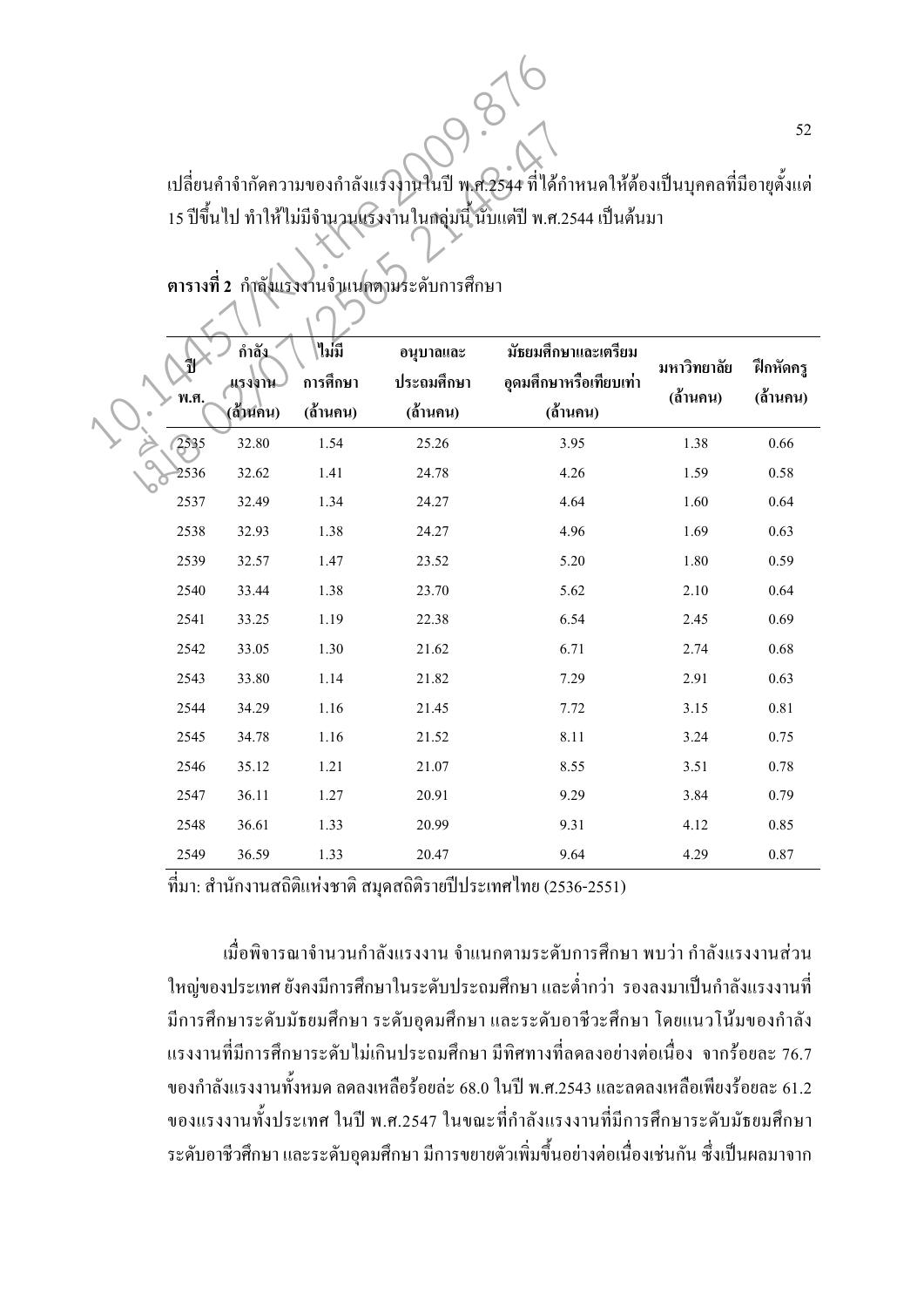ึการขยายโอกาสทางการศึกษา เช่น การก่อตั้งกองทุนกู้ขึ้มเพื่อการศึกษา การเปลี่ยนแปลงการศึกษา ภาคบังคับ จากเดิม ป.6 เป็น ฬ.3 ประกอบกับสถาบันการศึกษาหลายแห่งเปิดสอนหลักสูตรภาค ้ พิเศษ เพิ่มมากขึ้น

**'\$**  พ.ศ. แรงงานใร**้ฝีมือ** ร**่ว**ม (ถ้านคน) ผู้มีงานทำ (ถ้านคน) ผู้ไม่มีงานทำ (ถ้านคน) อัตราการว่างงาน (ร้อยละ) 2535 30.7629 30.3707 0.3922 1.27 2536 30.4524 30.0137 0.4387 1.44 2537 30.2561 29.8784 0.3777 1.25 2538 30.6115 30.2682 0.3433 1.12 2539 30.1807 29.8754 0.3053 1.01 2540 30.7019 30.4701 0.2318 0.76 2541 30.1040 29.1582 0.9458 3.14 2542 29.6315 28.7736 0.8579 2.90 2543 30.2516 29.5955 0.6561 2.17 2544 30.3367 29.6206 0.7161 2.36 2545 30.7930 30.3403 0.4527 1.47 2546 30.8273 30.4532 0.3741 1.21 2547 31.4739 31.0610 0.4129 1.31 2548 31.6350 31.2857 0.3493 1.10 2549 31.4369 31.0928 0.3441 1.09 การขยายโอกาสทางการศึกษา เช่น การก่อตั้งคองทันกู้ยืมเพื่อ<br>ภาคบังคับ จากเดิม ป.6 เป็น น.3 ประกอบกับสถาบันการศึก<br>พิเศษ เพิ่มมากขึ้น<br>พ.ศ. โรงมี (ถ้านคน) - ผู้มีงานทำ (ถ้านคน) - ผู้ไม่มีงานทำ การขยายโอกาสทางการศึกษา เช่น การก่อตั้งคองทุนกู้ยืมเพื่อ<br>ภาคบังคับ จากเดิม ป.6 เป็น 4.3 ประกอบกับสถาบันการศึก<br>พิเศษ เพิ่มมากขึ้น<br>พ.ศ. โรงมี (ถ้าแลน) ผู้มีงานทำและอัตราการว่างงานขอ<br>2535 30.7629 30.3707 0.39.<br>2535 30.4524

ตารางที่ 3 \กำลังแรงงานการมีงานทำและอัตราการว่างงานของแรงงานใร้ฝีมือ พ.ศ.2535-2549

ี่ที่มา: สำนักงานสถิติแห่งชาติ สมุดสถิติรายปีประเทศไทย (2536-2551)

เมื่อพิจารณาในส่วนของแรงงานไร้ฝีมือพบว่าเป็นไปแนวทางเดียวกับกำลังแรงงาน โคยรวม คือมีการลดลงในช่วงภาวะวิกฤตเศรษฐกิจในปี พ.ศ.2541 และมีการปรับตัวดีขึ้นตั้งแต่ปี พ.ศ.2543 เป็นต้นมา โดยอัตราการว่างงานสูงสุดอยู่ที่ร้อยละ 3.14 ในปี พ.ศ.2541 โดยกำลังแรงงาน "ใร้ฝีมือผู้มีงานทำเทียบกับกำลังแรงงาน"ใร้ฝีมือรวมแสคงในภาพที่ 17 และอัตราการว่างงานของ ้แรงงานไร้ฝีมือแสดงในภาพที่ 18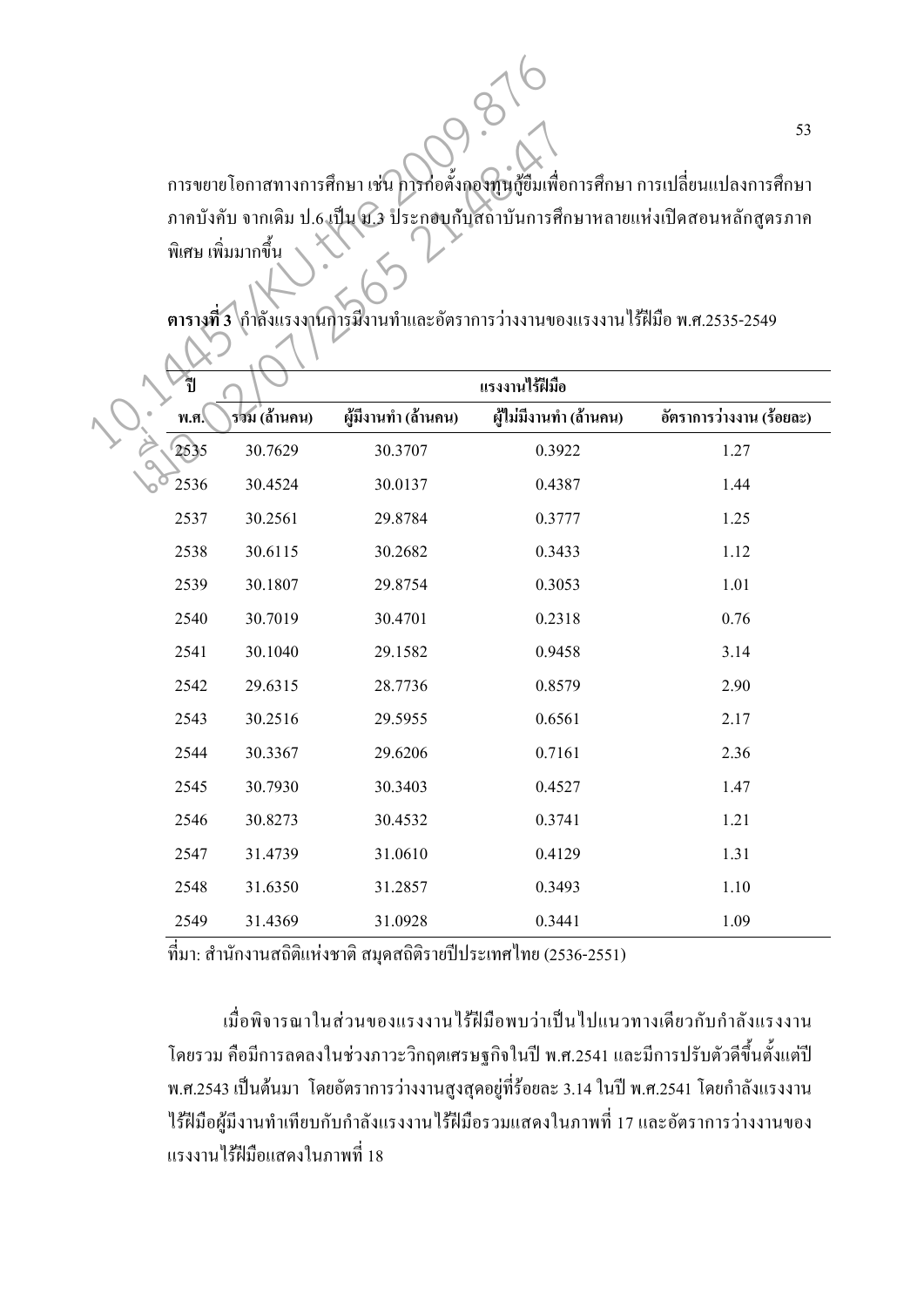

ภาพที่ 17 เปรียบเทียบจำนวนแรงงาน<sup>ๆ</sup>ร้ฝีมือผู้มีงานทำกับจำนวนแรงงาน<sup>ๆ</sup>ร้ฝีมือปีพ.ศ.2535-2549 ี่ ที่มา: จากตารางที่ 3



#### <mark>ภาพที่ 18</mark> อัตราการว่างงานของแรงงาน<sup>ๆ</sup>รัฝีมือปีพ.ศ.2535-2549  $\vec{\hat{\mathfrak{n}}}$ มา: จากตารางที่ 3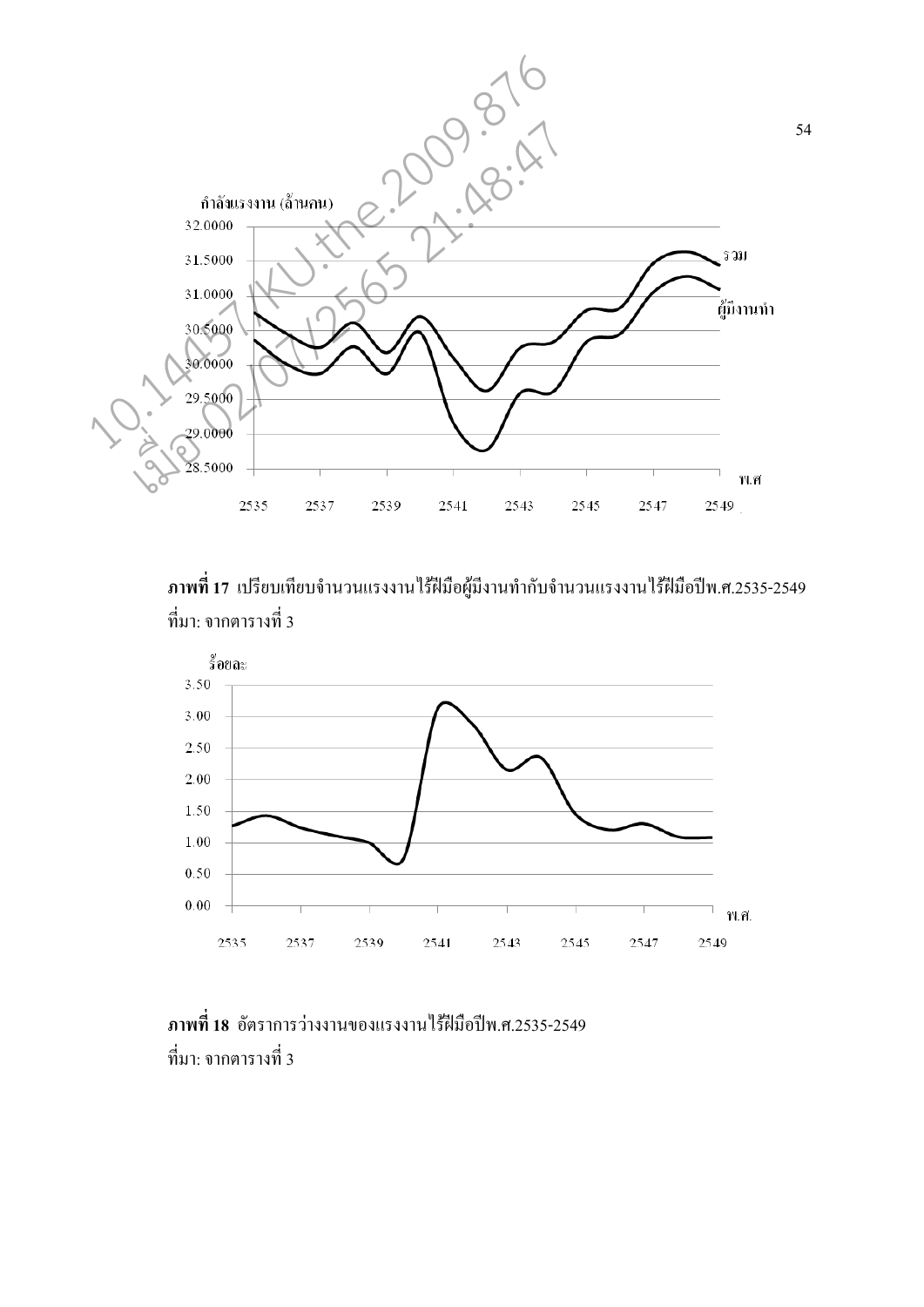## อำนวนแรงงานที่ได้รับการคุ้มครองจากกฎหมายค่าจ้างขั้นต่ำ

้จากการตรวจสถานประกอบการ ของสำนักพัฒนามาตรฐานแรงงาน กรมสวัสดิการและ ้คุ้มครองแรงงาน พบว่ามีการปฏิบัติไม่ถูกต้องในเรื่องค่าจ้างขั้นต่ำ ประมาณร้อยละ 10 ของสถาน ประกอบการที่ผ่านการตรวจในปี พ.ศ.2545-2549 โดยสถานประกอบการที่ปฏิบัติเรื่องค่าจ้างขั้นต่ำ ไม่ถูกต้องมากที่สุด คือ สถานประกอบการในอุตสาหกรรมประเภทการขายส่ง การขายปลีก การ งช่อมแซมยานขนต์ จักรยานยนต์ ของใช้ส่วนบุคคล และของใช้ในครัวเรือน โดยสำรวจพบว่ามีการ ้ ปฏิบัติใม่ถูกต้องในเรื่องของค่าจ้างขั้นต่ำ ถึงร้อยละ 50 ของสถานประกอบการ ที่ปฏิบัติไม่ถูกต้อง )<br>- ทั้งหมด โดยแรงงานในอุตสาหกรรมการผลิต ได้รับการปฏิบัติไม่ถูกต้องเรื่องค่าจ้างขั้นต่ำมากที่สุด ี้ โดยคิดเป็นประมาณร้อยละ 40 ของแรงงานที่ได้รับการปฏิบัติไม่ถูกต้องทั้งหมด โดย กรม สวัสดิการแรงงานใด้มีบทลงโทษสถานประกอบการที่ปฏิบัติไม่ถกต้องที่ได้สำรวจพบ

ี<br>สรุป การกำหนดอัตราค่าจ้างขั้นต่ำในประเทศไทยมีวัตถุประสงค์เพื่อค้มครองแรงงาน เพื่อให้ ้ แรงงานใร้ฝีมือได้รับค่าจ้างที่เพียงพอแก่รายจ่ายที่จำเป็นในการดำรงชีพ และใช้เป็นเครื่องมือในการ ้พัฒนาเศรษฐกิจ โดยมีการบังคับใช้อัตราค่าจ้างขั้นต่ำครั้งแรกเมื่อวันที่ 14 กุมภาพันธ์ พ.ศ.2516 ใน ้อัตรา 12 บาทต่อวัน จากการพิจารณาของคณะกรรมการค่าจ้าง และมีการปรับของอัตราค่าจ้างขั้นต่ำ เรื่อยมา ต่อมาในปี พ.ศ.2541 ได้มีการเปลี่ยนแปลงของคณะกรรมการค่าจ้างและการกำหนดอัตรา ้ค่าจ้างขั้นต่ำ โดยพระราชบัญญัติคุ้มครองแรงงานในปี พ.ศ.2541 ได้ให้อำนาจคณะกรรมการค่าจ้าง ปฏิบัติหน้าที่กำหนดอัตราค่าจ้างขั้นต่ำพื้นฐานและอัตราค่าจ้างขั้นต่ำโดยสามารถแต่งตั้ง ึกณะอนุกรรมการอัตราค่าจ้างขั้นต่ำจังหวัดเพื่อเสนอการกำหนดอัตราค่าจ้างขั้นต่ำของแต่ละจังหวัด และเริ่มมีการบังคับใช้อัตราค่าจ้างในแต่ละจังหวัดเพิ่มมากขึ้นจนถึงปัจจุบัน ในส่วนของการไม่ ปฏิบัติตามอัตราค่าจ้างขั้นต่ำที่สำรวจพบจากการตรวจสถานประกอบการ ของสำนักพัฒนา ้มาตรฐานแรงงาน กรมสวัสดิการและคุ้มครองแรงงาน พบว่ามีประมาณร้อยละ 10 ของสถาน ประกอบการที่ทำการตรวจปฏิบัติไม่ถูกต้อง แสดงให้เห็นว่ายังมีผู้ประกอบการบางส่วนที่ไม่ปฏิบัติ ตามอัตราค่าจ้างขั้นต่ำที่ถูกกำหนดจากคณะกรรมการค่าจ้าง โดยในการศึกษาครั้งนี้ได้ใช้อัตรา ค่าจ้างขั้นต่ำเฉลี่ยทั่วประเทศโดยกิดจากการนำอัตราค่าจ้างขั้นต่ำของแต่ละจังหวัดมารวมกันแล้ว หารด้วยจำนวนจังหวัดทั้งหมด และแรงงานไร้ฝีมือในการศึกษาครั้งนี้นิยามจากระดับการศึกษาโดย กำหนดให้แรงงานไร้ฝีมือคือแรงงานผู้ซึ่งมีระดับการศึกษาตั้งแต่ไม่มีการศึกษาอนุบาล ประถมศึกษา จนถึงมัธยมศึกษาและเตรียมอุดมหรือเทียบเท่า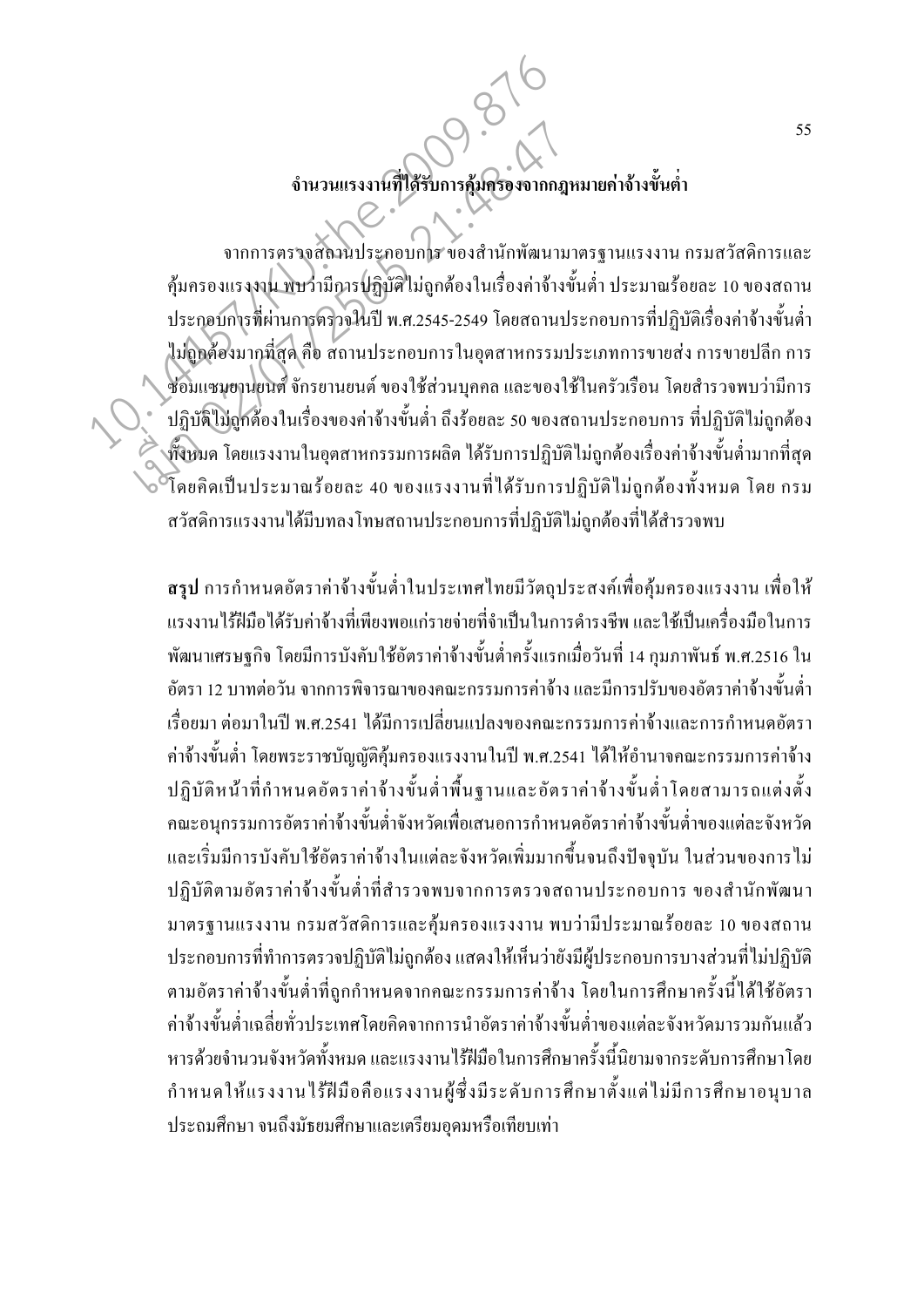# 

ในบทนี้จะได้นั่นสนอผลการศึกษาโดยได้แบ่งออกเป็น 2 ส่วน คือ การศึกษาผลิตภาพ .<br>แรงงานไร้ฝีมือ และมูลค่าผลิตภาพแรงงานไร้ฝีมือเทียบกับอัตราค่าจ้างขั้นต่ำ และการศึกษาอัตรา ์<br>>ค่าจ้างคุสยภาพจากการคาดประมาณอุปสงค์และอุปทานแรงงาน เทียบกับอัตราค่าจ้างขั้นต่ำ

5.1 ศึกษามูลค่าผลิตภาพแรงงานไร้ฝีมือ จากสมการอุปสงค์ในแรงงานที่ระดับการจ้างงาน ์<br>จริงของประเทศไทย เพื่อเปรียบเทียบกับอัตราค่าจ้างขั้นต่ำที่ถูกบังคับใช้

้อปสงค์ในแรงงาน เนื่องจากอปสงค์ต่อแรงงานเป็นอปสงค์ต่อเนื่องจากตลาดสินค้าและ บริการ จึงคาดประมาณสมการการผลิต จากสมการการผลิตของ Cobb-Douglas

#### การดาดประมาณสมการการผลิตของประเทศไทย

ิจากการคาดประมาณ สมการการผลิตโดยรวมของประเทศไทย ได้สมการการผลิต  $YR = C(1) * (KR \cdot C(2)) * (LD_1 \cdot C(3)) * (LD_1 \cdot (1-C(2)-C(3)))$ 

| ตัวแปรตาม : YR |                 |              |         |  |  |  |  |  |
|----------------|-----------------|--------------|---------|--|--|--|--|--|
| ตัวแปร         | ค่าสัมประสิทธิ์ | t-statistic  | p-value |  |  |  |  |  |
| C(1)           | 107.6197        | 8.06         | 0.00    |  |  |  |  |  |
| C(2)           | 0.2714          | 7.57         | 0.00    |  |  |  |  |  |
| C(3)           | 0.3809          | 13.72        | 0.00    |  |  |  |  |  |
| $1-C(2)-C(3)$  | 0.3477          | 6.74         | 0.00    |  |  |  |  |  |
| $R^2$          | 0.95            | $R^2$ adjust | 0.95    |  |  |  |  |  |

ีตารางที่ 4 ผลการคาดประมาณสมการการผลิตของประเทศไทย

์ที่มา: ตารางผนวกที่ ข1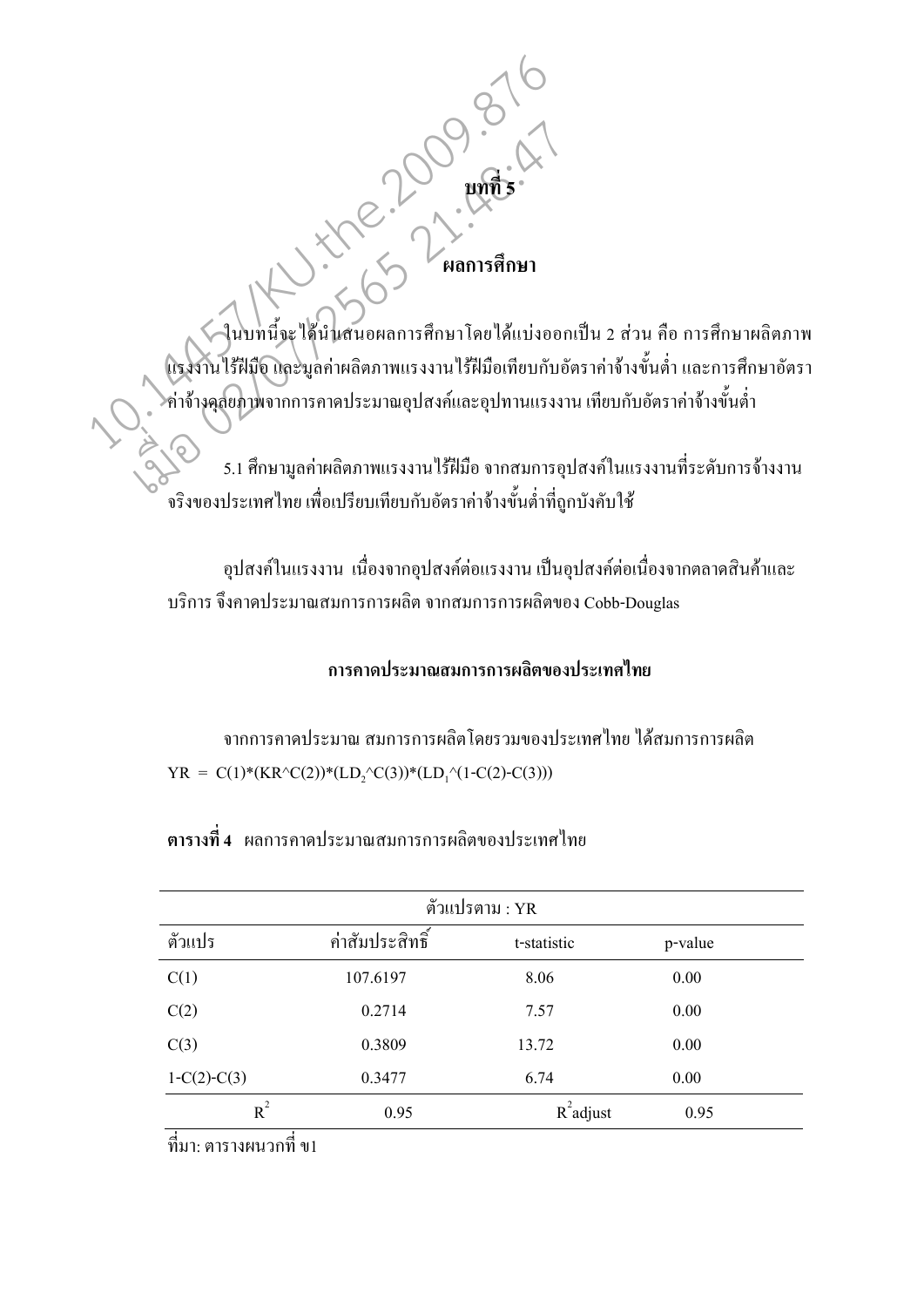$YR=107.6197*(KR^{0.2714})*(LD<sub>2</sub><sup>0.3809</sup>)*(LD<sub>1</sub><sup>0.3477</sup>)$ โดย YR คือ ผลิตภัณฑ์มุวลรวมภายในประเทศที่แท้จริง (Real GDP) KR คือ การสะสมทุนในรูปสินทรัพย์ถาวรที่แท้จริง  ${\rm LD}_{\rm l}$ คือ กำลังแรงงานใร้ฝีมือ (ผู้มีงานทำจำแนกตามระดับการศึกษา ตั้งแต่ไม่มีการศึกษา อนุบาล ประถม จนถึงมัธยมและเตรียมอุคมศึกษาหรือเทียบเท่า)  $\sim \bigotimes \mathcal{L}$ D, คือ กำลังแรงงานมีฝีมือผู้มีงานทำ (จำแนกตามระดับการศึกษาระดับมหาวิทยาลัย และ ฝึกหัดกรู)  $YR=107.6197*(KR^{0.2714})*(LD_2^{0.3479}*(LD_1^{0.3477})$ <br>  $YR=107.6197*(KR^{0.2714})*(LD_2^{0.3479}*(LD_1^{0.3477})$ <br>  $YR$  คือ ผลิตภัณฑ์บุษกรรมภายในประเทศที่แท้จริง<br>  $\kappa R$  คือ การสะหมทุนในรูปสินหรัพข์ถาวรที่แท้จริง<br>  $LD_1$ คือ กำลังแรงงาน  $\footnotesize \begin{pmatrix} \text{YR=107.6197*(KR^{0.2714})*(LD_2^{0.3609}*\text{CD}_1^{0.3477})\ \text{0.80} \end{pmatrix} \quad \text{YR} \quad \text{0.81475} \quad \text{YR} \quad \text{0.81476} \quad \text{YR} \quad \text{0.81477} \quad \text{YR} \quad \text{0.81478} \quad \text{YR} \quad \text{0.81479} \quad \text{YR} \quad \text{0.81479} \quad \text{YR} \quad \text{0.81$ 

#### $\alpha$ มการอปสงค์ในแรงงาน

จากสมการการผลิตโดยรวมของประเทศไทย นำไปหาอุปสงค์ในแรงงาน โดยนำสมการ ่ การผลิต ไปหาสมการผลิตภาพของแรงงาน และสมการมูลค่าผลิตภาพของแรงงานไร้ทักษะ เมื่อได้ สมการผลิตภาพของแรงงานแล้ว นำไปหาสมการอุปสงค์ในแรงงานไร้ทักษะ โดยรวม แล้วหาจุด คุลยภาพในการจ้างแรงงาน ของผู้ประกอบการ โคยในสภาวะคุลยภาพ การจ้างงานของ ผู้ประกอบการจะอยู่ที่ระดับ P\*MPL = W = VMPL

 $P = \tilde{\rho}^2 \tilde{\rho} \tilde{\rho}^2 \tilde{\rho} \tilde{\rho}$ าคา  $MPL = R_0^{\frac{1}{2}}$ ติตภาพของแรงงาน  $\mathrm{W}$  = อัตราค่าจ้างที่เป็นตัวเงิน  $VMPL = \mathfrak{v}$ ลค่ำผลิตภาพแรงงาน โดย  $\text{MPL}_1 = \partial Y / \partial L_1$ 

 $\partial Y/\partial L_1 = 37.4194*(KR^{0.2714})*(LD_2^{0.3809})/(LD_1^{0.6253})$ ณ.ระดับราคา P มูลค่าผลผลิตส่วนเพิ่ม (Value of Marginal Product : VMPL) มีค่าเท่ากับ  $VMPL = P*MPI$  $= P^* \partial Y / \partial L$  $= P*37.4194*(KR^{0.2714})*(LD<sub>2</sub><sup>0.3809</sup>)/(LD<sub>1</sub><sup>0.6253</sup>)$ 

 $W = VMPL$ 

 $= P*37.4194*(KR^{0.2714})*(LD<sub>2</sub><sup>0.3809</sup>)/(LD<sub>1</sub><sup>0.6253</sup>)$ 

ณ.  $P = P_0$  ,  $KR = KR_0$  และ  $LD_2 = LD_{20}$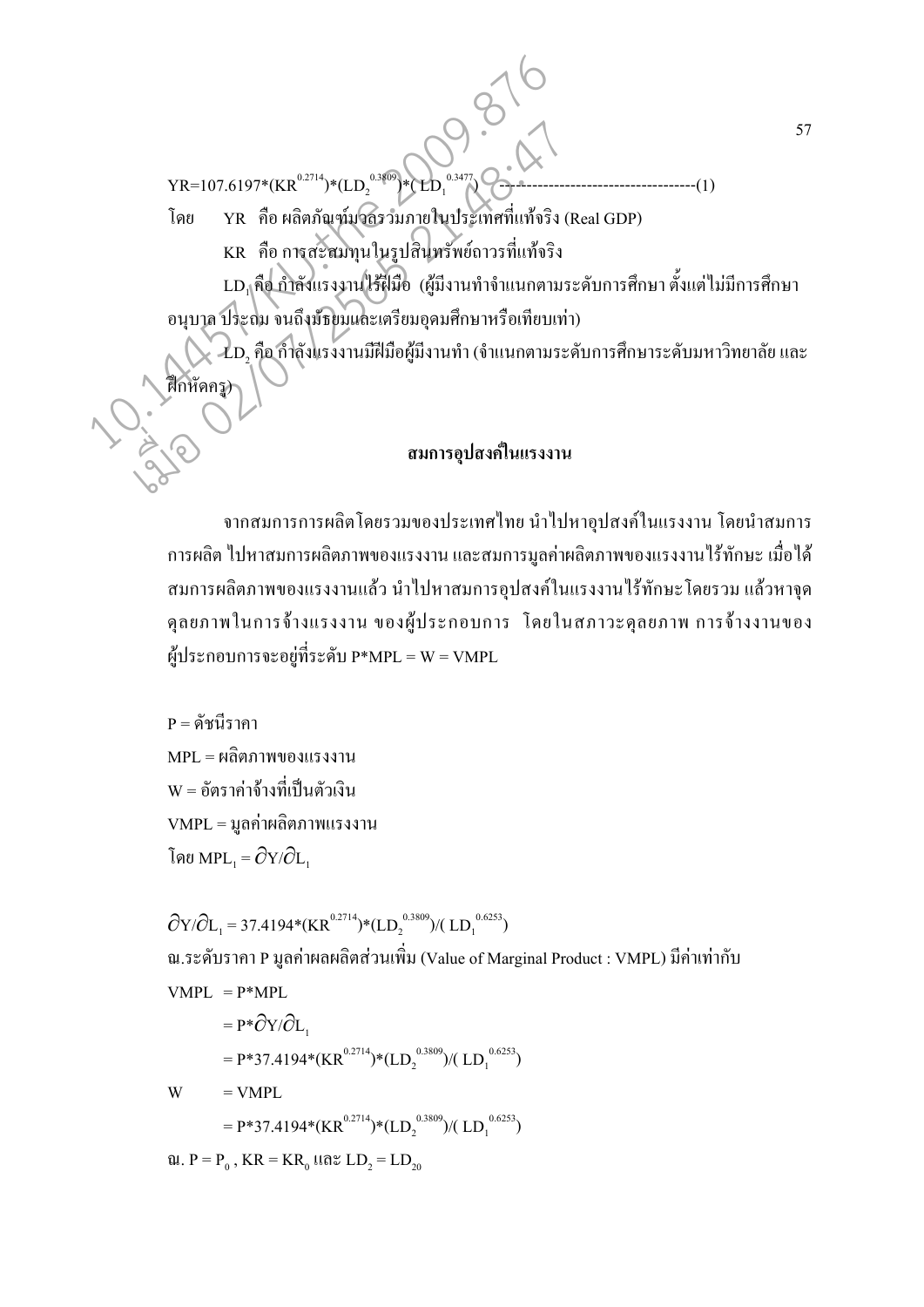สมการอุปสงค์ในแรงงานใร้ทักษะ (LD<sub>I</sub>) เมื่อกำหนดให้ KR , LD, และ P อยู่คงที่

 $^{0.3809}$ /(W<sub>1</sub>)

 $LD_1^{0.6253}$ =37.4194\*(KR<sup>0.2714</sup>)\*(LD<sub>2</sub>

LD1 =((P<sup>0</sup> /100)\*37.4194\*(KR<sup>0</sup> 0.2714)\*(LD<sup>20</sup> 0.3809)\*(1/W<sup>1</sup> ))1.5992 --------------------------- (2)

จากสมการความต้องการแรงงาน แสดงให้เห็นว่า อัตราค่าจ้างแปรผกผันกับความต้องการ แรงงาน กล่าวคือ หากให้สิ่งต่างๆ คงที่โดยมีการเพิ่มขึ้นของอัตราค่าจ้าง ความต้องการแรงงานจะ ลดลง ( $\partial$ LD<sub>1</sub>/ $\partial$ W < 0)  $\begin{CD0} \begin{pmatrix} 1 & 0.6253 \\ 1 & 0.6253 \end{pmatrix} = 37.4194*(KR^{0.2714})*(LD_2^{0.806})/(W_1/(P(100)) * \\ \begin{pmatrix} 1 & 0.6253 \\ 0 & 0.6253 \end{pmatrix} = 37.4194*(KR^{0.2714})*(LD_2^{0.3809})*(1/W_1))^{1.5992} \end{CD} \end{CD}$  $\begin{CD0} \begin{picture}(120,140)(0,0) \put(0,0){\line(1,0){100}} \put(0,0){\line(1,0){100}} \put(0,0){\line(1,0){100}} \put(0,0){\line(1,0){100}} \put(0,0){\line(1,0){100}} \put(0,0){\line(1,0){100}} \put(0,0){\line(1,0){100}} \put(0,0){\line(1,0){100}} \put(0,0){\line(1,0){100}} \put(0,0){\line(1,0){100}} \put(0,0){\line(1,0){100$ 

/(P/100))

อัตราค่าจ้าง ณ.การจ้างแรงงาน LD, ในปี พ.ศ.2535 เมื่อกำหนดให้ P $_{\rm o}$  คือ ดัชนีราคาในปี พ.ศ.2535  ${\rm KR}_{{\mathfrak o}}$  คือมูลค่าของทุนที่แท้จริงในปี พ.ศ.2535 และ ${\rm LD}_2$  คือปริมาณแรงงานที่มีทักษะในปี พ.ศ.2535

 $\rm LD_{1\widetilde{1}2535}$  = ((P<sub>2535</sub>/100)\*37.4194\*(KR<sub>2535</sub><sup>0.2714</sup>)\*(LD<sub>2</sub> 1<sub>2535</sub><sup>0</sup>)\*(1/W<sub>2535</sub>)<sup>1.5992</sup> ่ ซึ่งสามารถแสดงเป็นกราฟได้ดังแสดงในภาพที่ 19

เนื่องจากในปี พ.ศ.2535 รัฐบาลกำหนดอัตราค่าจ้างขั้นต่ำไว้ที่ 96.7534 บาทต่อคนต่อวัน ในขณะที่มีการจ้างงานแรงงานไร้ฝีมือมีจำนวน L<sub>เปี2s3s</sub> = 30.3707 ล้านคน และพบว่าอัตราการ ว่างงานของแรงงานไร้ฝีมือ (L<sub>1</sub>) = 1.27% (กำลังแรงงานไร้ฝีมือในปี พ.ศ.2535 เท่ากับ 30.7629 ล้านคน ) ซึ่งอยู่ในระดับต่ำ ดังนั้นอาจกล่าวได้ว่าแรงงานไร้ฝีมือ (L<sub>1</sub>) ทั้งหมดมีงานทำ ดั้งนั้น ณ. ์ อัตราค่าจ้างขั้นต่ำ 96.7534 บาท ที่ดัชนีราคาปี พ.ศ.2535 (P<sub>2535</sub>) คือดุลยภาพในการจ้างแรงงานไร้ ฝีมือของผู้ประกอบการ

ดังนั้น  $P_{2535}$ \*MPL<sub>1ปี2535</sub> = W<sub>2535</sub>  $MPL_{1\overline{1}\left|2535\right.} = W_{2535} / P_{2535}$ 

เมื่อกำหนด W<sub>2s3s</sub> คืออัตราค่าจ้างขั้นต่ำที่ 96.7534 บาท/วัน และเมื่อกำหนดให้แรงงานในปี พ.ศ.2535 ทำงานสัปดาห์ละ 6 วัน รวม 52\*6  $\,$  = 312 วันต่อปี หรือกิดเป็นค่าจ้าง 312\*96.7534 =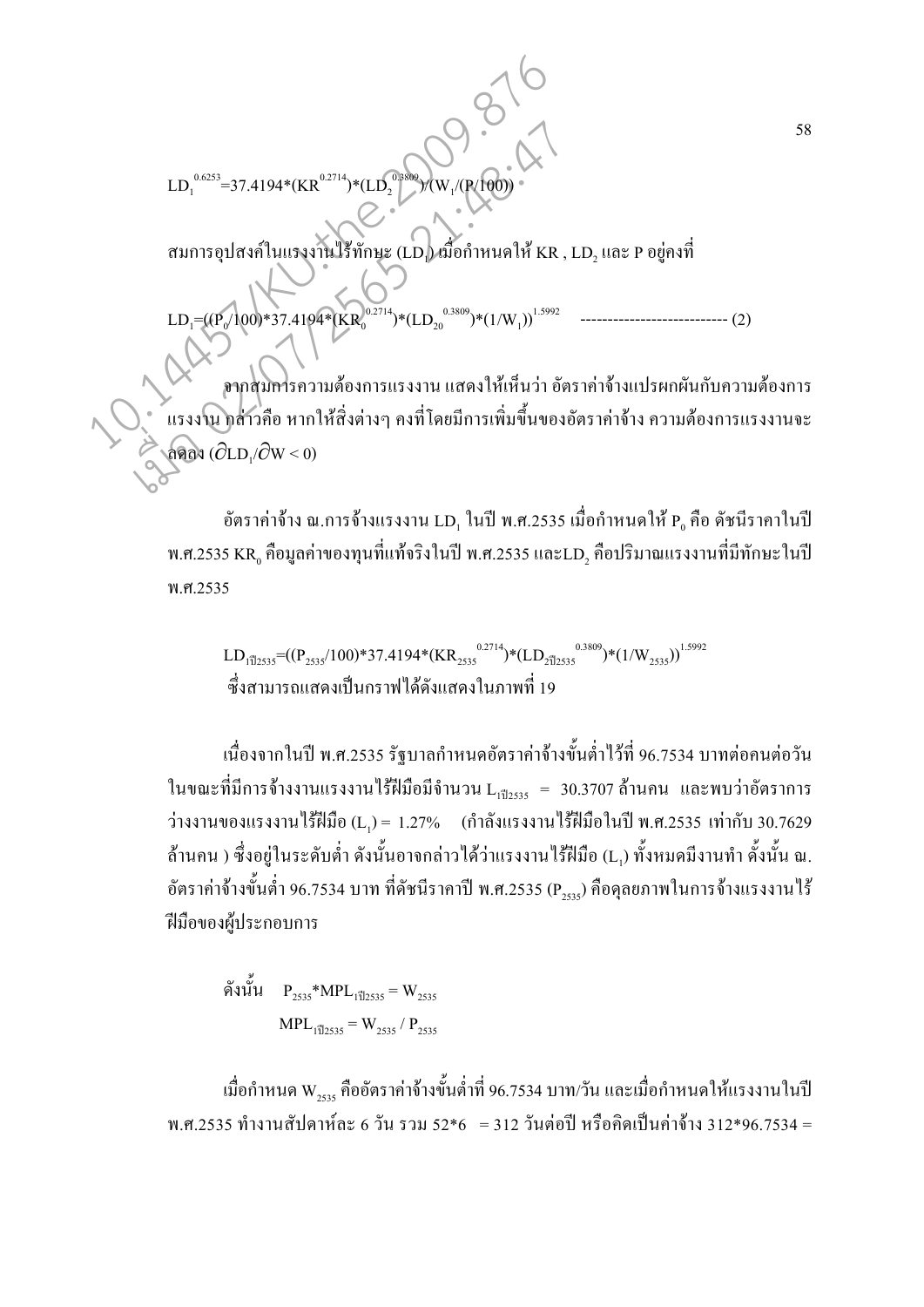|                                                                                               | 59                       |
|-----------------------------------------------------------------------------------------------|--------------------------|
| 30,187.0608 บาทต่อปี ระดับราคาตลาดของสินค้าในปี พ.ศ.2535 จะเท่ากับ 0.6510 หรือ                |                          |
| 65.1044% $(P_{2535} = MPL_{112535} / W_{2535})$<br>์<br>อัตราค่าจ้าง (บาุพ⁄ <mark>ธัน`</mark> |                          |
| 180                                                                                           |                          |
|                                                                                               |                          |
| 160<br>140<br>120                                                                             |                          |
| 100                                                                                           |                          |
| 80                                                                                            |                          |
| $\circ_6^{\heartsuit}$                                                                        |                          |
| 40                                                                                            |                          |
| พ.ศ. 2545<br>พ.ศ. 2535<br>พ.ศ. 2540<br>20                                                     | พ.ศ. 2549                |
| $\boldsymbol{0}$                                                                              |                          |
|                                                                                               | จำนวนแรงงาน(พื้นคน)      |
| 60,000.00<br>120,000.00<br>180,000.00<br>240,000.00<br>300,000.00                             | 360,000.00<br>420,000.00 |

์ ภาพที่ 19 ความต้องการแรงงานไร้ฝีมือปี พ.ศ.2535 ถึง พ.ศ.2549 เมื่อกำหนดให้สิ่งต่างๆคงที่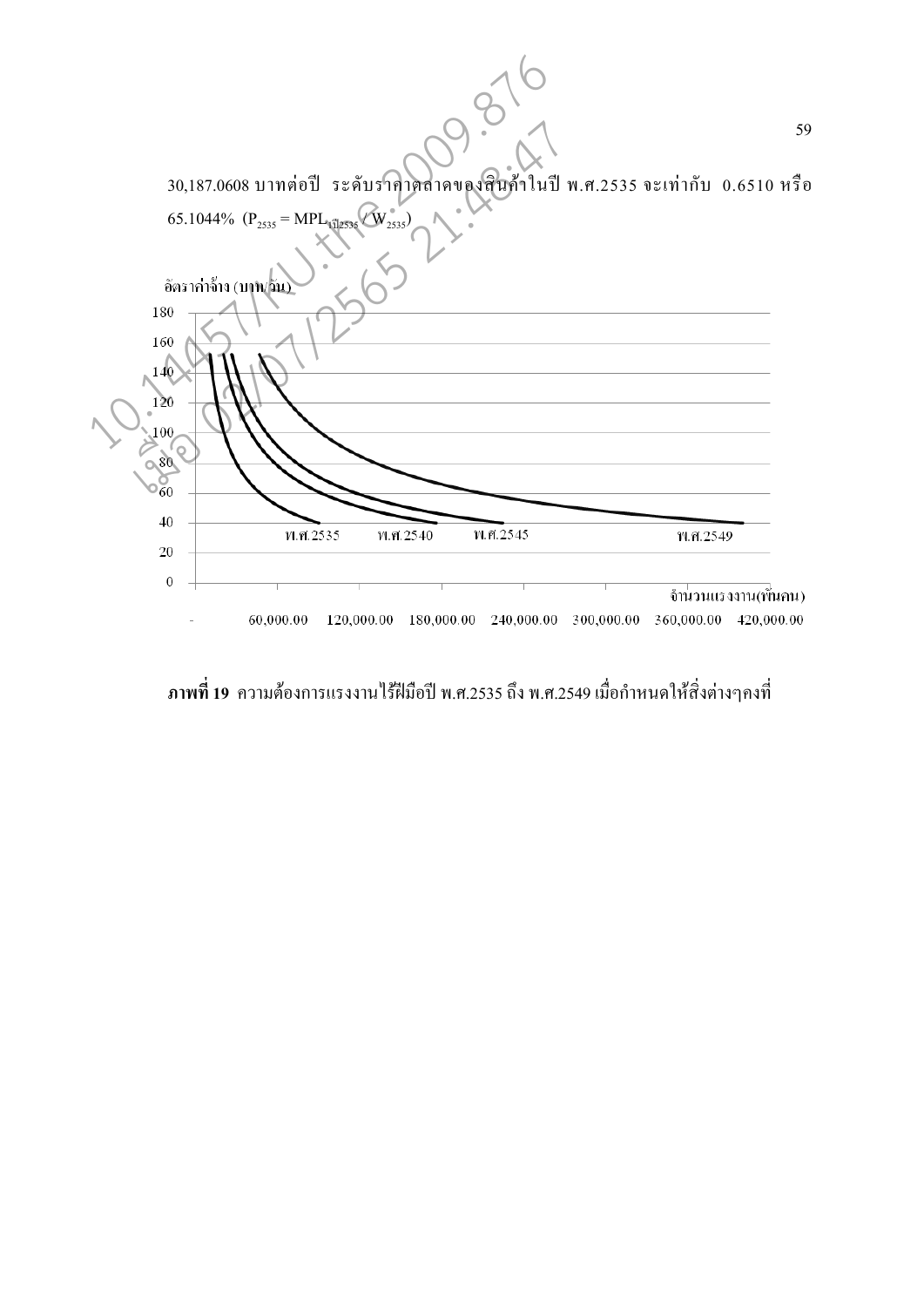**ตารางที่ 5** ผลิตภาพของแรงงานใร**้ฝีมือ** 

| ี่ ตารางที่ 5 ผลิตภาพของแรงงานไร้ฝีมือ |                  |              |                    |               |          |                                      |                                            |  |  |  |  |
|----------------------------------------|------------------|--------------|--------------------|---------------|----------|--------------------------------------|--------------------------------------------|--|--|--|--|
| ปี                                     | RealGDP $^{1/2}$ | Real $K^2$   | $\overline{CPI}^3$ | $LD_2^{\ 4'}$ | $LD_1^S$ | $\text{MPL}_1^{\omega}$<br>(ด้านบาท/ | $\mathbf{MPI}_{\mathbf{1}}^{\mathcal{I}'}$ |  |  |  |  |
| พ.ศ.                                   | (ถ้านบาท)        | (ด้านบาท)    | $(\%)$             | (พันคน)       | (พันคน)  | พันคน/ปี)                            | (บาท/คน/ปี)                                |  |  |  |  |
| 2535                                   | 2,830,900.00     | 1,111,283.00 | $100.00\,$         | 1973.5        | 30,370.7 | 46.3672                              | 46,367.1573                                |  |  |  |  |
| 2536                                   | 3,069,731.35     | 1,215,170.62 | 103.11             | 2111.6        | 30,013.7 | 49.1071                              | 49,107.0724                                |  |  |  |  |
| 2537                                   | 3,324,448.11     | 1,328,384.88 | 109.17             | 2191.2        | 29,878.4 | 51.1672                              | 51,167.2140                                |  |  |  |  |
| 2538                                   | 3,595,773.92     | 1,476,651.99 | 116.42             | 2288.8        | 30,268.2 | 53.1071                              | 53,107.1043                                |  |  |  |  |
| 2539                                   | 3,719,748.31     | 1,526,988.00 | 123.96             | 2343.7        | 29,875.4 | 54.5220                              | 54,522.0044                                |  |  |  |  |
| 2540                                   | 3,598,661.70     | 1,215,608.45 | 131.51             | 2676.7        | 30,470.1 | 53.2496                              | 53,249.5841                                |  |  |  |  |
| 2541                                   | 3,234,113.95     | 723,849.20   | 143.05             | 2955.1        | 29,158.2 | 49.3778                              | 49,377.7600                                |  |  |  |  |
| 2542                                   | 3,221,705.00     | 671,066.52   | 143.93             | 3291.4        | 28,773.6 | 50.8209                              | 50,820.8842                                |  |  |  |  |
| 2543                                   | 3,406,005.67     | 748,249.66   | 144.53             | 3393.7        | 29,595.5 | 52.0342                              | 52,034.2316                                |  |  |  |  |
| 2544                                   | 3,501,705.32     | 805,821.33   | 146.60             | 3773.1        | 29,620.6 | 55.2491                              | 55,249.0784                                |  |  |  |  |
| 2545                                   | 3,684,580.54     | 840,395.09   | 147.93             | 3826.5        | 30,340.3 | 55.3457                              | 55,345.6882                                |  |  |  |  |
| 2546                                   | 3,933,328.90     | 946,661.89   | 150.44             | 4121.8        | 30,453.2 | 58.6688                              | 58,668.7784                                |  |  |  |  |
| 2547                                   | 4,185,899.50     | 1,084,840.67 | 155.03             | 4498.5        | 31,061.0 | 62.1679                              | 62,167.9185                                |  |  |  |  |
| 2548                                   | 4,384,601.12     | 1,266,618.23 | 161.8343           | 4832.2        | 31,285.7 | 66.3294                              | 66,329.3725                                |  |  |  |  |
| 2549                                   | 4,615,017.39     | 1,294,961.98 | 169.6746           | 5052.7        | 31,092.8 | 68.1358                              | 68,135.8297                                |  |  |  |  |

หมายเหตุ: ปี พ.ศ.2535 เป็นปีฐาน

 $\vec{\mathfrak{n}}$ มา:  $^{\mathfrak{u}}$  ธนาคารแห่งประเทศไทย (2551)

 $^{\,2}$ สำนักงานคณะกรรมการพัฒนาเศรษฐกิจและสังคมแห่งชาติ (2551)

 $^{\frac{3}{2}'}$ กรมเศรษฐกิจการพาณิชย์ กระทรวงพาณิชย์ (2551)

 $^\text{\tiny 4\prime}$  และ $^\text{\tiny 5\prime}$  สำนักงานสถิติแห่งชาติ สมุดสถิติรายปีประเทศไทย (2536-2551)

 $^{\omega}$  การแทนค่าคงที่ในสมการการผลิตโดยรวมของไทยที่คาดประมาณได้

 $^{\mathbb{\mathbb{Z}}}$ แปลงหน่วย  $^{\mathbb{\mathbb{S}}}$ ให้เป็นบาทต่อคนต่อปี โดย  $^{\mathbb{\mathbb{S}}}\!\ast$ 1000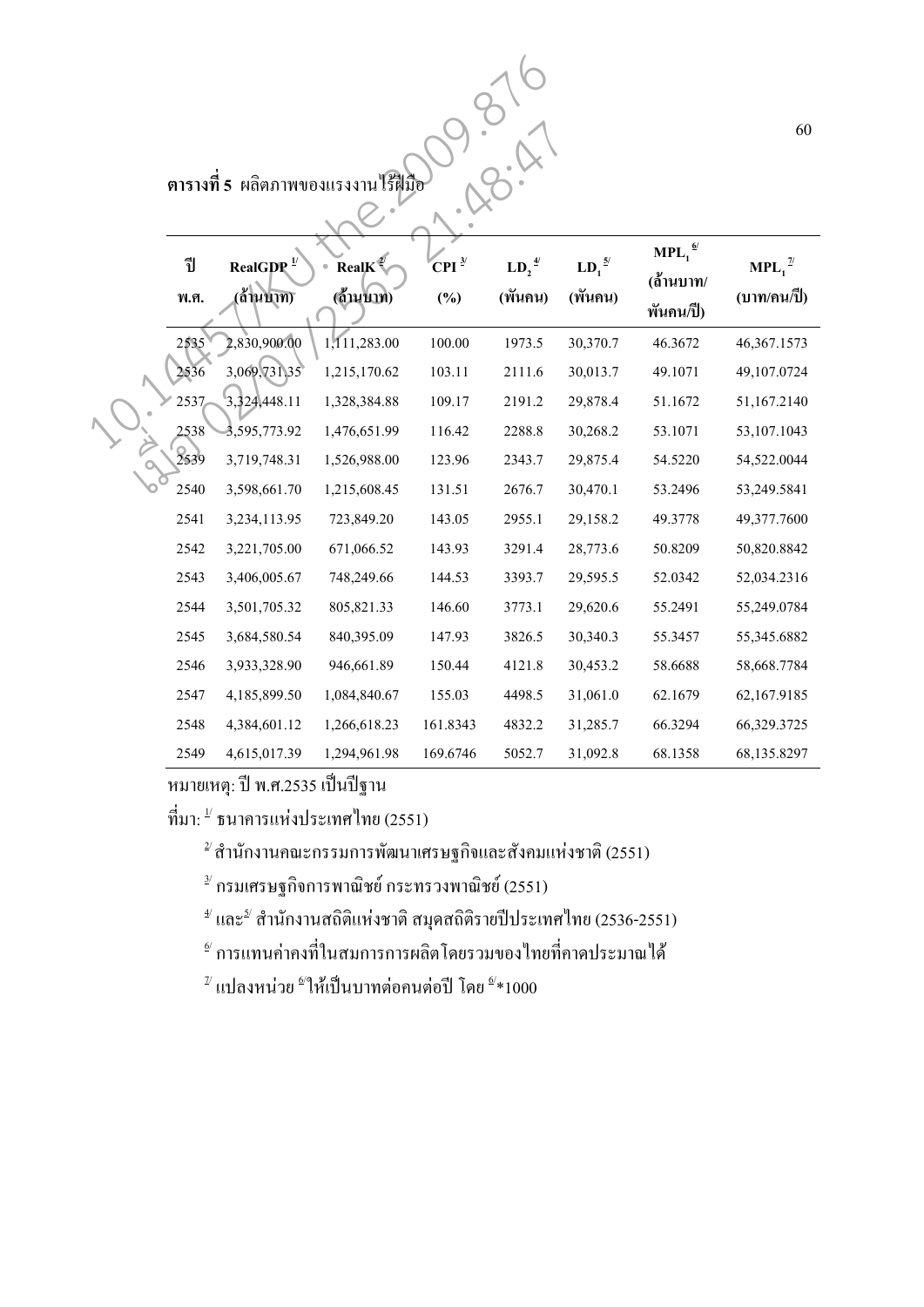**ตารางที่ 6** มูลค่าผลิตภาพของแรงงานใร**้ฝีมือและอัตราค่าจ้างขั้นต่ำที่เป็นตัว**เงิน

| ีตารางที่ 6 มูลค่าผลิตภาพของแรงงานใร้ฝีมือและอัตราค่าจ้างขั้นต่ำที่เป็นตัวเงิน |          |                     |                                                                                           |                                                                                                |                                      |                                     |  |  |  |  |
|--------------------------------------------------------------------------------|----------|---------------------|-------------------------------------------------------------------------------------------|------------------------------------------------------------------------------------------------|--------------------------------------|-------------------------------------|--|--|--|--|
| ปี<br>พ.ศ                                                                      | (พันคน)  | MPL<br>(บาท/คน/วัน) | ดัชนีราคา <sup>3</sup><br>็ตลาดของ<br>ผลผลิตที่<br>คำนวณจาก<br>การปรับค่า<br>ของดัชนีราคา | $\textbf{VMPL}_1$ หรืออัตรา $^4{}$<br>ค่ำจ้างที่เป็นตัวเงิน<br>ณ.การจ้างงานLD,<br>(บาท/คน/วัน) | $minW$ <sup>5/</sup><br>(บาท/คน/วัน) | $LD_1^{\omega}$<br>@minW<br>(พันคน) |  |  |  |  |
| 2535                                                                           | 30,370.7 | 148.6127            | 65.10                                                                                     | 96.7534                                                                                        | 96.7534                              | 30,364.3                            |  |  |  |  |
| 2536                                                                           | 30,013.7 | 157.3945            | 67.13                                                                                     | 105.6540                                                                                       | 104.8630                             | 30,370.2                            |  |  |  |  |
| 2537                                                                           | 29,878.4 | 163.9975            | 71.08                                                                                     | 116.5620                                                                                       | 112.9342                             | 31,421.4                            |  |  |  |  |
| 2538                                                                           | 30,268.2 | 170.2151            | 75.79                                                                                     | 129.0138                                                                                       | 121.1184                             | 33,477.7                            |  |  |  |  |
| 2539                                                                           | 29,875.4 | 174.7500            | 80.71                                                                                     | 141.0343                                                                                       | 131.3816                             | 33,455.1                            |  |  |  |  |
| 2540                                                                           | 30,470.1 | 170.6717            | 85.62                                                                                     | 146.1259                                                                                       | 131.3816                             | 36,112.2                            |  |  |  |  |
| 2541                                                                           | 29,158.2 | 158.2621            | 93.13                                                                                     | 147.3896                                                                                       | 133.7368                             | 34,055.0                            |  |  |  |  |
| 2542                                                                           | 28,773.6 | 162.8874            | 93.71                                                                                     | 152.6385                                                                                       | 133.7368                             | 35,540.1                            |  |  |  |  |
| 2543                                                                           | 29,595.5 | 166.7764            | 94.09                                                                                     | 156.9252                                                                                       | 133.7368                             | 38,210.8                            |  |  |  |  |
| 2544                                                                           | 29,620.6 | 177.0804            | 95.44                                                                                     | 169.0081                                                                                       | 136.7368                             | 41,558.9                            |  |  |  |  |
| 2545                                                                           | 30,340.3 | 177.3900            | 96.31                                                                                     | 170.8413                                                                                       | 137.0395                             | 43,156.6                            |  |  |  |  |
| 2546                                                                           | 30,453.2 | 188.0410            | 97.95                                                                                     | 184.1777                                                                                       | 138.3026                             | 48,138.5                            |  |  |  |  |
| 2547                                                                           | 31,061.0 | 199.2561            | 100.93                                                                                    | 201.1114                                                                                       | 139.6579                             | 55,640.5                            |  |  |  |  |
| 2548                                                                           | 31,285.7 | 212.5941            | 105.36                                                                                    | 223.9918                                                                                       | 148.1184                             | 60,604.9                            |  |  |  |  |
| 2549                                                                           | 31,092.8 | 218.3841            | 110.47                                                                                    | 241.2393                                                                                       | 149.3553                             | 66,921.5                            |  |  |  |  |

หมายเหตุ: ปี พ.ศ.2535 เป็นปีฐาน

ที่มา:  $^{\rm l}$  สำนักงานสถิติแห่งชาติ สมุดสถิติรายปีประเทศไทย (2536-2551)

 $^{\mathbb{Z}}$  สำนักงานคณะกรรมการพัฒนาเศรษฐกิจและสังคมแห่งชาติ (2551)

 $^{\text{\tiny 3}}$  ปรับค่าดัชนีราคาโดยให้ปี พ.ศ.2535 เป็นปีฐาน

 $^\text{\tiny 4\prime}$ มูลค่าผลิตภาพแรงงานหน่วยสุดท้าย คิดจาก ( $^{2\!\leftarrow\!3\!\right)\!/100}$ 

 $^{\mathfrak{z}}$  ตารางผนวกที่ ก2

 $^{\scriptscriptstyle 6}$ แทนค่าอัตราค่าจ้างขั้นต่ำลงในสมการอุปสงค์แรงงาน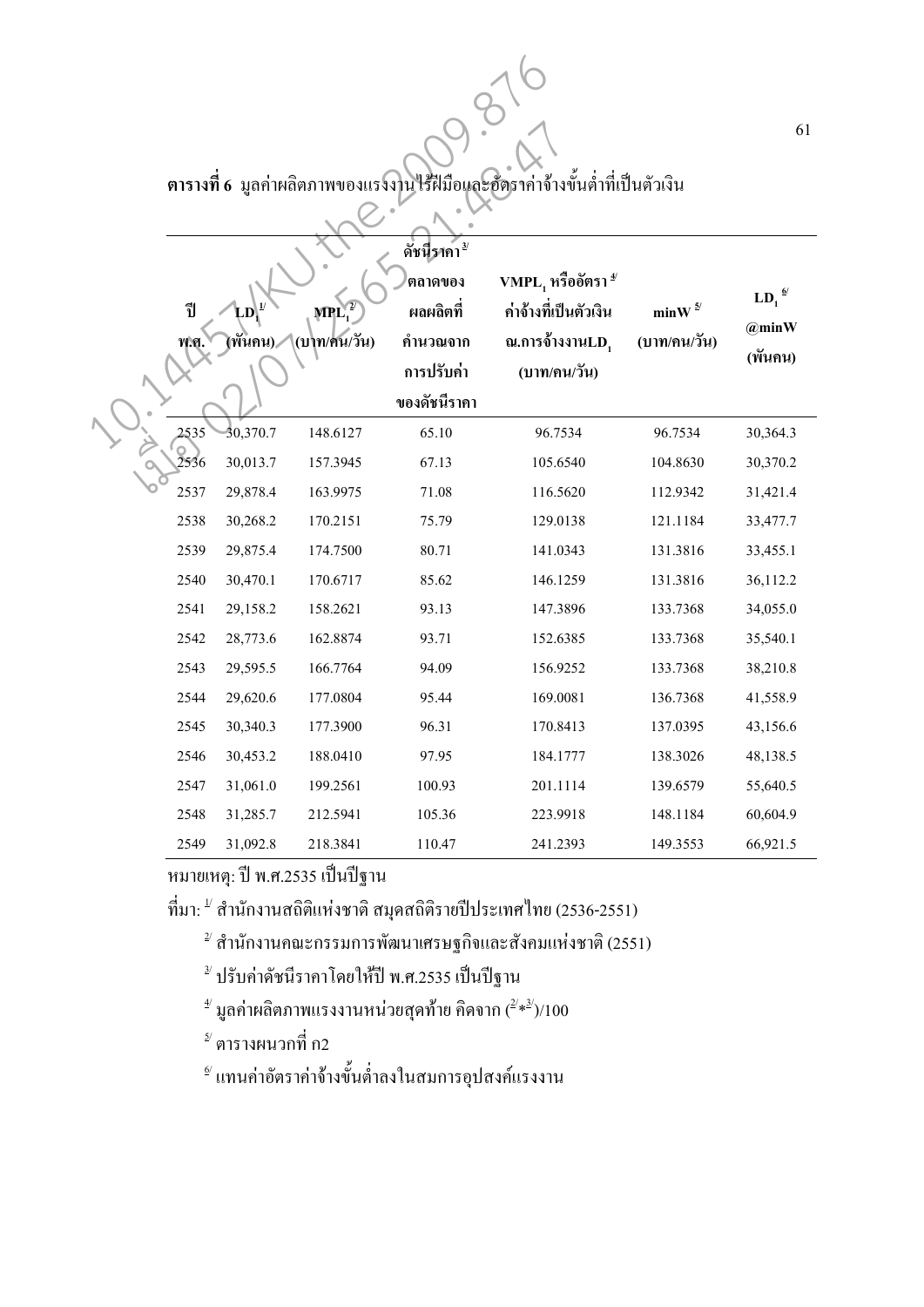RealGDP คือ ผลิตภัณฑ์มวลรวมภายในประเทศที่แท้จริง โดย RealK คือ การสะสมทุนในรูปสินทรัพย์ถาวรที่แท้จริง

LD, คือ กำลังแรงงานมีฝีมือผู้มีงานทำ (จำแนกตามระดับการศึกษาระดับมหาวิทยาลัย และ ฝึกหัดครู)

LD, คือ กำลังแรงงานไร้ฝีมือผู้มีงานทำ (จำแนกตามระดับการศึกษา ตั้งแต่ไม่มีการศึกษา อนุบิงล ประถม จนถึงมัธยมและเตรียมอุคมศึกษาหรือเทียบเท่า)

MPL, คือ ผลิตภาพของแรงงาน ใร้ฝีมือ

CPI คือ ดัชนีราคา

VMPL, คือ มูลค่าผลิตภาพของแรงงาน ไร้ฝีมือ

minW คือ อัตราค่าจ้างขั้นต่ำเฉลี่ยทั่วประเทศที่ถูกกำหนดจากรัฐบาล

และ LD1@minW คือ กำลังแรงงานไร้ฝีมือที่ผู้ประกอบการจะจ้างที่อัตราค่าจ้างขั้นต่ำเฉลี่ย ทั่วประเทศที่ถกกำหนดจากรัฐบาล

ิจากการคำนวณผลิตภาพของแรงงานไร้ฝีมือระหว่างปี พ.ศ.2535 ถึง พ.ศ.2549 พบว่ามีค่า ้ เพิ่มสูงขึ้น มูลค่าผลผลิตส่วนเพิ่มของแรงงานมีค่าสูงกว่าอัตราค่าจ้างขั้นต่ำที่รัฐกำหนด เช่นในปี ี พ.ศ.2536 มีกำลังแรงงานไร้ฝีมือ 30.4524 ล้านคน มลค่าผลผลิตส่วนเพิ่มของแรงงานไร้ฝีมือมีค่า 105.6540 บาท/คน ในขณะที่อัตราค่าจ้างขั้นต่ำโดยเฉลี่ยทั่วประเทศมีค่า 104.8630 บาท/คน มีการ ้จ้างงานแรงงานไร้ฝีมือ (L,) จริงอยู่ที่ 30.0137 ล้านคน ดังนั้นมีแรงงานที่ว่างงานอยู่ร้อยละ 1.44

้ถ้าผู้ประกอบการจ้างที่อัตราค่าจ้างขั้นต่ำที่ 104.8630 บาท/คน นายจ้างควรจ้างแรงงานไร้ ้ฝีมือ 30.3702 ล้านคน แต่ในความเป็นจริงนายจ้างจ้างแรงงานไร้ฝีมือที่ 30.0137 ล้านคน ดังนั้น แสดงว่านายจ้างจ้างแรงงานไร้ฝีมือตามผลิตภาพของแรงงาน มูลค่าผลิตภาพแรงงานไร้ฝีมือสูงกว่า อัตราค่าจ้างขั้นต่ำที่ถูกกำหนด

ิ การที่อัตราค่าจ้างขั้นต่ำที่ถูกกำหนดต่ำกว่ามูลค่าผลิตภาพหน่วยสุดท้ายของแรงงาน จะไม่มี ้ ส่วนที่จะทำให้เกิดการจ้างแรงงานมากขึ้น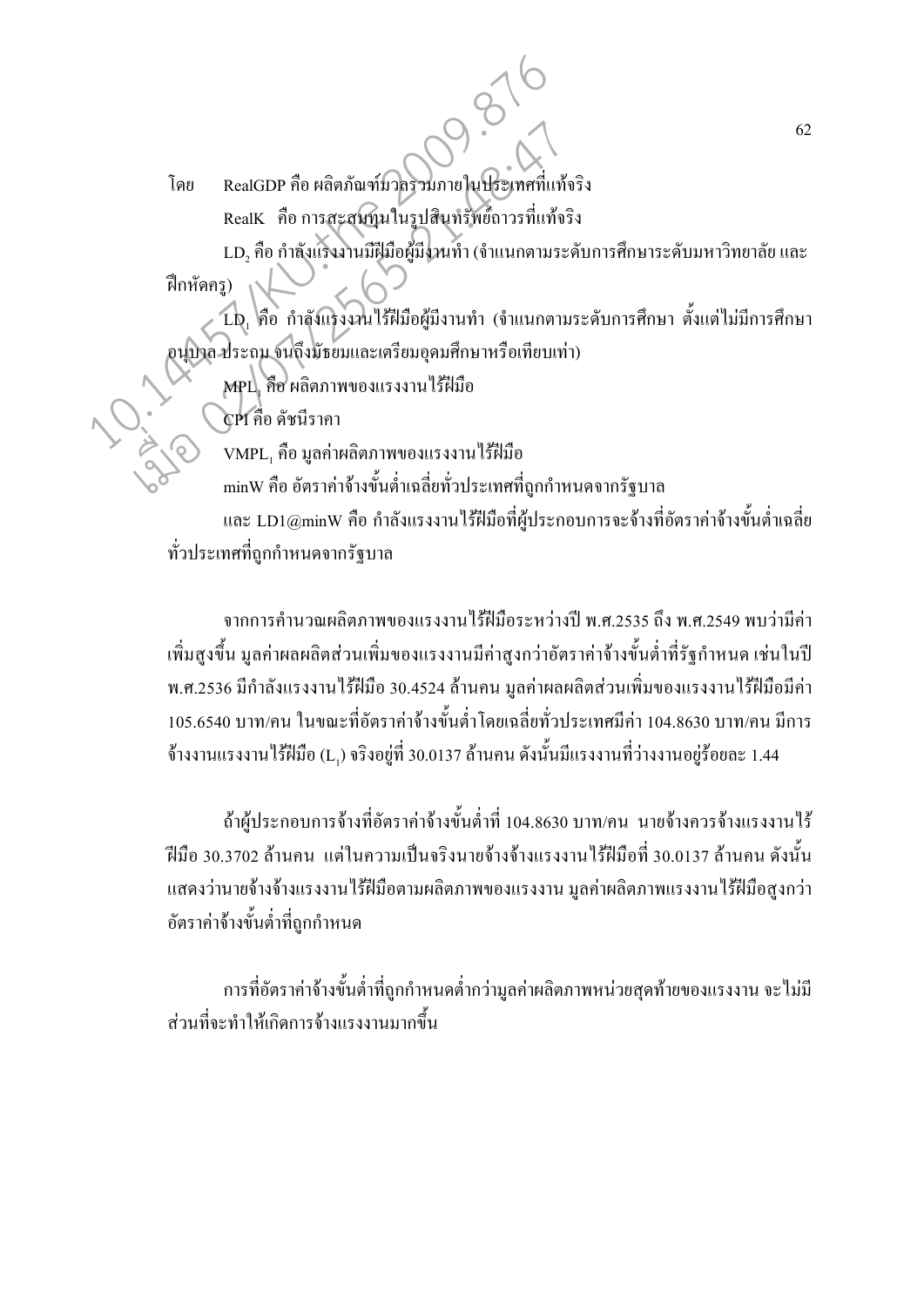

ี <mark>ภาพที่ 20</mark> จำนวนการจ้างงานจริง การจ้างงานที่อัตราค่าจ้างขั้นต่ำ และกำลังแรงงานไร้ฝีมือ ที่มา: จากตารางที่ 6

ผู้ประกอบการจ่ายค่าจ้างที่ P\*MPL หรือกดอัตราค่าจ้างลงต่ำกว่า P\*MPL แต่สูงกว่าอัตรา ้ค่าจ้างขั้นต่ำ (minW) ในทางตรงกันข้ามหากผู้ประกอบการใช้อัตราค่าจ้างขั้นต่ำเป็นเกณฑ์ในการ ้ จ่ายค่าจ้าง อัตราค่าจ้างที่ต่ำกว่าผลิตภาพของแรงงานหน่วยสุดท้ายจะทำให้ผู้ประกอบการที่มีอำนาจ ตลาดในการจ้างแรงงาน กดอัตราค่าจ้างลงในขณะที่จ้างแรงงานที่ระดับ  $LD_1 = P^*MPL_1$ 

ี ดังนั้นความสูญเสียสวัสดิการของแรงงานที่เกิดขึ้น = (VMPL-minW)\*L, อย่างไรก็ดีถ้า ผู้ประกอบการกดอัตราค่าจ้างให้ต่ำกว่ามูลค่าผลิตภาพแรงงานหน่วยสุดท้าย(VMPL) แต่สูงกว่า ้อัตราค่าจ้างขั้นต่ำ(minW) แรงงานก็ยังคงมีการสญเสียสวัสดิการในแรงงาน ดังนั้นถ้าหาก ผ้ประกอบการยังคงมีอำนาจในการผกขาดตลาดแรงงาน โดยแรงงานไม่มีอำนาจเรียกร้องอัตรา ้ค่าจ้างให้เท่ากับมลค่าผลิตภาพแรงงานหน่วยสดท้าย(VMPL)ใด้แล้ว โอกาสที่แรงงานจะถกกด ้ค่าจ้างให้ต่ำกว่ามลค่าผลิตภาพแรงงานหน่วยสดท้าย(VMPL) แต่สงกว่าอัตราค่าจ้างขั้นต่ำมีความ เป็นไปได้มาก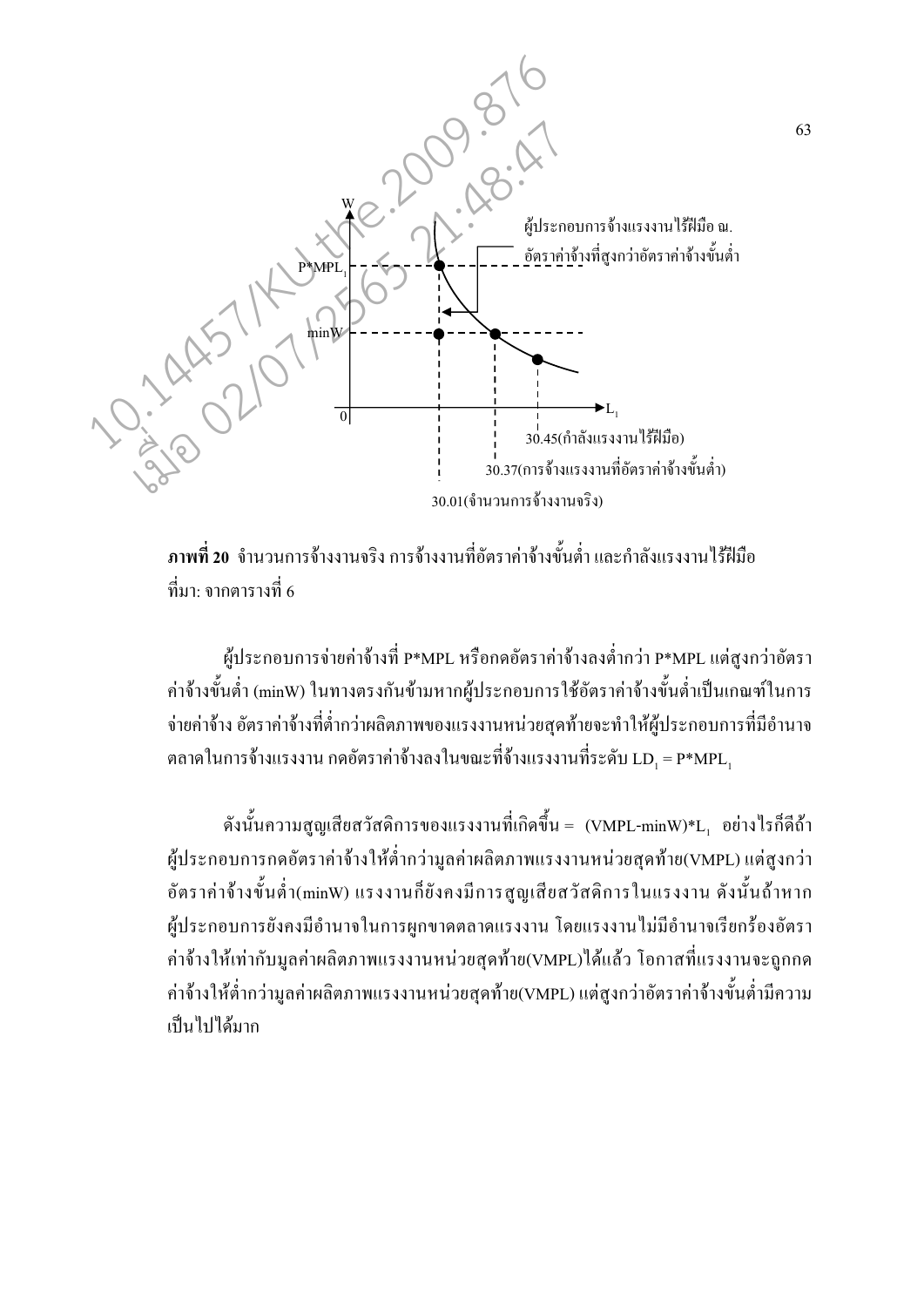ดารเปลี่ยนแปลงในสวัสดิการแรงงาน

แนวโน้มของสวัสดิการที่แรงงานใด้รับหากมีการจ้างแรงงานที่อัตราค่าจ้างเท่ากับมูลค่า ผลิตภาพแรงงานหน่วยสุดท้าย(VMPL) จึงได้ทำการวิเคราะห์ในปีต่อมาจนถึงปีพ.ศ.2549 พบว่า แนวโน้มของความแตกต่างระหว่างมูลค่าผลิตภาพแรงงานหน่วยสุดท้าย กับอัตราค่าจ้างขั้นต่ำเพิ่ม สูงขึ้น(จากตารางที่ 6) เนื่องมาจากการปรับอัตราค่าจ้างขั้นต่ำไม่สอดคล้องกับการปรับตัวของดัชนี ้ ราคา จึงเป็นผลให้สวัสดิการแรงงาน ไร้ฝีมือหากมีการจ้างแรงงานที่อัตราค่าจ้างเท่ากับมูลค่าผลิต ้ ภาพแรงงานหน่วยสุดท้ายมีแนวโน้มเพิ่มขึ้น แต่อย่างไรก็ดีหากผู้ประกอบการมีอำนาจใน ์<br>> คลาดแรงงานผู้ประกอบการก็จะกดอัตราค่าจ้างลงให้ต่ำกว่ามูลค่าผลิตภาพแรงงาน แต่ยังคงสูงกว่า ้หรือเท่ากับอัตราค่าจ้างขั้นต่ำแรงงานไร้ฝีมือก็จะไม่ได้รับหรือได้รับสวัสดิการน้อยลง ดังนั้นการ ปรับอัตราค่าจ้างขั้นต่ำควรปรับให้สอดคล้องกับดัชนีราคาในแต่ละปี เพื่อจะทำให้ความแตกต่าง ระหว่างมูลค่าผลิตภาพแรงงานหน่วยสุดท้าย(VMPL) กับอัตราค่าจ้างขั้นต่ำที่ถูกกำหนดลดลง เป็น ้การลดอำนาจผู้ขาดในการจ้างงานของผู้ประกอบการ และเป็นการส่งเสริมให้มีการทำงานเพิ่มมาก ์<br>ขึ้น

5.2 กรณีศึกษาอปทานของแรงงานที่ความชันเป็นบวก โดยทำการคาดประมาณอปทาน ี ของแรงงาน ตามแนวคิดของเคนส์ที่ว่าจำนวนแรงงานที่เสนอขายแรงงานขึ้นกับค่าจ้างที่เป็นตัวเงิน และระดับราคาที่คาดคะเน (expected price) เพื่อนำมาหาจดดลยภาพของตลาดแรงงาน

### สมการอุปทานแรงงาน

|        |                | ์ตัวแปรตาม: $\mathrm{LS}_{1}/\mathrm{LT}$ |         |
|--------|----------------|-------------------------------------------|---------|
| ตัวแปร | ค่าสัมประสิทธ์ | T-statistic                               | P-value |
| C      | 1.0025         | 56.9844                                   | 0.0000  |
| W      | 0.0014         | 3.8227                                    | 0.0024  |
| P      | $-0.0011$      | $-8.5318$                                 | 0.0000  |
| $R^2$  | 0.96           | $R^2$ adjust                              | 0.96    |

## ี ตารางที่ 7 ผลการคาดประมาณสมการอปทานแรงงาน

้ที่มา: ตารางผนวกที่ ขร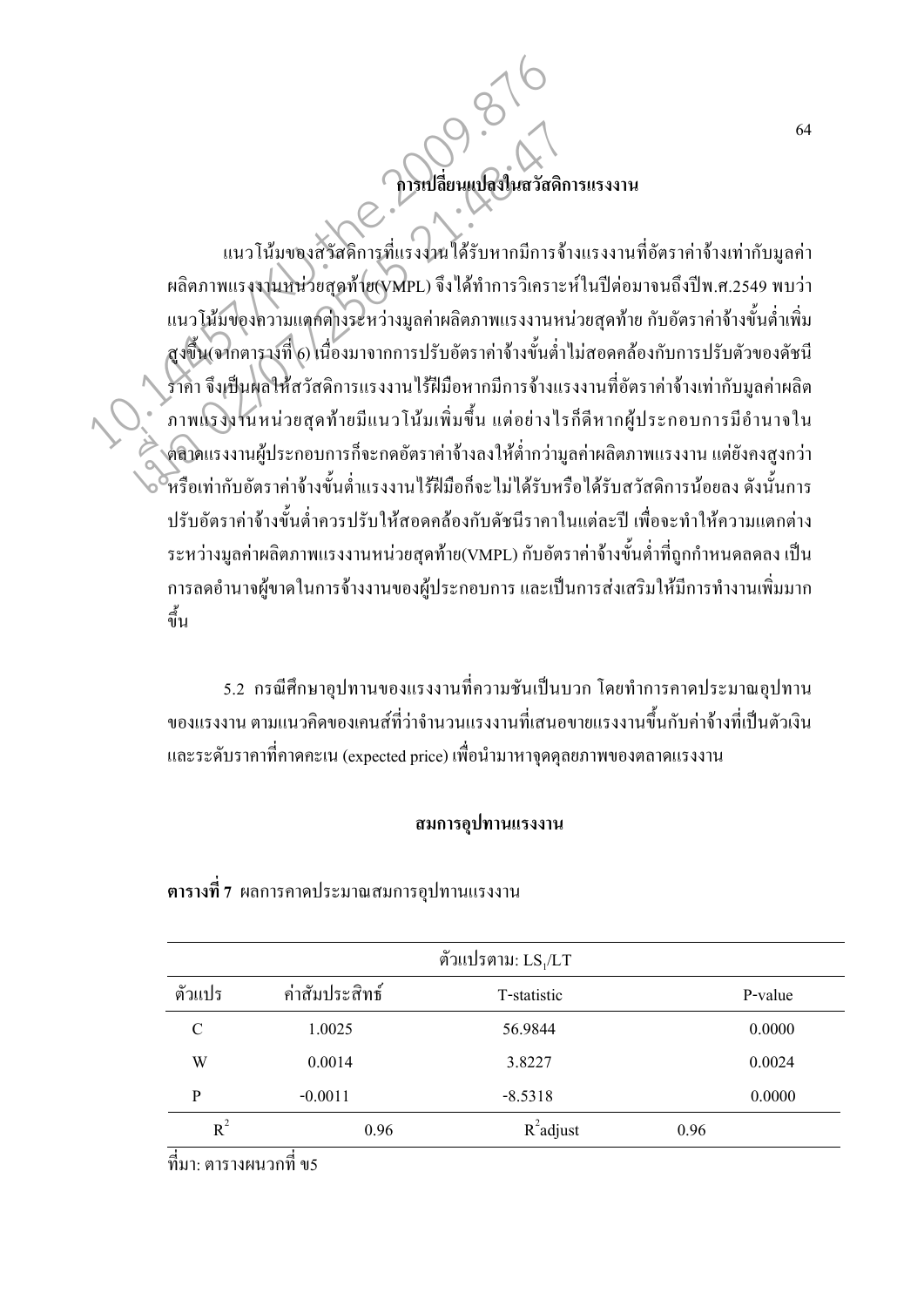LS, คือ อุปทานแรงงาน ไร้ฝีมือ (ผู้มีงานทำจำแนกตามระดับการศึกษา ตั้งแต่ ไม่มี โดย การศึกษา อนุบาล ประถม จนถึงมัธยมและเตรียมอุดมศึกษาหรือเทียบเท่า) LT คือ อุปทานแรงงานทั้งหมด หรือกำลังแรงงาน (ตั้งแต่ไม่มีการศึกษา อนุบาล ประถม ้มัธยมและเตรียมอุดมศึกษาหรือเทียบเท่า จนถึงระดับมหาวิทยาลัย และ ฝึกหัดครู) คือ อัตราค่าจ้างที่เป็นตัวเงิน -และ p คือ ระดับราคาที่คาดคะเน จึงได้สมการอุปทานแรงงาน  $\text{LS}_{1}/\text{LT} = 1.0025 + 0.0014* \text{W} - 0.0011* \text{P}$  ;  $\text{R}^{2}$  adjust= 0.96

> ้เนื่องจากแบบจำลองอปทานแรงงาน อธิบายได้ว่า อัตราส่วนของจำนวนแรงงานไร้ฝีมือ ต่อจำนวนกำลังแรงงานทั้งหมด (LS,/LT) ขึ้นอยู่กับอัตราค่าจ้าง(W)และระดับราคาที่คาดคะเน(P) จัดรปสมการอปทานของแรงงานใหม่เป็น

้จากสมการอุปทานของแรงงานสมการที่(3)แสดงให้เห็นว่า อุปทานของแรงงาน มีความชัน ้เป็นบวก คือ เมื่อให้สิ่งอื่นๆ ยกเว้นอัตราค่าจ้างคงที่แล้ว อุปทานของแรงงานจะแปรผันตรงกับอัตรา ค่าจ้าง กล่าวคือ เมื่ออัตราค่าจ้างสูงขึ้นอุปทานของแรงงานก็จะสูงขึ้นตามไปด้วย ( $\partial$ LS,/ $\partial$ W =  $0.0014*LT$ 

### ดุลยภาพของตลาดและสวัสดิการแรงงาน

ิจากสมการอุปทานของแรงงาน และอุปสงค์ในแรงงาน นำมาทดสอบหาอัตราค่าจ้างตลาด ของแรงงานไร้ฝีมือ โดยกำหนดให้ KR , LD, , LT และP คงที่ เพื่อศึกษาแนวโน้มความแตกต่าง ระหว่างอัตราค่าจ้างขั้นต่ำที่ถูกกำหนดจากรัฐบาล และอัตราค่าจ้างดุลยภาพ ในการวิเคราะห์ ดุลยภาพจะศึกษาดุลยภาพในปี พ.ศ.2535, 2540, 2545 และพ.ศ.2549 ซึ่งมีช่วงระยะห่างกัน ประมาณ 5 ปี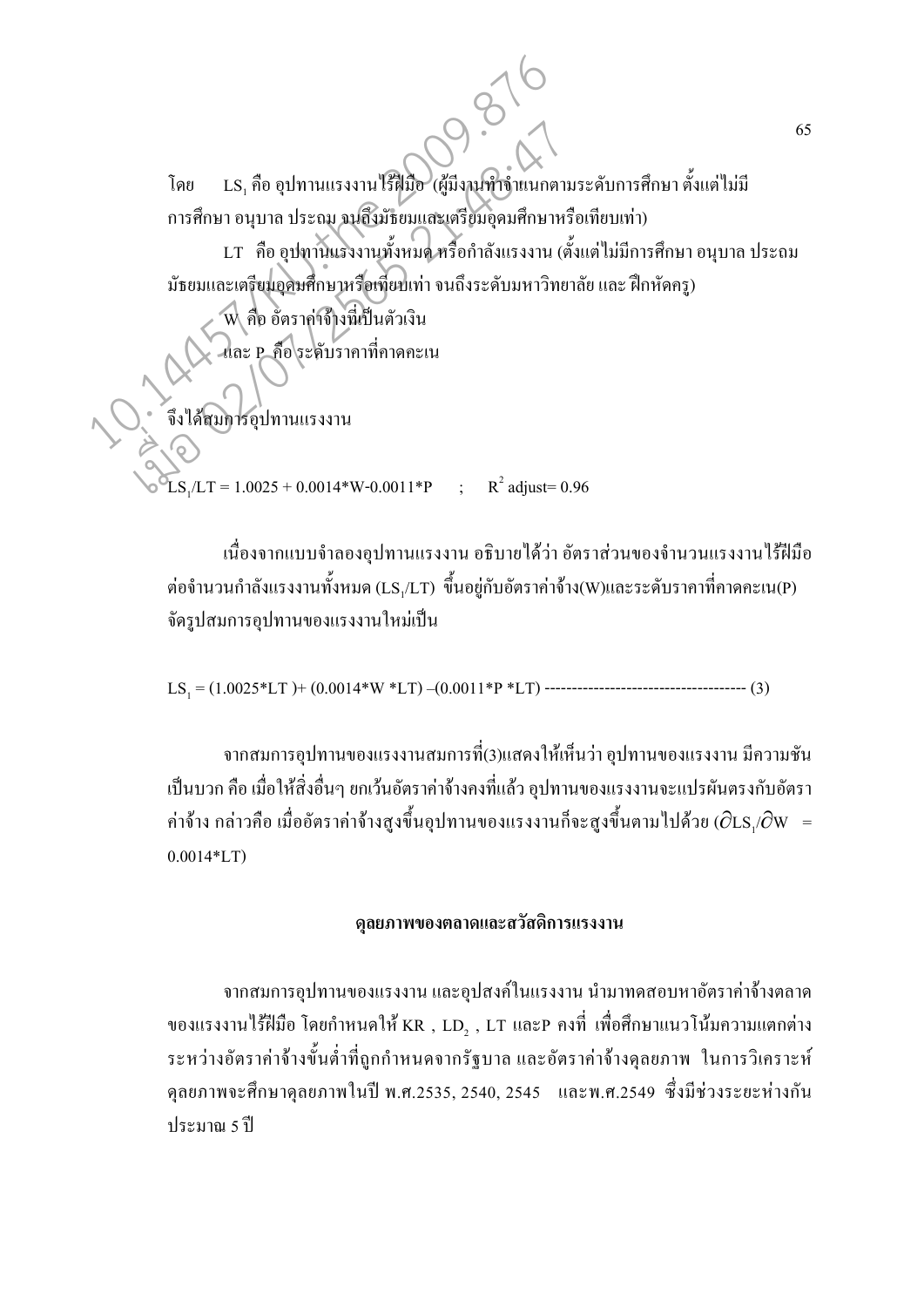

ภาพที่ 21 คุลยภาพตลาดแรงงาน ณ.การจ้างงาน L.W.  $\dot{\vec{n}}$ มา: Kaufman and Hotchkiss (2006: 17)

ี ผลการวิเคราะห์ดุลยภาพตลาดแรงงานในปี พ.ศ.2535 อัตราค่าจ้างดุลยภาพ(W) ที่ 97.8048 ิบาท/คน/วัน มีการจ้างงานดุลยภาพ 29.8440 ล้านคน เมื่อเปรียบเทียบ ณ.อัตราค่าจ้างขั้นต่ำ 96.7534 ิบาท/คน/วัน ในปี พ.ศ.2535 จะมีแรงงานไร้ฝีมือที่เสนอขายแรงงานเพียง 29.7954 ล้านคน

โดยทำการวิเคราะห์ต่อในปีพ.ศ.2540, 2545 และพ.ศ.2549 เพื่อศึกษาถึงแนวโน้มของอัตรา ้ค่าจ้างดุลยภาพ การจ้างงานดุลยภาพ เพื่อเปรียบเทียบกับปริมาณแรงงาน ไร้ฝีมือที่เสนอขายแรงงาน ณ.อัตราค่าจ้างขั้นต่ำและสวัสดิการแรงงานไร้ฝีมือ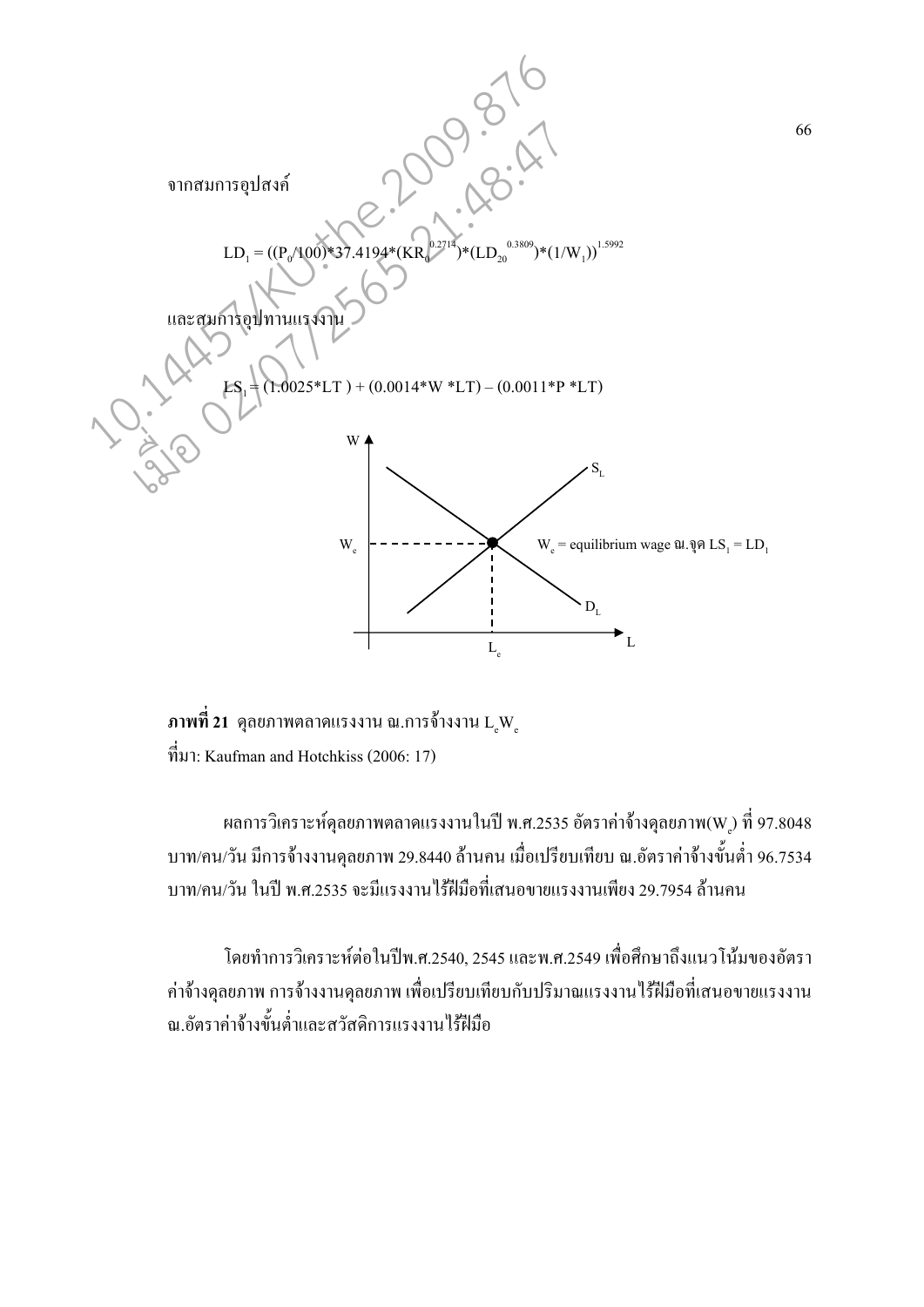ี ตารางที่ 8 คลยภาพการจ้างงาน และการเสนอขายแรงงาน ณ.อัตราค่าจ้างขั้นต่ำ

|   | ปี   | แรงงาน<br>ณ.ดอยภาพ | อัตราค่าจ้าง<br>็ณ.ดลยภาพ | อัตราค่าจ้าง $\frac{3}{2}$<br>v<br>Ū<br>ขันต่า | แรงงานที่ต้องการทำงาน <sup>4/</sup><br>ณ.อัตราค่าจ้างขั้นต่ำ | ิสวัสดิการแรงงาน <sup>5/</sup><br>ใร้ฝีมือที่ดุลยภาพ |
|---|------|--------------------|---------------------------|------------------------------------------------|--------------------------------------------------------------|------------------------------------------------------|
|   | พ.ศ. | (ถ้านคน)           | $(11)$ ท/วัน)             | (บาท/วัน)                                      | (ถ้านคน)                                                     | (ล้านบาท)                                            |
|   | 2535 | 29.8440            | 97.8048                   | 96.7534                                        | 29.7954                                                      | 36.0510                                              |
|   | 2540 | 30.2933            | 146.6392                  | 131.3816                                       | 29.5791                                                      | 556.0340                                             |
|   | 2545 | 31.2285            | 167.7644                  | 137.0395                                       | 29.7323                                                      | 1,164.5274                                           |
| ś | 2549 | 34.0979            | 227.6856                  | 149.3553                                       | 30.0850                                                      | 3,270,2368                                           |

 $\sim$ ที่มา:  $^{\frac{1}{2}}$ และ $^{\frac{2}{2}}$ จากการคำนวณ (ดูภาคผนวก ค)

้ ตารางผนวกที่ ก2

<sup>ิช</sup> แทนค่าอัตราค่าจ้างขั้นต่ำลงในสมการอุปทานแรงงาน

 $^{\mathcal{S}}$  จากการคำนวณ (ดูภาคผนวก ค)

ิจากการศึกษาในปี พ.ศ.2535, 2540, 2545 และพ.ศ.2549 พบว่าอัตราค่าจ้างดุลยภาพที่คาด ประมาณใค้นั้นมีแนวโน้มเพิ่มสูงขึ้น โดยสูงกว่าอัตราค่าจ้างขั้นต่ำที่ถูกกำหนดจากรัฐบาล และมี ้ แนวโน้มของความแตกต่างเพิ่มขึ้น โดยแรงงานไร้ฝีมือ ณ.จุดดุลยภาพมีจำนวนมากกว่าแรงงานที่ เสนอขายแรงงาน ณ.อัตราค่าจ้างขั้นต่ำที่รัฐกำหนด



ี ภาพที่ 22 อัตราค่าจ้างดุลยภาพตลาดแรงงานที่คาดประมาณสูงกว่าอัตราค่าจ้างขั้นต่ำ

ี สวัสดิการแรงงานใร้ฝีมือที่ดุลยภาพ แรงงานจะได้รับต่อเมื่อมีการจ้างแรงงานที่ดุลยภาพ ที่ ้อัตราค่าจ้างคุลยภาพ ในทางกลับกันหากผู้ประกอบการมีอำนาจตลาดสามรถกดอัตราค่าจ้างลงได้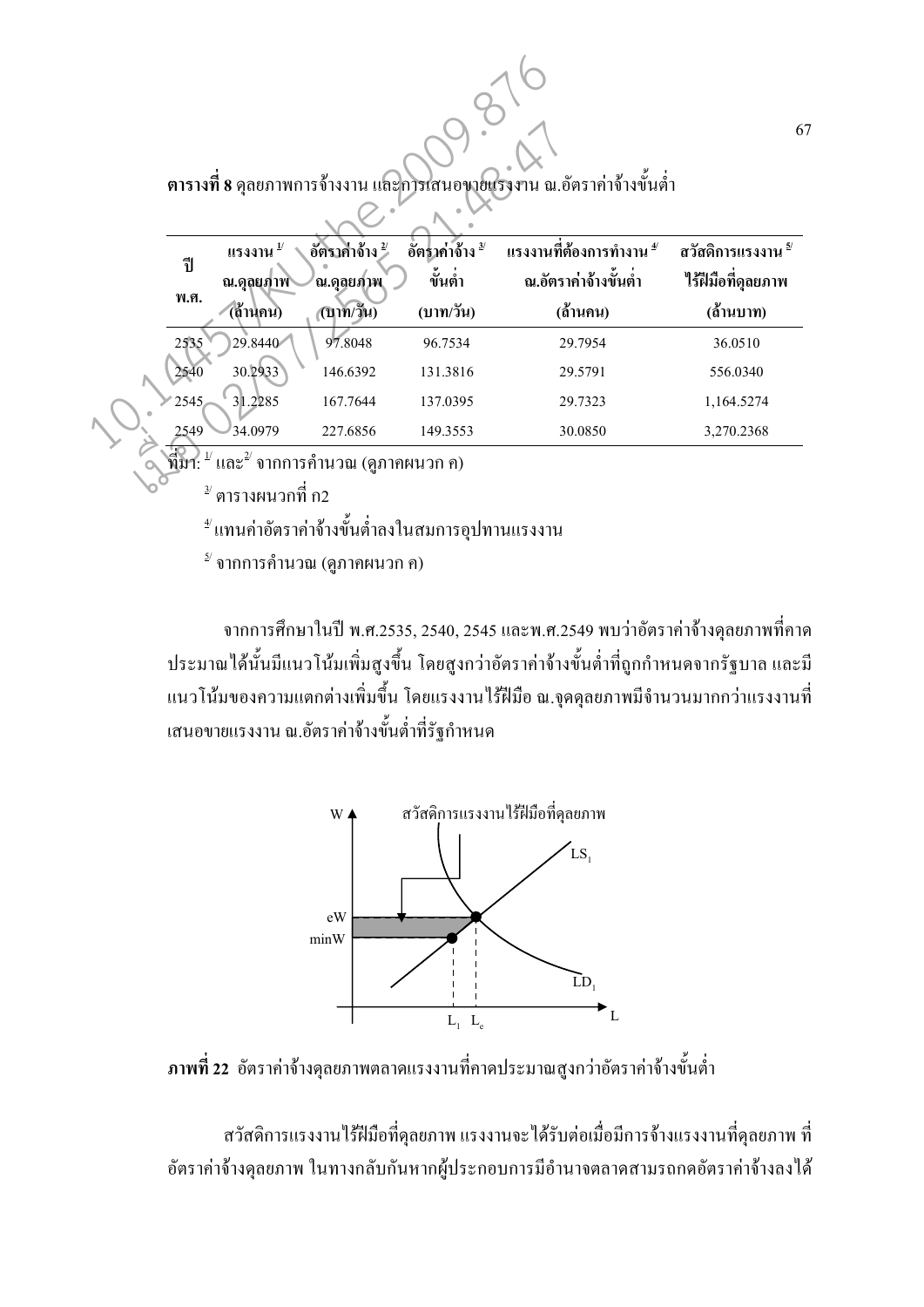แต่สูงกว่าหรือเท่ากับอัตราค่าจ้างขั้นต่ำ สวัสดิการในส่วนนี้ก็จะเป็นสวัสดิการที่แรงงานสูญเสีย ดั้ง นั้นการปรับอัตราค่าจ้างขั้นต่ำอย่างน้อยควรปรับในสอดคล้องกับดัชนีราคาในแต่ละปี

ตารางที่ 9 จำนวนแรงงานไร้ฝีมือดุลยภาพกับแรงงานไร้ฝีมือที่ทำงานจริง พ.ศ.2535, 2540, 2545

|              |                                          | จำนวนแรงงานใร้ฝีมือ                 | ประมาณอัตราค่าจ้าง <sup>4</sup>                 |                                                                        |  |
|--------------|------------------------------------------|-------------------------------------|-------------------------------------------------|------------------------------------------------------------------------|--|
| ี่ปี<br>พ.ศ. | ้ผู้มีงานทำจริง <sup>บ</sup><br>(ถ้านคน) | ณ.ดุลยภาพ <sup>2/</sup><br>(ถ้านคน) | ณ.อัตราค่าจ้าง <sup>3/</sup><br>ขั้นต่ำ(ถ้านคน) | ที่ทำให้อุปทานแรงงาน<br>เท่ากับแรงงานไร้ฝีมือที่ทำงานจริง<br>(บาท/วัน) |  |
| 2535         | 30.3707                                  | 29.8440                             | 29.7954                                         | 109.2748                                                               |  |
| 2540         | 30.4701                                  | 30.2933                             | 29.5791                                         | 150.4149                                                               |  |
| 2545         | 30.3403                                  | 31.2285                             | 29.7323                                         | 149.5246                                                               |  |
| 2549         | 31.0928                                  | 34.0979                             | 30.0850                                         | 169.0277                                                               |  |

 $\vec{\mathfrak{n}}$ มา:  $^{\downarrow}$  สำนักงานสถิติแห่งชาติ สมคสถิติรายปีประเทศไทย (2536-2551)

 $\overline{a}^2$  จากการคำนวณ (ดูภาคผนวก ค)

ื<sup>่ง</sup> แทนค่าอัตราค่าจ้างขั้นต่ำลงในสมการอุปทานแรงงาน

ข้ จากการคำนวณ โดยแทนค่าจำนวนแรงงานที่ทำงานจริงในสมการอุปทานแรงงาน

เมื่อเปรียบเทียบแรงงานไร้ฝีมือ ณ.จุดคุลยภาพ และ ณ.อัตราค่าจ้างขั้นต่ำที่คำนวณได้ กับ แรงงานใร้ฝีมือผู้มีงานทำอยู่จริง พบว่าแรงงานผู้มีงานทำอยู่จริงมีมากกว่าแรงงานใร้ฝีมือที่ต้องการ ทำงาน ณ.อัตราค่าจ้างขั้นต่ำที่คำนวณได้ และเมื่อทดสอบหาอัตราค่าจ้างที่ทำให้อุปทานแรงงานจาก สมการอุปทานแรงงานที่คาดประมาณมีค่าเท่ากับแรงงานผู้มีงานทำอยู่จริง พบว่ามีค่าสูงกว่าอัตรา ค่าจ้างขั้บต่ำ

โดยในปี พ.ศ.2535 และปี พ.ศ.2540 จากการคำนวณมีการจ้างงานจริงสูงกว่าดุลยภาพ ี แสดงว่าผู้ประกอบการต้องจ่ายค่าจ้างสูงกว่าอัตราค่าจ้าง ณ.จุดคุลยภาพ ในขณะที่มูลค่าผลิตภาพ ้ แรงงานหน่วยสุดท้ายมีค่า 96.74 ดังนั้นผู้ประกอบการจะขาดทุน ผู้ประกอบการต้องกดค่าจ้างลงให้ ้ เท่ากับมลค่าผลิตภาพแรงงานหน่วยสดท้าย ซึ่งเป็นผลมาจากการกำหนดให้ปี พ.ศ.2535 มีการจ้าง ึงานที่อัตราค่าจ้างขั้นต่ำเท่ากับมูลค่าผลิตภาพแรงงานหน่วยสุดท้าย ดังแสดงตามภาพที่ 23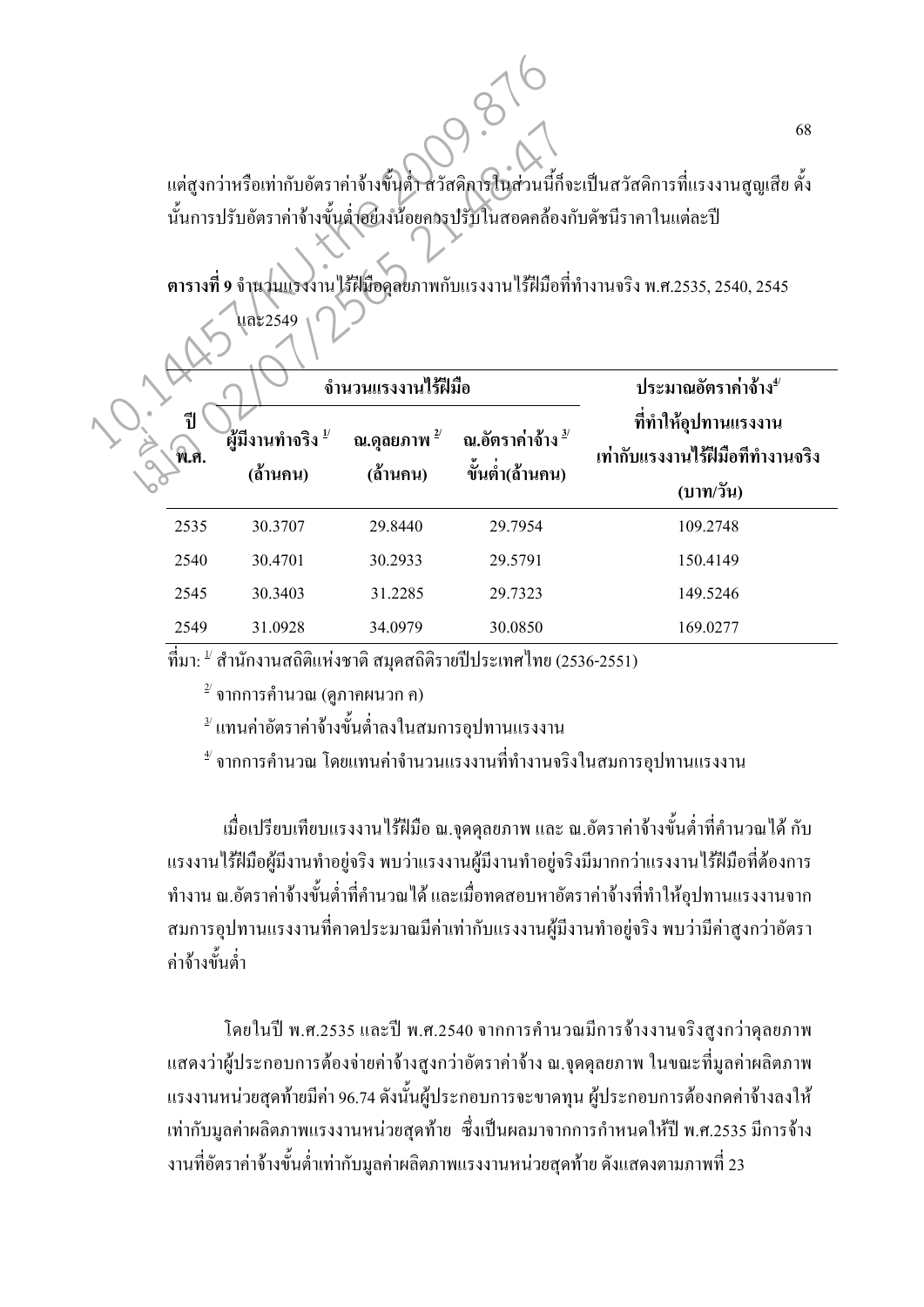



ึภาพที่ 24 คุลยภาพที่คาดประมาณปี พ.ศ.2549 ที่มา: จากตารางที่ 5 และตารางที่ 6

และในปี พ.ศ.2545 และปี พ.ศ.2549 จากการคำนวณผู้ประกอบการจ้างแรงงานต่ำกว่าการ จ้างงานคุลยภาพ โดยมีการจ้างงานจริงที่ 31.09 ล้านคน ซึ่งการที่จะให้แรงงานเสนอขายแรงงาน 31.09 ถ้านคน ผู้ประกอบการต้องเสนอค่าจ้างที่ 169.03 บาท/คน ผู้ประกอบการจ้างแรงงานต่ำกว่า มูลค่าผลิตภาพแรงงานหน่วยสุดท้าย แต่สูงกว่าอัตราค่าจ้างขั้นต่ำเฉลี่ย 149.36 บาท/คน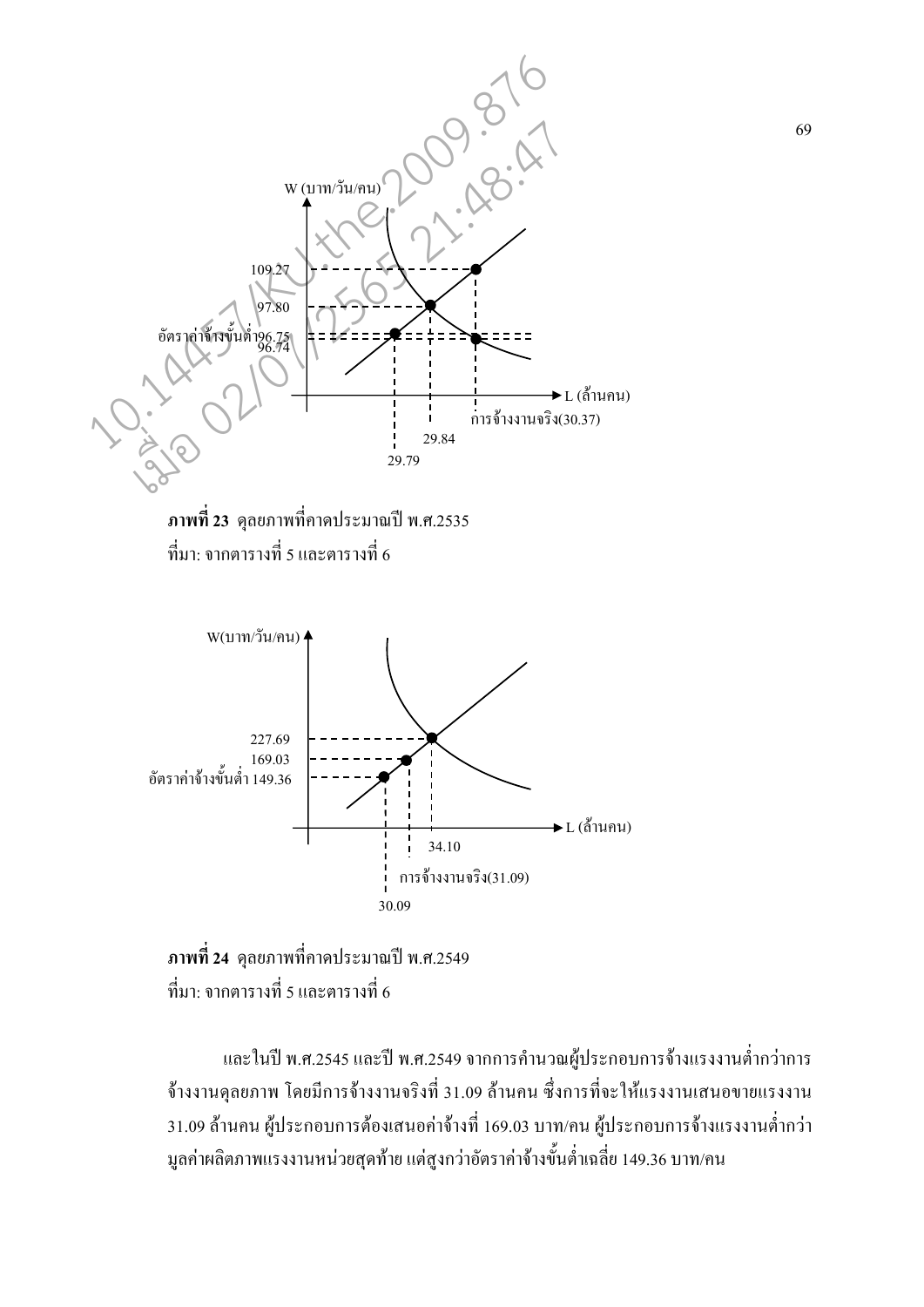# 

.<br>การคำหนดอัตราค่าจ้างขั้นต่ำเป็นการแทรกแซงตลาดแรงงานโดยรัฐบาล เพื่อมิให้แรงงาน ด้มีการใช้อัตราค่าจ้างขั้นต่ำตามกฎหมายตั้งแต่ปี พ.ศ.2516 โดยมีคณะกรรมการไตรภาคีเป็นกลไก ในการกำหนดอัตราค่าจ้างขั้นต่ำ โดยมีวัตถุประสงค์เพื่อ ยกระดับค่าจ้างที่อยู่ในระดับต่ำมากใน ึ่งณะนั้น ให้ขึ้นมาอยู่ในระคับเฉลี่ยทั่วไปของผู้ทำงานในระคับที่คล้ายคลึงกัน และเพื่อขจัคการ แข่งขันที่ไม่ยุติธรรมระหว่างนายจ้างที่จ่ายค่าจ้างอย่างเป็นธรรม กับนายจ้างที่จ่ายค่าจ้างไม่เป็น ี ธรรม อีกทั้งยังใช้เป็นเครื่องมือในการส่งเสริมการพัฒนาเศรษฐกิจ และทำให้มีการกระจายรายได้ อันเป็นผลสืบเนื่องมาจากการเจริญเติบโตทางเศรษฐกิจอย่างเป็นธรรม

โดยในการกำหนดค่าจ้างขั้นต่ำนั้นองค์การแรงงานระหว่างประเทศ (International Labor Office : ILO) ได้เสนอหลักเกณฑ์ซึ่งเป็นแนวทางในการกำหนดอัตราค่าจ้างขั้นต่ำไว้ โดยพิจารณา ิจาก ความจำเป็นในการครองชีพของแรงงาน ความสามารถในการจ่ายของผู้ประกอบการ ระดับ ้ค่าจ้างของคนงานในอาชีพใกล้เคียงกัน และภาวะทางเศรษฐกิจ ในประเทศไทยกระบวนการ ้กำหนดอัตราค่าจ้างขั้นต่ำในอดีต มักพิจารณาจากปัจจัยทางเศรษฐกิจ เช่น ดัชนีราคา อัตราการ ้เจริญเติบโตทางเศรษฐกิจ และเป็นในลักษณะการเจราจาต่อรองระหว่างฝ่ายนายจ้างและลูกจ้าง ใน ปี พ.ศ.2541 ได้เกิดการเปลี่ยนแปลงครั้งใหญ่เกี่ยวกับรูปแบบของคณะกรรมการค่าจ้างและการ ้กำหนดค่าจ้างขั้นต่ำ เมื่อมีการประกาศใช้พระราชบัญญัติคุ้มครองแรงงาน พ.ศ. 2541 ซึ่งกำหนดให้ ึ คณะกรรมการค่าจ้างปฏิบัติหน้าที่กำหนดอัตราค่าจ้างขั้นต่ำพื้นฐานและอัตราค่าจ้างขั้นต่ำ โดยที่ ึกณะกรรมการค่าจ้างอาจจะแต่งตั้งคณะอนุกรรมการอัตราค่าจ้างขั้นต่ำจังหวัดเพื่อเสนอความเห็น ้เกี่ยวกับการกำหนดอัตราค่าจ้างขั้นต่ำของจังหวัด นั่นหมายถึงระบบค่าจ้างขั้นต่ำที่เคยมีอัตรา ้แตกต่างเพียง 3 เขต ที่ใช้กันมากว่า 20 ปี กำลังเกิดการปรับเปลี่ยน ไปสู่ระบบค่าจ้างที่เคยมีอัตรามาก เท่ากับจำนวนจังหวัดในประเทศไทย โดยเริ่มมีการบังคับใช้อัตราค่าจ้างขั้นต่ำแบบหลายเขตในปี พ.ศ.2545 และพัฒนามาจนถึงปัจจุบัน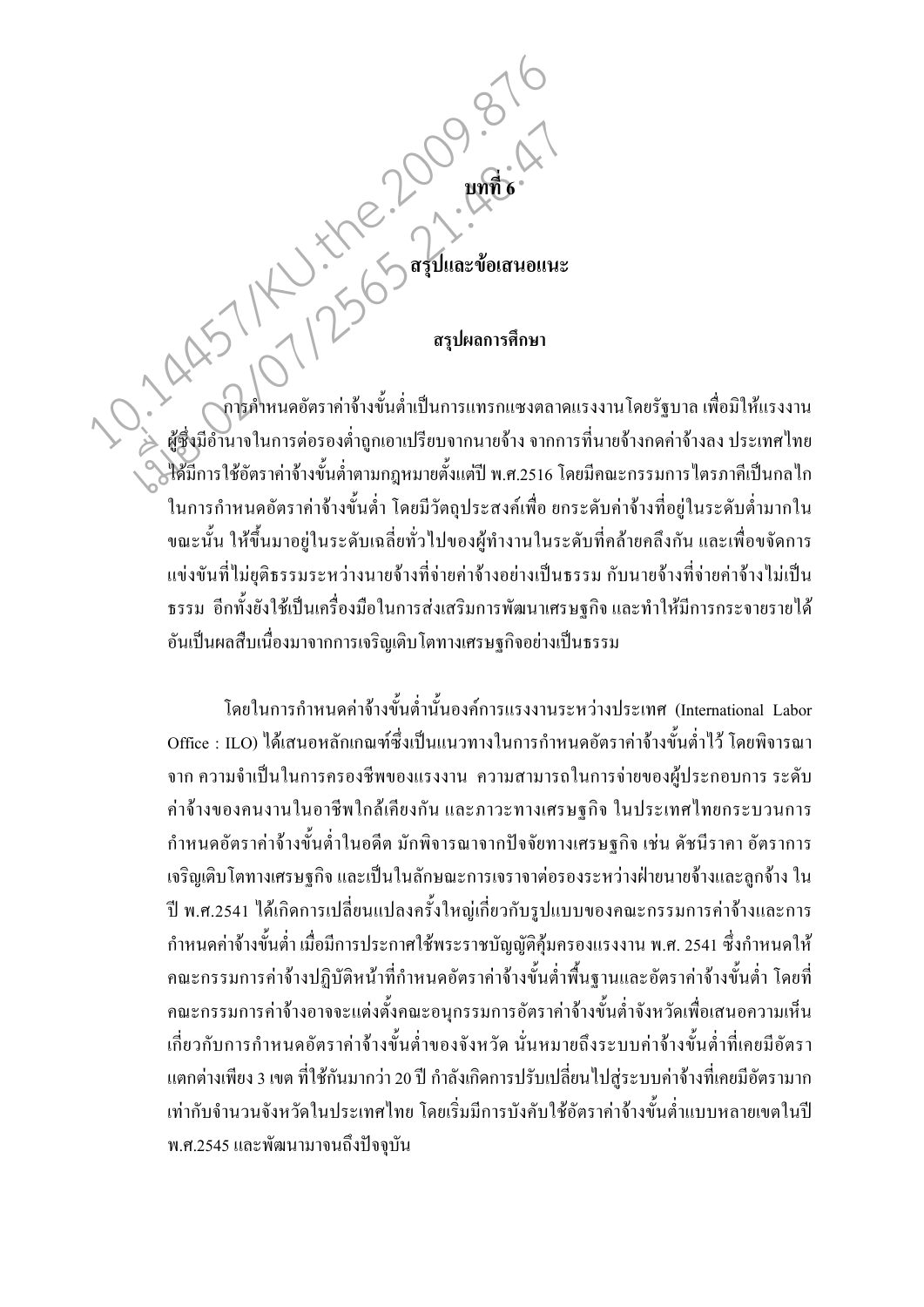จากการศึกษาจำนวนแรงงานประเภทต่างๆในปีพ.ศ.2535 ถึงพ.ศ.2549 พบว่าจำนวน แรงงานไร้ฝีมือ ซึ่งหมายความถึงแรงงานที่มีระดับการศึกษาดั้งแต่ไม่มีการศึกษา อนุบาล ประถม ้ จนถึงมัธยมและเตรียมอุดมศึกษาหรือเทียบเท่า ค่อนข้างคงที่โดยมีการเปลี่ยนแปลงจาก พ.ศ.2535 ถึงพ.ศ.2549 เพียงร้อยละ 2.19 ในขณะที่จำนวนแรงงานมีฝีมือ ซึ่งหมายความถึงแรงงานที่มีระดับ การศึกษาระดับมหาวิทยาลัย และฝึกหัดครู มีการเปลี่ยนแปลงออก โดยมีการเปลี่ยนแปลงจาก พ.ศ.2535 ถึงพ.ศ.2549 ถึงร้อยละ153.21 10.14457/KU.the.2009.876 บากการศึกษาจำนวนแรงงานประเภทคำวิๆ ในปีพ.<br>แรงงาน ไร้ฝีมือ ซึ่งหมายความถึงแรงงานที่มีระดับการศึกษา<br>จนถึงมัธยมและเครียมอุดมศึกษาหรือเทียบเท่า ก่อนข้างคงที่<br>ถึงพ.ศ.2549 เพียงร้อยละ 2.19 ในขณะที่จำนวนแรงงานมีฝัน<br>การศึกษาหลายใ

จากการศึกษาผลกระทบจากการบังคับใช้อัตราค่าจ้างขั้นต่ำ ต่อสวัสดิการแรงงานใร้ฝีมือ ของประเทศไทย ใช้แนวคิดของตลาดแรงงานแบบแข่งขันสมบูรณ์ เพื่อวิเคราะห์ถึงค่าจ้างตลาดที่ ี่ถูกกำหนดจากอุปสงค์ และอุปทานของแรงงาน ซึ่งอุปสงค์ของแรงงานเป็นอุปสงค์สืบเนื่องมาจาก ความต้องการสินค้าและบริการ แล้วนำมาเปรียบเทียบกับค่าจ้างขั้นต่ำที่ถูกกำหนดจากรัฐบาล

จากการศึกษาอัตราค่าจ้างขั้นต่ำที่ถูกกำหนดขึ้นในปี พ.ศ. 2535-2549 พบว่าแม้ค่าจ้างขั้นต่ำ ที่เป็นตัวเงินจะมีแนวโน้มสูงขึ้นกีตาม แต่อย่างไรก็ดี ค่าจ้างขั้นต่ำที่แท้จริงมีแนวโน้มลดต่ำลง อัน ู เนื่องมาจากการเปลี่ยนแปลงของค่าจ้างขั้นต่ำไม่สอดคล้องกับดัชนีราคาที่เปลี่ยนแปลง จาก การศึกษาในปี พ.ศ.2535 ถึงปี พ.ศ.2549 พบว่า ผลิตภาพแรงงานไร้ฝีมือมีแนวโน้มเพิ่มสูงขึ้น โดย ี หากสมมุติให้ในปี พ.ศ.2535 รัฐบาลกำหนดอัตราค่าจ้างขั้นต่ำได้เท่ากับมูลค่าผลิตภาพของแรงงาน ใร้ฝีมือ ซึ่งเป็นจุดคุลยภาพที่ผู้ประกอบการจ่ายค่าจ้างแก่แรงงานใร้ฝีมือ ในปีต่อๆมา(พ.ศ.2536-2549) มูลค่าผลิตภาพแรงงาน ไร้ฝีมือมีค่าสูงกว่าอัตราค่าจ้างขั้นต่ำที่ถูกกำหนดจากรัฐบาล และเมื่อ ศึกษาถึงจำนวนแรงงานที่ผู้ประกอบการต้องการจ้าง ณ.อัตราค่าจ้างขั้นต่ำที่ถูกกำหนดจากรัฐบาล พบว่า มีจำนวนแรงงานใร้ฝีมือที่หน่วยผลิตต้องการมีจำนวนมากกว่าจำนวนแรงงานใร้ฝีมือที่มีงาน ี ทำอยู่จริง แสดงถึงการ ไม่มีประสิทธิภาพของอัตราค่าจ้างขั้นต่ำ เพราะมูลค่าของผลิตภาพแรงงาน ไร้ ฝีมือมีค่าสูงกว่าอัตราค่าจ้างขั้นต่ำที่ถูกกำหนดจากรัฐบาล ในตลาดแรงงานที่มีการแข่งขันสมบูรณ์ ผู้ประกอบการจะจ้างแรงงานที่ระคับของมูลค่าผลิตภาพของแรงงาน จากการศึกษาพบว่าความ แตกต่างระหว่างมูลค่าของผลิตภาพแรงงาน ไร้ฝีมือ กับอัตราค่าจ้างขั้นต่ำมีแนวโน้มเพิ่มขึ้น อัน เนื่องมาจากการปรับค่าจ้างขั้นต่ำที่เป็นตัวเงิน"ไม่สอดคล้องกับการปรับขึ้นของคัชนีราคา

อัตราค่าจ้างที่แรงงาน ไร้ฝีมือควร ได้รับสูงกว่าอัตราค่าจ้างขั้นต่ำ แสดงว่าผู้ประกอบการจ้าง แรงงานที่มูลค่าของผลิตภาพแรงงาน อัตราค่าจ้างขั้นต่ำจึงไม่มีประสิทธิภาพ แต่ในทางกลับกัน ผู้ประกอบการที่มีอำนาจตลาดจะสามารถกดอัตราค่าจ้างลงให้ต่ำกว่ามูลค่าผลิตภาพแรงงานแต่สูง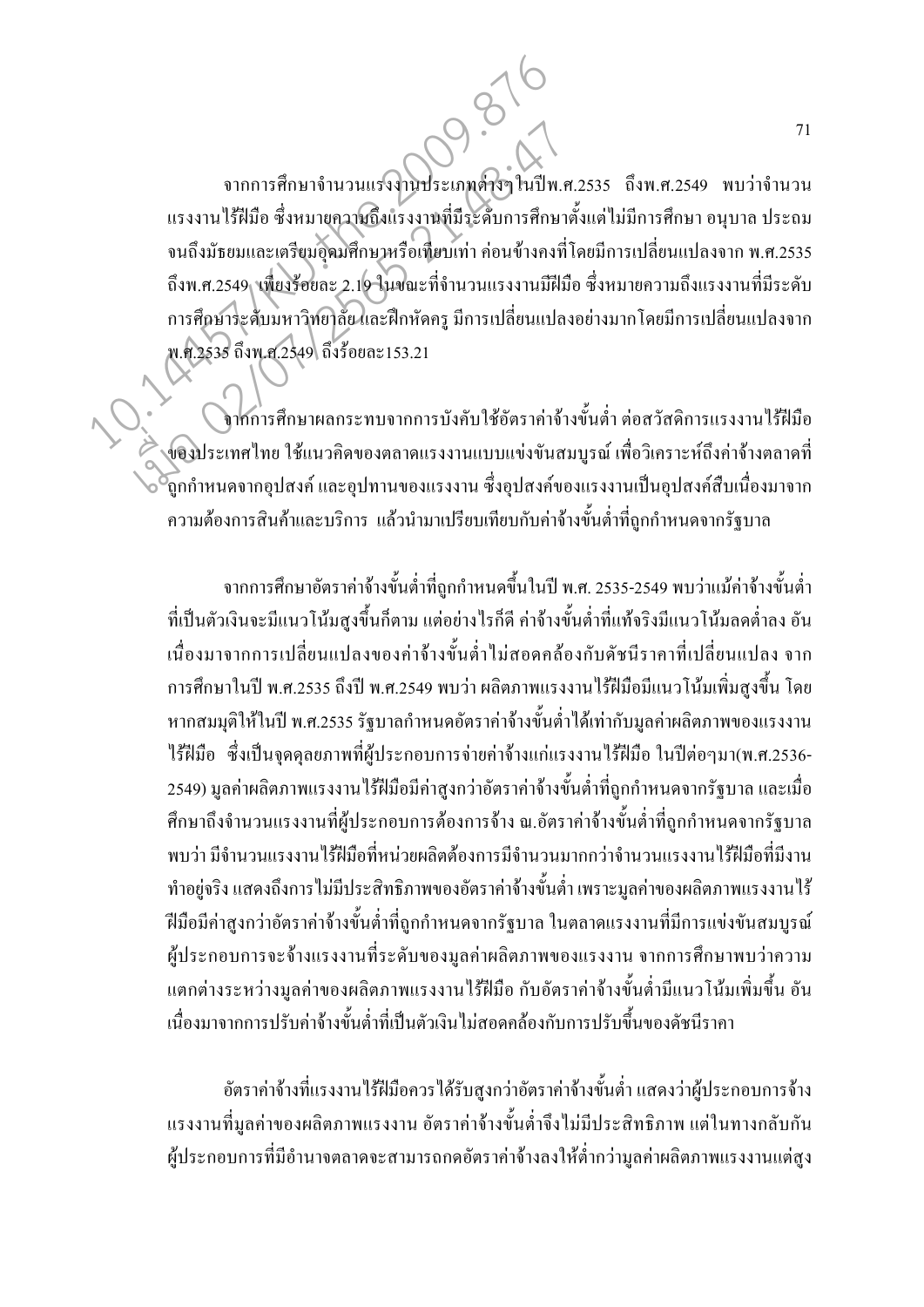ึกว่าหรือเท่ากับอัตราค่าจ้างขั้นต่ำใค้ แต่อย่างไรก็คือัตราค่าจ้างขั้นต่ำที่รัฐบาลกำหนดขึ้นจัดเป็น มาตรฐานในการคุ้มครองแรงงานให้สามารถมีรายใด้เพียงพอต่อการคำรงชีพ

์<br>จากการศึกษาสวัสดิการที่แรงงานได้รับ โดยสมมุติให้ในปี พ.ศ.2535 รัฐบาลสามารถ ้กำหนดอัตราค่าจ้างขั้นต่ำได้เท่ากับมูลค่าของผลิตภาพแรงงานพบว่า สวัสดิการที่แรงงานได้รับหาก ผู้ประกอบการจ่ายค่าจ้างที่อัตราค่าจ้างเท่ากับมูลค่าผลิตภาพแรงงานหน่วยสุดท้ายมีแนวโน้มเพิ่มขึ้น อันเป็นผลมาจากการเพิ่มขึ้นของค่าจ้างขั้นต่ำที่ไม่เท่าทันกับมูลค่าของผลิตภาพแรงงาน ซึ่งส่งผล ี้ สืบเนื่องจากการปรับตัวของคัชนีราคา โดยไม่สามารถระบุว่าเกิดจากการบังคับใช้กฎหมายอัตรา ์<br>- ค์ซึ่งขั้นต่ำเนื่องจากอัตราค่าจ้างที่แรงงานได้รับสูงกว่าอัตราค่าจ้างขั้นต่ำ

### ข้อเสนอแนะ

ึการปรับอัตราค่าจ้างขั้นต่ำอย่างน้อยควรปรับให้สอดคล้องกับดัชนีราคาในแต่ละปี เพื่อจะ ทำให้ความแตกต่างระหว่างมูลค่าผลิตภาพแรงงานหน่วยสุดท้าย(VMPL) กับอัตราค่าจ้างขั้นต่ำที่ถูก ้กำหนดลดลง เป็นการลดอำนาจผู้ขาดในการจ้างงานของผู้ประกอบการ และเป็นการรักษาอำนาจ ซื้อของค่าจ้างที่เป็นตัวเงิน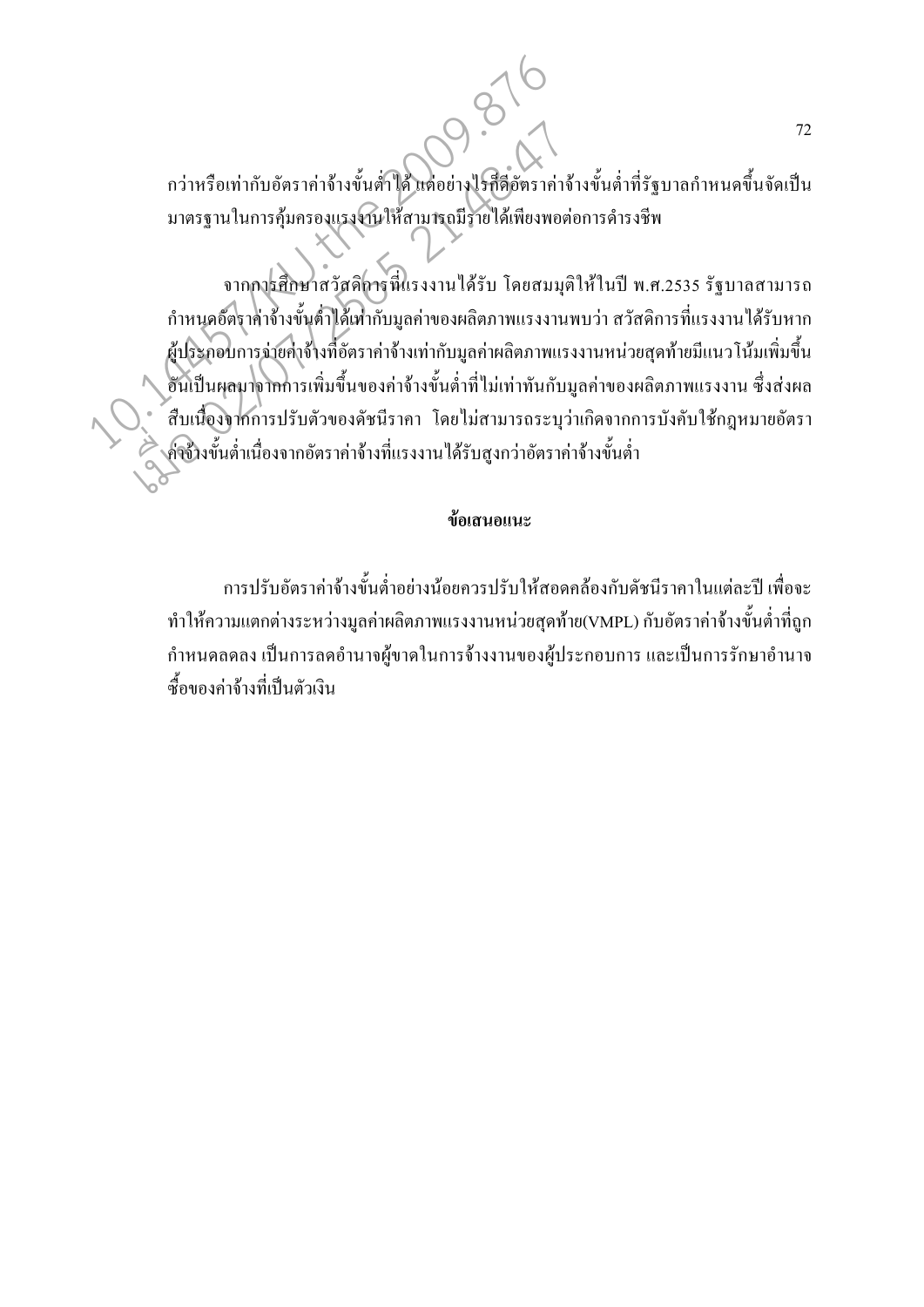จำนงค์ สมประสงค์และประดิษฐ์ ชาสมบัติ. 2519**. เศรษฐศาสตร์แรงงาน**. สำนักพิมพ์ใทย  $\tilde{a}$ วัฒนาพานิช จำกัด.

เอกสารและสิ้

งอ้างอิ 

ชว<mark>ลิต สละ. 2551. หลักเศรษฐศาสตร์แรงงานเบื้องต้น.</mark> สำนักพิมพ์แห่งจุฬาลงกรณ์มหาวิทยาลัย. พรรณ**์ จรัมพร แปลและเรียบเรียง. 2548. เศรษฐศาสตร์แรงงานร่วมสมัย. สำนักพิมพ์ที่อป** 10.14457/KU.the.2009.876 เมนท์ สมประสงค์และประดิษฐ์ ชาสมบัติ. 2519. เศรษฐค<br>วัฒนาทาบิช จำกัด.<br>ชาสิต สสะ. 2551. หลักเศรษฐศาสตร์แรงงานเบื้องต้น. สำนั<br>\* พรรณี จรัมพร แปลและเรียบเรียง. 2548. เศรษฐศาสตร์แรง.

> เบญจมาศ สุกันธวณิช. 2543. **การศึกษาหลักเกณฑ์ในการกำหนดค่าจ้างยุติธรรมของ แรงงานใร้ฝีมือในประเทศไทย**. วิทยานิพนธ์วิทยาศาสตร์มหาบัณฑิต (เศรษฐศาสตร์) สาขา เศรษฐศาสตร์ ภาควิชาเศรษฐศาสตร์, มหาวิทยาลัยเกษตรศาสตร์.

กำกัด

มานิตย์ ผิวขาว. 2546. **การกำหนดค่าจ้างขั้นต่ำของประเทศไทย**. วิทยานิพนธ์เศรษฐศาสตร์  $\overline{a}$ มหาบัณฑิต สาขาวิชาเศรษฐศาสตร์ธุรกิจ, มหาวิทยาลัยขอนแก่น.

มูลนิธิสถาบันวิจัยเพื่อการพัฒนาประเทศ<sup>ๆ</sup>ทย. 2548. **รายงานการศึกษาฉบับสมบูรณ์** โครงการศึกษาเพื่อกำหนดหลักเกณฑ์มาตร**ฐานในการคำนวณหาอัตราค่าจ้างขั้น** ์ ต่ำมาตร**ฐาน.** 

สุวรรณา ตุลยวศินพงศ์. 2543. **เกณฑ์การกำหนดค่าจ้างขั้นต่ำและผลกระทบต่อการจ้าง งานและค่าจ้างในภาคอุตสาหกรรม**. วิทยานิพนธ์หลักสูตรเศรษฐศาสตร์มหาบัณฑิต สาขาวิชาเศรษฐศาสตร์, มหาวิทยาลัยธรรมศาสตร์.

สุมาลี ปิตยานนท์. 2535. **เศรษฐศาสตร์แรงงาน**. โรงพิมพ์จุฬาลงกรณ์มหาวิทยาลัย.

วีระศักดิ์ สมยานะ. 2549. **เสรษฐศาสตร์แรงงาน.** โรงพิมพ์มิ่งเมือง.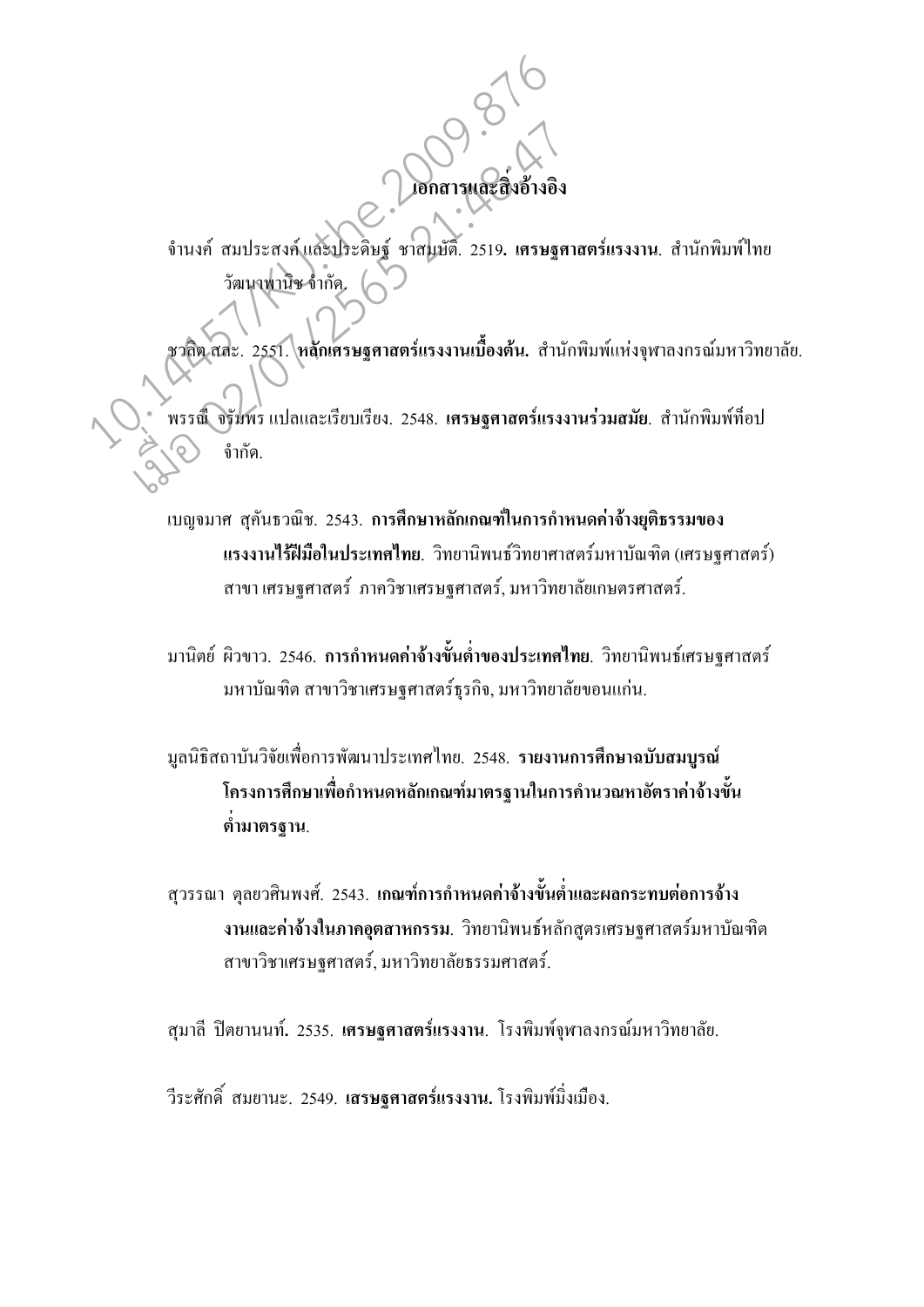วิภาวี ศรีเพียร. 2539. การสร้างปัจจัยเพื่อใช้กำหนดอัตราค่าจ้างขั้นต่ำที่เหมาะสมสำหรับ ประเทศไทย. วิทยานิพนธ์สังคมมนุษยวิทยามหาบัณฑิต สาขาวิชาสังคมสงเคราะห์ ศาสตร์, มหาวิทยาลัยธรรมศาสตร์.

Bruce E. Kaufman and Julie L. Hotchkiss. 2006. The Economics of Labor Markets. RRD Crawfordsville, Seventh edition.

George Deltas. 2007. Can a minimum wage increase employment and reduce prices in a neoclassical perfect information economy?. Journal of Mathematical Economics. Volume 43, Issue 6, Pages 657-674.

Walter Nicholson. 2005. Microeconomic Theory: Basic Principles and

Extensions. Transcontinental Printing, Ninth edition.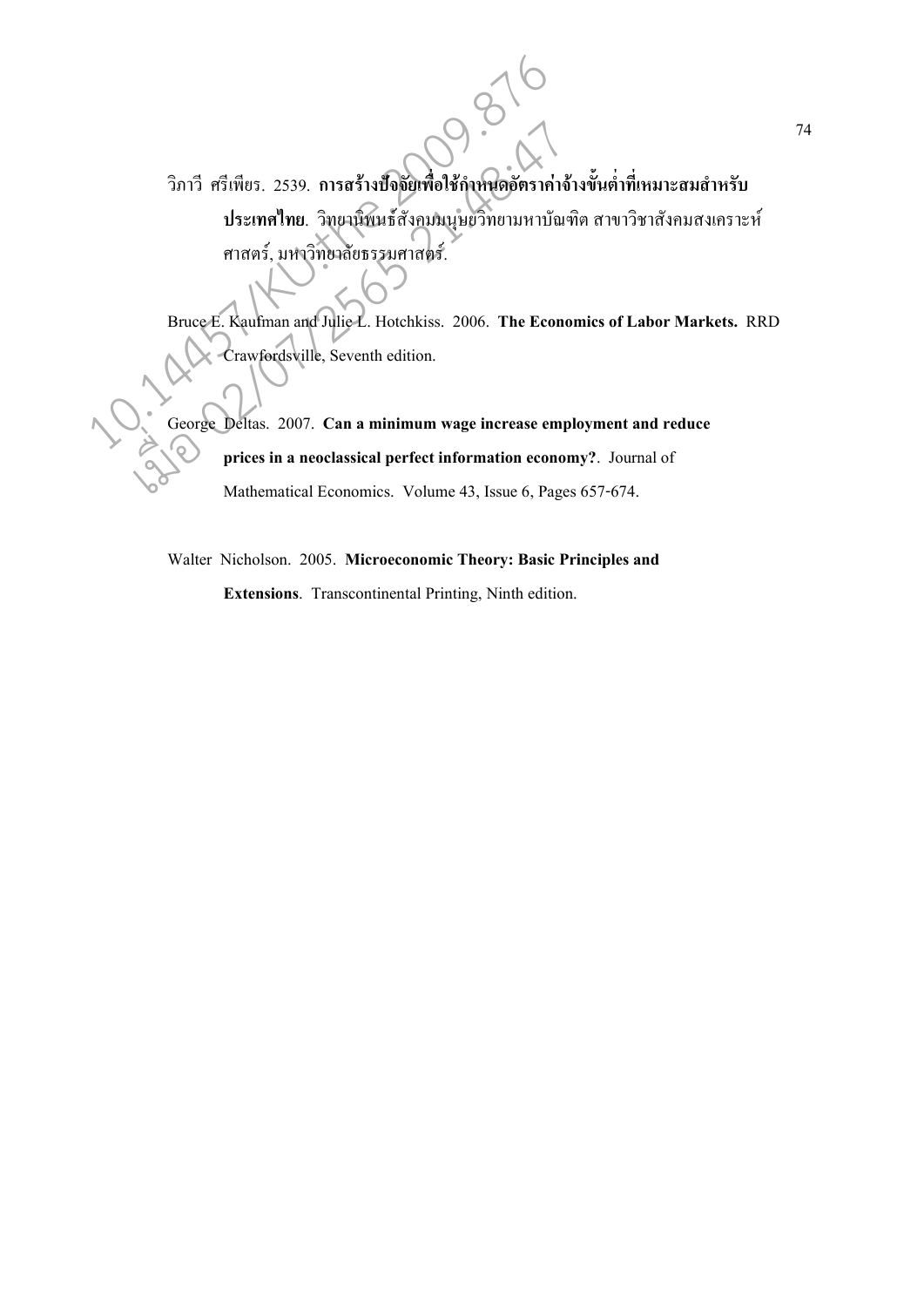10:149511256572:48:476

ภาคผนวก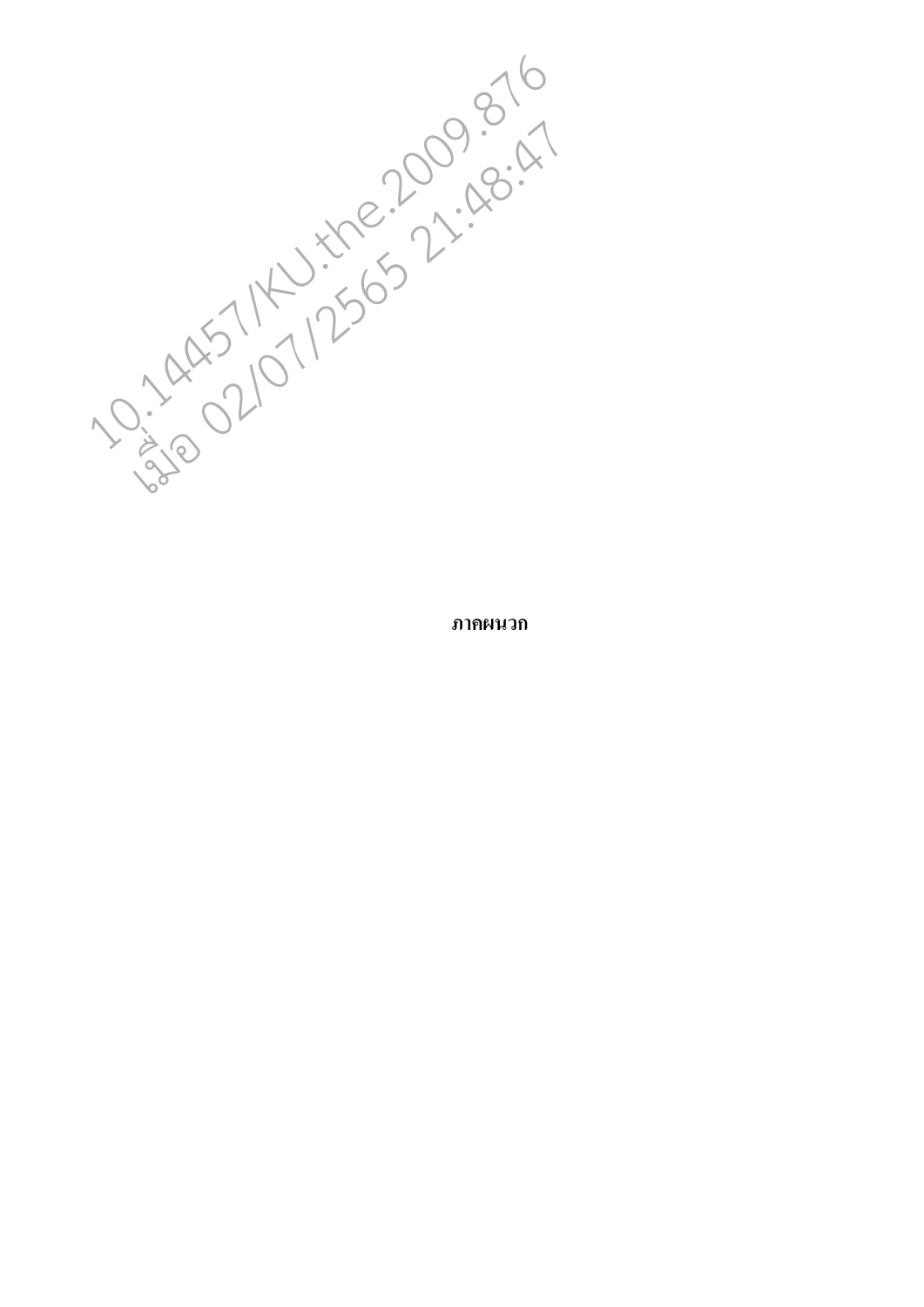10:1407/1256522:48:47

### ุภาคผนวก ก

ข้อมูลที่ใช้ในการวิจัย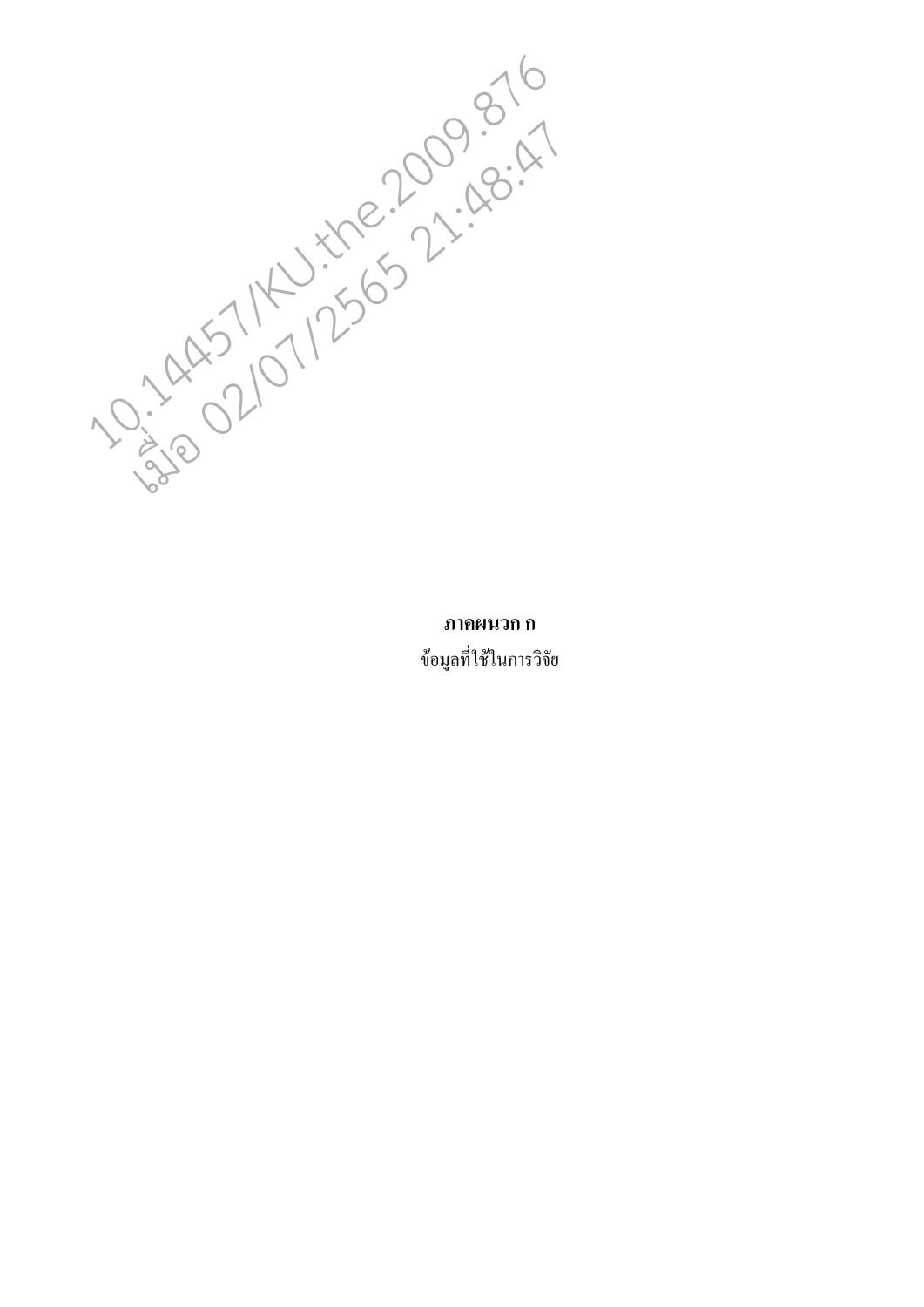|  | ี ตารางผนวกที่ ก1  ดัชนีรากาผู้บริโภคผู้มีรายได้น้อย |                                    | $77\,$<br>(หน่วย: ร้อยละ) |
|--|------------------------------------------------------|------------------------------------|---------------------------|
|  | ปี พ.ศ.                                              | ด้ชนี้ราคาผู้บริโภคผู้มีรายได้น้อย |                           |
|  | 2535                                                 | 100.00                             |                           |
|  | 2536                                                 | 103.11                             |                           |
|  | 2537                                                 | 109.17                             |                           |
|  | 2538                                                 | 116.42                             |                           |
|  | 2539                                                 | 123.96                             |                           |
|  | 2540                                                 | 131.51                             |                           |
|  | 2541                                                 | 143.05                             |                           |
|  | 2542                                                 | 143.93                             |                           |
|  | 2543                                                 | 144.53                             |                           |
|  | 2544                                                 | 146.60                             |                           |
|  | 2545                                                 | 147.93                             |                           |
|  | 2546                                                 | 150.44                             |                           |
|  | 2547                                                 | 155.03                             |                           |
|  | 2548                                                 | 161.83                             |                           |
|  | 2549                                                 | 169.67                             |                           |

หมายเหตุ: ปี พ.ศ.2535 เป็นปีฐาน

ที่มา: กรมเศรษฐกิจการพาณิชย์ กระทรวงพาณิชย์ (2551)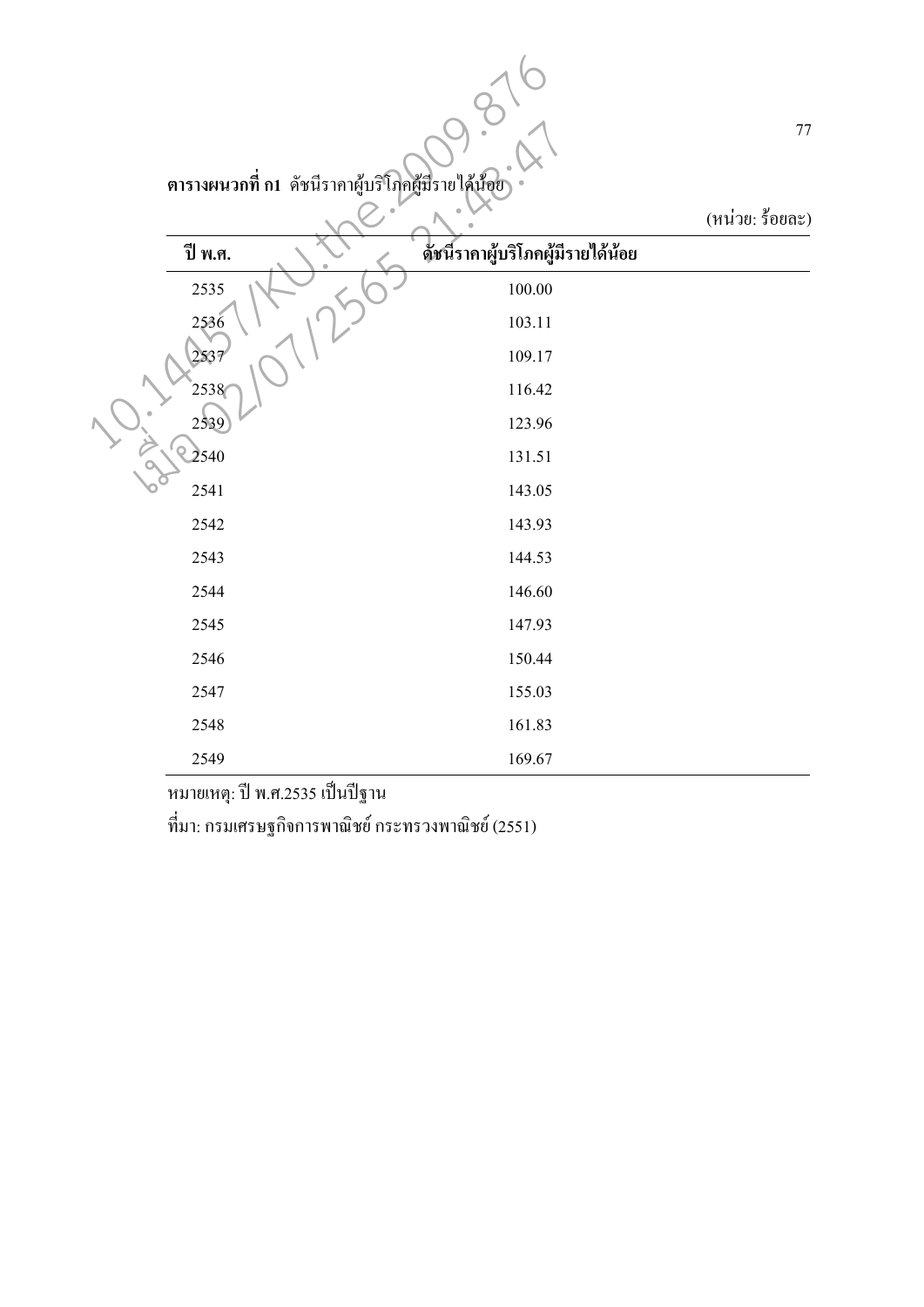|  |         | ี ตารางผนวกที่ ก2 อัตราค่าจ้างขั้นตั๋ | 78                                                  |
|--|---------|---------------------------------------|-----------------------------------------------------|
|  | ปี พ.ศ. | ู ค่าจ้างขั้นต่ำที่ถูกกำหนด           | (หน่วย: บาทต่อวันต่อคน)<br>ค่าจ้างขั้นต่ำที่แท้จริง |
|  | 2535    | 96.7534                               | 96.7534                                             |
|  | 2536    | 104.8630                              | 101.7036                                            |
|  | 2537    | 112.9342                              | 103.4465                                            |
|  | 2538    | 121.1184                              | 104.0356                                            |
|  | 2539    | 131.3816                              | 105.9832                                            |
|  | 2540    | 131.3816                              | 99.9024                                             |
|  | 2541    | 133.7368                              | 93.4913                                             |
|  | 2542    | 133.7368                              | 92.9148                                             |
|  | 2543    | 133.7368                              | 92.5344                                             |
|  | 2544    | 136.7368                              | 93.2736                                             |
|  | 2545    | 137.0395                              | 92.6381                                             |
|  | 2546    | 138.3026                              | 91.9298                                             |
|  | 2547    | 139.6579                              | 90.0847                                             |
|  | 2548    | 148.1184                              | 91.5247                                             |
|  | 2549    | 149.3553                              | 88.0269                                             |

หมายเหตุ : ปี พ.ศ.2535 เป็นปีฐาน

ที่มา: กระทรวงแรงงาน (2551)

้ค่าจ้างขั้นต่ำเฉลี่ยตามประกาศกระทรวงแรงงาน คิดจาก ค่าจ้างขั้นต่ำตามประกาศกระทรวง แรงงานแต่ล่ะจังหวัดมาบวกกันหารด้วยจำนวนจังหวัด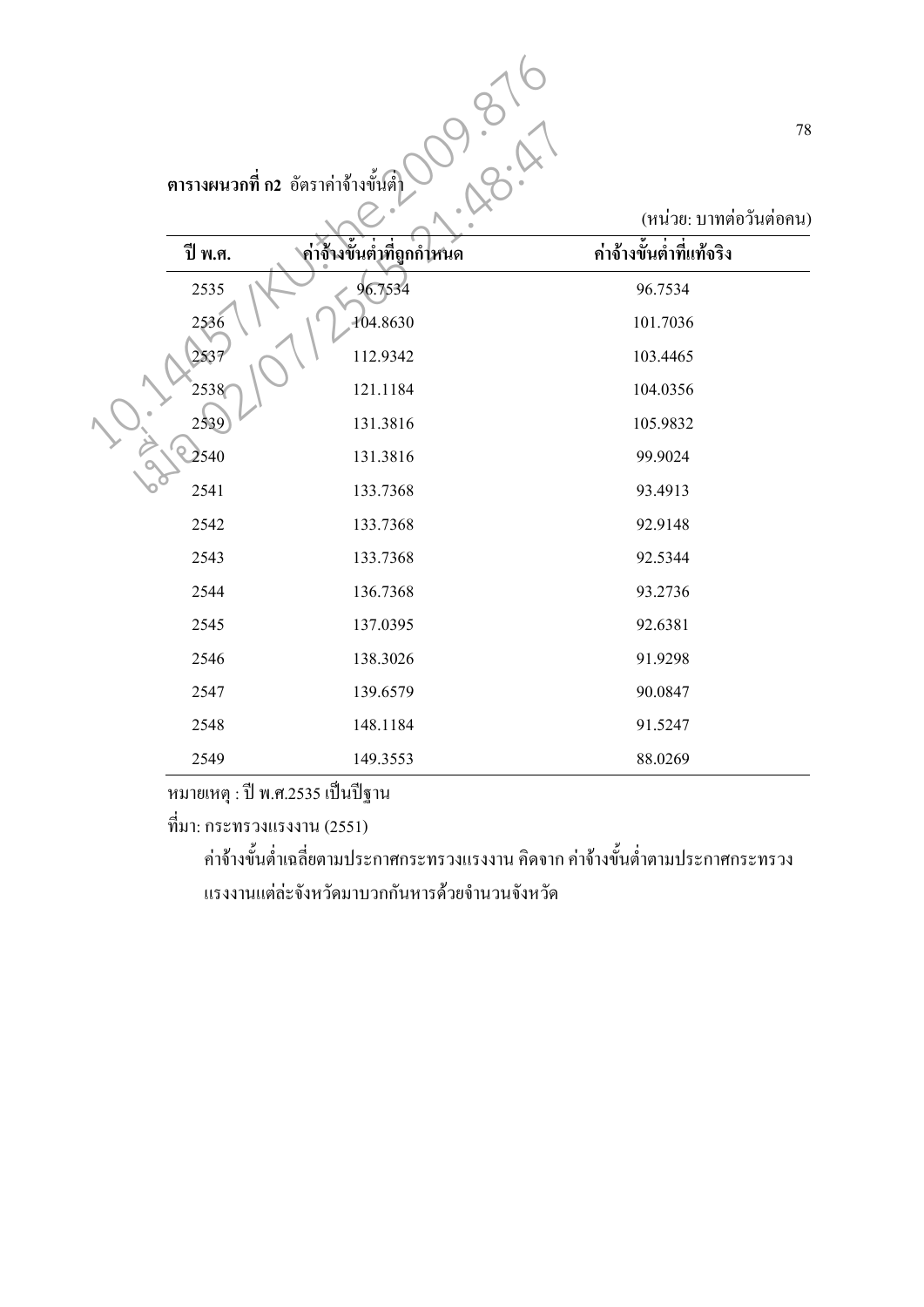|         | ีตารางผนวกที่ ก3 ผลิตภัณฑ์มวลรวมภายในประเทศ | 79                                                  |
|---------|---------------------------------------------|-----------------------------------------------------|
| ปี พ.ศ. | ผลิตภัณฑ์รวม ณ ราคาปัจจุบัน                 | (หน่วย: ถ้านบาท)<br>ผลิตภัณฑ์รวม ณ ราคาคงที่ปี 2535 |
| 2535    | 2,830,900.00                                | 2,830,900.00                                        |
| 2536    | 3,165,200.00                                | 3,069,835.29                                        |
| 2537    | 3,629,300.00                                | 3,324,399.46                                        |
| 2538    | 4,186,200.00                                | 3,595,770.27                                        |
| 2539    | 4,611,000.00                                | 3,719,613.37                                        |
| 2540    | 4,732,600.00                                | 3,598,661.70                                        |
| 2541    | 4,626,400.00                                | 3,234,174.15                                        |
| 2542    | 4,637,000.00                                | 3,221,595.07                                        |
| 2543    | 4,922,700.00                                | 3,406,085.16                                        |
| 2544    | 5,133,500.00                                | 3,501,761.86                                        |
| 2545    | 5,450,600.00                                | 3,684,580.54                                        |
| 2546    | 5,917,300.00                                | 3,933,229.89                                        |
| 2547    | 6,489,400.00                                | 4,185,910.69                                        |
| 2548    | 7,095,600.00                                | 4,384,484.10                                        |
| 2549    | 7,830,300.00                                | 4,615,017.39                                        |

หมายเหตุ: ปี พ.ศ.2535 เป็นปีฐาน ที่มา: ธนาคารแห่งประเทศไทย (2551)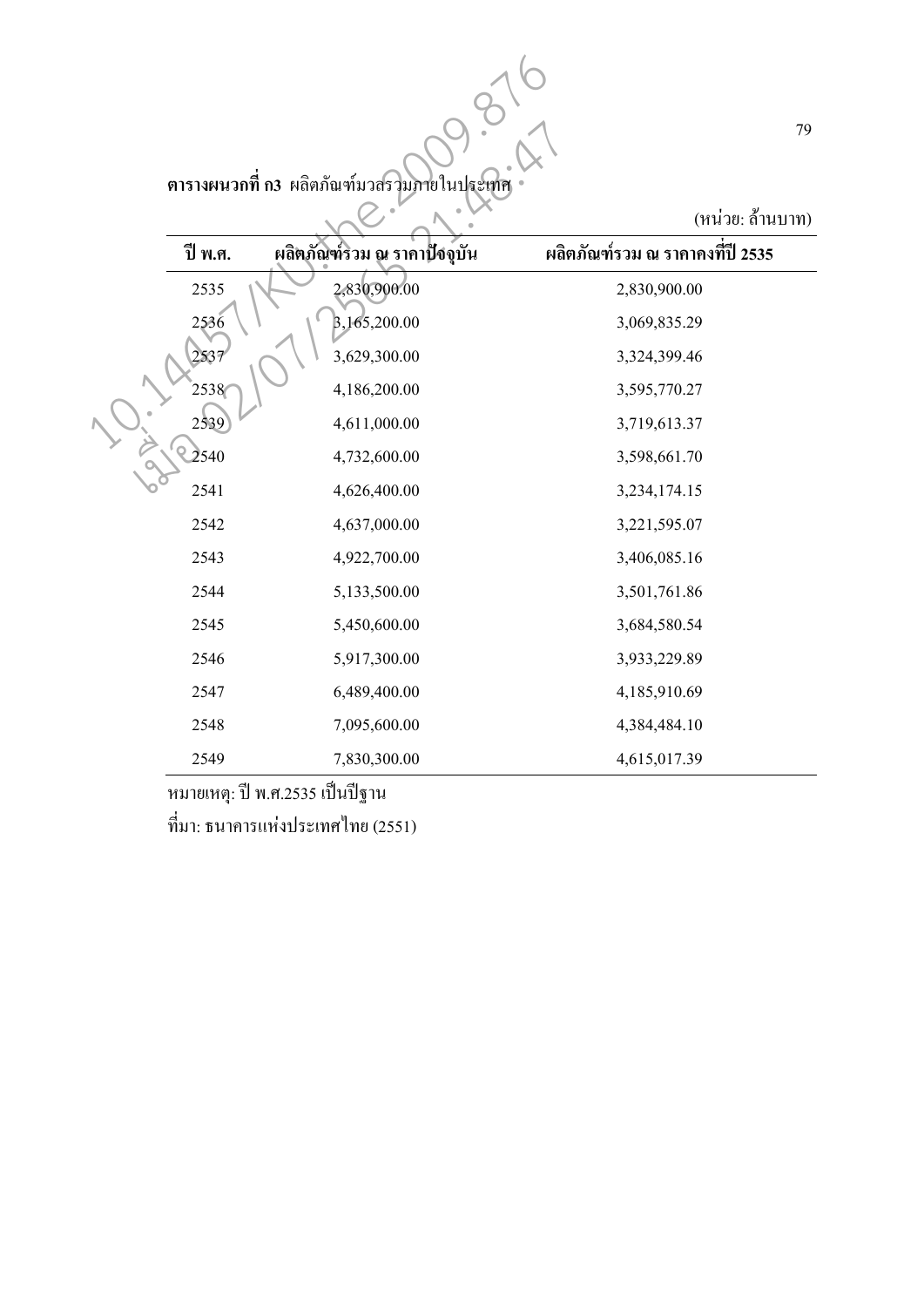ตารางผนวกที่ ก4 การสะสมทุนในรูปสินทรัพย์ถ<sub>่</sub>าวร

(หน่วย : ถ้านบาท)

|         | ีตารางผนวกที่ ก4 การสะสมทุนในรูปสินทรัพย์ถาวร | 80                           |
|---------|-----------------------------------------------|------------------------------|
|         |                                               | (หน่วย : ถ้านบาท)            |
| ปี พ.ศ. | การสะสมทุนในรูปสิ้นทรัพย์ถาวร                 | การสะสมทุนในรูปสินทรัพย์ถาวร |
|         | ณ ราคาประจำปี                                 | ณ ราคาคงที่ปี 2535           |
| 2535    | 1,111,283.00                                  | 1,111,283.00                 |
| 2536    | 1,252,920.00                                  | 1,215,170.62                 |
| 2537    | 1,450,219.00                                  | 1,328,384.88                 |
| 2538    | 1,719,120.00                                  | 1,476,651.99                 |
| 2539    | 1,892,923.00                                  | 1,526,988.00                 |
| 2540    | 1,598,633.00                                  | 1,215,598.05                 |
| 2541    | 1,035,447.00                                  | 723,849.20                   |
| 2542    | 965,899.00                                    | 671,066.52                   |
| 2543    | 1,081,420.00                                  | 748,249.66                   |
| 2544    | 1,181,315.00                                  | 805,821.33                   |
| 2545    | 1,243,188.00                                  | 840,389.37                   |
| 2546    | 1,424,194.00                                  | 946,661.89                   |
| 2547    | 1,681,824.00                                  | 1,084,840.67                 |
| 2548    | 2,049,823.00                                  | 1,266,618.23                 |
| 2549    | 2,197,221.00                                  | 1,294,996.76                 |

หมายเหตุ: ปี พ.ศ.2535 เป็นปีฐาน

ี่ที่มา: สำนักงานคณะกรรมการพัฒนาการเศรษฐกิจและสังคมแห่งชาติ (2551)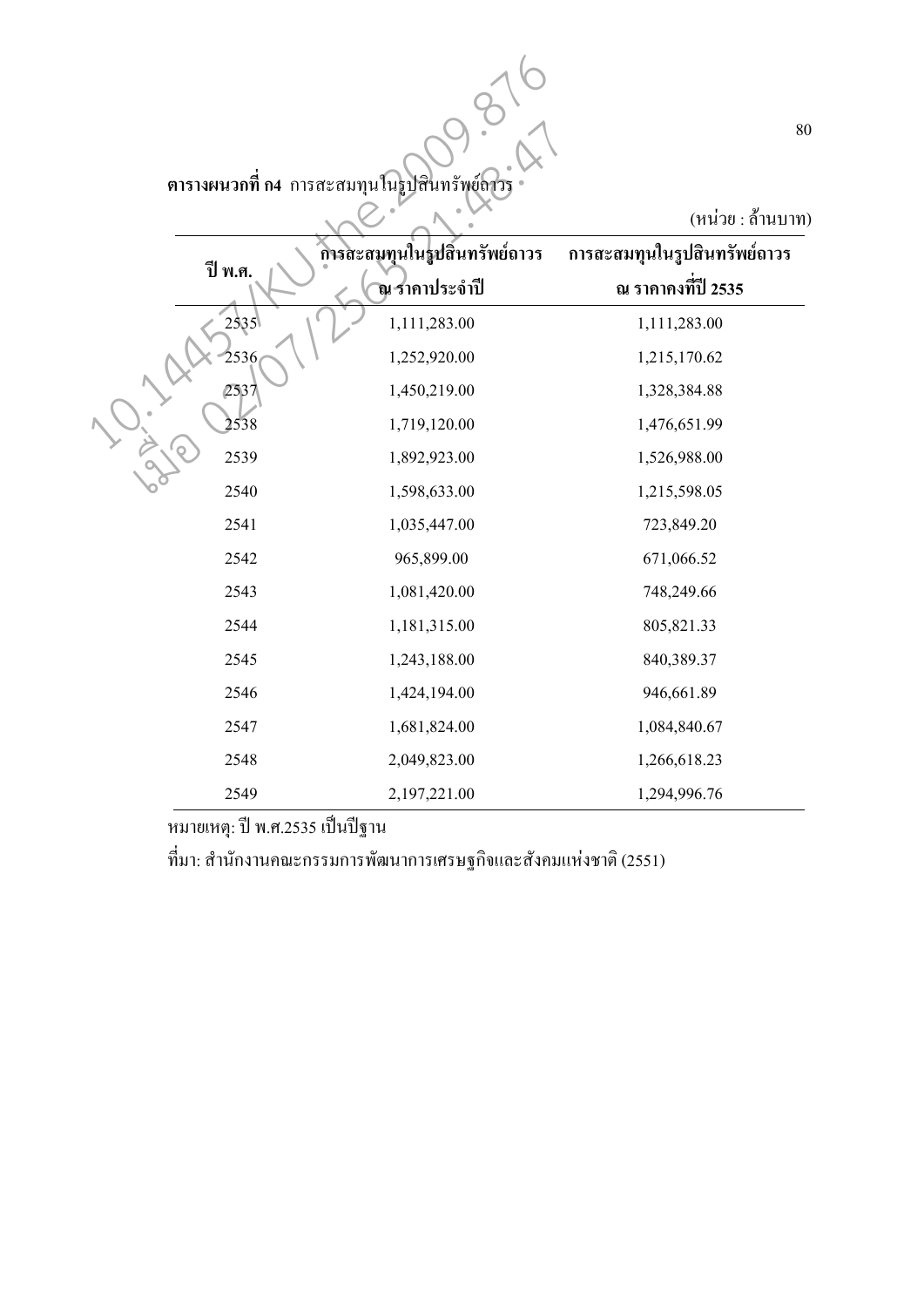ตารางผนวกที่ กร<sub>.</sub> ผู้มีงานทำ จำแนกตามระดับการศึกษา

|      |          |          |                                           | ีตารางผนวกที่ กร ผู้มีงานทำ จำแนกตามระดับการศึกษา | ผู้มีงานทั่วจำแนกตามระดับการศึกษา |                     |                   | 81<br>(หน่วย: พันคน) |
|------|----------|----------|-------------------------------------------|---------------------------------------------------|-----------------------------------|---------------------|-------------------|----------------------|
|      |          |          |                                           | มัธยม<br>ที่กษาและ                                |                                   |                     |                   |                      |
|      |          | ไม่มี    | อนูบาล<br>$\mathfrak{u}$ a $\mathfrak{v}$ | เตรียม                                            |                                   |                     | อาชีว             | อื่นๆและ             |
| พ.ศ. | รวม      | การศึกษา | ประถม                                     | อุดมศึกษา                                         | มหาวิทยาลัย                       | ์ ฝึกหัดค <u>รู</u> | ศึกษา<br>ระยะสั้น | ไม่ทราบ              |
|      |          |          | ์<br>ศึก <i>ษ</i> า                       | หรือ                                              |                                   |                     |                   |                      |
|      |          |          |                                           | เทียบเท่า                                         |                                   |                     |                   |                      |
| 2535 | 32,384.7 | 1,527.2  | 25,001.4                                  | 3,842.1                                           | 1,333.4                           | 640.1               | 7.6               | 32.3                 |
| 2536 | 32,152.6 | 1,394.2  | 24,438.0                                  | 4,181.5                                           | 1,543.1                           | 568.5               | 12.5              | 14.3                 |
| 2537 | 32,094.3 | 1,329.2  | 23,993.6                                  | 4,555.6                                           | 1,560.5                           | 630.7               | 5.7               | 19.0                 |
| 2538 | 32,575.0 | 1,365.4  | 24,024.6                                  | 4,878.2                                           | 1,662.9                           | 625.9               | 6.9               | 10.8                 |
| 2539 | 32,232.3 | 1,459.3  | 23,304.9                                  | 5,111.2                                           | 1,755.7                           | 588.0               | 7.7               | 4.9                  |
| 2540 | 33,162.3 | 1,374.3  | 23,556.7                                  | 5,539.1                                           | 2,049.4                           | 627.3               | 6.5               | 8.5                  |
| 2541 | 32,138.0 | 1,166.6  | 21,770.6                                  | 6,221.0                                           | 2,277.2                           | 677.9               | 8.3               | 15.8                 |
| 2542 | 32,087.1 | 1,285.6  | 21,097.1                                  | 6,390.9                                           | 2,616.4                           | 675.0               | 5.3               | 16.2                 |
| 2543 | 33,001.0 | 1,128.8  | 21,449.2                                  | 7,017.5                                           | 2,769.0                           | 624.7               | 3.9               | 7.5                  |
| 2544 | 33,483.7 | 1,146.0  | 21,064.2                                  | 7,410.4                                           | 2,984.2                           | 788.8               |                   | 90.1                 |
| 2545 | 34,262.4 | 1,151.0  | 21,315.2                                  | 7,874.1                                           | 3,090.8                           | 735.7               |                   | 95.6                 |
| 2546 | 34,676.4 | 1,203.8  | 20,897.4                                  | 8,352.0                                           | 3,353.0                           | 768.8               |                   | 101.5                |
| 2547 | 35,711.3 | 1,266.0  | 20,725.5                                  | 9,069.5                                           | 3,720.7                           | 777.8               |                   | 151.9                |
| 2548 | 36,302.4 | 1,324.9  | 20,841.4                                  | 9,119.4                                           | 3,994.2                           | 838.0               |                   | 184.6                |
| 2549 | 36,344.5 | 1,320.7  | 20,326.9                                  | 9,445.2                                           | 4,186.5                           | 866.2               |                   | 199.1                |

หมายเหตุ: ตั้งแต่ปี 2544 อาชีวศึกษาระยะสั้นรวมอยู่ในอื่นๆและไม่ทราบ ที่มา: สำนักงานสถิติแห่งชาติ สมุคสถิติรายปีประเทศไทย (2536-2551)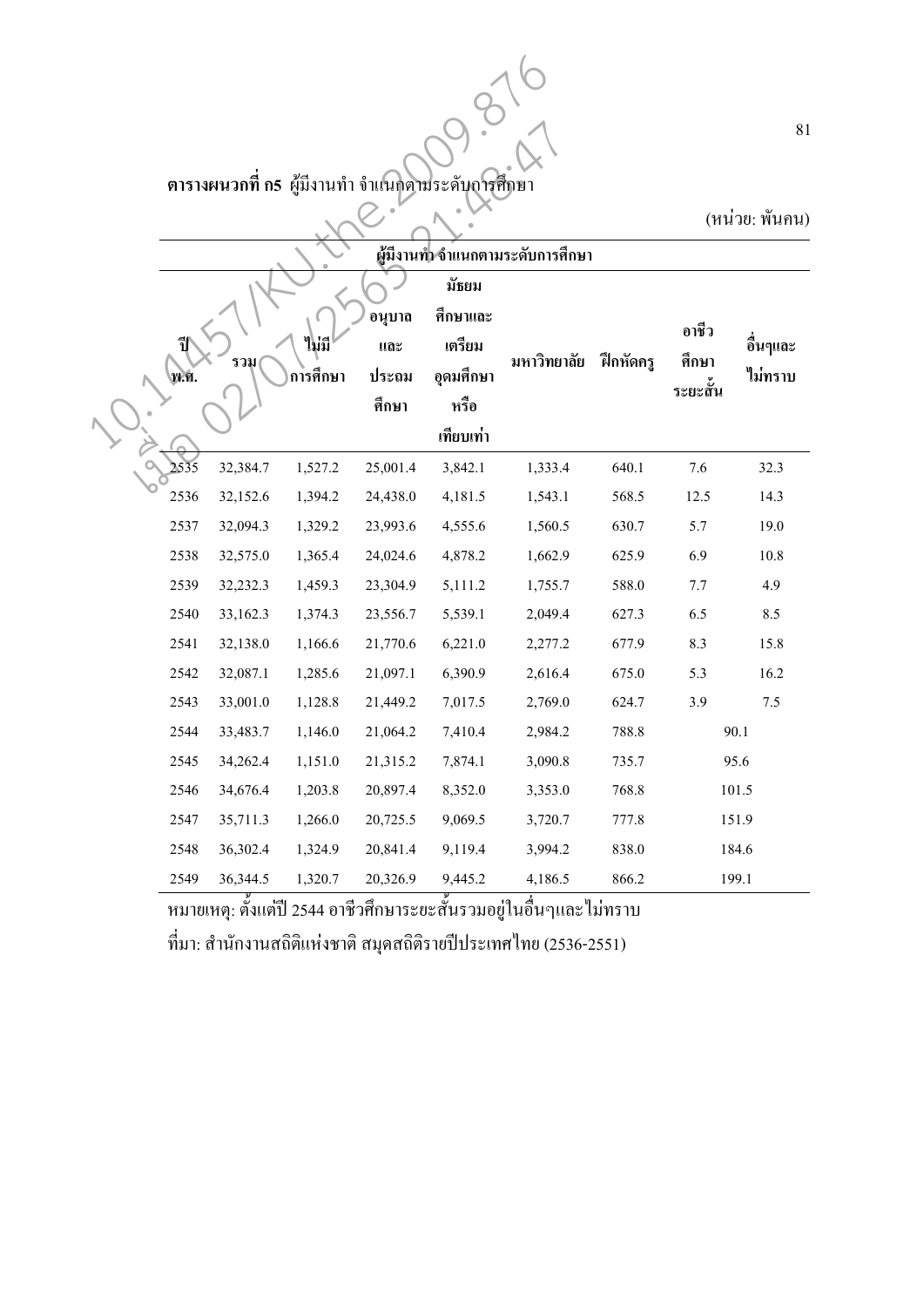# ตารางผนวกที่ ก6 ผู้ใม่มีงานทำ จำแนกตามระดับการศึกษา

|           |         |          |                                 | ีตารางผนวกที่ ก6 ผู้ใม่มีงานทำ จำแนกตามระดับการศึกษา      | ผู้ไม่มีงานทำ จำแนกตามระดับการศึกษา |                   |                           | 82<br>(หน่วย: พันคน) |
|-----------|---------|----------|---------------------------------|-----------------------------------------------------------|-------------------------------------|-------------------|---------------------------|----------------------|
| ริ<br>พ.ศ | รวม     | ก\รศึกษา | อนุบาล<br>ແລະ<br>ประถม<br>ศึกษา | มัธยมศึกษา<br>และเตรียม<br>อุดมศึกษา<br>หรือ<br>เทียบเท่า | มหาวิทยาลัย                         | <b>ฝึกหัด</b> ครู | อาชีว<br>ศึกษา<br>ระยะสัน | อื่นๆและ<br>ไม่ทราบ  |
| 2535      | 456.4   | 17.6     | 262.7                           | 111.9                                                     | 45.4                                | 17.7              |                           | 0.5                  |
| 2536      | 494.4   | 11.7     | 346.0                           | 81.0                                                      | 44.3                                | 9.3               | 0.3                       | 1.3                  |
| 2537      | 422.1   | 11.2     | 277.9                           | 88.6                                                      | 37.9                                | 6.5               |                           |                      |
| 2538      | 375.1   | 14.8     | 249.8                           | 78.7                                                      | 24.4                                | 6.8               |                           |                      |
| 2539      | 353.9   | 9.4      | 210.2                           | 85.7                                                      | 43.7                                | 4.4               |                           |                      |
| 2540      | 292.5   | 6.8      | 148.0                           | 77.0                                                      | 51.4                                | 8.7               |                           |                      |
| 2541      | 1,137.9 | 20.2     | 607.6                           | 318.0                                                     | 175.5                               | 16.1              |                           |                      |
| 2542      | 985.7   | 16.9     | 523.2                           | 317.8                                                     | 120.4                               | 6.7               |                           | 0.1                  |
| 2543      | 812.6   | 14.0     | 367.1                           | 275.0                                                     | 145.9                               | $10.0\,$          |                           |                      |
| 2544      | 896.3   | 14.1     | 390.8                           | 311.2                                                     | 160.9                               | 18.3              |                           | $1.0\,$              |
| 2545      | 616.1   | 10.7     | 201.6                           | 240.4                                                     | 151.6                               | 11.4              |                           | 0.6                  |
| 2546      | 543.7   | 9.3      | 170.7                           | 194.1                                                     | 154.3                               | 14.1              |                           | 1.3                  |
| 2547      | 548.9   | 8.4      | 182.3                           | 222.2                                                     | 122.1                               | 12.7              |                           | 1.2                  |
| 2548      | 495.9   | 8.5      | 147.2                           | 193.6                                                     | 130.7                               | 14.9              |                           | 0.9                  |
| 2549      | 449.9   | 5.6      | 140.8                           | 197.7                                                     | 99.2                                | 4.9               |                           | 1.7                  |

หมายเหตุ: ตั้งแต่ปี 2544 อาชีวศึกษาระยะสั้นรวมอยู่ในอื่นๆและไม่ทราบ ีที่มา: สำนักงานสถิติแห่งชาติ, สมุดสถิติรายปีประเทศไทย (2536-2551)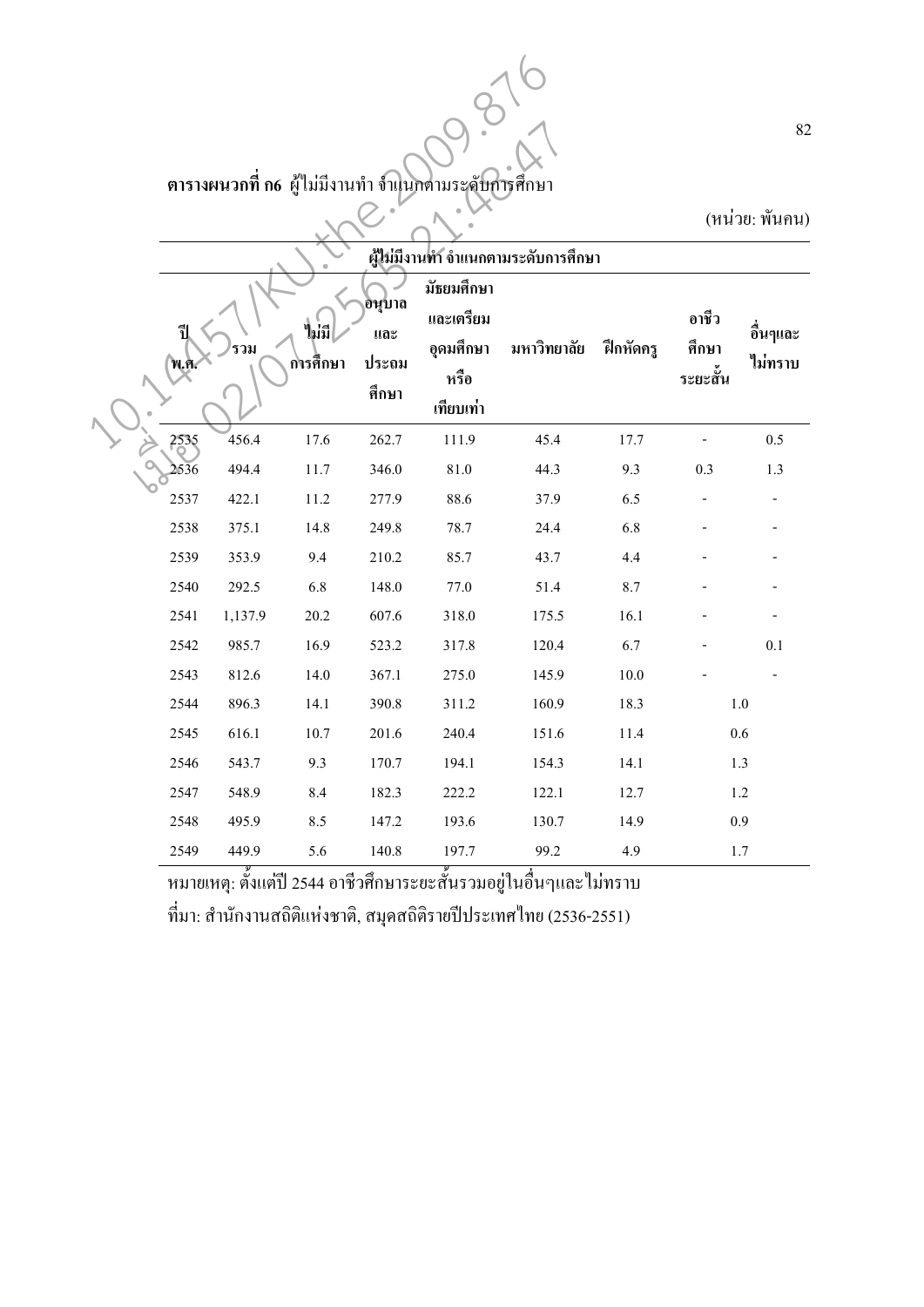10:149571250577:48:47

### ิภาคผนวก ข

ผลการวิเคราะห์สมการการผลิตโคยรวมของประเทศไทย และสมการอุปทานแรงงานไร้ฝีมือ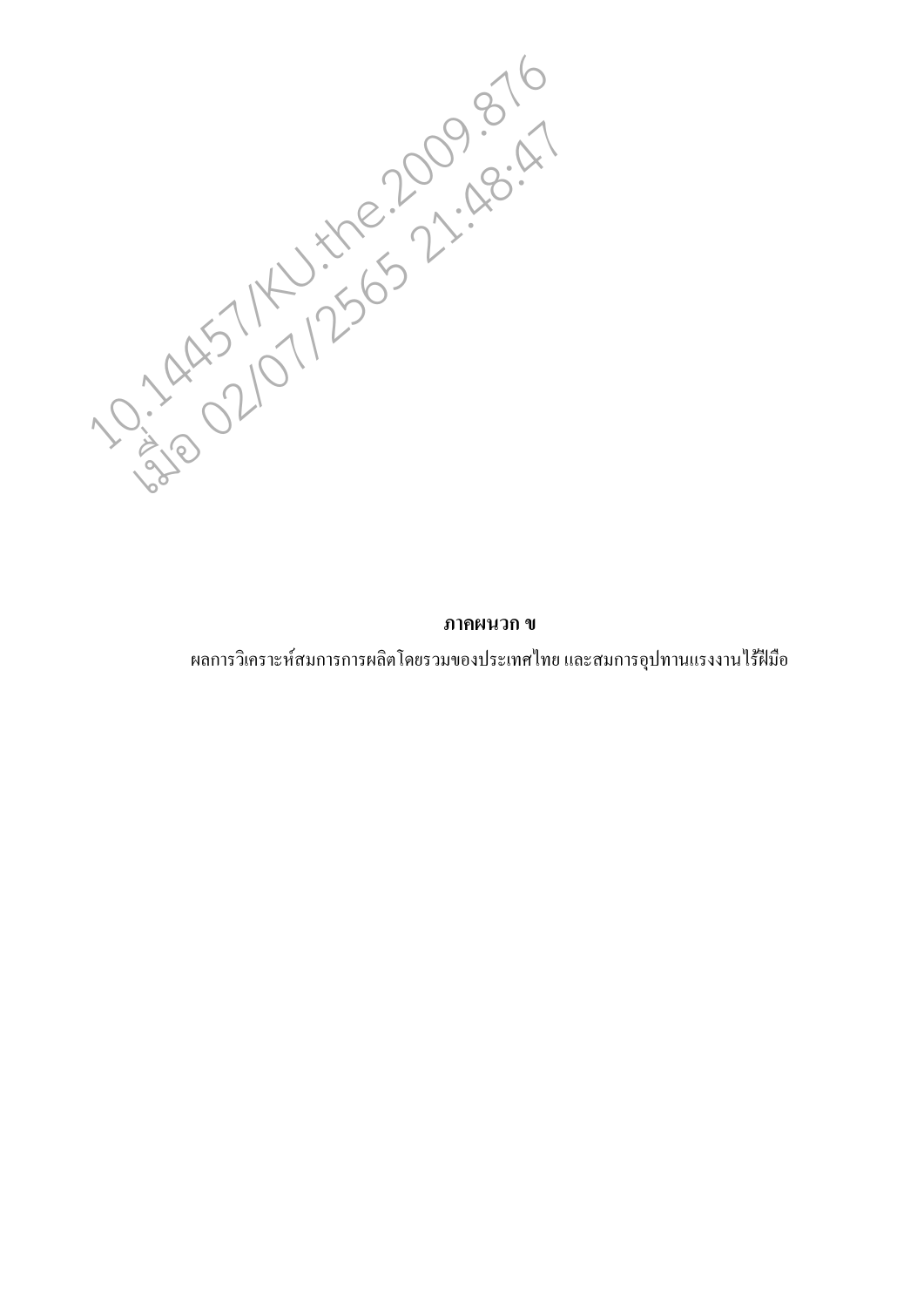**ตารางผนวกที่ ข1** ผลการวิเคราะห์สมการการผลิตโดยรวมของประเทศไทย

Dependent Variable: YR Method: Least Squares Date: 03/23/09 Time: 08:03 Sample: 2535 2549 013134142917 11 Manis Juan Linder Transport of Method: Least Squares<br>
Dependent Variable: YR<br>
Method: Least Squares<br>
Date: 03/23/09 Time: 08:03<br>
Sample: 2535 2549<br>
Method: Least Squares<br>
Convergence achieved after 29 itera เมื่อ 02/07/2565 21:48:47

Included observations: 15

Convergence achieved after 29 iterations

### YR=C(1)\*(KR^C(2))\*(LD1^C(3))\*(LD2^(1-C(2)-C(3)))

| Variable           | Coefficient | Std. Error            | t-Statistic | Prob.    |
|--------------------|-------------|-----------------------|-------------|----------|
| C(1)               | 107.6197    | 13.35194              | 8.060229    | 0.0000   |
| C(2)               | 0.271443    | 0.035847              | 7.572313    | 0.0000   |
| C(3)               | 0.347695    | 0.051585              | 6.740175    | 0.0000   |
| R-squared          | 0.954303    | Mean dependent var    |             | 3620415. |
| Adjusted R-squared | 0.946687    | S.D. dependent var    |             | 491964.8 |
| S.E. of regression | 113592.4    | Akaike info criterion |             | 26.29548 |
| Sum squared resid  | $1.55E+11$  | Schwarz criterion     |             | 26.43709 |
| Log likelihood     | $-194.2161$ | Hannan-Quinn criter.  |             | 26.29397 |
| Durbin-Watson stat | 0.749643    |                       |             |          |

# **ตารางผนวกที่ ข2** ตรวจสอบข้อสมมุติ No Perfect Multicollinearity ด้วยวิธี Correlation ึ ของผลการวิเคราะห์สมการการผลิตโดยรวมของประเทศไทย

|     | YR       | <b>KR</b>   | LD1      | LD2         |
|-----|----------|-------------|----------|-------------|
| YR. | 1.000000 | 0.293987    | 0.719001 | 0.833101    |
| KR. | 0.293987 | 1.000000    | 0.533016 | $-0.245948$ |
| LD1 | 0.719001 | 0.533016    | 1.000000 | 0.492024    |
| LD2 | 0.833101 | $-0.245948$ | 0.492024 | 1.000000    |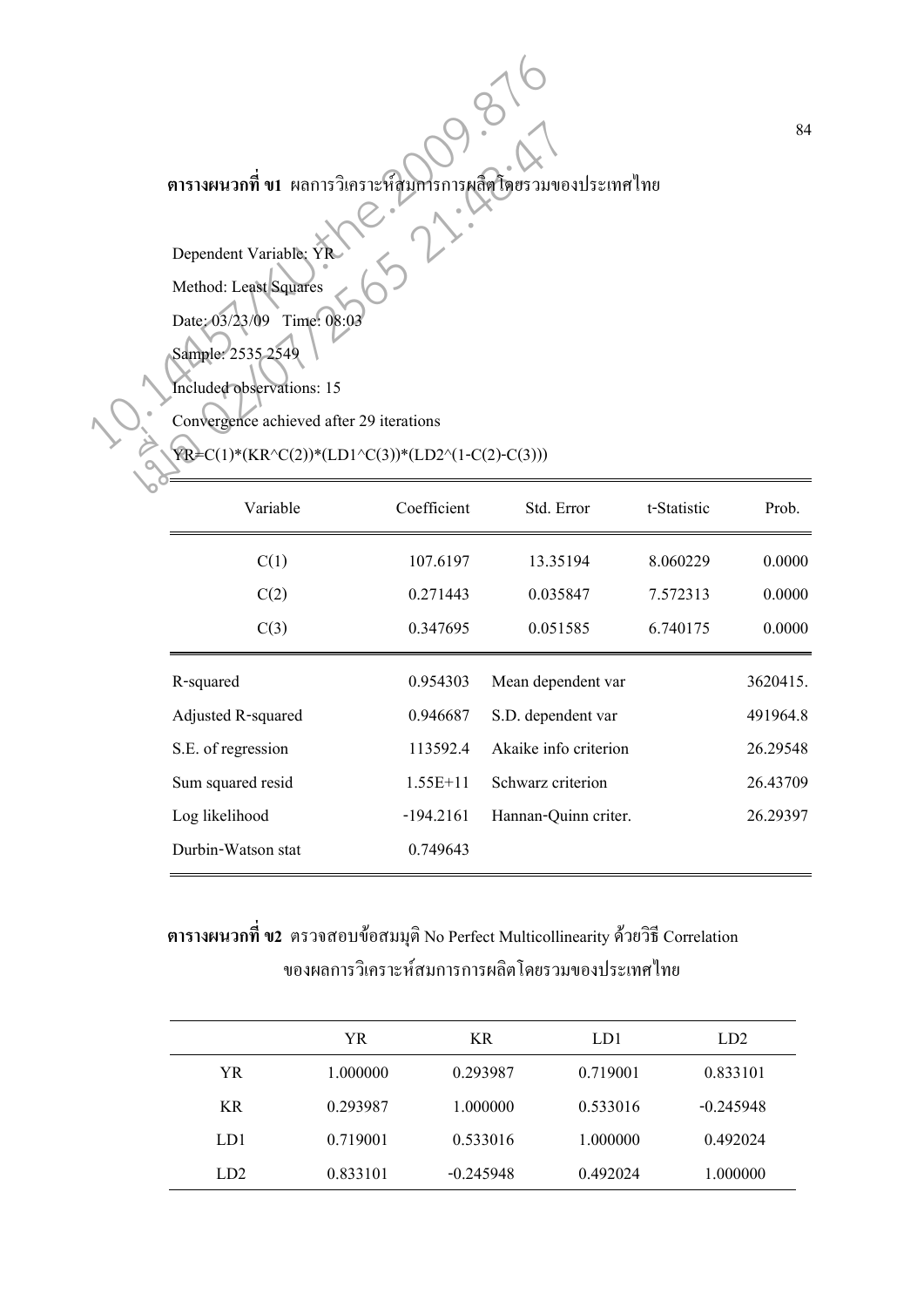85 **ตารางผนวกที่ ข3** ตรวจสอบข้อสมมุติ No Autocorrelation ค้วยวิธี Serial Correlation LM Test ทคสอบ 1 <sup>เ</sup> $\overline{\rm{G}$ rder Autocorrelation ของผลการวิเคราะห์สมการการผลิต โคยรวม ของประเทศไทย Breusch-Godfrey Serial Correlation LM Test: **F-statistic**  $\binom{1}{3.056517}$  Prob. F(1,11) 0.1082 Obs\*R-squared 3.261551 Prob. Chi-Square(1) 0.0709 ์**ตารางผนวกที่ ข4** ตรวจสอบข้อสมมุติ Heteroscedasticity ด้วยวิธี White Heteroskedasticity Extra Series Contra Contra Series Contra Series Contra Series Contra Series Contra Contra Contra Series Contra Contra Contra Contra Contra Contra Contra Contra Contra Contra Contra Contra Contra Contra Contra Contra S. 201 เมื่อ 02/07/2565 21:48:47

ของผลการวิเคราะห์สมการการผลิตโดยรวมของประเทศไทย

Heteroskedasticity Test: White

| F-statistic         | 1.943037 Prob. $F(6,8)$           | 0.1890 |
|---------------------|-----------------------------------|--------|
| $Obs*R$ -squared    | $8.895684$ Prob. Chi-Square $(6)$ | 0.1795 |
| Scaled explained SS | $5.709017$ Prob. Chi-Square $(6)$ | 0.4566 |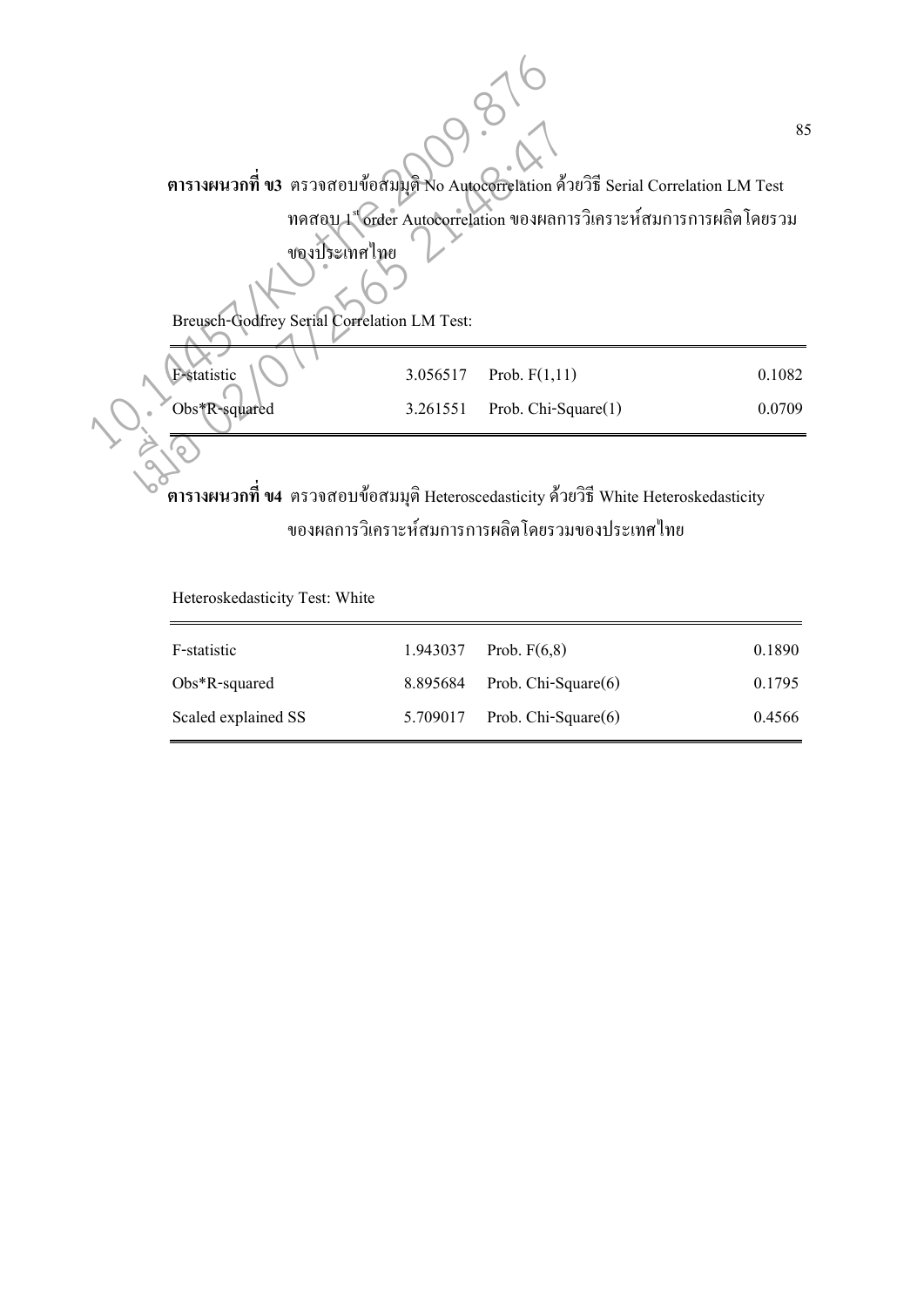| ตารางผนวกที่ ข5 ผลการวิเคราะห์สมการอุปทานแรงงานใร้ฝีมือ<br>Dependent Variable: LS1/L<br>Method: Least Squares<br>Date: 08/01/09 Time: 19:39<br>Sample: 2535 2549<br>Included observations: 15 |                    |             |                       |             |             |
|-----------------------------------------------------------------------------------------------------------------------------------------------------------------------------------------------|--------------------|-------------|-----------------------|-------------|-------------|
|                                                                                                                                                                                               |                    | Coefficient | Std. Error            | t-Statistic | Prob.       |
|                                                                                                                                                                                               | $\overline{C}$     | 1.002523    | 0.017593              | 56.98436    | 0.0000      |
|                                                                                                                                                                                               | W                  | 0.001416    | 0.000370              | 3.822662    | 0.0024      |
|                                                                                                                                                                                               | ${\bf P}$          | $-0.001052$ | 0.000123              | $-8.531805$ | 0.0000      |
|                                                                                                                                                                                               | R-squared          | 0.962860    | Mean dependent var    |             | 0.886939    |
|                                                                                                                                                                                               | Adjusted R-squared | 0.956669    | S.D. dependent var    |             | 0.028056    |
|                                                                                                                                                                                               | S.E. of regression | 0.005840    | Akaike info criterion |             | $-7.271285$ |
|                                                                                                                                                                                               | Sum squared resid  | 0.000409    | Schwarz criterion     |             | $-7.129675$ |
|                                                                                                                                                                                               | Log likelihood     | 57.53464    | Hannan-Quinn criter.  |             | $-7.272793$ |
|                                                                                                                                                                                               | F-statistic        | 155.5488    | Durbin-Watson stat    |             | 2.008155    |
|                                                                                                                                                                                               | Prob(F-statistic)  | 0.000000    |                       |             |             |
|                                                                                                                                                                                               |                    |             |                       |             |             |

**ตารางผนวกที่ ข6** ตรวจสอบข้อสมมุติ No Perfect Multicollinearity ด้วยวิธี Correlation ของผลการวิเคราะห์สมการอุปทานแรงงานไร้ฝีมือ

|        | LS1/LT      | W           | P           |
|--------|-------------|-------------|-------------|
| LS1/LT | 1.000000    | $-0.858817$ | $-0.957931$ |
| W      | $-0.858817$ | 1.000000    | 0.959257    |
| D      | $-0.957931$ | 0.959257    | 1.000000    |

86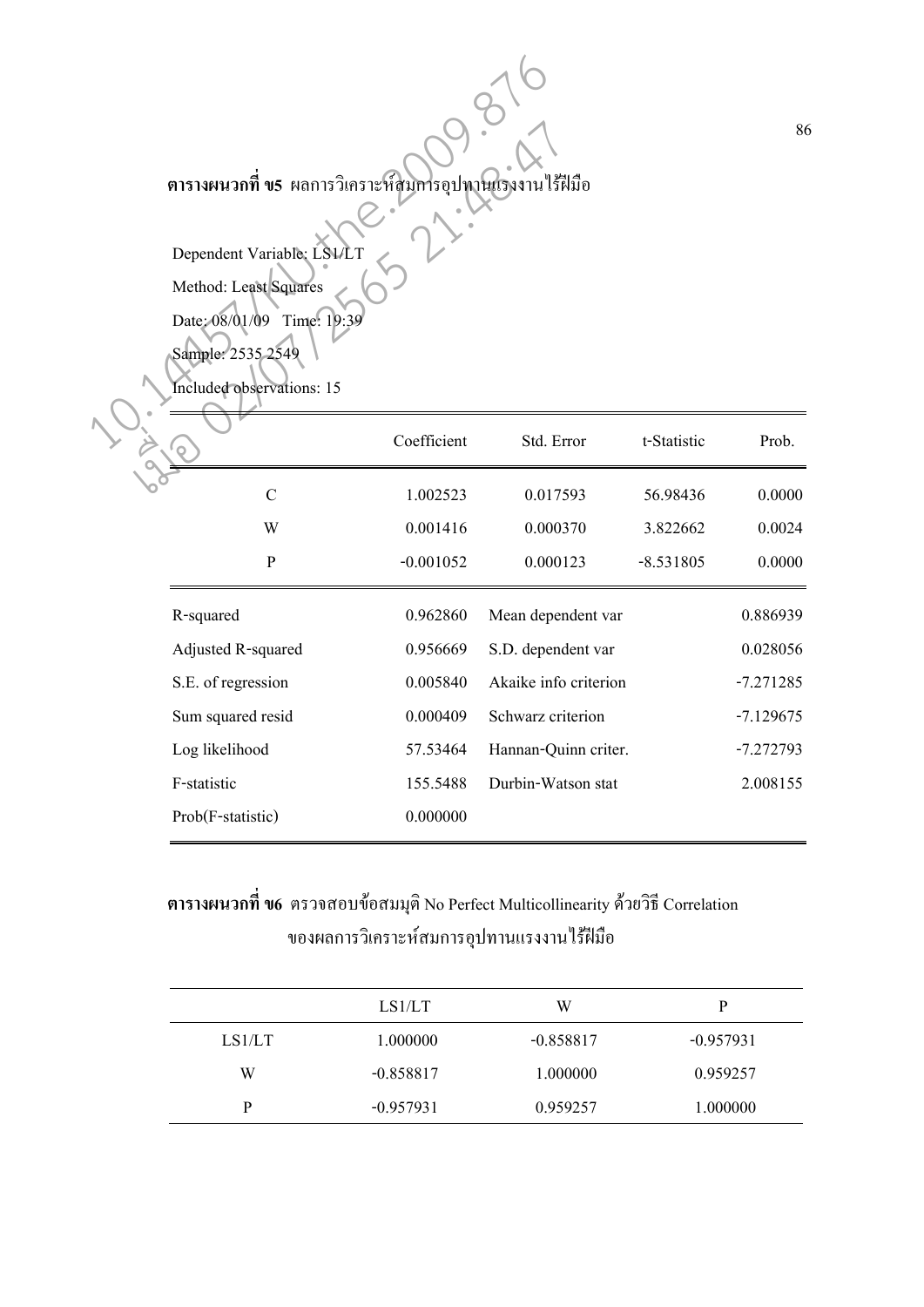87 **ตารางผนวกที่ ข7** ตรวจสอบข้อสมมุติ No Autocorrelation ด้วยวิธี Serial Correlation LM Test ทดสอบ 1 <sup>ง</sup> order Autocorrelation ของผลการวิเคราะห์สมการอุปทานแรงงาน 15 Nie Breusch-Godfrey Serial Correlation LM Test: **F-statistic**  $\sqrt{0.221075}$  Prob.  $F(1,11)$  0.6474 Obs\*R-squared 0.295527 Prob. Chi-Square(1) 0.5867 **ตารางผนวกที่ ข8** ตรวจสอบข้อสมมุติ Heteroscedasticity ด้วยวิธี White Heteroskedasticity Example 1978 a contrat de la Contrat de la Contrat de la Contrat de la Contrat de la Contrat de la Contrat de la Contrat de la Contrat de la Contrat de la Contrat de la Contrat de la Contrat de la Contrat de la Contrat de  $R = \frac{1}{\sqrt{2}} \cdot \frac{1}{\sqrt{2}}$ 

ของผลการวิเคราะห์สมการอุปทานแรงงานไร้ฝีมือ

Heteroskedasticity Test: White

| F-statistic         | $0.127894$ Prob. $F(5,9)$         | 0.9822 |
|---------------------|-----------------------------------|--------|
|                     |                                   |        |
| $Obs*R$ -squared    | $0.995081$ Prob. Chi-Square $(5)$ | 0.9630 |
| Scaled explained SS | $0.694638$ Prob. Chi-Square $(5)$ | 0.9833 |
|                     |                                   |        |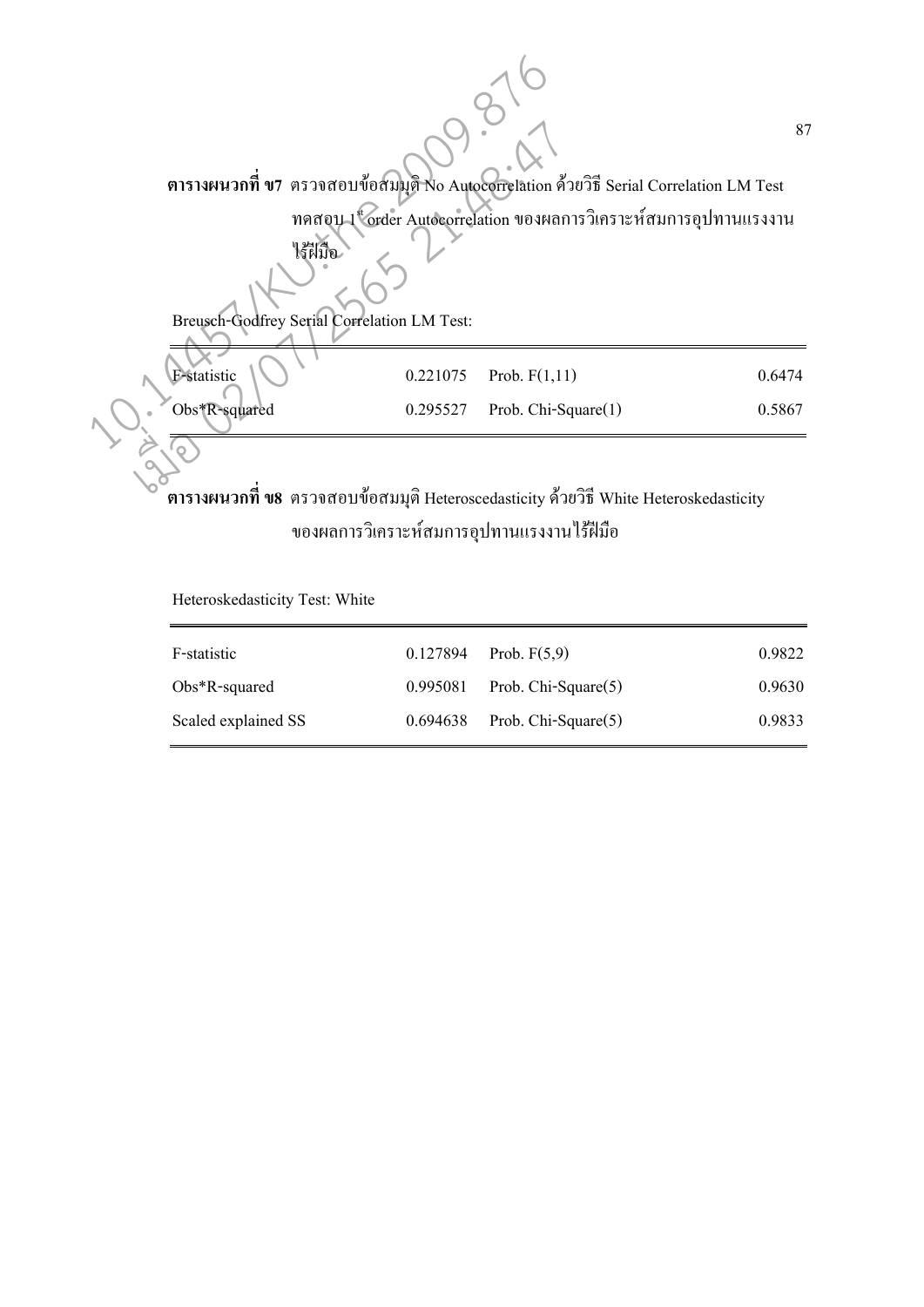ตารางผนวกที่ ข9 เปรียบเทียบค่ากาดประมาณ และค่าที่แท้จริงของผลิตภัณฑ์มวลรวม ภายในประเทศที่แท้จริง<br>\*

| ตารางผนวกที ข9 เปรียบเทียบค่าคาดประมาณ และค่าที่แท้จริงของผลิตภัณฑ์มวลรวม<br>ภายในประเทศที่แท้จริง |                      |                                                                               |                                 |  |
|----------------------------------------------------------------------------------------------------|----------------------|-------------------------------------------------------------------------------|---------------------------------|--|
| พ.ศ.                                                                                               | ค่าจริง $^{1\prime}$ | ึผลิตภัณฑ์มวลรวมภายในประเทศที่แท้จริง (ล้านบาท)<br>ค่าคาดประมาณ <sup>2/</sup> | ความคลาดเคลื่อน $^{\mathsf{3}}$ |  |
| 2535                                                                                               | 2,830,900.00         | 3,065,823.00                                                                  | $-234,923.00$                   |  |
| 2536                                                                                               | 3,069,731.00         | 3,209,820.00                                                                  | $-140,089.00$                   |  |
| 2537                                                                                               | 3,324,448.00         | 3,329,860.00                                                                  | $-5,411.94$                     |  |
| 2538                                                                                               | 3,595,774.00         | 3,499,965.00                                                                  | 95,808.70                       |  |
| 2539                                                                                               | 3,719,748.00         | 3,547,870.00                                                                  | 171,879.00                      |  |
| 2540                                                                                               | 3,598,662.00         | 3,532,070.00                                                                  | 66,592.20                       |  |
| 2541                                                                                               | 3,234,114.00         | 3,137,869.00                                                                  | 96,245.00                       |  |
| 2542                                                                                               | 3,221,705.00         | 3,188,143.00                                                                  | 33,561.60                       |  |
| 2543                                                                                               | 3,406,006.00         | 3,354,909.00                                                                  | 51,097.00                       |  |
| 2544                                                                                               | 3,501,705.00         | 3,565,124.00                                                                  | $-63,418.20$                    |  |
| 2545                                                                                               | 3,684,581.00         | 3,655,781.00                                                                  | 28,799.50                       |  |
| 2546                                                                                               | 3,933,329.00         | 3,889,356.00                                                                  | 43,972.90                       |  |
| 2547                                                                                               | 4,185,900.00         | 4,201,318.00                                                                  | $-15,418.20$                    |  |
| 2548                                                                                               | 4,384,601.00         | 4,514,152.00                                                                  | $-129,551.00$                   |  |
| 2549                                                                                               | 4,615,017.00         | 4,609,264.00                                                                  | 5,753.17                        |  |

 $\vec{\mathfrak{\eta}}$ มา:  $^{\mathfrak{\mathfrak{U}}}$  ตารางผนวกที่ ก3

 $^{\scriptscriptstyle 2\prime}$  จากสมการการผลิตโดยรวมของประเทศไทยที่คาดประมาณ

 $^{\text{\tiny 3}\prime}$  ค่าจริงเทียบกับค่าที่คาคประมาณ ได้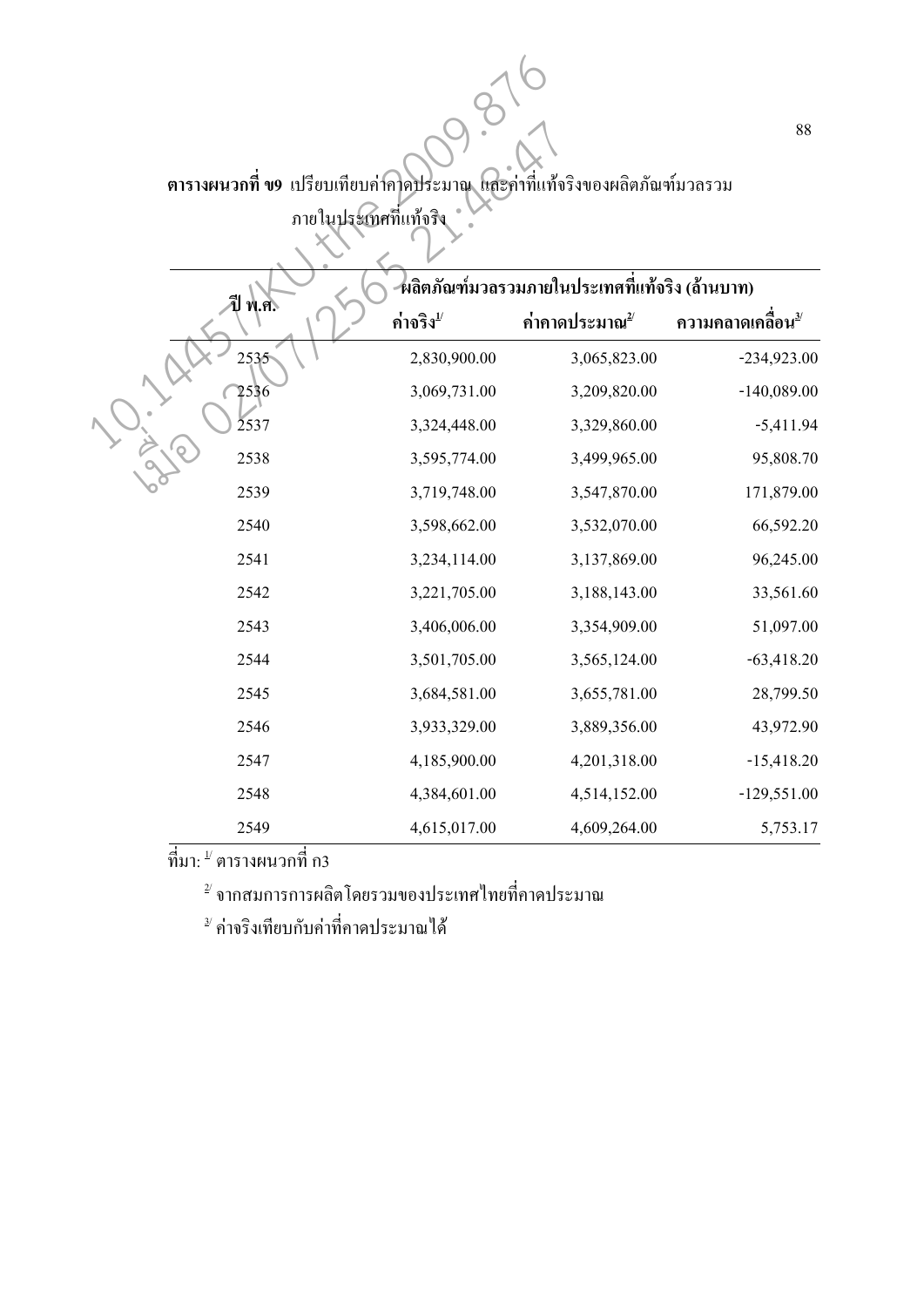10.14957121250009876

ึการคำนวณดุลยภาพตลาดแรงงาน และสวัสดิการ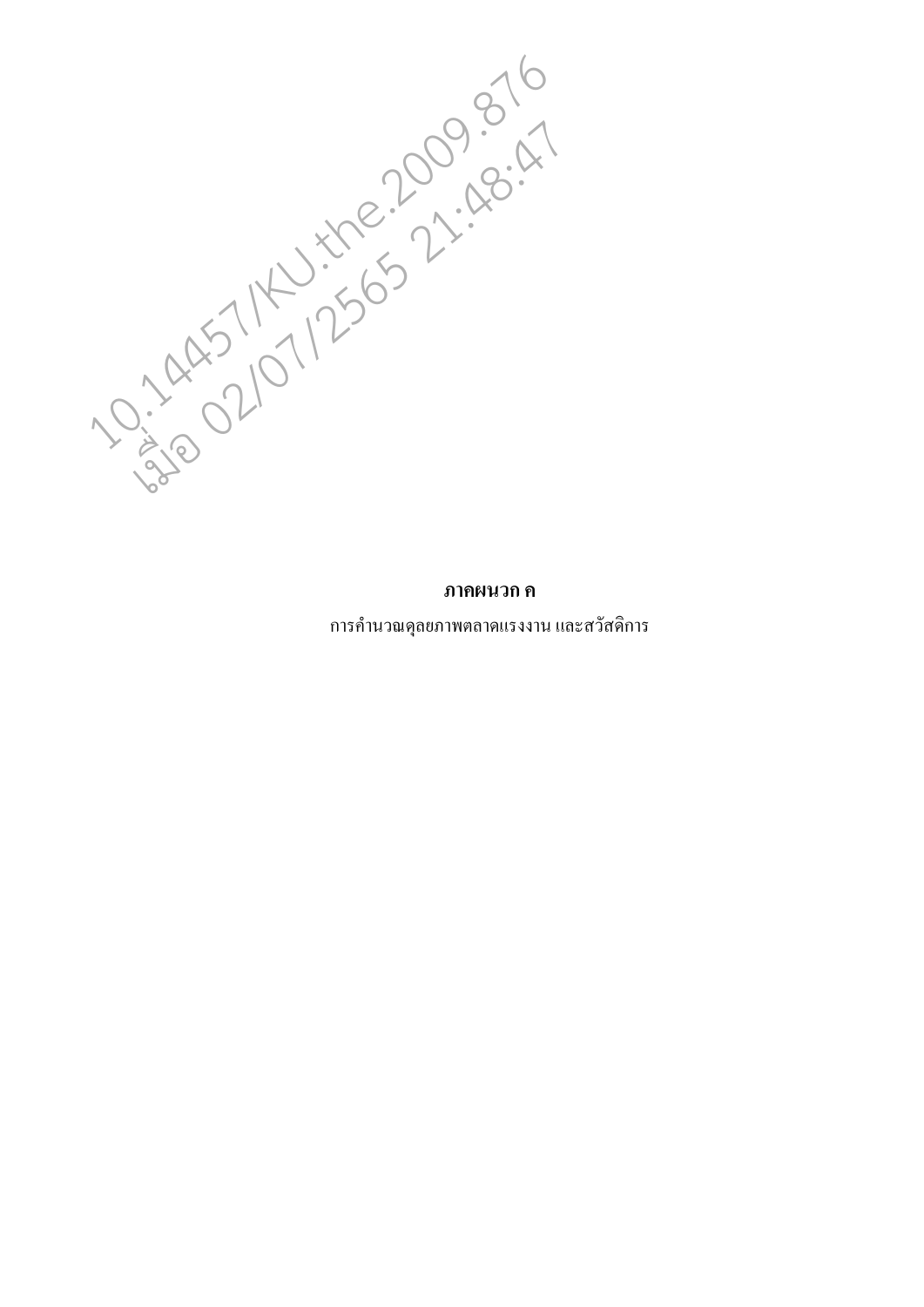กU"PQ"#กP(! #P(^"('S\$" ก!'กP(! # LD1 = ((P<sup>0</sup> /100)\*37.4194\*(KR<sup>0</sup> 0.2714)\*(LD<sup>20</sup> 0.3809)\*(1/W<sup>1</sup> ))1.5992 #!'กP(# LS1 = (1.0025\*LT ) + (0.0014\*W \*LT) L (0.0011\*P \*LT) ^"PQP(! กP(\$"- 10.14457/KU.the.2009.876 เมื่อ 02/07/2565 21:48:47

 $LD_1 = LS_1$ 

$$
((P_0/100)*37.4194*(KR_0^{0.2714})*(LD_{20}^{0.3809})*(1/W_1))^{1.5992}
$$

 $= (1.0025 * LT) + (0.0014 * W * LT) - (0.0011 * P * LT)$ 

ซึ่งตัวแปรติคอยู่ในรูปของสมการยกกำลัง

$$
((P_0/100)*37.4194*(\text{ KR}_0^{0.2714})*(\text{LD}_{20}^{0.3809}))^{1.5992} = (1.0025+(0.0014\text{w})\cdot0.0011\text{P})*\text{LT}*(W^{1.5992})
$$

หลังจากนั้นจึงนำข้อมูลแทนค่าในตัวแปรที่กำหนดให้คงที่แล้วคำนวณหาอัตราค่าจ้าง (W) ที่จุดคุลย ภาพต่อไป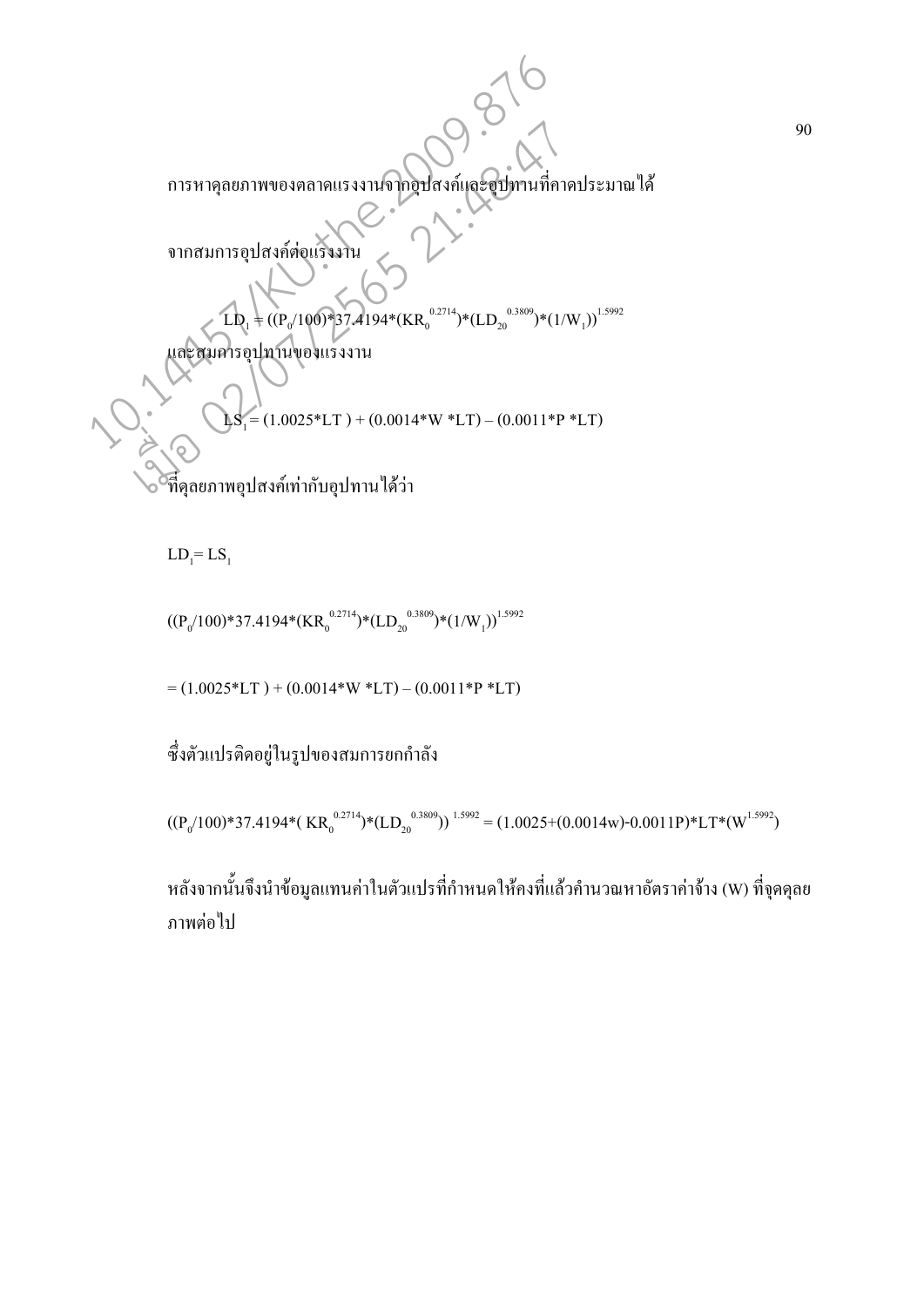$$
W = \frac{(p/100)*37.4194* (KR0.2714)* (LD20.3809)}{LD10.6523}
$$

$$
W=\int\limits_{LD_{1}=i}^{LD_{1}=j} \frac{(p/100)37.4194*(KR^{0.2714})*(LD_{2}^{0.3809})}{LD_{1}^{0.6523}}
$$

โดยหาพื้นที่ใต้เส้นอุปสงค์ต่อแรงงานตั้งแต่ LD<sub>1</sub>=i จนถึง LD<sub>1</sub>=j